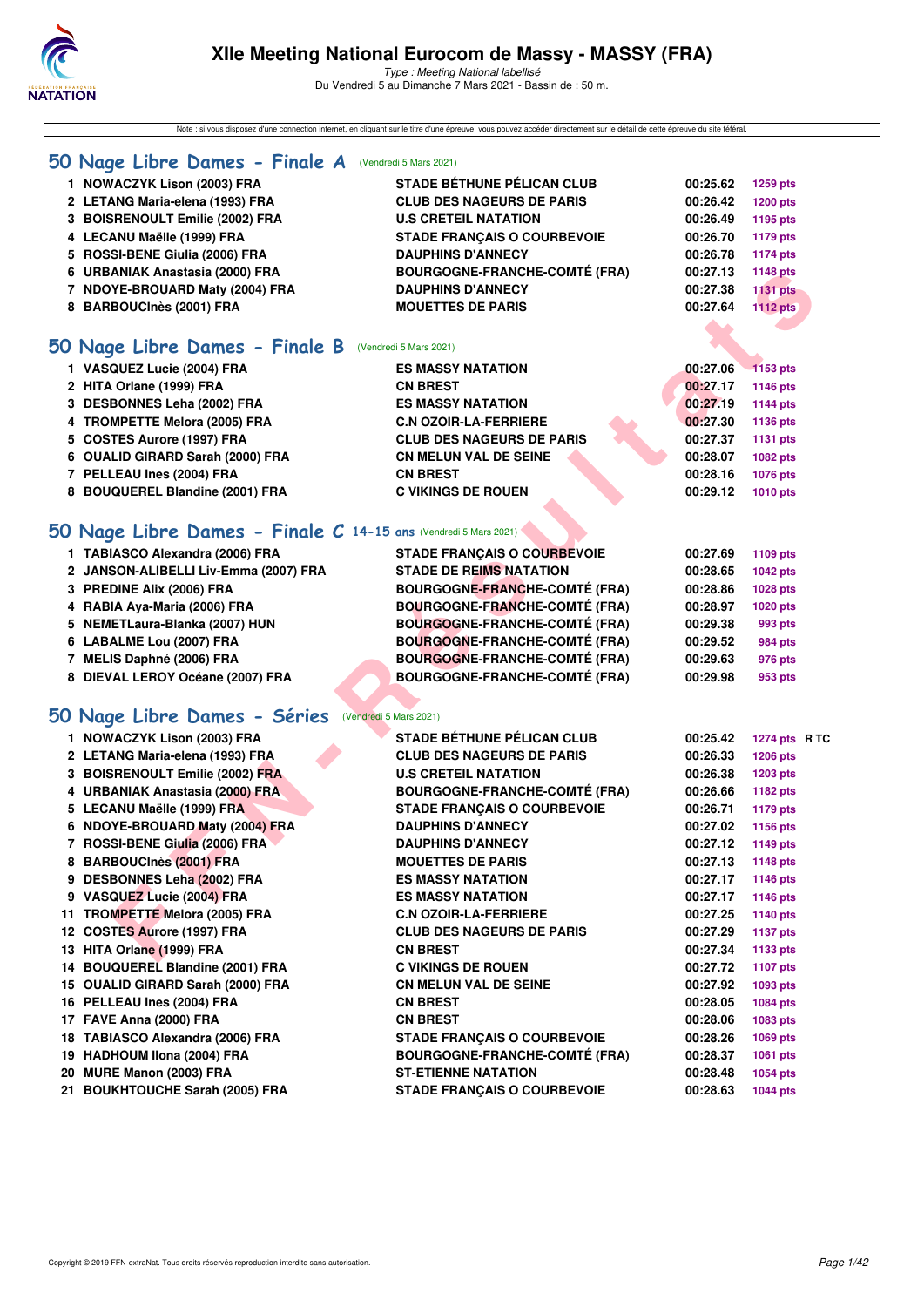

### **50 Nage Libre Dames - Séries (suite) 22 JANSON-ALIBELLI Liv-Emma (2007) FRA STADE DE REIMS NATATION 00:28.70 1039 pts 23 PREDINE Alix (2006) FRA BOURGOGNE-FRANCHE-COMTÉ (FRA) 00:28.90 1025 pts 24 RABIA Aya-Maria (2006) FRA BOURGOGNE-FRANCHE-COMTÉ (FRA) 00:29.13 1010 pts 25 CHAAR Dounia (2005) FRA BOURGOGNE-FRANCHE-COMTÉ (FRA) 00:29.14 1009 pts 26 NEMETLaura-Blanka (2007) HUN BOURGOGNE-FRANCHE-COMTÉ (FRA) 00:29.15 1008 pts 27 COUDERT Lucile (2004) FRA STADE FRANÇAIS O COURBEVOIE 00:29.18 1006 pts 28 LABALME Lou (2007) FRA BOURGOGNE-FRANCHE-COMTÉ (FRA) 00:29.38 993 pts 29 MELIS Daphné (2006) FRA BOURGOGNE-FRANCHE-COMTÉ (FRA) 00:29.54 982 pts 30 JOLY Morgane (2004) FRA ES MASSY NATATION 00:29.56 981 pts 31 BARREAU Laure (2002) FRA ES MASSY NATATION 00:29.86 961 pts 32 DIEVAL LEROY Océane (2007) FRA BOURGOGNE-FRANCHE-COMTÉ (FRA) 00:30.16 942 pts --- PROUFFaustine (1988) FRA STADE DE VANVES DNS dec**

### **[100 Nage Libre Dames - Finale A](http://www.ffnatation.fr/webffn/resultats.php?idact=nat&go=epr&idcpt=69813&idepr=2)** (Dimanche 7 Mars 2021)

| 1 NOWACZYK Lison (2003) FRA     | <b>STADE BÉTHUNE PÉLICAN CLUB</b>  | 00:54.92<br><b>1292 pts</b><br>50m: 00:26.44 (00:26.44) 100m: 00:54.92 (00:28.48) |
|---------------------------------|------------------------------------|-----------------------------------------------------------------------------------|
| 2 BOISRENOULT Emilie (2002) FRA | <b>U.S CRETEIL NATATION</b>        | <b>1235 pts</b><br>00:56.47<br>50m: 00:27.11 (00:27.11) 100m: 00:56.47 (00:29.36) |
| 3 ROSSI-BENE Giulia (2006) FRA  | <b>DAUPHINS D'ANNECY</b>           | 00:57.90<br>1183 pts<br>50m: 00:28.07 (00:28.07) 100m: 00:57.90 (00:29.83)        |
| 4 LECANU Maëlle (1999) FRA      | <b>STADE FRANCAIS O COURBEVOIE</b> | 00:58.25<br>1171 pts<br>50m: 00:28.09 (00:28.09) 100m: 00:58.25 (00:30.16)        |
| 5 TROMPETTE Melora (2005) FRA   | <b>C.N OZOIR-LA-FERRIERE</b>       | 00:58.42<br>1164 pts<br>50m: 00:28.43 (00:28.43) 100m: 00:58.42 (00:29.99)        |
| 6 VASQUEZ Lucie (2004) FRA      | <b>ES MASSY NATATION</b>           | 00:58.66<br>1156 pts<br>50m: 00:27.88 (00:27.88) 100m: 00:58.66 (00:30.78)        |
| 7 COSTES Aurore (1997) FRA      | <b>CLUB DES NAGEURS DE PARIS</b>   | 00:59.72<br>1119 pts<br>50m: 00:28.87 (00:28.87) 100m: 00:59.72 (00:30.85)        |
| 8 LETANG Maria-elena (1993) FRA | <b>CLUB DES NAGEURS DE PARIS</b>   | 00:59.76<br>1117 pts<br>100m: 00:59.76 (00:31.71)<br>50m: 00:28.05 (00:28.05)     |

# **FERENCISTAN DESCRIPTION CONTRANT CONTRANT CONTRANT CONTRANT CONTRANT CONTRANT CONTRANT CONTRANT CONTRANT CONTRANT CONTRANT CONTRANT CONTRANT CONTRANT CONTRANT CONTRANT CONTRANT CONTRANT CONTRANT CONTRANT CONTRANT CONTRANT [100 Nage Libre Dames - Finale B](http://www.ffnatation.fr/webffn/resultats.php?idact=nat&go=epr&idcpt=69813&idepr=2)** (Dimanche 7 Mars 2021) **1 DESBONNES Leha (2002) FRA ES MASSY NATATION 00:59.35 1132 pts** 50m : 00:28.44 (00:28.44) 100m : 00:59.35 (00:30.91) **2 NDOYE-BROUARD Maty (2004) FRA DAUPHINS D'ANNECY 00:59.60 1123 pts** 50m : 00:28.90 (00:28.90) 100m : 00:59.60 (00:30.70) **3 TABIASCO Alexandra (2006) FRA STADE FRANÇAIS O COURBEVOIE 01:00.78 1082 pts** 50m : 00:29.00 (00:29.00) 100m : 01:00.78 (00:31.78) **4 GUITON Lou-Anne (2003) FRA BOURGOGNE-FRANCHE-COMTÉ (FRA) 01:01.23 1067 pts** 50m : 00:29.55 (00:29.55) 100m : 01:01.23 (00:31.68) **5 HADHOUM Ilona (2004) FRA BOURGOGNE-FRANCHE-COMTÉ (FRA) 01:01.40 1061 pts** 50m : 00:29.63 (00:29.63) 100m : 01:01.40 (00:31.77) **6 AMBRASS Lilou (2002) FRA ES MASSY NATATION 01:01.42 1060 pts** 50m : 00:29.69 (00:29.69) 100m : 01:01.42 (00:31.73) **7 BOUKHTOUCHE Sarah (2005) FRA STADE FRANÇAIS O COURBEVOIE 01:01.82 1047 pts** 50m : 00:29.31 (00:29.31) 100m : 01:01.82 (00:32.51) **8 NEMETLaura-Blanka (2007) HUN BOURGOGNE-FRANCHE-COMTÉ (FRA) 01:03.81 981 pts** 50m : 00:30.68 (00:30.68) 100m : 01:03.81 (00:33.13)

### **[100 Nage Libre Dames - Finale C](http://www.ffnatation.fr/webffn/resultats.php?idact=nat&go=epr&idcpt=69813&idepr=2) 14-15 ans** (Dimanche 7 Mars 2021)

| 1 RABIA Aya-Maria (2006) FRA     | <b>BOURGOGNE-FRANCHE-COMTÉ (FRA)</b> | 50m: 00:29.92 (00:29.92) 100m: 01:02.89 (00:32.97) | 01:02.89 | 1011 pts       |
|----------------------------------|--------------------------------------|----------------------------------------------------|----------|----------------|
| 2 MARINO Carla (2007) FRA        | <b>SCA 2000 EVRY</b>                 | 50m: 00:31.00 (00:31.00) 100m: 01:03.68 (00:32.68) | 01:03.68 | 985 pts        |
| 3 LABALME Lou (2007) FRA         | <b>BOURGOGNE-FRANCHE-COMTÉ (FRA)</b> | 50m: 00:30.73 (00:30.73) 100m: 01:04.01 (00:33.28) | 01:04.01 | 974 pts        |
| 4 MELIS Daphné (2006) FRA        | <b>BOURGOGNE-FRANCHE-COMTÉ (FRA)</b> | 50m: 00:31.11 (00:31.11) 100m: 01:04.34 (00:33.23) | 01:04.34 | <b>964 pts</b> |
| 5 DIEVAL LEROY Océane (2007) FRA | <b>BOURGOGNE-FRANCHE-COMTÉ (FRA)</b> | 50m: 00:31.96 (00:31.96) 100m: 01:07.23 (00:35.27) | 01:07.23 | 872 pts        |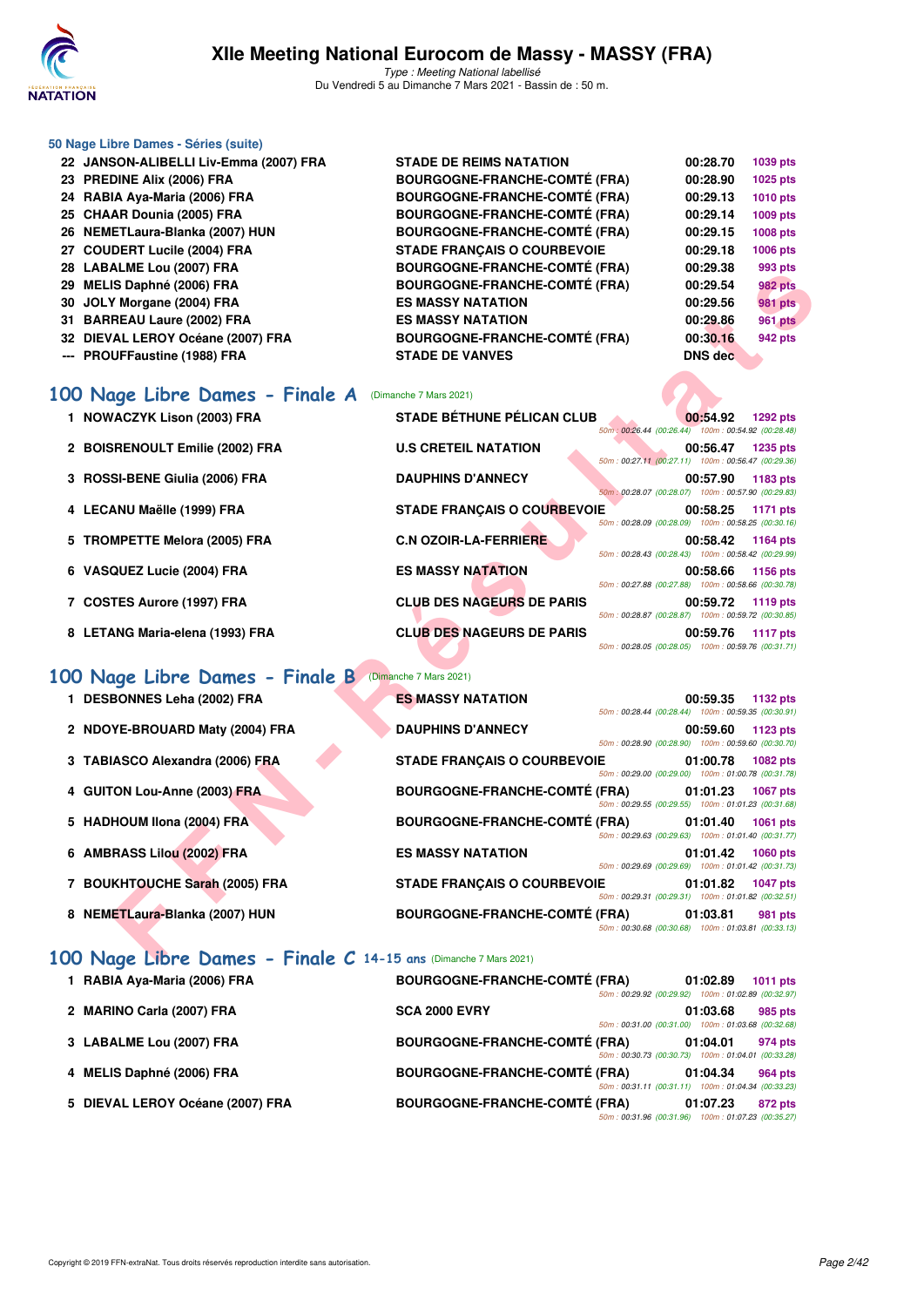

Type : Meeting National labellisé Du Vendredi 5 au Dimanche 7 Mars 2021 - Bassin de : 50 m.

# [100 Nage Libre Dames - Séries](http://www.ffnatation.fr/webffn/resultats.php?idact=nat&go=epr&idcpt=69813&idepr=2) (Dimanche 7 Mars 2021)

| 1 NOWACZYK Lison (2003) FRA            | <b>STADE BETHUNE PELICAN CLUB</b>    | 00:55.49<br><b>1271 pts</b><br>50m: 00:26.89 (00:26.89) 100m: 00:55.49 (00:28.60)   |
|----------------------------------------|--------------------------------------|-------------------------------------------------------------------------------------|
| 2 BOISRENOULT Emilie (2002) FRA        | <b>U.S CRETEIL NATATION</b>          | 00:56.70<br><b>1226 pts</b><br>50m: 00:27.44 (00:27.44) 100m: 00:56.70 (00:29.26)   |
| 3 LETANG Maria-elena (1993) FRA        | <b>CLUB DES NAGEURS DE PARIS</b>     | 00:58.20<br><b>1172 pts</b>                                                         |
| 4 TROMPETTE Melora (2005) FRA          | <b>C.N OZOIR-LA-FERRIERE</b>         | 50m: 00:27.96 (00:27.96) 100m: 00:58.20 (00:30.24)<br>00:58.55<br>1160 pts          |
| 5 ROSSI-BENE Giulia (2006) FRA         | <b>DAUPHINS D'ANNECY</b>             | 50m: 00:28.18 (00:28.18) 100m: 00:58.55 (00:30.37)<br>00:58.63<br><b>1157 pts</b>   |
| 6 LECANU Maëlle (1999) FRA             | <b>STADE FRANÇAIS O COURBEVOIE</b>   | 50m: 00:28.04 (00:28.04) 100m: 00:58.63 (00:30.59)<br>00:58.69<br><b>1155 pts</b>   |
| 7 VASQUEZ Lucie (2004) FRA             | <b>ES MASSY NATATION</b>             | 50m: 00:28.28 (00:28.28) 100m: 00:58.69 (00:30.41)<br>00:59.38<br>$\sqrt{1131}$ pts |
| 8 COSTES Aurore (1997) FRA             | <b>CLUB DES NAGEURS DE PARIS</b>     | 50m: 00:28.75 (00:28.75) 100m: 00:59.38 (00:30.63)<br>00:59.85<br><b>1114 pts</b>   |
| 9 NDOYE-BROUARD Maty (2004) FRA        | <b>DAUPHINS D'ANNECY</b>             | 50m: 00:29.07 (00:29.07) 100m: 00:59.85 (00:30.78)                                  |
|                                        |                                      | 01:00.28<br>1099 pts<br>50m : 00:29.15 (00:29.15) 100m : 01:00.28 (00:31.13)        |
| 10 BARBOUCInès (2001) FRA              | <b>MOUETTES DE PARIS</b>             | 01:00.43<br>1094 pts<br>50m: 00:29.16 (00:29.16) 100m: 01:00.43 (00:31.27)          |
| 11 DESBONNES Leha (2002) FRA           | <b>ES MASSY NATATION</b>             | 01:00.68<br><b>1086 pts</b><br>50m: 00:28.93 (00:28.93) 100m: 01:00.68 (00:31.75)   |
| 12 HADHOUM Ilona (2004) FRA            | <b>BOURGOGNE-FRANCHE-COMTE (FRA)</b> | 01:00.77<br>1082 pts<br>50m: 00:29.53 (00:29.53) 100m: 01:00.77 (00:31.24)          |
| 13 GUITON Lou-Anne (2003) FRA          | <b>BOURGOGNE-FRANCHE-COMTE (FRA)</b> | 01:01.15<br>1069 pts<br>50m: 00:29.39 (00:29.39) 100m: 01:01.15 (00:31.76)          |
| 14 BOUKHTOUCHE Sarah (2005) FRA        | <b>STADE FRANÇAIS O COURBEVOIE</b>   | 01:01.61<br>1054 pts<br>50m: 00:29.67 (00:29.67) 100m: 01:01.61 (00:31.94)          |
| 15 TABIASCO Alexandra (2006) FRA       | <b>STADE FRANCAIS O COURBEVOIE</b>   | 01:02.04<br>1039 pts                                                                |
| 16 PREDINE Alix (2006) FRA             | <b>BOURGOGNE-FRANCHE-COMTÉ (FRA)</b> | 50m: 00:29.34 (00:29.34) 100m: 01:02.04 (00:32.70)<br>01:02.35<br>1029 pts          |
| 17 AMBRASS Lilou (2002) FRA            | <b>ES MASSY NATATION</b>             | 50m: 00:29.70 (00:29.70) 100m: 01:02.35 (00:32.65)<br>01:02.51<br><b>1024 pts</b>   |
| 18 NEMETLaura-Blanka (2007) HUN        | <b>BOURGOGNE-FRANCHE-COMTE (FRA)</b> | 50m: 00:30.30 (00:30.30) 100m: 01:02.51 (00:32.21)<br>01:03.27<br>999 pts           |
| 19 RABIA Aya-Maria (2006) FRA          | <b>BOURGOGNE-FRANCHE-COMTÉ (FRA)</b> | 50m: 00:31.27 (00:31.27) 100m: 01:03.27 (00:32.00)<br>01:03.56<br>989 pts           |
|                                        | <b>EN LOUVIERS</b>                   | 50m: 00:30.25 (00:30.25) 100m: 01:03.56 (00:33.31)                                  |
| 20 MOUGE Clara (2005) FRA              |                                      | 01:04.05<br>973 pts<br>50m: 00:30.73 (00:30.73) 100m: 01:04.05 (00:33.32)           |
| 21 LABALME Lou (2007) FRA              | <b>BOURGOGNE-FRANCHE-COMTÉ (FRA)</b> | 01:04.79<br>949 pts<br>50m: 00:30.54 (00:30.54) 100m: 01:04.79 (00:34.25)           |
| 22 MELIS Daphné (2006) FRA             | <b>BOURGOGNE-FRANCHE-COMTE (FRA)</b> | 01:05.07<br>940 pts<br>50m: 00:30.95 (00:30.95) 100m: 01:05.07 (00:34.12)           |
| 23 MARINO Carla (2007) FRA             | <b>SCA 2000 EVRY</b>                 | 01:05.18<br>937 pts<br>50m: 00:31.09 (00:31.09) 100m: 01:05.18 (00:34.09)           |
| 24 DIEVAL LEROY Océane (2007) FRA      | <b>BOURGOGNE-FRANCHE-COMTÉ (FRA)</b> | 01:06.29<br>902 pts<br>50m: 00:31.58 (00:31.58) 100m: 01:06.29 (00:34.71)           |
| --- FORTE-BERGOIN Abygaelle (2007) FRA | <b>CN MELUN VAL DE SEINE</b>         | <b>DNS</b> dec                                                                      |
| --- PROUFFaustine (1988) FRA           | <b>STADE DE VANVES</b>               | <b>DNS</b> dec                                                                      |

# **200 Nage Libre Dames - Finale A** (Samedi 6 Mars 2021)

- 
- 2 TESSARIOL Lucile (2004) FRA
- **3 VASQUEZ Lucie (2004) FRA**
- **4 DELMAS Lucie (2005) FRA CNO ST-GERMAIN-EN-LAYE 02:06.72 1180 pts**

| 1 HITA Orlane (1999) FRA      | <b>CN BREST</b>               | 02:03.79<br><b>1227 pts</b>                                                                            |
|-------------------------------|-------------------------------|--------------------------------------------------------------------------------------------------------|
|                               |                               | 50m: 00:28.85 (00:28.85) 100m: 01:00.54 (00:31.69) 150m: 01:31.82 (00:31.28) 200m: 02:03.79 (00:31.97) |
| 2 TESSARIOL Lucile (2004) FRA | <b>SA MÉRIGNAC</b>            | 02:04.99<br><b>1208 pts</b>                                                                            |
|                               |                               | 50m: 00:29.10 (00:29.10) 100m: 01:00.63 (00:31.53) 150m: 01:32.50 (00:31.87) 200m: 02:04.99 (00:32.49) |
| 3 VASQUEZ Lucie (2004) FRA    | <b>ES MASSY NATATION</b>      | 02:06.06<br>1191 pts                                                                                   |
|                               |                               | 50m: 00:29.27 (00:29.27) 100m: 01:01.10 (00:31.83) 150m: 01:34.43 (00:33.33) 200m: 02:06.06 (00:31.63) |
| 4 DELMAS Lucie (2005) FRA     | <b>CNO ST-GERMAIN-EN-LAYE</b> | 02:06.72<br>1180 pts                                                                                   |
|                               |                               | 50m: 00:29.26 (00:29.26) 100m: 01:01.32 (00:32.06) 150m: 01:34.20 (00:32.88) 200m: 02:06.72 (00:32.52) |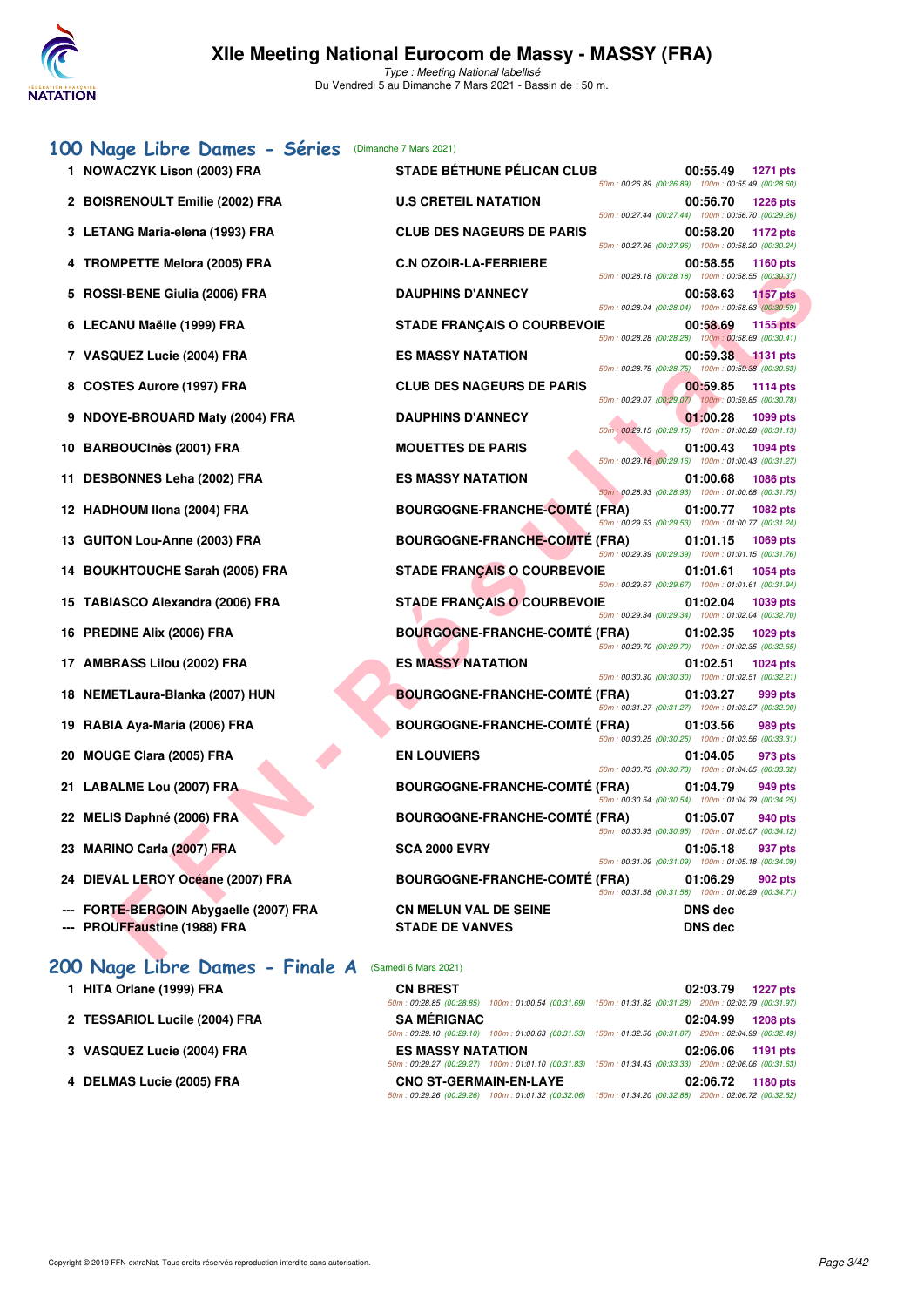

Type : Meeting National labellisé Du Vendredi 5 au Dimanche 7 Mars 2021 - Bassin de : 50 m.

| 200 Nage Libre Dames - Finale A (suite)                        |                                                                                                                                                                                                                                              |                             |
|----------------------------------------------------------------|----------------------------------------------------------------------------------------------------------------------------------------------------------------------------------------------------------------------------------------------|-----------------------------|
| 5 TROMPETTE Melora (2005) FRA                                  | <b>C.N OZOIR-LA-FERRIERE</b><br>50m : 00:30.04 (00:30.04) 100m : 01:02.18 (00:32.14) 150m : 01:34.82 (00:32.64) 200m : 02:07.16 (00:32.34)                                                                                                   | 02:07.16 1173 pts           |
| 6 ROSSI-BENE Giulia (2006) FRA                                 | <b>DAUPHINS D'ANNECY</b><br>50m: 00:29.27 (00:29.27) 100m: 01:00.70 (00:31.43) 150m: 01:33.41 (00:32.71) 200m: 02:07.30 (00:33.89)                                                                                                           | 1171 pts R J1/2<br>02:07.30 |
| 7 HADHOUM IIona (2004) FRA                                     | <b>BOURGOGNE-FRANCHE-COMTÉ (FRA)</b><br>50m : 00:30.18 (00:30.18) 100m : 01:02.69 (00:32.51) 150m : 01:36.40 (00:33.71) 200m : 02:09.52 (00:33.12)                                                                                           | 02:09.52<br>1136 pts        |
| 8 MURE Manon (2003) FRA                                        | <b>ST-ETIENNE NATATION</b><br>50m : 00:29.66 (00:29.66) 100m : 01:01.87 (00:32.21) 150m : 01:36.96 (00:35.09) 200m : 02:12.10 (00:35.14)                                                                                                     | 02:12.10<br>1097 pts        |
| 200 Nage Libre Dames - Finale B                                | (Samedi 6 Mars 2021)                                                                                                                                                                                                                         |                             |
| 1 FAVE Anna (2000) FRA                                         | <b>CN BREST</b>                                                                                                                                                                                                                              | 02:09.48<br><b>1137 pts</b> |
| 2 OUALID GIRARD Sarah (2000) FRA                               | 50m: 00:30.16 (00:30.16) 100m: 01:03.41 (00:33.25) 150m: 01:37.03 (00:33.62) 200m: 02:09.48 (00:32.45)<br><b>CN MELUN VAL DE SEINE</b>                                                                                                       | 02:09.60 1135 pts           |
| 3 DORNIC Morgane (1998) FRA                                    | $50m$ : 00:30.21 (00:30.21) 100m: 01:03.39 (00:33.18) 150m: 01:37.05 (00:33.66) 200m: 02:09.60 (00:32.55)<br><b>CN BREST</b>                                                                                                                 | 02:11.37<br>1108 pts        |
| 4 CUCUMEL Romy (2001) FRA                                      | $50m: 00:31.29$ $(00:31.29)$ $100m: 01:04.48$ $(00:33.19)$ $150m: 01:38.65$ $(00:34.17)$ $200m: 02:11.37$ $(00:32.72)$<br><b>CLAMART NATATION 92</b>                                                                                         | 02:11.82<br>1101 pts        |
| 5 DELACROIX Ines (2003) FRA                                    | 50m : 00:30.99 (00:30.99) 100m : 01:04.71 (00:33.72) 150m : 01:38.44 (00:33.73) 200m : 02:11.82 (00:33.38)<br><b>C VIKINGS DE ROUEN</b>                                                                                                      | 02:12.12<br>1096 pts        |
| 6 TABIASCO Alexandra (2006) FRA                                | 50m : 00:30.96 (00:30.96) 100m : 01:04.34 (00:33.38) 150m : 01:39.00 (00:34.66) 200m : 02:12.12 (00:33.12)<br><b>STADE FRANÇAIS O COURBEVOIE</b>                                                                                             | 02:12.87<br>1085 pts        |
| 7 SOULARD Louann (2003) FRA                                    | 50m : 00:30.45 (00:30.45) 100m : 01:04.53 (00:34.08) 150m : 01:38.70 (00:34.17) 200m : 02:12.87 (00:34.17)<br><b>CN BREST</b><br>50m : 00:31.04 (00:31.04) 100m : 01:05.10 (00:34.06) 150m : 01:40.45 (00:35.35) 200m : 02:13.64 (00:33.19)  | 02:13.64<br>1073 pts        |
| 8 ANASSE Valentine (2005) FRA                                  | <b>ES MASSY NATATION</b><br>50m: 00:30.73 (00:30.73) 100m: 01:04.74 (00:34.01) 150m: 01:40.18 (00:35.44) 200m: 02:15.88 (00:35.70)                                                                                                           | 02:15.88<br><b>1040 pts</b> |
| 200 Nage Libre Dames - Finale C 14-15 ans (Samedi 6 Mars 2021) |                                                                                                                                                                                                                                              |                             |
| 1 SELLIN Margot (2006) FRA                                     | <b>C VIKINGS DE ROUEN</b>                                                                                                                                                                                                                    | 02:15.28<br>1049 pts        |
|                                                                | 50m: 00:31.56 (00:31.56) 100m: 01:06.36 (00:34.80) 150m: 01:41.36 (00:35.00) 200m: 02:15.28 (00:33.92)                                                                                                                                       |                             |
| 2 JANSON-ALIBELLI Liv-Emma (2007) FRA                          | <b>STADE DE REIMS NATATION</b><br>50m: 00:31.77 (00:31.77) 100m: 01:07.05 (00:35.28) 150m: 01:43.51 (00:36.46) 200m: 02:19.04 (00:35.53)                                                                                                     | 02:19.04<br>994 pts         |
| 200 Nage Libre Dames - Séries                                  | (Samedi 6 Mars 2021)                                                                                                                                                                                                                         |                             |
| 1 TESSARIOL Lucile (2004) FRA                                  | <b>SA MERIGNAC</b>                                                                                                                                                                                                                           | 02:05.48<br><b>1200 pts</b> |
| 2 DELMAS Lucie (2005) FRA                                      | 50m: 00:29.25 (00:29.25) 100m: 01:00.90 (00:31.65) 150m: 01:33.59 (00:32.69) 200m: 02:05.48 (00:31.89)<br><b>CNO ST-GERMAIN-EN-LAYE</b>                                                                                                      | 02:05.67<br>1197 pts        |
| 3 HITA Orlane (1999) FRA                                       | 50m: 00:29.39 (00:29.39) 100m: 01:01.32 (00:31.93) 150m: 01:33.83 (00:32.51) 200m: 02:05.67 (00:31.84)<br><b>CN BREST</b>                                                                                                                    | 02:06.19<br>1189 pts        |
| 4 VASQUEZ Lucie (2004) FRA                                     | 50m: 00:28.64 (00:28.64) 100m: 00:59.96 (00:31.32) 150m: 01:32.71 (00:32.75) 200m: 02:06.19 (00:33.48)<br><b>ES MASSY NATATION</b><br>50m: 00:29.58 (00:29.58) 100m: 01:01.69 (00:32.11) 150m: 01:34.72 (00:33.03) 200m: 02:06.93 (00:32.21) | 02:06.93 1177 pts           |
| 5 BOISRENOULT Emilie (2002) FRA                                | <b>U.S CRETEIL NATATION</b><br>50m: 00:28.87 (00:28.87) 100m: 01:01.05 (00:32.18) 150m: 01:34.26 (00:33.21) 200m: 02:07.64 (00:33.38)                                                                                                        | 02:07.64 1166 pts           |
| 6 ROSSI-BENE Giulia (2006) FRA                                 | <b>DAUPHINS D'ANNECY</b><br>$50m$ : 00:29.08 (00:29.08) 100m: 01:01.31 (00:32.23) 150m: 01:35.16 (00:33.85) 200m: 02:08.22 (00:33.06)                                                                                                        | 02:08.22<br>1157 pts        |
| 7 TROMPETTE Melora (2005) FRA                                  | <b>C.N OZOIR-LA-FERRIERE</b><br>50m: 00:29.80 (00:29.80) 100m: 01:02.42 (00:32.62) 150m: 01:35.66 (00:33.24) 200m: 02:08.57 (00:32.91)                                                                                                       | 02:08.57<br>1151 pts        |
| 8 MURE Manon (2003) FRA                                        | <b>ST-ETIENNE NATATION</b><br>50m: 00:29.92 (00:29.92) 100m: 01:02.61 (00:32.69) 150m: 01:36.31 (00:33.70) 200m: 02:10.26 (00:33.95)                                                                                                         | 02:10.26<br>1125 pts        |
| 9 HADHOUM Ilona (2004) FRA                                     | <b>BOURGOGNE-FRANCHE-COMTÉ (FRA)</b><br>50m: 00:30.13 (00:30.13) 100m: 01:03.15 (00:33.02) 150m: 01:37.21 (00:34.06) 200m: 02:10.89 (00:33.68)                                                                                               | 02:10.89<br>1115 pts        |
| 10 DORNIC Morgane (1998) FRA                                   | <b>CN BREST</b>                                                                                                                                                                                                                              | 02:11.13 1112 pts           |
| 11 CUCUMEL Romy (2001) FRA                                     | 50m: 00:30.95 (00:30.95) 100m: 01:04.08 (00:33.13) 150m: 01:37.75 (00:33.67) 200m: 02:11.13 (00:33.38)<br><b>CLAMART NATATION 92</b>                                                                                                         | $02:11.16$ 1111 pts         |

**12 URBANIAK Anastasia (2000) FRA BOURGOGNE-FRANCHE-COMTÉ (FRA) 02:12.24 1095 pts**

**13 FAVE Anna (2000) FRA CN BREST 02:12.27 1094 pts**

**14 DELACROIX Ines (2003) FRA C VIKINGS DE ROUEN 02:12.38 1093 pts**

50m : 00:30.16 (00:30.16) 100m : 01:02.59 (00:32.43) 150m : 01:36.90 (00:34.31) 200m : 02:11.16 (00:34.26)

50m : 00:29.68 (00:29.68) 100m : 01:02.63 (00:32.95) 150m : 01:37.19 (00:34.56) 200m : 02:12.24 (00:35.05)

50m : 00:30.81 (00:30.81) 100m : 01:04.10 (00:33.29) 150m : 01:38.36 (00:34.26) 200m : 02:12.27 (00:33.91)

50m : 00:30.74 (00:30.74) 100m : 01:04.11 (00:33.37) 150m : 01:38.49 (00:34.38) 200m : 02:12.38 (00:33.89)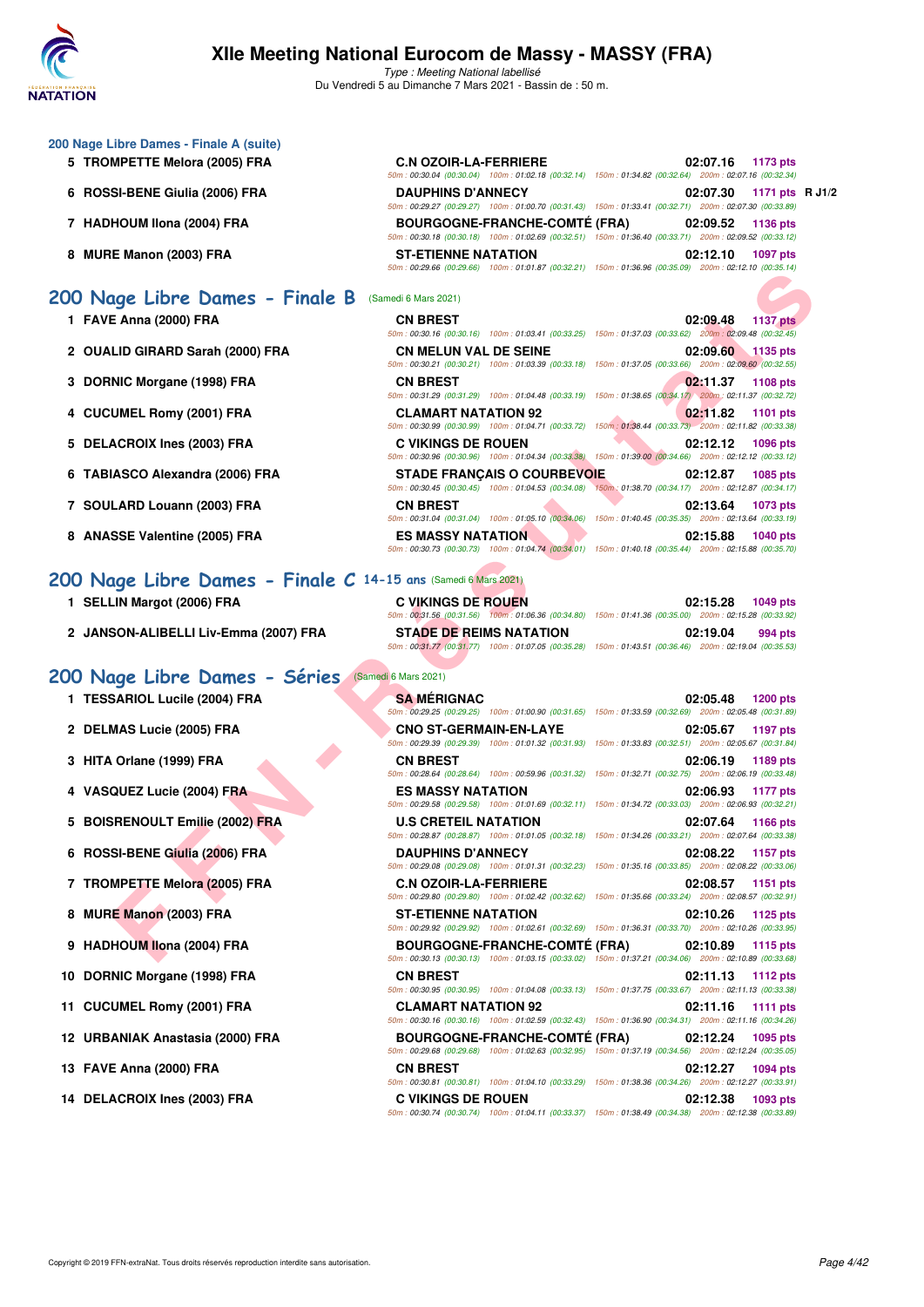

Type : Meeting National labellisé Du Vendredi 5 au Dimanche 7 Mars 2021 - Bassin de : 50 m.

|  | 200 Nage Libre Dames - Séries (suite) |  |  |  |
|--|---------------------------------------|--|--|--|
|--|---------------------------------------|--|--|--|

- 15 OUALID GIRARD Sarah (2000) FRA
- 16 TABIASCO Alexandra (2006) FRA
- **17 LENOIR Melanie (2006) FRA**
- 18 ANASSE Valentine (2005) FRA
- 19 SOULARD Louann (2003) FRA
- **20 PELLEAU Ines (2004) FRA**
- 21 BOUKHTOUCHE Sarah (2005) FRA
- 22 ROUSSEAU Elsa (2003) FRA
- 23 SELLIN Margot (2006) FRA
- **24 MOUGE Clara (2005) FRA**
- 25 JANSON-ALIBELLI Liv-Emma (2007) FRA
- **--- PROUFFaustine (1988) FRA**

### 400 Nage Libre Dames - Finale A

- 1 AMBRASS Lilou (2002) FRA
- 2 LEFEBVRE Oriane (2004) FRA
- **3 TROMPETTE Melora (2005) FRA**
- **4 HADHOUM Ilona (2004) FRA**
- **5 DELACROIX Ines (2003) FRA**
- **6 ANASSE Valentine (2005) FRA**
- **7 MOUGE Clara (2005) FRA**
- 8 BARREAU Laure (2002) FRA

### **[400 Nage Libre Dames - Finale B](http://www.ffnatation.fr/webffn/resultats.php?idact=nat&go=epr&idcpt=69813&idepr=4)** (Dimanche 7 Mars 2021)

- **1 JANSON-ALIBELLI Liv-Emma (2007) FRA**
- 2 CHAAR Dounia (2005) FRA

### **[400 Nage Libre Dames - Séries](http://www.ffnatation.fr/webffn/resultats.php?idact=nat&go=epr&idcpt=69813&idepr=4)** (Dimanche 7 Mars 2021)

- 1 AMBRASS Lilou (2002) FRA
- 2 TROMPETTE Melora (2005) FRA

| <b>CN MELUN VAL DE SEINE</b>   |                                                                                                            | 02:12.50 1091 pts |  |
|--------------------------------|------------------------------------------------------------------------------------------------------------|-------------------|--|
|                                | 50m: 00:30.41 (00:30.41) 100m: 01:03.91 (00:33.50) 150m: 01:37.91 (00:34.00) 200m: 02:12.50 (00:34.59)     |                   |  |
|                                | <b>STADE FRANCAIS O COURBEVOIE</b>                                                                         | 02:13.02 1083 pts |  |
|                                | 50m : 00:30.42 (00:30.42) 100m : 01:03.88 (00:33.46) 150m : 01:38.16 (00:34.28) 200m : 02:13.02 (00:34.86) |                   |  |
| <b>CN MELUN VAL DE SEINE</b>   |                                                                                                            | 02:14.16 1066 pts |  |
|                                | 50m: 00:31.29 (00:31.29) 100m: 01:05.22 (00:33.93) 150m: 01:40.02 (00:34.80) 200m: 02:14.16 (00:34.14)     |                   |  |
| <b>ES MASSY NATATION</b>       |                                                                                                            | 02:14.97 1053 pts |  |
|                                | 50m; 00:30.36 (00:30.36) 100m; 01:04.10 (00:33.74) 150m; 01:39.24 (00:35.14) 200m; 02:14.97 (00:35.73)     |                   |  |
| <b>CN BREST</b>                |                                                                                                            | 02:15.17 1050 pts |  |
|                                | 50m: 00:30.79 (00:30.79) 100m: 01:04.92 (00:34.13) 150m: 01:40.27 (00:35.35) 200m: 02:15.17 (00:34.90)     |                   |  |
| <b>CN BREST</b>                |                                                                                                            | 02:16.43 1032 pts |  |
|                                | 50m : 00:30.52 (00:30.52) 100m : 01:04.48 (00:33.96) 150m : 01:40.14 (00:35.66) 200m : 02:16.43 (00:36.29) |                   |  |
|                                | <b>STADE FRANCAIS O COURBEVOIE</b>                                                                         | 02:16.57 1030 pts |  |
|                                | 50m: 00:31.77 (00:31.77) 100m: 01:06.44 (00:34.67) 150m: 01:42.05 (00:35.61) 200m: 02:16.57 (00:34.52)     |                   |  |
| <b>ES MASSY NATATION</b>       |                                                                                                            | 02:16.95 1024 pts |  |
|                                | 50m: 00:31.56 (00:31.56) 100m: 01:05.74 (00:34.18) 150m: 01:41.23 (00:35.49) 200m: 02:16.95 (00:35.72)     |                   |  |
| <b>C VIKINGS DE ROUEN</b>      |                                                                                                            | 02:17.15 1021 pts |  |
|                                | 50m: 00:31.81 (00:31.81) 100m: 01:06.48 (00:34.67) 150m: 01:42.02 (00:35.54) 200m: 02:17.15 (00:35.13)     |                   |  |
| <b>EN LOUVIERS</b>             |                                                                                                            | 02:18.70 998 pts  |  |
|                                | 50m: 00:31.59 (00:31.59) 100m: 01:06.52 (00:34.93) 150m: 01:42.89 (00:36.37) 200m: 02:18.70 (00:35.81)     |                   |  |
| <b>STADE DE REIMS NATATION</b> |                                                                                                            | 02:19.56 986 pts  |  |
|                                | 50m: 00:31.77 (00:31.77) 100m: 01:06.82 (00:35.05) 150m: 01:43.85 (00:37.03) 200m: 02:19.56 (00:35.71)     |                   |  |
| <b>STADE DE VANVES</b>         |                                                                                                            | <b>DNS</b> dec    |  |

|                                  | JUIII . UU.JU.JU TUU.JU.JUJ<br>$100111.011.04.10$ $100.00.14$                                                                                 | $10011.01.03.24$ $100.00.14$<br>20011.02.14.31 100.00.101                                                                                 |
|----------------------------------|-----------------------------------------------------------------------------------------------------------------------------------------------|-------------------------------------------------------------------------------------------------------------------------------------------|
| LARD Louann (2003) FRA           | <b>CN BREST</b>                                                                                                                               | 02:15.17<br><b>1050 pts</b><br>50m : 00:30.79 (00:30.79) 100m : 01:04.92 (00:34.13) 150m : 01:40.27 (00:35.35) 200m : 02:15.17 (00:34.90) |
| LEAU Ines (2004) FRA             | <b>CN BREST</b>                                                                                                                               | 02:16.43<br><b>1032 pts</b><br>50m : 00:30.52 (00:30.52) 100m : 01:04.48 (00:33.96) 150m : 01:40.14 (00:35.66) 200m : 02:16.43 (00:36.29) |
| KHTOUCHE Sarah (2005) FRA        | <b>STADE FRANÇAIS O COURBEVOIE</b>                                                                                                            | 02:16.57<br><b>1030 pts</b><br>50m: 00:31.77 (00:31.77) 100m: 01:06.44 (00:34.67) 150m: 01:42.05 (00:35.61) 200m: 02:16.57 (00:34.52)     |
| SSEAU Elsa (2003) FRA            | <b>ES MASSY NATATION</b>                                                                                                                      | 02:16.95<br>1024 pts<br>50m : 00:31.56 (00:31.56) 100m : 01:05.74 (00:34.18) 150m : 01:41.23 (00:35.49) 200m : 02:16.95 (00:35.72)        |
| LIN Margot (2006) FRA            | <b>C VIKINGS DE ROUEN</b>                                                                                                                     | 02:17.15<br><b>1021 pts</b><br>50m: 00:31.81 (00:31.81) 100m: 01:06.48 (00:34.67) 150m: 01:42.02 (00:35.54) 200m: 02:17.15 (00:35.13)     |
| <b>IGE Clara (2005) FRA</b>      | <b>EN LOUVIERS</b><br>50m: 00:31.59 (00:31.59) 100m: 01:06.52 (00:34.93)                                                                      | 02:18.70<br>998 pts<br>150m: 01:42.89 (00:36.37) 200m: 02:18.70 (00:35.81)                                                                |
| SON-ALIBELLI Liv-Emma (2007) FRA | <b>STADE DE REIMS NATATION</b><br>50m: 00:31.77 (00:31.77) 100m: 01:06.82 (00:35.05)                                                          | 02:19.56<br>986 pts<br>150m: 01:43.85 (00:37.03) 200m: 02:19.56 (00:35.71)                                                                |
| UFFaustine (1988) FRA            | <b>STADE DE VANVES</b>                                                                                                                        | <b>DNS</b> dec                                                                                                                            |
| age Libre Dames - Finale A       | (Dimanche 7 Mars 2021)                                                                                                                        |                                                                                                                                           |
| RASS Lilou (2002) FRA            | <b>ES MASSY NATATION</b><br>250m : 02:46.75 (00:33.59) 300m : 03:21.43 (00:34.68) 350m : 03:55.74 (00:34.31) 400m : 04:29.63 (00:33.89)       | 04:29.63<br>1154 pts<br>50m: 00:31.25 (00:31.25) 100m: 01:05.71 (00:34.46) 150m: 01:39.23 (00:33.52) 200m: 02:13.16 (00:33.93)            |
| EBVRE Oriane (2004) FRA          | <b>STADE BETHUNE PELICAN CLUB</b>                                                                                                             | 04:30.77<br>1145 pts                                                                                                                      |
|                                  | 50m: 00:31.48 (00:31.48) 100m: 01:05.87 (00:34.39)<br>250m: 02:48.90 (00:34.34) 300m: 03:23.08 (00:34.18)                                     | 150m: 01:40.20 (00:34.33) 200m: 02:14.56 (00:34.36)<br>350m: 03:57.40 (00:34.32) 400m: 04:30.77 (00:33.37)                                |
| MPETTE Melora (2005) FRA         | <b>C.N OZOIR-LA-FERRIERE</b><br>250m: 02:50.04 (00:34.68) 300m: 03:24.70 (00:34.66) 350m: 03:58.70 (00:34.00) 400m: 04:31.28 (00:32.58)       | 04:31.28<br>1141 pts<br>50m: 00:31.31 (00:31.31) 100m: 01:05.82 (00:34.51) 150m: 01:40.53 (00:34.71) 200m: 02:15.36 (00:34.83)            |
| HOUM Ilona (2004) FRA            | <b>BOURGOGNE-FRANCHE-COMTE (FRA)</b><br>50m: 00:30.88 (00:30.88) 100m: 01:05.60 (00:34.72)                                                    | 04:33.51<br>1124 pts<br>150m: 01:40.13 (00:34.53) 200m: 02:14.91 (00:34.78)                                                               |
| ACROIX Ines (2003) FRA           | 250m: 02:49.76 (00:34.85) 300m: 03:24.70 (00:34.94)<br><b>C VIKINGS DE ROUEN</b><br>50m: 00:31.61 (00:31.61) 100m: 01:05.82 (00:34.21)        | 350m: 03:59.59 (00:34.89) 400m: 04:33.51 (00:33.92)<br>04:35.12<br>1112 pts<br>150m: 01:40.30 (00:34.48) 200m: 02:15.36 (00:35.06)        |
| SSE Valentine (2005) FRA         | 250m: 02:50.24 (00:34.88) 300m: 03:25.66 (00:35.42) 350m: 04:00.61 (00:34.95) 400m: 04:35.12 (00:34.51)<br><b>ES MASSY NATATION</b>           | 04:39.48<br>1079 pts                                                                                                                      |
|                                  | 50m: 00:31.18 (00:31.18) 100m: 01:05.70 (00:34.52)<br>250m: 02:52.32 (00:35.91) 300m: 03:28.48 (00:36.16)                                     | 150m: 01:40.72 (00:35.02) 200m: 02:16.41 (00:35.69)<br>350m: 04:04.02 (00:35.54) 400m: 04:39.48 (00:35.46)                                |
| <b>IGE Clara (2005) FRA</b>      | <b>EN LOUVIERS</b><br>50m: 00:32.47 (00:32.47) 100m: 01:08.32 (00:35.85)<br>250m: 02:58.07 (00:36.60) 300m: 03:35.03 (00:36.96)               | 04:47.67<br>1019 pts<br>150m: 01:44.62 (00:36.30) 200m: 02:21.47 (00:36.85)<br>350m: 04:11.61 (00:36.58) 400m: 04:47.67 (00:36.06)        |
| REAU Laure (2002) FRA            | <b>ES MASSY NATATION</b><br>250m: 02:59.28 (00:37.32) 300m: 03:36.29 (00:37.01) 350m: 04:14.23 (00:37.94) 400m: 04:50.94 (00:36.71)           | 04:50.94<br>995 pts<br>50m: 00:33.05 (00:33.05) 100m: 01:08.60 (00:35.55) 150m: 01:45.34 (00:36.74) 200m: 02:21.96 (00:36.62)             |
| age Libre Dames - Finale B       | (Dimanche 7 Mars 2021)                                                                                                                        |                                                                                                                                           |
| SON-ALIBELLI Liv-Emma (2007) FRA | <b>STADE DE REIMS NATATION</b><br>250m : 03:00.31 (00:37.89) 300m : 03:38.38 (00:38.07) 350m : 04:16.24 (00:37.86) 400m : 04:52.32 (00:36.08) | 04:52.32<br>985 pts<br>50m: 00:32.24 (00:32.24) 100m: 01:08.38 (00:36.14) 150m: 01:45.05 (00:36.67) 200m: 02:22.42 (00:37.37)             |
| AR Dounia (2005) FRA             | <b>BOURGOGNE-FRANCHE-COMTÉ (FRA)</b>                                                                                                          | 05:00.86<br>925 pts                                                                                                                       |
|                                  |                                                                                                                                               |                                                                                                                                           |

|                                                       | <b>STADE DE REIMS NATATION</b>                         |                                                        | 04:52.32                                               | 985 pts |
|-------------------------------------------------------|--------------------------------------------------------|--------------------------------------------------------|--------------------------------------------------------|---------|
| 50m: 00:32.24 (00:32.24)<br>250m: 03:00.31 (00:37.89) | 100m: 01:08.38 (00:36.14)<br>300m: 03:38.38 (00:38.07) | 150m: 01:45.05 (00:36.67)<br>350m: 04:16.24 (00:37.86) | 200m: 02:22.42 (00:37.37)<br>400m: 04:52.32 (00:36.08) |         |
|                                                       |                                                        |                                                        |                                                        |         |
|                                                       | <b>BOURGOGNE-FRANCHE-COMTÉ (FRA)</b>                   |                                                        | 05:00.86                                               | 925 pts |

| <b>ES MASSY NATATION</b>     |                           |                           | 04:31.94 1136 pts         |
|------------------------------|---------------------------|---------------------------|---------------------------|
| 50m: 00:31.03 (00:31.03)     | 100m: 01:04.95 (00:33.92) | 150m: 01:38.91 (00:33.96) | 200m: 02:13.00 (00:34.09) |
| 250m: 02:47.57 (00:34.57)    | 300m: 03:22.85 (00:35.28) | 350m: 03:57.62 (00:34.77) | 400m: 04:31.94 (00:34.32) |
| <b>C.N OZOIR-LA-FERRIERE</b> |                           |                           | 04:33.77 1122 pts         |
| 50m: 00:31.49 (00:31.49)     | 100m: 01:05.53 (00:34.04) | 150m: 01:40.40 (00:34.87) | 200m: 02:15.78 (00:35.38) |
| 250m: 02:50.72 (00:34.94)    | 300m: 03:25.50 (00:34.78) | 350m: 04:00.10 (00:34.60) | 400m: 04:33.77 (00:33.67) |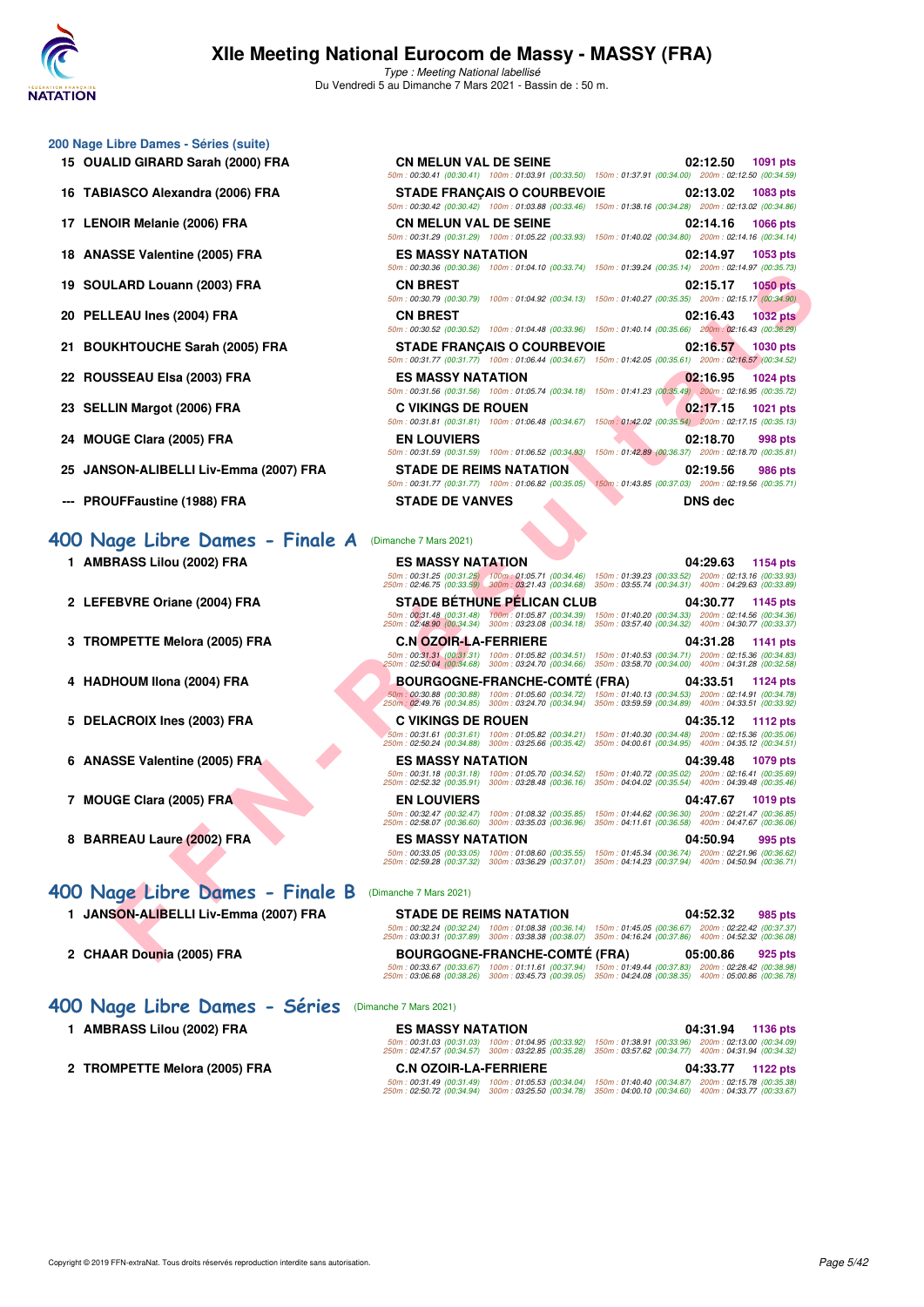

| <b>BOURGOGNE-FRANCHE-COMTÉ (FRA)</b><br>04:33.96 1121 pts                                                                                                                                                                                                                                                                                                                                                                                  |
|--------------------------------------------------------------------------------------------------------------------------------------------------------------------------------------------------------------------------------------------------------------------------------------------------------------------------------------------------------------------------------------------------------------------------------------------|
|                                                                                                                                                                                                                                                                                                                                                                                                                                            |
| 50m: 00:30.56 (00:30.56) 100m: 01:04.04 (00:33.48) 150m: 01:38.46 (00:34.42) 200m: 02:13.27 (00:34.81)<br>250m: 02:48.59 (00:35.32) 300m: 03:24.01 (00:35.42) 350m: 03:59.37 (00:35.36) 400m: 04:33.96 (00:34.59)                                                                                                                                                                                                                          |
| <b>STADE BETHUNE PELICAN CLUB</b><br>04:38.07<br><b>1090 pts</b>                                                                                                                                                                                                                                                                                                                                                                           |
| 50m: 00:31.06 (00:31.06) 100m: 01:05.06 (00:34.00) 150m: 01:40.14 (00:35.08) 200m: 02:15.66 (00:35.52)<br>250m: 02:51.85 (00:36.19) 300m: 03:28.09 (00:36.24) 350m: 04:03.77 (00:35.68) 400m: 04:38.07 (00:34.30)                                                                                                                                                                                                                          |
| AAS SARCELLES NATATION 95<br>04:38.28<br><b>1088 pts</b>                                                                                                                                                                                                                                                                                                                                                                                   |
| 50m: 00:31.60 (00:31.60) 100m: 01:06.40 (00:34.80)<br>150m: 01:41.76 (00:35.36) 200m: 02:17.30 (00:35.54)<br>250m: 02:52.97 (00:35.67) 300m: 03:28.60 (00:35.63)<br>350m: 04:03.94 (00:35.34) 400m: 04:38.28 (00:34.34)                                                                                                                                                                                                                    |
| <b>C VIKINGS DE ROUEN</b><br>04:38.43<br><b>1087 pts</b>                                                                                                                                                                                                                                                                                                                                                                                   |
| 50m: 00:31.54 (00:31.54) 100m: 01:06.08 (00:34.54) 150m: 01:41.06 (00:34.98) 200m: 02:16.44 (00:35.38)<br>250m: 02:51.86 (00:35.42) 300m: 03:27.83 (00:35.97) 350m: 04:03.28 (00:35.45) 400m: 04:38.43 (00:35.15)                                                                                                                                                                                                                          |
| <b>ES MASSY NATATION</b><br>04:39.76<br><b>1077 pts</b>                                                                                                                                                                                                                                                                                                                                                                                    |
| 50m: 00:31.23 (00:31.23) 100m: 01:06.03 (00:34.80)<br>150m: 01:41.10 (00:35.07) 200m: 02:17.21 (00:36.11)                                                                                                                                                                                                                                                                                                                                  |
| 250m: 02:52.92 (00:35.71) 300m: 03:28.99 (00:36.07) 350m: 04:04.42 (00:35.43) 400m: 04:39.76 (00:35.34)<br><b>EN LOUVIERS</b><br>04:48.06 1016 pts                                                                                                                                                                                                                                                                                         |
| 50m: 00:32.64 (00:32.64) 100m: 01:08.58 (00:35.94) 150m: 01:45.03 (00:36.45) 200m: 02:21.99 (00:36.96)                                                                                                                                                                                                                                                                                                                                     |
| 250m: 02:58.20 (00:36.21) 300m: 03:35.36 (00:37.16) 350m: 04:12.12 (00:36.76) 400m: 04:48.06 (00:35.94)                                                                                                                                                                                                                                                                                                                                    |
| <b>ES MASSY NATATION</b><br>04:51.98<br>988 pts<br>50m: 00:32.86 (00:32.86) 100m: 01:08.70 (00:35.84) 150m: 01:45.16 (00:36.46) 200m: 02:22.30 (00:37.14)                                                                                                                                                                                                                                                                                  |
| 250m: 02:59.65 (00:37.35) 300m: 03:37.61 (00:37.96) 350m: 04:15.02 (00:37.41) 400m: 04:51.98 (00:36.96)                                                                                                                                                                                                                                                                                                                                    |
| <b>STADE DE REIMS NATATION</b><br>04:58.18<br>944 pts<br>50m: 00:31.89 (00:31.89) 100m: 01:08.04 (00:36.15) 150m: 01:45.91 (00:37.87) 200m: 02:24.84 (00:38.93)                                                                                                                                                                                                                                                                            |
| 250m: 03:03.51 (00:38.67) 300m: 03:42.43 (00:38.92)<br>350m: 04:21.20 (00:38.77) 400m: 04:58.18 (00:36.98)                                                                                                                                                                                                                                                                                                                                 |
| <b>BOURGOGNE-FRANCHE-COMTE (FRA)</b><br>05:04.11<br>903 pts                                                                                                                                                                                                                                                                                                                                                                                |
| 50m: 00:32.17 (00:32.17) 100m: 01:08.93 (00:36.76) 150m: 01:47.87 (00:38.94) 200m: 02:27.29 (00:39.42)<br>250m : 03:07.12 (00:39.83) 300m : 03:47.12 (00:40.00) 350m : 04:26.68 (00:39.56) 400m : 05:04.11 (00:37.43)                                                                                                                                                                                                                      |
|                                                                                                                                                                                                                                                                                                                                                                                                                                            |
| (Vendredi 5 Mars 2021)                                                                                                                                                                                                                                                                                                                                                                                                                     |
| <b>CN BREST</b><br>09:04.43<br>1184 pts<br>150m: 01:37.39 (00:34.28) 200m: 02:11.99 (00:34.60) 250m: 02:46.93 (00:34.94) 300m: 03:21.83 (00:34.90) 350m: 03:56.50 (00:34.67) 400m: 04:31.30 (00:34.80)                                                                                                                                                                                                                                     |
| 550m:06:15.20 (00:34.66) 600m:06:50.13 (00:34.93) 650m:07:24.90 (00:34.77) 700m:07:58.94 (00:34.04) 750m:08:32.31 (00:33.37) 800m:09:04.43 (00:32.12                                                                                                                                                                                                                                                                                       |
| <b>CN BREST</b><br>09:08.95<br>1166 pts                                                                                                                                                                                                                                                                                                                                                                                                    |
| 150m: 01:40.42 (00:34.68)<br>200m: 02:15.02 (00:34.60) 250m: 02:49.64 (00:34.62)<br>300m: 03:24.43 (00:34.79) 350m: 03:59.12 (00:34.69)<br>400m: 04:33.95 (00:34.83)<br>600m: 06:53.09 (00:34.82) 650m: 07:27.72 (00:34.63)<br>550m: 06:18.27 (00:34.84)<br>700m: 08:02.25 (00:34.53) 750m: 08:36.53 (00:34.28)<br>800m: 09:08.95 (00:32.42)                                                                                               |
| <b>ES MASSY NATATION</b><br>09:09.09<br>1166 pts                                                                                                                                                                                                                                                                                                                                                                                           |
| 150m: 01:39.03 (00:34.45)<br>200m: 02:13.16 (00:34.13) 250m: 02:47.10 (00:33.94) 300m: 03:21.73 (00:34.63) 350m: 03:56.49 (00:34.76)<br>400m: 04:31.35 (00:34.86)<br>600m: 06:51.47 (00:35.44) 650m: 07:26.37 (00:34.90) 700m: 08:02.06 (00:35.69) 750m: 08:36.65 (00:34.59)<br>550m: 06:16.03 (00:35.00)<br>800m: 09:09.09 (00:32.44)                                                                                                     |
| STADE BÉTHUNE PÉLICAN CLUB<br>09:13.30<br>1149 pts                                                                                                                                                                                                                                                                                                                                                                                         |
| 150m : 01:40.62 (00:34.95) 200m : 02:15.75 (00:35.13) 250m : 02:51.20 (00:35.45) 300m : 03:25.81 (00:34.61) 350m : 04:01.10 (00:35.29) 400m : 04:35.63 (00:34.53)<br>550m : 06:19.83 (00:34.95) 600m : 06:54.52 (00:34.69) 650m : 07:29.35 (00:34.83) 700m : 08:04.06 (00:34.71) 750m : 08:39.28 (00:35.22) 800m : 09:13.30 (00:34.02)                                                                                                     |
| <b>ES MASSY NATATION</b><br>09:17.50<br>1133 pts                                                                                                                                                                                                                                                                                                                                                                                           |
| 150m: 01:40.75 (00:34.88) 200m: 02:15.54 (00:34.79) 250m: 02:50.75 (00:35.21) 300m: 03:25.96 (00:35.21) 350m: 04:01.55 (00:35.59) 400m: 04:36.38 (00:34.83)                                                                                                                                                                                                                                                                                |
| 550m: 06:22.34 (00:35.29) 600m: 06:57.44 (00:35.10) 650m: 07:32.73 (00:35.29) 700m: 08:07.76 (00:35.03) 750m: 08:42.96 (00:35.20)<br>800m: 09:17.50 (00:34.54)<br><b>C VIKINGS DE ROUEN</b><br>09:18.39<br>1130 pts                                                                                                                                                                                                                        |
| 50m: 00:31.36 (00:31.36) 100m: 01:05.76 (00:34.40) 150m: 01:40.59 (00:34.83) 200m: 02:15.96 (00:35.37) 250m: 02:51.15 (00:35.19) 300m: 03:26.45 (00:35.30) 350m: 04:01.68 (00:35.23) 400m: 04:37.25 (00:35.57)                                                                                                                                                                                                                             |
| 450m: 05:12.15 (00:34.90) 500m: 05:47.55 (00:35.40) 550m: 06:22.57 (00:35.02)<br>600m: 06:58.01 (00:35.44) 650m: 07:33.17 (00:35.16) 700m: 08:08.56 (00:35.39) 750m: 08:43.82 (00:35.26) 800m: 09:18.39 (00:34.57)                                                                                                                                                                                                                         |
| <b>ES MASSY NATATION</b><br>09:19.76<br>1124 pts<br>50m: 00:30.97 (00:30.97) 100m: 01:05.12 (00:34.15) 150m: 01:39.87 (00:34.75) 200m: 02:15.03 (00:35.16) 250m: 02:50.21 (00:35.18) 300m: 03:25.89 (00:35.88) 350m: 04:01.14 (00:35.25) 400m: 04:36.54 (00:35.40)                                                                                                                                                                         |
| 600m : 06:58.31 (00:35.67) 650m : 07:34.00 (00:35.69) 700m : 08:09.49 (00:35.49) 750m : 08:44.98 (00:35.49) 800m : 09:19.76 (00:34.78<br>450m: 05:11.43 (00:34.89) 500m: 05:46.90 (00:35.47) 550m: 06:22.64 (00:35.74)                                                                                                                                                                                                                     |
| <b>AAS SARCELLES NATATION 95</b><br>09:20.46 1122 pts<br>50m: 00:31.86 (00:31.86) 100m: 01:06.28 (00:34.42) 150m: 01:41.90 (00:35.62) 200m: 02:16.99 (00:35.09) 250m: 02:52.37 (00:35.38)<br>300m: 03:27.58 (00:35.21) 350m: 04:03.58 (00:36.00) 400m: 04:38.63 (00:35.05                                                                                                                                                                  |
| 450m : 05:14.21 (00:35.58) 500m : 05:49.14 (00:34.93) 550m : 06:24.80 (00:35.66) 600m : 06:59.94 (00:35.14) 650m : 07:35.24 (00:35.30) 700m : 08:10.57 (00:35.33) 750m : 08:41.78 (00:31.21) 800m : 09:20.46 (00:38.68)                                                                                                                                                                                                                    |
| <b>BOURGOGNE-FRANCHE-COMTÉ (FRA)</b><br>09:27.63<br>1095 pts                                                                                                                                                                                                                                                                                                                                                                               |
| 50m: 00:31.44 (00:31.44) 100m: 01:05.99 (00:34.55) 150m: 01:41.57 (00:35.58) 200m: 02:17.23 (00:35.66) 250m: 02:53.12 (00:35.89)<br>300m: 03:28.92 (00:35.80) 350m: 04:04.97 (00:36.05) 400m: 04:40.82 (00:35.85<br>450m : 05:16.75 (00:35.93) 500m : 05:52.55 (00:35.80) 550m : 06:28.70 (00:36.15) 600m : 07:04.49 (00:35.79) 650m : 07:40.41 (00:35.92) 700m : 08:16.33 (00:35.92) 750m : 08:52.30 (00:35.97) 800m : 09:27.63 (00:35.33 |
| <b>CN VIRY-CHATILLON</b><br>09:34.39<br>1069 pts                                                                                                                                                                                                                                                                                                                                                                                           |
| 50m:00:31.06 (00:31.06) 100m:01:05.65 (00:34.59) 150m:01:41.20 (00:35.55) 200m:02:17.05 (00:35.85) 250m:02:53.21 (00:36.16) 300m:03:29.68 (00:36.47) 350m:04:06.03 (00:36.35) 400m:04:42.89 (00:36.86)<br>600m : 07:09.12 (00:37.84) 650m : 07:45.60 (00:36.48) 700m : 08:23.26 (00:37.66) 750m : 08:59.71 (00:36.45) 800m : 09:34.39 (00:34.68<br>450m: 05:18.78 (00:35.89) 500m: 05:54.68 (00:35.90) 550m: 06:31.28 (00:36.60)           |
| <b>AAS SARCELLES NATATION 95</b><br>09:36.82<br><b>1060 pts</b>                                                                                                                                                                                                                                                                                                                                                                            |
| 50m: 00:32.85 (00:32.85) 100m: 01:09.02 (00:36.17) 150m: 01:45.55 (00:36.53) 200m: 02:22.14 (00:36.59) 250m: 02:58.56 (00:36.42)<br>300m: 03:34.92 (00:36.36) 350m: 04:11.27 (00:36.35) 400m: 04:47.49 (00:36.22<br>450m : 05:24.10 (00:36.61) 500m : 06:00.35 (00:36.25) 550m : 06:36.62 (00:36.27) 600m : 07:13.06 (00:36.44) 650m : 07:49.34 (00:36.28) 700m : 08:25.73 (00:36.39) 750m : 09:01.86 (00:36.13) 800m : 09:36.82 (00:34.96 |
| <b>CN MELUN VAL DE SEINE</b><br>09:36.99<br>1059 pts                                                                                                                                                                                                                                                                                                                                                                                       |
| 50m:00:31.57 (00:31.57) 100m:01:06.50 (00:34.93) 150m:01:41.91 (00:35.41) 200m:02:17.72 (00:35.81) 250m:02:54.14 (00:36.42) 300m:03:30.43 (00:36.29) 350m:04:06.66 (00:36.23) 400m:04:43.14 (00:36.48)<br>450m : 05:19.50 (00:36.36) 500m : 05:56.24 (00:36.74) 550m : 06:33.34 (00:37.10) 600m : 07:10.66 (00:37.32) 650m : 07:47.74 (00:37.08) 700m : 08:25.30 (00:37.56) 750m : 09:02.17 (00:36.87) 800m : 09:36.99 (00:34.82           |
| <b>EN LOUVIERS</b><br>09:46.11<br>1026 pts                                                                                                                                                                                                                                                                                                                                                                                                 |
| (00.36.88): 02:28.98 (01:09.54) 150m : 01:46.08 (00:36.54) 200m : 01:28.98 (03:36.88)<br>300m: 03:36.86 (01:13.90) 350m: 04:13.70 (00:36.84) 400m: 04:50.88 (00:37.18<br>450m : 05:28.35 (00:37.47) 500m : 06:05.27 (00:36.92) 550m : 06:42.33 (00:37.06) 600m : 07:19.53 (00:37.20) 650m : 07:56.34 (00:36.81) 700m : 08:33.61 (00:37.27) 750m : 09:10.59 (00:36.98) 800m : 09:46.11 (00:35.52                                            |
|                                                                                                                                                                                                                                                                                                                                                                                                                                            |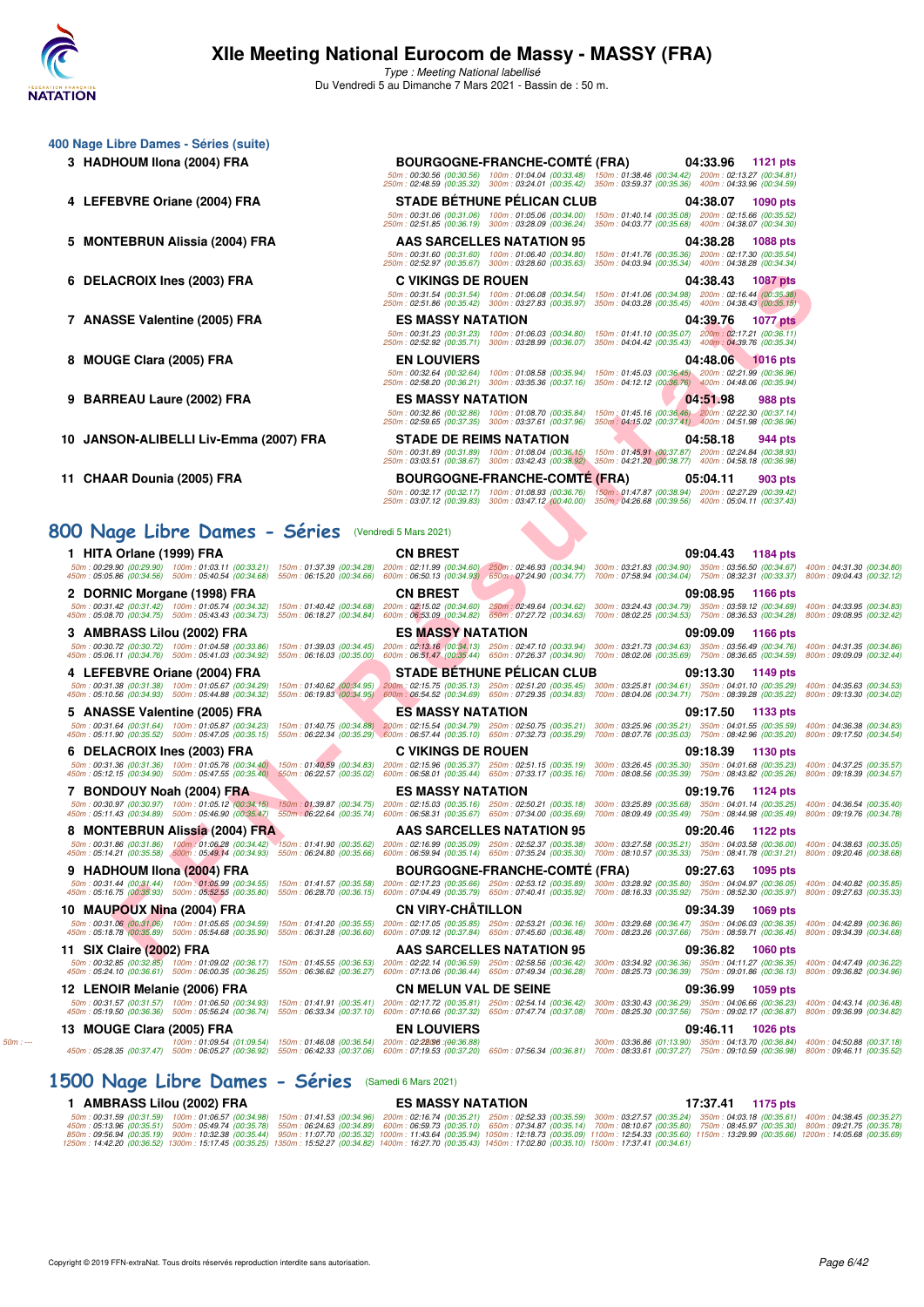

**1500 Nage Libre Dames - Séries (suite)**

# **XIIe Meeting National Eurocom de Massy - MASSY (FRA)**

Type : Meeting National labellisé Du Vendredi 5 au Dimanche 7 Mars 2021 - Bassin de : 50 m.

| 2 HADHOUM IIona (2004) FRA                                                                                                                                                                                                                                  | <b>BOURGOGNE-FRANCHE-COMTE (FRA)</b>                                                                                                                                                                                                                                                                | 17:42.19 | 1165 pts                  |                                                                                                           |
|-------------------------------------------------------------------------------------------------------------------------------------------------------------------------------------------------------------------------------------------------------------|-----------------------------------------------------------------------------------------------------------------------------------------------------------------------------------------------------------------------------------------------------------------------------------------------------|----------|---------------------------|-----------------------------------------------------------------------------------------------------------|
| 50m: 00:31.80 (00:31.80) 100m: 01:06.76 (00:34.96)<br>150m: 01:42.16 (00:35.40)<br>450m: 05:15.94 (00:35.50) 500m: 05:51.56 (00:35.62)<br>550m: 06:26.92 (00:35.36)                                                                                         | 200m: 02:17.78 (00:35.62) 250m: 02:53.32 (00:35.54) 300m: 03:29.03 (00:35.71) 350m: 04:04.66 (00:35.63)<br>600m: 07:02.43 (00:35.51) 650m: 07:38.02 (00:35.59)<br>700m: 08:13.43 (00:35.41) 750m: 08:48.89 (00:35.46)                                                                               |          |                           | 400m: 04:40.44 (00:35.78<br>800m: 09:24.38 (00:35.49                                                      |
| 850m: 09:59.90 (00:35.52) 900m: 10:35.49 (00:35.59)<br>950m: 11:11.04 (00:35.55)<br>1250m : 14:44.71 (00:35.70) 1300m : 15:20.20 (00:35.49) 1350m : 15:55.78 (00:35.58) 1400m : 16:31.63 (00:35.85) 1450m : 17:07.19 (00:35.56) 1500m : 17:42.19 (00:35.00) | 1000m: 11:46.78 (00:35.74) 1050m: 12:22.31 (00:35.53) 1100m: 12:57.84 (00:35.53) 1150m: 13:33.42 (00:35.58) 1200m: 14:09.01 (00:35.59                                                                                                                                                               |          |                           |                                                                                                           |
| 3 MONTEBRUN Alissia (2004) FRA                                                                                                                                                                                                                              | AAS SARCELLES NATATION 95                                                                                                                                                                                                                                                                           | 17:49.86 | 1150 pts                  |                                                                                                           |
| 50m: 00:32.24 (00:32.24)<br>100m: 01:07.39 (00:35.15)<br>150m: 01:42.59 (00:35.20)<br>450m: 05:16.52 (00:35.74)<br>500m: 05:52.71 (00:36.19)<br>550m: 06:28.44 (00:35.73)                                                                                   | 200m: 02:18.05 (00:35.46)<br>250m: 02:53.52 (00:35.47)<br>300m: 03:29.26 (00:35.74) 350m: 04:04.91 (00:35.65)<br>600m: 07:04.31 (00:35.87)<br>650m: 07:40.28 (00:35.97)<br>700m: 08:16.16 (00:35.88)                                                                                                |          | 750m: 08:51.93 (00:35.77) | 400m: 04:40.78 (00:35.87<br>800m: 09:27.78 (00:35.85                                                      |
| 850m: 10:03.62 (00:35.84) 900m: 10:39.55 (00:35.93)<br>950m: 11:15.63 (00:36.08)<br>1250m: 14:51.86 (00:35.90) 1300m: 15:27.78 (00:35.92) 1350m: 16:03.59 (00:35.81) 1400m: 16:39.41 (00:35.82) 1450m: 17:15.05 (00:35.64) 1500m: 17:49.86 (00:34.81)       | 1000m: 11:51.78 (00:36.15) 1050m: 12:27.88 (00:36.10) 1100m: 13:04.04 (00:36.16) 1150m: 13:39.89 (00:35.85) 1200m: 14:15.96 (00:36.07                                                                                                                                                               |          |                           |                                                                                                           |
| 4 MOUGE Clara (2005) FRA                                                                                                                                                                                                                                    | <b>EN LOUVIERS</b>                                                                                                                                                                                                                                                                                  | 18:21.17 | 1089 pts                  |                                                                                                           |
| 50m: 00:33.35 (00:33.35) 100m: 01:09.37 (00:36.02)<br>150m: 01:46.16 (00:36.79)<br>450m: 05:27.73 (00:37.18)<br>500m: 06:04.26 (00:36.53)<br>550m: 06:41.25 (00:36.99)                                                                                      | 200m: 02:22.60 (00:36.44)<br>250m: 02:59.69 (00:37.09) 300m: 03:36.52 (00:36.83) 350m: 04:13.61 (00:37.09)<br>600m: 07:18.44 (00:37.19)<br>650m: 09:09.07 (01:50.63)                                                                                                                                |          |                           | 400m: 04:50.55 (00:36.94<br>700m: 08:32.2600:0-36.81) 750m: 11:36.34 (03:04.08) 800m: 09:45.550-1:0-50.79 |
| 850m: 12:50.11 (03:04.56) 900m: 10:59.180-1:0-50.93)<br>1250m: 16:32.57 (01:51.30) 1300m: 15:55.4100:0-37.16) 1350m: 17:46.34 (01:50.93) 1400m: 17:090t600:0-37.18)                                                                                         | 950m: 14:04.33 (03:05.15) 1000m: 12t030m20-1-0-51.21)<br>1500m: 18:21.17 (01:12.01)                                                                                                                                                                                                                 |          |                           | 1100m: 13:27.03 (01:13.91) 1150m: 15:18.25 (01:51.22) 1200m: 14:41.2700:0-36.98                           |
| 5 JANSON-ALIBELLI Liv-Emma (2007) FRA                                                                                                                                                                                                                       | <b>STADE DE REIMS NATATION</b>                                                                                                                                                                                                                                                                      | 19:09.05 | 998 pts                   |                                                                                                           |
| 50m:00:32.82 (00:32.82) 100m:01:08.94 (00:36.12) 150m:01:45.94 (00:37.00) 200m:02:23.53 (00:37.59) 250m:03:01.14 (00:37.61) 300m:03:39.14 (00:38.00) 350m:04:17.43 (00:38.29) 400m:04:17.43 (00:38.29) 400m:04:55.86 (00:38.43                              |                                                                                                                                                                                                                                                                                                     |          |                           |                                                                                                           |
| 450m: 05:34.34 (00:38.48) 500m: 06:13.14 (00:38.80)<br>550m: 06:51.90 (00:38.76)<br>850m: 10:44.48 (00:38.59) 900m: 11:23.88 (00:39.40)                                                                                                                     | 600m: 07:30.64 (00:38.74) 650m: 08:09.18 (00:38.54) 700m: 08:48.35 (00:39.17) 750m: 09:26.73 (00:38.38) 800m: 10:05.89 (00:39.16<br>950m: 12:02.88 (00:39.00) 1000m: 12:42.15 (00:39.27) 1050m: 13:21.38 (00:39.23) 1100m: 14:00.69 (00:39.31) 1150m: 14:40.08 (00:39.39) 1200m: 15:19.58 (00:39.50 |          |                           |                                                                                                           |
| 1250m: 15:58.29 (00:38.71) 1300m: 16:37.50 (00:39.21) 1350m: 17:16.15 (00:38.65) 1400m: 17:54.80 (00:38.65) 1450m: 18:32.63 (00:37.83) 1500m: 19:09.05 (00:36.42)                                                                                           |                                                                                                                                                                                                                                                                                                     |          |                           |                                                                                                           |
| 50 Dos Dames - Finale A<br>(Dimanche 7 Mars 2021)                                                                                                                                                                                                           |                                                                                                                                                                                                                                                                                                     |          |                           |                                                                                                           |
| 1 CUCUMEL Romy (2001) FRA                                                                                                                                                                                                                                   | <b>CLAMART NATATION 92</b>                                                                                                                                                                                                                                                                          | 00:30.34 | 1168 pts                  |                                                                                                           |
| 2 LECANU Maëlle (1999) FRA                                                                                                                                                                                                                                  | <b>STADE FRANÇAIS O COURBEVOIE</b>                                                                                                                                                                                                                                                                  | 00:30.40 | 1165 pts                  |                                                                                                           |
| <b>BARBOUCInès (2001) FRA</b><br>3                                                                                                                                                                                                                          | <b>MOUETTES DE PARIS</b>                                                                                                                                                                                                                                                                            | 00:30.73 | <b>1147 pts</b>           |                                                                                                           |
| CARLOS-BROC Zoé (2006) FRA<br>4                                                                                                                                                                                                                             | <b>MORSANG ESSONNE NATATION</b>                                                                                                                                                                                                                                                                     | 00:30.79 | 1143 pts                  |                                                                                                           |
| <b>GUITON Lou-Anne (2003) FRA</b><br>5                                                                                                                                                                                                                      | <b>BOURGOGNE-FRANCHE-COMTÉ (FRA)</b>                                                                                                                                                                                                                                                                | 00:31.03 | <b>1130 pts</b>           |                                                                                                           |
| <b>CAINAUD Lucie (2003) FRA</b><br>6                                                                                                                                                                                                                        | <b>STADE FRANÇAIS O COURBEVOIE</b>                                                                                                                                                                                                                                                                  | 00:31.40 | <b>1110 pts</b>           |                                                                                                           |
| 7 MOY Louna (2007) FRA                                                                                                                                                                                                                                      | <b>ST-NAZAIRE ATLANTIQUE NATATION</b>                                                                                                                                                                                                                                                               | 00:31.64 | <b>1097 pts</b>           |                                                                                                           |
| <b>BONDOUY Noah (2004) FRA</b><br>8                                                                                                                                                                                                                         | <b>ES MASSY NATATION</b>                                                                                                                                                                                                                                                                            | 00:32.27 | 1063 pts                  |                                                                                                           |
|                                                                                                                                                                                                                                                             |                                                                                                                                                                                                                                                                                                     |          |                           |                                                                                                           |
| Dos Dames - Finale B<br>50<br>(Dimanche 7 Mars 2021)                                                                                                                                                                                                        |                                                                                                                                                                                                                                                                                                     |          |                           |                                                                                                           |
| 1 LABALME Lou (2007) FRA                                                                                                                                                                                                                                    | <b>BOURGOGNE-FRANCHE-COMTÉ (FRA)</b>                                                                                                                                                                                                                                                                | 00:32.32 | 1060 pts                  |                                                                                                           |
| 2 SIRLONGE Eva (2002) FRA                                                                                                                                                                                                                                   | <b>BOURGOGNE-FRANCHE-COMTÉ (FRA)</b>                                                                                                                                                                                                                                                                | 00:32.42 | 1055 pts                  |                                                                                                           |
| 3 FREMOND Kenza (2004) FRA                                                                                                                                                                                                                                  | <b>C VIKINGS DE ROUEN</b>                                                                                                                                                                                                                                                                           | 00:32.70 | <b>1040 pts</b>           |                                                                                                           |
| DIEVAL LEROY Océane (2007) FRA<br>4                                                                                                                                                                                                                         | <b>BOURGOGNE-FRANCHE-COMTÉ (FRA)</b>                                                                                                                                                                                                                                                                | 00:33.60 | 993 pts                   |                                                                                                           |
| 5 NEMETLaura-Blanka (2007) HUN                                                                                                                                                                                                                              | <b>BOURGOGNE-FRANCHE-COMTÉ (FRA)</b>                                                                                                                                                                                                                                                                | 00:34.05 | 970 pts                   |                                                                                                           |
|                                                                                                                                                                                                                                                             |                                                                                                                                                                                                                                                                                                     |          |                           |                                                                                                           |
| 50 Dos Dames - Séries<br>(Dimanche 7 Mars 2021)                                                                                                                                                                                                             |                                                                                                                                                                                                                                                                                                     |          |                           |                                                                                                           |
| 1 LECANU Maëlle (1999) FRA                                                                                                                                                                                                                                  | <b>STADE FRANÇAIS O COURBEVOIE</b>                                                                                                                                                                                                                                                                  | 00:30.41 | 1164 pts                  |                                                                                                           |
| 2 CUCUMEL Romy (2001) FRA                                                                                                                                                                                                                                   | <b>CLAMART NATATION 92</b>                                                                                                                                                                                                                                                                          | 00:30.77 | <b>1144 pts</b>           |                                                                                                           |
| CARLOS-BROC Zoé (2006) FRA<br>3                                                                                                                                                                                                                             | <b>MORSANG ESSONNE NATATION</b>                                                                                                                                                                                                                                                                     | 00:30.93 | 1135 pts                  |                                                                                                           |
| <b>GUITON Lou-Anne (2003) FRA</b><br>4                                                                                                                                                                                                                      | <b>BOURGOGNE-FRANCHE-COMTÉ (FRA)</b>                                                                                                                                                                                                                                                                | 00:31.13 | <b>1124 pts</b>           |                                                                                                           |
| 5 BARBOUCInès (2001) FRA                                                                                                                                                                                                                                    | <b>MOUETTES DE PARIS</b>                                                                                                                                                                                                                                                                            | 00:31.17 | <b>1122 pts</b>           |                                                                                                           |
| 6 CAINAUD Lucie (2003) FRA                                                                                                                                                                                                                                  | <b>STADE FRANÇAIS O COURBEVOIE</b>                                                                                                                                                                                                                                                                  | 00:31.76 | 1090 pts                  |                                                                                                           |
| 7 MOY Louna (2007) FRA                                                                                                                                                                                                                                      | ST-NAZAIRE ATLANTIQUE NATATION                                                                                                                                                                                                                                                                      | 00:31.82 | <b>1087 pts</b>           |                                                                                                           |
| 8 BONDOUY Noah (2004) FRA                                                                                                                                                                                                                                   | <b>ES MASSY NATATION</b>                                                                                                                                                                                                                                                                            | 00:32.01 | <b>1077 pts</b>           |                                                                                                           |
| 9 LABALME Lou (2007) FRA                                                                                                                                                                                                                                    | <b>BOURGOGNE-FRANCHE-COMTÉ (FRA)</b>                                                                                                                                                                                                                                                                | 00:32.56 | 1047 pts                  |                                                                                                           |
| 10 SIRLONGE Eva (2002) FRA                                                                                                                                                                                                                                  | <b>BOURGOGNE-FRANCHE-COMTÉ (FRA)</b>                                                                                                                                                                                                                                                                | 00:32.86 | 1031 pts                  |                                                                                                           |
| 11 FREMOND Kenza (2004) FRA                                                                                                                                                                                                                                 | <b>C VIKINGS DE ROUEN</b>                                                                                                                                                                                                                                                                           | 00:32.89 | 1030 pts                  |                                                                                                           |
| 12 NEMETLaura-Blanka (2007) HUN                                                                                                                                                                                                                             | <b>BOURGOGNE-FRANCHE-COMTÉ (FRA)</b>                                                                                                                                                                                                                                                                | 00:33.23 | <b>1012 pts</b>           |                                                                                                           |
| 13 DIEVAL LEROY Océane (2007) FRA                                                                                                                                                                                                                           | <b>BOURGOGNE-FRANCHE-COMTÉ (FRA)</b>                                                                                                                                                                                                                                                                | 00:34.04 | 970 pts                   |                                                                                                           |
|                                                                                                                                                                                                                                                             |                                                                                                                                                                                                                                                                                                     |          |                           |                                                                                                           |

**[100 Dos Dames - Finale A](http://www.ffnatation.fr/webffn/resultats.php?idact=nat&go=epr&idcpt=69813&idepr=12)** (Samedi 6 Mars 2021)

| <b>DUHAMEL Cyrielle (2000) FRA</b> | <b>STADE BÉTHUNE PÉLICAN CLUB</b>                  | 01:03.37 | <b>1205 pts</b> |
|------------------------------------|----------------------------------------------------|----------|-----------------|
|                                    | 50m: 00:30.89 (00:30.89) 100m: 01:03.37 (00:32.48) |          |                 |
| 2 NOWACZYK Lison (2003) FRA        | <b>STADE BÉTHUNE PÉLICAN CLUB</b>                  | 01:04.28 | 1180 pts        |
|                                    | 50m: 00:31.04 (00:31.04) 100m: 01:04.28 (00:33.24) |          |                 |
| 3 COUSSON Bertille (2002) FRA      | <b>STADE BÉTHUNE PÉLICAN CLUB</b>                  | 01:04.47 | 1174 pts        |
|                                    | 50m: 00:31.27 (00:31.27) 100m: 01:04.47 (00:33.20) |          |                 |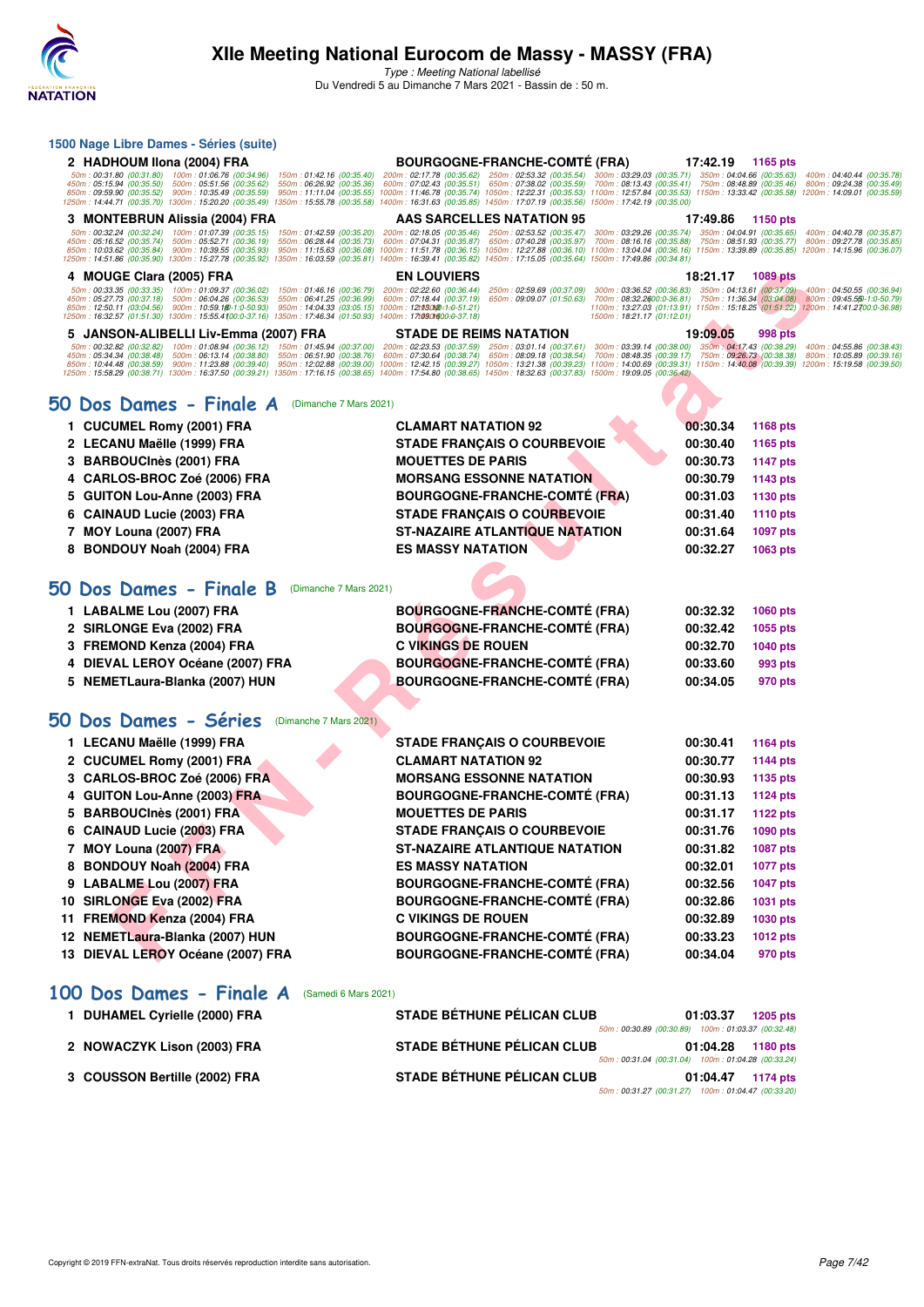

| 100 Dos Dames - Finale A (suite)    |                                      |                                                    |
|-------------------------------------|--------------------------------------|----------------------------------------------------|
| 4 GUITON Lou-Anne (2003) FRA        | <b>BOURGOGNE-FRANCHE-COMTÉ (FRA)</b> | 01:05.30<br>1152 $pts$                             |
|                                     |                                      | 50m: 00:31.74 (00:31.74) 100m: 01:05.30 (00:33.56) |
| 5 LECANU Maëlle (1999) FRA          | <b>STADE FRANÇAIS O COURBEVOIE</b>   | 01:06.09<br><b>1130 pts</b>                        |
|                                     |                                      | 50m: 00:31.77 (00:31.77) 100m: 01:06.09 (00:34.32) |
| <b>BARBOUCInès (2001) FRA</b><br>6. | <b>MOUETTES DE PARIS</b>             | 01:06.28<br>1125 pts                               |
|                                     |                                      | 50m: 00:32.04 (00:32.04) 100m: 01:06.28 (00:34.24) |
| 7 CARLOS-BROC Zoé (2006) FRA        | <b>MORSANG ESSONNE NATATION</b>      | 01:07.13<br>1103 pts                               |
|                                     | 50m: 00:32.35 (00:32.35)             | 100m: 01:07.13 (00:34.78)                          |
| 8 LEFEBVRE Oriane (2004) FRA        | <b>STADE BÉTHUNE PÉLICAN CLUB</b>    | 01:07.39<br><b>1096 pts</b>                        |
|                                     |                                      | 50m: 00:32.36 (00:32.36) 100m: 01:07.39 (00:35.03) |

### **[100 Dos Dames - Finale B](http://www.ffnatation.fr/webffn/resultats.php?idact=nat&go=epr&idcpt=69813&idepr=12)** (Samedi 6 Mars 2021)

| <b>BONDOUY Noah (2004) FRA</b> | <b>ES MASSY NATATION</b>             | 01:06.68<br>1115 pts                                  |
|--------------------------------|--------------------------------------|-------------------------------------------------------|
|                                |                                      | 50m: 00:32.46 (00:32.46)<br>100m: 01:06.68 (00:34.22) |
| 2 CAINAUD Lucie (2003) FRA     | <b>STADE FRANCAIS O COURBEVOIE</b>   | 01:07.22<br>1100 pts                                  |
|                                |                                      | 50m: 00:32.39 (00:32.39) 100m: 01:07.22 (00:34.83)    |
| 3 PREDINE Alix (2006) FRA      | <b>BOURGOGNE-FRANCHE-COMTÉ (FRA)</b> | 01:08.79<br>1059 pts                                  |
|                                |                                      | 50m: 00:32.99 (00:32.99) 100m: 01:08.79 (00:35.80)    |
| 4 FRUSTIÉ Caithline (2006) FRA | <b>SN OYONNAX</b>                    | 01:09.74<br>1034 pts                                  |
|                                |                                      | 50m: 00:34.07 (00:34.07) 100m: 01:09.74 (00:35.67)    |
| 5 SIRLONGE Eva (2002) FRA      | <b>BOURGOGNE-FRANCHE-COMTÉ (FRA)</b> | 01:09.77<br>1033 pts                                  |
|                                |                                      | 50m: 00:33.76 (00:33.76) 100m: 01:09.77 (00:36.01)    |
| 6 LABALME Lou (2007) FRA       | <b>BOURGOGNE-FRANCHE-COMTÉ (FRA)</b> | 01:09.86<br><b>1031 pts</b>                           |
|                                |                                      | 50m: 00:33.80 (00:33.80) 100m: 01:09.86 (00:36.06)    |
| 7 FREMOND Kenza (2004) FRA     | <b>C VIKINGS DE ROUEN</b>            | 01:11.52<br>989 pts                                   |
|                                |                                      | 50m: 00:34.52 (00:34.52) 100m: 01:11.52 (00:37.00)    |
|                                |                                      |                                                       |
| 8 NEMETLaura-Blanka (2007) HUN | <b>BOURGOGNE-FRANCHE-COMTÉ (FRA)</b> | 01:12.06<br>975 pts                                   |
|                                |                                      | 50m: 00:35.34 (00:35.34) 100m: 01:12.06 (00:36.72)    |

# **[100 Dos Dames - Finale C](http://www.ffnatation.fr/webffn/resultats.php?idact=nat&go=epr&idcpt=69813&idepr=12) 14-15 ans** (Samedi 6 Mars 2021)

| DIEVAL LEROY Océane (2007) FRA              |  | <b>BOURGOGNE-FRANCHE-COMTÉ (FRA)</b> | 01:15.41                                          | 893 pts |
|---------------------------------------------|--|--------------------------------------|---------------------------------------------------|---------|
|                                             |  |                                      | 50m: 00:35.89 (00:35.89) 100m: 01:15.41 (00:39.52 |         |
| 100 Dos Dames - Séries (Samedi 6 Mars 2021) |  |                                      |                                                   |         |

|    | 8 LEFEBVRE Oriane (2004) FRA                                                  | <b>STADE BÉTHUNE PÉLICAN CLUB</b>    | וטט. אט. וויטט (סט. אטי<br>50m: 00:32.36 (00:32.36) 100m: 01:07.39 (00:35.03)                            | $100111.01.01.10$ $100.04.10$<br>01:07.39 | <b>1096 pts</b> |
|----|-------------------------------------------------------------------------------|--------------------------------------|----------------------------------------------------------------------------------------------------------|-------------------------------------------|-----------------|
|    | 100 Dos Dames - Finale B<br>(Samedi 6 Mars 2021)<br>1 BONDOUY Noah (2004) FRA | <b>ES MASSY NATATION</b>             |                                                                                                          | 01:06.68                                  | $1115$ pts      |
|    | 2 CAINAUD Lucie (2003) FRA                                                    | <b>STADE FRANÇAIS O COURBEVOIE</b>   | 50m: 00:32.46 (00:32.46) 100m: 01:06.68 (00:34.22)                                                       | 01:07.22                                  | 1100 pts        |
|    | 3 PREDINE Alix (2006) FRA                                                     | <b>BOURGOGNE-FRANCHE-COMTE (FRA)</b> | 50m: 00:32.39 (00:32.39) 100m: 01:07.22 (00:34.83)<br>50m: 00:32.99 (00:32.99) 100m: 01:08.79 (00:35.80) | 01:08.79                                  | 1059 pts        |
|    | 4 FRUSTIÉ Caithline (2006) FRA                                                | <b>SN OYONNAX</b>                    | 50m: 00:34.07 (00:34.07) 100m: 01:09.74 (00:35.67)                                                       | 01:09.74                                  | 1034 pts        |
|    | 5 SIRLONGE Eva (2002) FRA                                                     | <b>BOURGOGNE-FRANCHE-COMTÉ (FRA)</b> | 50m: 00:33.76 (00:33.76) 100m: 01:09.77 (00:36.01)                                                       | 01:09.77                                  | 1033 pts        |
|    | 6 LABALME Lou (2007) FRA                                                      | <b>BOURGOGNE-FRANCHE-COMTÉ (FRA)</b> | 50m: 00:33.80 (00:33.80) 100m: 01:09.86 (00:36.06)                                                       | 01:09.86                                  | 1031 pts        |
|    | 7 FREMOND Kenza (2004) FRA                                                    | <b>C VIKINGS DE ROUEN</b>            | 50m: 00:34.52 (00:34.52) 100m: 01:11.52 (00:37.00)                                                       | 01:11.52                                  | 989 pts         |
|    | 8 NEMETLaura-Blanka (2007) HUN                                                | <b>BOURGOGNE-FRANCHE-COMTÉ (FRA)</b> | 50m: 00:35.34 (00:35.34) 100m: 01:12.06 (00:36.72)                                                       | 01:12.06                                  | 975 pts         |
|    | 100 Dos Dames - Finale C 14-15 ans (Samedi 6 Mars 2021)                       |                                      |                                                                                                          |                                           |                 |
|    | 1 DIEVAL LEROY Océane (2007) FRA                                              | <b>BOURGOGNE-FRANCHE-COMTÉ (FRA)</b> | 50m: 00:35.89 (00:35.89) 100m: 01:15.41 (00:39.52)                                                       | 01:15.41                                  | 893 pts         |
|    | 100 Dos Dames - Séries<br>(Samedi 6 Mars 2021)                                |                                      |                                                                                                          |                                           |                 |
| 1. | MOLUMary-Ambre (2005) FRA                                                     | <b>U.S CRETEIL NATATION</b>          | 50m: 00:30.42 (00:30.42) 100m: 01:02.83 (00:32.41)                                                       | 01:02.83                                  | <b>1220 pts</b> |
|    | 2 DUHAMEL Cyrielle (2000) FRA                                                 | STADE BÉTHUNE PÉLICAN CLUB           | 50m: 00:30.86 (00:30.86) 100m: 01:03.63 (00:32.77)                                                       | 01:03.63                                  | 1198 pts        |
|    | 3 NOWACZYK Lison (2003) FRA                                                   | <b>STADE BÉTHUNE PÉLICAN CLUB</b>    | 50m: 00:31.20 (00:31.20) 100m: 01:03.90 (00:32.70)                                                       | 01:03.90                                  | 1190 pts        |
|    | <b>COUSSON Bertille (2002) FRA</b>                                            | <b>STADE BÉTHUNE PÉLICAN CLUB</b>    | 50m: 00:31.83 (00:31.83) 100m: 01:05.05 (00:33.22)                                                       | 01:05.05                                  | 1159 pts        |
|    | 5 GUITON Lou-Anne (2003) FRA                                                  | <b>BOURGOGNE-FRANCHE-COMTÉ (FRA)</b> | 50m: 00:32.05 (00:32.05) 100m: 01:05.47 (00:33.42)                                                       | 01:05.47                                  | 1147 pts        |
|    | 6 LECANU Maëlle (1999) FRA                                                    | <b>STADE FRANÇAIS O COURBEVOIE</b>   | 50m: 00:31.43 (00:31.43) 100m: 01:06.00 (00:34.57)                                                       | 01:06.00                                  | 1133 pts        |
|    | 7 BARBOUCInès (2001) FRA                                                      | <b>MOUETTES DE PARIS</b>             | 50m: 00:32.58 (00:32.58) 100m: 01:06.69 (00:34.11)                                                       | 01:06.69                                  | <b>1114 pts</b> |
|    | 8 CARLOS-BROC Zoé (2006) FRA                                                  | <b>MORSANG ESSONNE NATATION</b>      | 50m: 00:31.87 (00:31.87) 100m: 01:07.18 (00:35.31)                                                       | 01:07.18                                  | 1101 pts        |
|    | 9 LEFEBVRE Oriane (2004) FRA                                                  | <b>STADE BÉTHUNE PÉLICAN CLUB</b>    | 50m: 00:32.72 (00:32.72) 100m: 01:07.29 (00:34.57)                                                       | 01:07.29                                  | <b>1098 pts</b> |
|    | 10 CAINAUD Lucie (2003) FRA                                                   | <b>STADE FRANÇAIS O COURBEVOIE</b>   |                                                                                                          | 01:07.33                                  | 1097 pts        |
|    | 11 BONDOUY Noah (2004) FRA                                                    | <b>ES MASSY NATATION</b>             | 50m: 00:32.73 (00:32.73) 100m: 01:07.33 (00:34.60)                                                       | 01:07.87                                  | 1083 pts        |
|    | 12 PREDINE Alix (2006) FRA                                                    | <b>BOURGOGNE-FRANCHE-COMTE (FRA)</b> | 50m: 00:32.99 (00:32.99) 100m: 01:07.87 (00:34.88)                                                       | 01:08.63                                  | <b>1063 pts</b> |
|    | 13 FRUSTIÉ Caithline (2006) FRA                                               | <b>SN OYONNAX</b>                    | 50m: 00:32.97 (00:32.97) 100m: 01:08.63 (00:35.66)                                                       | 01:10.22                                  | 1022 pts        |
|    | 14 FREMOND Kenza (2004) FRA                                                   | <b>C VIKINGS DE ROUEN</b>            | 50m: 00:34.28 (00:34.28) 100m: 01:10.22 (00:35.94)<br>50m: 00:33.88 (00:33.88) 100m: 01:10.62 (00:36.74) | 01:10.62                                  | 1012 pts        |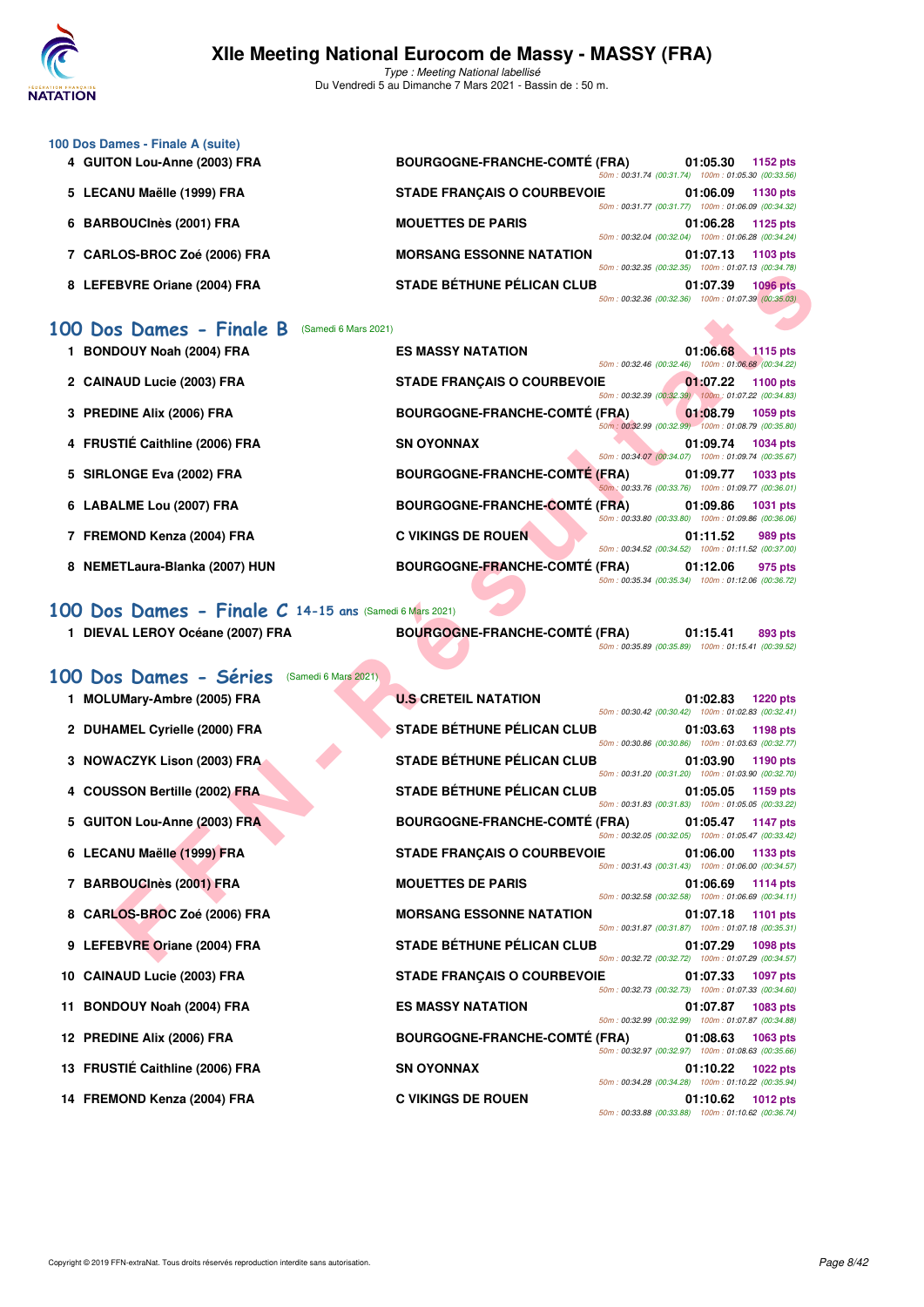

| 100 Dos Dames - Séries (suite)                     |                                                                                                                                                                              |
|----------------------------------------------------|------------------------------------------------------------------------------------------------------------------------------------------------------------------------------|
| 15 SIRLONGE Eva (2002) FRA                         | <b>BOURGOGNE-FRANCHE-COMTÉ (FRA)</b><br>01:10.96<br>1003 pts<br>50m: 00:34.69 (00:34.69) 100m: 01:10.96 (00:36.27)                                                           |
| 16 NEMETLaura-Blanka (2007) HUN                    | <b>BOURGOGNE-FRANCHE-COMTÉ (FRA)</b><br>01:12.23<br>971 pts<br>50m: 00:36.02 (00:36.02) 100m: 01:12.23 (00:36.21)                                                            |
| 17 LABALME Lou (2007) FRA                          | <b>BOURGOGNE-FRANCHE-COMTÉ (FRA)</b><br>01:12.50<br>964 pts<br>50m: 00:34.12 (00:34.12) 100m: 01:12.50 (00:38.38)                                                            |
| 18 DIEVAL LEROY Océane (2007) FRA                  | <b>BOURGOGNE-FRANCHE-COMTÉ (FRA)</b><br>01:14.37<br>918 pts<br>50m: 00:35.59 (00:35.59) 100m: 01:14.37 (00:38.78)                                                            |
| 200 Dos Dames - Finale A<br>(Vendredi 5 Mars 2021) |                                                                                                                                                                              |
| 1 BOURSE Claire (1998) FRA                         | <b>CN BREST</b><br>02:18.30<br><b>1171 pts</b><br>50m: 00:33.33 (00:33.33) 100m: 01:08.36 (00:35.03) 150m: 01:43.12 (00:34.76) 200m: 02:18.30 (00:35.18)                     |
| 2 GUITON Lou-Anne (2003) FRA                       | <b>BOURGOGNE-FRANCHE-COMTE (FRA)</b><br>02:21.34<br>1130 pts<br>50m : 00:32.85 (00:32.85) 100m : 01:08.52 (00:35.67) 150m : 01:45.20 (00:36.68) 200m : 02:21.34 (00:36.14)   |
| 3 TROMPETTE Melora (2005) FRA                      | <b>C.N OZOIR-LA-FERRIERE</b><br>02:21.55<br><b>1127 pts</b><br>50m : 00:33.68 (00:33.68) 100m : 01:09.60 (00:35.92) 150m : 01:46.11 (00:36.51) 200m : 02:21.55 (00:35.44)    |
| <b>BONDOUY Noah (2004) FRA</b><br>4                | <b>ES MASSY NATATION</b><br>02:22.59<br>1113 pts<br>50m: 00:33.49 (00:33.49) 100m: 01:09.81 (00:36.32) 150m: 01:46.59 (00:36.78) 200m: 02:22.59 (00:36.00)                   |
| 5 URBANIAK Anastasia (2000) FRA                    | <b>BOURGOGNE-FRANCHE-COMTE (FRA).</b><br>02:23.34<br>1103 pts<br>50m: 00:33.26 (00:33.26) 100m: 01:09.41 (00:36.15) 150m: 01:46.33 (00:36.92) 200m: 02:23.34 (00:37.01)      |
| 6 CARLOS-BROC Zoé (2006) FRA                       | <b>MORSANG ESSONNE NATATION</b><br>02:25.07<br><b>1080 pts</b><br>50m : 00:33.68 (00:33.68) 100m : 01:09.91 (00:36.23) 150m : 01:47.66 (00:37.75) 200m : 02:25.07 (00:37.41) |
| 7 CAINAUD Lucie (2003) FRA                         | <b>STADE FRANCAIS O COURBEVOIE</b><br>02:25.18<br><b>1078 pts</b>                                                                                                            |
| 8 SIRLONGE Eva (2002) FRA                          | 50m : 00:34.27 (00:34.27) 100m : 01:10.86 (00:36.59) 150m : 01:47.89 (00:37.03) 200m : 02:25.18 (00:37.29)<br><b>BOURGOGNE-FRANCHE-COMTE (FRA)</b><br>02:30.35<br>1011 pts   |
|                                                    | 50m : 00:34.75 (00:34.75) 100m : 01:12.58 (00:37.83) 150m : 01:51.71 (00:39.13) 200m : 02:30.35 (00:38.64)                                                                   |
| 200 Dos Dames - Finale B<br>(Vendredi 5 Mars 2021) |                                                                                                                                                                              |
| 1 FREMOND Kenza (2004) FRA                         | <b>C VIKINGS DE ROUEN</b><br>02:31.59<br>995 pts<br>50m: 00:34.68 (00:34.68) 100m: 01:12.57 (00:37.89) 150m: 01:52.28 (00:39.71) 200m: 02:31.59 (00:39.31)                   |
| 2 LABALME Lou (2007) FRA                           | <b>BOURGOGNE-FRANCHE-COMTE (FRA)</b><br>02:33.76<br>968 pts<br>50m: 00:35.08 (00:35.08) 100m: 01:13.08 (00:38.00) 150m: 01:53.54 (00:40.46) 200m: 02:33.76 (00:40.22)        |
| 200 Dos Dames - Séries<br>(Vendredi 5 Mars 2021)   |                                                                                                                                                                              |
| 1 BOURSE Claire (1998) FRA                         | <b>CN BREST</b><br>02:21.00<br>1134 pts<br>50m : 00:33.79 (00:33.79) 100m : 01:10.00 (00:36.21) 150m : 01:45.92 (00:35.92) 200m : 02:21.00 (00:35.08)                        |
| 2 GUITON Lou-Anne (2003) FRA                       | <b>BOURGOGNE-FRANCHE-COMTE (FRA)</b><br>02:21.54<br><b>1127 pts</b><br>50m: 00:33.39 (00:33.39) 100m: 01:08:88 : (00:35.44)<br>200m: 02:21.54 (01:12.71)                     |
| 3 URBANIAK Anastasia (2000) FRA                    | <b>BOURGOGNE-FRANCHE-COMTE (FRA)</b><br>02:22.13<br>1119 pts<br>50m : 00:33.24 (00:33.24) 100m : 01:09.90 (00:36.66) 150m : 01:46.26 (00:36.36) 200m : 02:22.13 (00:35.87)   |
| 4 BONDOUY Noah (2004) FRA                          | <b>ES MASSY NATATION</b><br>02:22.36<br><b>1116 pts</b><br>50m: 00:33.48 (00:33.48) 100m: 01:09.29 (00:35.81) 150m: 01:45.98 (00:36.69) 200m: 02:22.36 (00:36.38)            |
| 5 TROMPETTE Melora (2005) FRA                      | <b>C.N OZOIR-LA-FERRIERE</b><br>02:23.23<br>1104 pts                                                                                                                         |
| 6 CARLOS-BROC Zoé (2006) FRA                       | 50m : 00:33.14 (00:33.14) 100m : 01:08.97 (00:35.83) 150m : 01:46.80 (00:37.83) 200m : 02:23.23 (00:36.43)<br><b>MORSANG ESSONNE NATATION</b><br>02:25.21<br><b>1078 pts</b> |
| 7 CAINAUD Lucie (2003) FRA                         | 50m: 00:33.18 (00:33.18) 100m: 01:09.60 (00:36.42) 150m: 01:47.48 (00:37.88) 200m: 02:25.21 (00:37.73)<br><b>STADE FRANÇAIS O COURBEVOIE</b><br>02:25.75<br>1071 pts         |
| 8 SIRLONGE Eva (2002) FRA                          | 50m: 00:34.60 (00:34.60) 100m: 01:11.35 (00:36.75) 150m: 01:48.62 (00:37.27) 200m: 02:25.75 (00:37.13)<br><b>BOURGOGNE-FRANCHE-COMTÉ (FRA)</b><br>02:27.90<br>1043 pts       |
|                                                    | 50m: 00:34.56 (00:34.56) 100m: 01:11.12 (00:36.56) 150m: 01:49.13 (00:38.01) 200m: 02:27.90 (00:38.77)                                                                       |
| 9 FRUSTIÉ Caithline (2006) FRA                     | <b>SN OYONNAX</b><br>02:31.93<br>991 pts<br>50m: 00:35.12 (00:35.12) 100m: 01:13.35 (00:38.23) 150m: 01:52.98 (00:39.63) 200m: 02:31.93 (00:38.95)                           |

50m : 00:34.96 (00:34.96) 100m : 01:13.77 (00:38.81) 150m : 01:53.72 (00:39.95) 200m : 02:34.20 (00:40.48)

50m : 00:34.46 (00:34.46) 100m : 01:12.96 (00:38.50) 150m : 01:54.17 (00:41.21) 200m : 02:35.49 (00:41.32)

- **4 BONDOUY Noah (2004) FRA ES MASSY NATATION 02:22.59 1113 pts**
- **5 URBANIAK Anastasia (2000) FRA BOURGOGNE-FRANCHE-COMTÉ (FRA) 02:23.34 1103 pts**
- **6 CARLOS-BROC Zoé (2006) FRA MORSANG ESSONNE NATATION 02:25.07 1080 pts**
- **7 CAINAUD Lucie (2003) FRA STADE FRANÇAIS O COURBEVOIE 02:25.18 1078 pts**
- **8 SIRLONGE Eva (2002) FRA BOURGOGNE-FRANCHE-COMTÉ (FRA) 02:30.35 1011 pts**

### [200 Dos Dames - Finale B](http://www.ffnatation.fr/webffn/resultats.php?idact=nat&go=epr&idcpt=69813&idepr=13) (Vendredi 5 Mars 2021)

- **1 FREMOND Kenza (2004) FRA C VIKINGS DE ROUEN 02:31.59 995 pts**
- **2 LABALME Lou (2007) FRA BOURGOGNE-FRANCHE-COMTÉ (FRA) 02:33.76 968 pts**

### **[200 Dos Dames - Séries](http://www.ffnatation.fr/webffn/resultats.php?idact=nat&go=epr&idcpt=69813&idepr=13)** (Vendredi 5 Mars 2021)

- **2 GUITON Lou-Anne (2003) FRA BOURGOGNE-FRANCHE-COMTÉ (FRA) 02:21.54 1127 pts**
- **3 URBANIAK Anastasia (2000) FRA BOURGOGNE-FRANCHE-COMTÉ (FRA) 02:22.13 1119 pts**
- **4 BONDOUY Noah (2004) FRA ES MASSY NATATION 02:22.36 1116 pts**
- **5 TROMPETTE Melora (2005) FRA C.N OZOIR-LA-FERRIERE 02:23.23 1104 pts**
- **6 CARLOS-BROC Zoé (2006) FRA MORSANG ESSONNE NATATION 02:25.21 1078 pts**
- **7 CAINAUD Lucie (2003) FRA STADE FRANÇAIS O COURBEVOIE 02:25.75 1071 pts**
- **8 SIRLONGE Eva (2002) FRA BOURGOGNE-FRANCHE-COMTÉ (FRA) 02:27.90 1043 pts**
- **9 FRUSTIÉ Caithline (2006) FRA SN OYONNAX 02:31.93 991 pts**
- **10 FREMOND Kenza (2004) FRA C VIKINGS DE ROUEN 02:34.20 962 pts**
- **11 LABALME Lou (2007) FRA BOURGOGNE-FRANCHE-COMTÉ (FRA) 02:35.49 946 pts**

### **[50 Brasse Dames - Finale A](http://www.ffnatation.fr/webffn/resultats.php?idact=nat&go=epr&idcpt=69813&idepr=21)** (Dimanche 7 Mars 2021)

| 1 FROUIN Meghan (2001) FRA    | <b>STADE FRANÇAIS O COURBEVOIE</b> | 00:32.72 1221 pts |          |
|-------------------------------|------------------------------------|-------------------|----------|
| 2 LEBLOND Tiphaine (1996) FRA | <b>U.S CRETEIL NATATION</b>        | 00:32.89          | 1212 pts |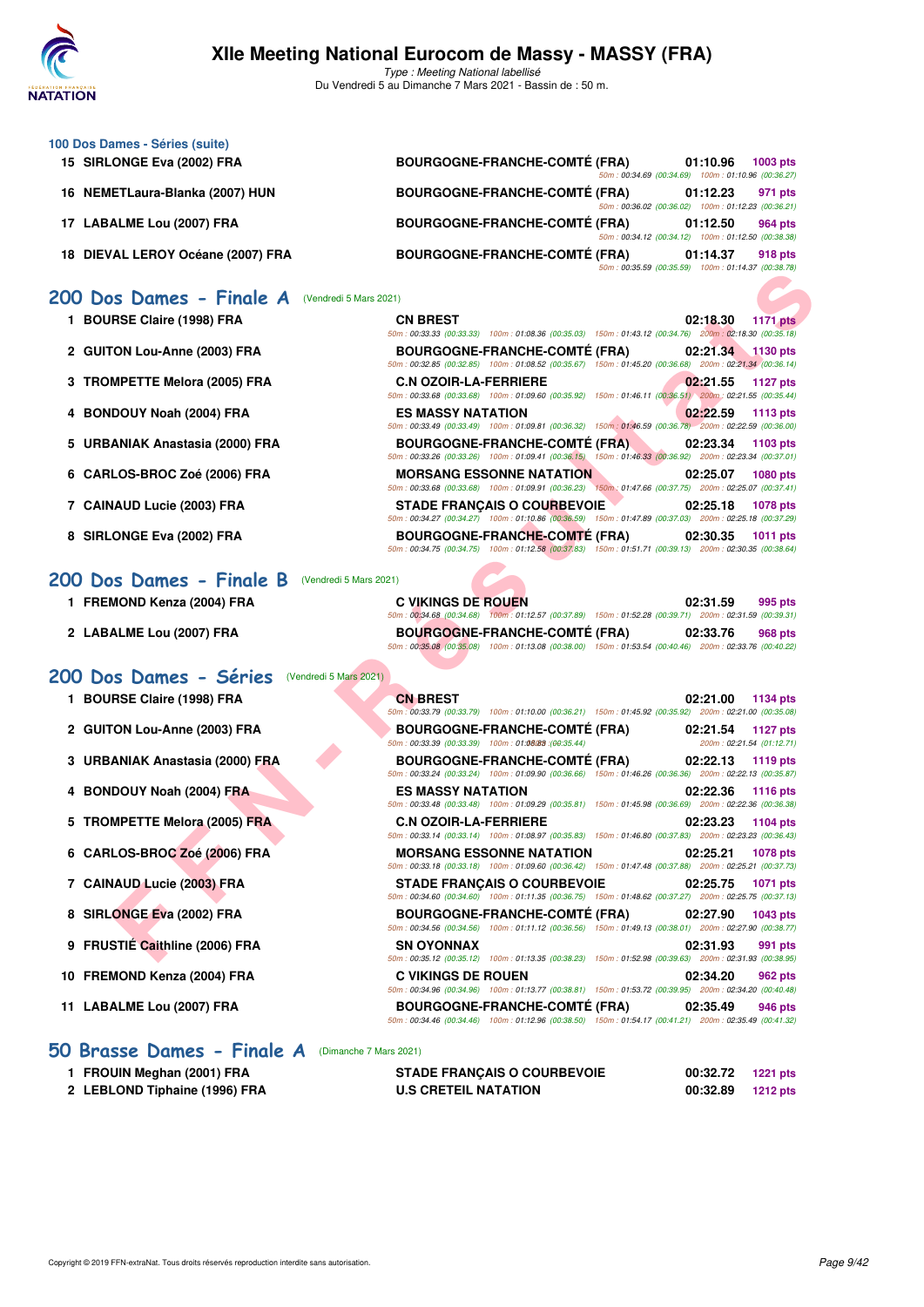

Type : Meeting National labellisé Du Vendredi 5 au Dimanche 7 Mars 2021 - Bassin de : 50 m.

| 50 Brasse Dames - Finale A (suite) |                                      |          |          |
|------------------------------------|--------------------------------------|----------|----------|
| 3 ROSSI-BENE Giulia (2006) FRA     | <b>DAUPHINS D'ANNECY</b>             | 00:33.59 | 1173 pts |
| 4 BARREAU Laure (2002) FRA         | <b>ES MASSY NATATION</b>             | 00:34.04 | 1149 pts |
| 5 CHAAR Dounia (2005) FRA          | <b>BOURGOGNE-FRANCHE-COMTÉ (FRA)</b> | 00:34.30 | 1135 pts |
| 6 VASQUEZ Lucie (2004) FRA         | <b>ES MASSY NATATION</b>             | 00:34.55 | 1122 pts |
| NDOYE-BROUARD Maty (2004) FRA      | <b>DAUPHINS D'ANNECY</b>             | 00:35.25 | 1085 pts |
| 8 MELIS Daphné (2006) FRA          | <b>BOURGOGNE-FRANCHE-COMTÉ (FRA)</b> | 00:35.89 | 1052 pts |
|                                    |                                      |          |          |

### **[50 Brasse Dames - Finale B](http://www.ffnatation.fr/webffn/resultats.php?idact=nat&go=epr&idcpt=69813&idepr=21)** (Dimanche 7 Mars 2021)

| <b>MARINO Carla (2007) FRA</b>  | <b>SCA 2000 EVRY</b>                  | 00:35.65 | 1064 pts        |
|---------------------------------|---------------------------------------|----------|-----------------|
| 2 TABIASCO Alexandra (2006) FRA | <b>STADE FRANCAIS O COURBEVOIE</b>    | 00:35.83 | $1055$ pts      |
| 3 MAGNIER Adele (2004) FRA      | <b>STADE BÉTHUNE PÉLICAN CLUB</b>     | 00:36.16 | <b>1038 pts</b> |
| 4 MOY Louna (2007) FRA          | <b>ST-NAZAIRE ATLANTIQUE NATATION</b> | 00:36.36 | <b>1028 pts</b> |

## **[50 Brasse Dames - Séries](http://www.ffnatation.fr/webffn/resultats.php?idact=nat&go=epr&idcpt=69813&idepr=21)** (Dimanche 7 Mars 2021)

| 1 FROUIN Meghan (2001) FRA       | <b>STADE FRANCAIS O COURBEVOIE</b>    | 00:32.80       | <b>1217 pts</b> |
|----------------------------------|---------------------------------------|----------------|-----------------|
| 2 LEBLOND Tiphaine (1996) FRA    | <b>U.S CRETEIL NATATION</b>           | 00:32.93       | 1209 pts        |
| 3 ROSSI-BENE Giulia (2006) FRA   | <b>DAUPHINS D'ANNECY</b>              | 00:33.06       | 1202 pts        |
| 4 BARREAU Laure (2002) FRA       | <b>ES MASSY NATATION</b>              | 00:33.80       | 1162 pts        |
| 5 CHAAR Dounia (2005) FRA        | <b>BOURGOGNE-FRANCHE-COMTÉ (FRA)</b>  | 00:33.92       | 1155 pts        |
| 6 NDOYE-BROUARD Maty (2004) FRA  | <b>DAUPHINS D'ANNECY</b>              | 00:35.09       | 1093 pts        |
| 7 VASQUEZ Lucie (2004) FRA       | <b>ES MASSY NATATION</b>              | 00:35.63       | 1065 pts        |
| 8 MELIS Daphné (2006) FRA        | <b>BOURGOGNE-FRANCHE-COMTÉ (FRA)</b>  | 00:35.65       | 1064 pts        |
| 9 MARINO Carla (2007) FRA        | <b>SCA 2000 EVRY</b>                  | 00:35.75       | 1059 pts        |
| 10 TABIASCO Alexandra (2006) FRA | <b>STADE FRANCAIS O COURBEVOIE</b>    | 00:35.94       | 1049 pts        |
| 11 MAGNIER Adele (2004) FRA      | <b>STADE BÉTHUNE PÉLICAN CLUB</b>     | 00:36.40       | 1026 pts        |
| 12 MOY Louna (2007) FRA          | <b>ST-NAZAIRE ATLANTIQUE NATATION</b> | 00:37.17       | 987 pts         |
| --- PREDINE Alix (2006) FRA      | <b>BOURGOGNE-FRANCHE-COMTÉ (FRA)</b>  | <b>DNS</b> dec |                 |
|                                  |                                       |                |                 |

# **[100 Brasse Dames - Finale A](http://www.ffnatation.fr/webffn/resultats.php?idact=nat&go=epr&idcpt=69813&idepr=22)** (Vendredi 5 Mars 2021)

|     | 50 Brasse Dames - Finale B<br>(Dimanche 7 Mars 2021)        |                                                      |                                                    |                      |                      |
|-----|-------------------------------------------------------------|------------------------------------------------------|----------------------------------------------------|----------------------|----------------------|
|     | 1 MARINO Carla (2007) FRA                                   | <b>SCA 2000 EVRY</b>                                 |                                                    | 00:35.65             | 1064 pts             |
|     | 2 TABIASCO Alexandra (2006) FRA                             | <b>STADE FRANÇAIS O COURBEVOIE</b>                   |                                                    | 00:35.83             | 1055 pts             |
|     | 3 MAGNIER Adele (2004) FRA                                  | <b>STADE BÉTHUNE PÉLICAN CLUB</b>                    |                                                    | 00:36.16             | 1038 pts             |
|     | 4 MOY Louna (2007) FRA                                      | <b>ST-NAZAIRE ATLANTIQUE NATATION</b>                |                                                    | 00:36.36             | <b>1028 pts</b>      |
|     | 50 Brasse Dames - Séries<br>(Dimanche 7 Mars 2021)          |                                                      |                                                    |                      |                      |
|     | 1 FROUIN Meghan (2001) FRA                                  | <b>STADE FRANCAIS O COURBEVOIE</b>                   |                                                    | 00:32.80             | <b>1217 pts</b>      |
|     | 2 LEBLOND Tiphaine (1996) FRA                               | <b>U.S CRETEIL NATATION</b>                          |                                                    | 00:32.93             | 1209 pts             |
|     | 3 ROSSI-BENE Giulia (2006) FRA                              | <b>DAUPHINS D'ANNECY</b>                             |                                                    | 00:33.06             | <b>1202 pts</b>      |
| 4   | <b>BARREAU Laure (2002) FRA</b>                             | <b>ES MASSY NATATION</b>                             |                                                    | 00:33.80             | 1162 pts             |
|     | 5 CHAAR Dounia (2005) FRA                                   | <b>BOURGOGNE-FRANCHE-COMTÉ (FRA)</b>                 |                                                    | 00:33.92             | 1155 pts             |
| 6   | NDOYE-BROUARD Maty (2004) FRA<br>7 VASQUEZ Lucie (2004) FRA | <b>DAUPHINS D'ANNECY</b><br><b>ES MASSY NATATION</b> |                                                    | 00:35.09<br>00:35.63 | 1093 pts             |
| 8   | MELIS Daphné (2006) FRA                                     | <b>BOURGOGNE-FRANCHE-COMTÉ (FRA)</b>                 |                                                    | 00:35.65             | 1065 pts<br>1064 pts |
| 9   | <b>MARINO Carla (2007) FRA</b>                              | <b>SCA 2000 EVRY</b>                                 |                                                    | 00:35.75             | 1059 pts             |
|     | 10 TABIASCO Alexandra (2006) FRA                            | <b>STADE FRANÇAIS O COURBEVOIE</b>                   |                                                    | 00:35.94             | 1049 pts             |
| 11  | <b>MAGNIER Adele (2004) FRA</b>                             | <b>STADE BÉTHUNE PÉLICAN CLUB</b>                    |                                                    | 00:36.40             | <b>1026 pts</b>      |
|     | 12 MOY Louna (2007) FRA                                     | <b>ST-NAZAIRE ATLANTIQUE NATATION</b>                |                                                    | 00:37.17             | 987 pts              |
| --- | PREDINE Alix (2006) FRA                                     | <b>BOURGOGNE-FRANCHE-COMTÉ (FRA)</b>                 |                                                    | <b>DNS</b> dec       |                      |
|     | 100 Brasse Dames - Finale A<br>(Vendredi 5 Mars 2021)       |                                                      |                                                    |                      |                      |
|     |                                                             |                                                      |                                                    |                      |                      |
|     | 1 LEBLOND Tiphaine (1996) FRA                               | <b>U.S CRETEIL NATATION</b>                          | 50m: 00:33.10 (00:33.10) 100m: 01:12.34 (00:39.24) | 01:12.34             | 1196 pts             |
|     | 2 CUCUMEL Romy (2001) FRA                                   | <b>CLAMART NATATION 92</b>                           | 50m: 00:34.02 (00:34.02) 100m: 01:12.37 (00:38.35) | 01:12.37             | 1195 pts             |
|     | 3 CHAAR Dounia (2005) FRA                                   | <b>BOURGOGNE-FRANCHE-COMTÉ (FRA)</b>                 | 50m: 00:34.48 (00:34.48) 100m: 01:12.74 (00:38.26) | 01:12.74             |                      |
| 4   | FROUIN Meghan (2001) FRA                                    | <b>STADE FRANÇAIS O COURBEVOIE</b>                   | 50m: 00:34.04 (00:34.04) 100m: 01:13.02 (00:38.98) | 01:13.02             | 1186 pts<br>1180 pts |
| 5   | <b>BARREAU Laure (2002) FRA</b>                             | <b>ES MASSY NATATION</b>                             | 50m: 00:34.74 (00:34.74) 100m: 01:13.13 (00:38.39) | 01:13.13             | 1177 pts             |
| 6   | <b>VASQUEZ Lucie (2004) FRA</b>                             | <b>ES MASSY NATATION</b>                             | 50m: 00:35.31 (00:35.31) 100m: 01:14.44 (00:39.13) | 01:14.44             | 1146 pts             |
|     | 7 LENOIR Melanie (2006) FRA                                 | <b>CN MELUN VAL DE SEINE</b>                         | 50m: 00:35.83 (00:35.83) 100m: 01:15.47 (00:39.64) | 01:15.47             | 1122 pts             |

### [100 Brasse Dames - Finale B](http://www.ffnatation.fr/webffn/resultats.php?idact=nat&go=epr&idcpt=69813&idepr=22) (Vendredi 5 Mars 2021)

| 1 SOULARD Louann (2003) FRA   | <b>CN BREST</b>                   |                                                    | 01:15.58 | 1119 pts        |
|-------------------------------|-----------------------------------|----------------------------------------------------|----------|-----------------|
| 2 MAGNIER Adele (2004) FRA    | <b>STADE BÉTHUNE PÉLICAN CLUB</b> | 50m: 00:35.55 (00:35.55) 100m: 01:15.58 (00:40.03) | 01:16.90 | 1089 pts        |
|                               |                                   | 50m: 00:36.51 (00:36.51) 100m: 01:16.90 (00:40.39) |          |                 |
| 3 MAUPOUX Nina (2004) FRA     | <b>CN VIRY-CHÂTILLON</b>          | 50m: 00:36.45 (00:36.45) 100m: 01:17.86 (00:41.41) | 01:17.86 | <b>1067 pts</b> |
| 4 LEBRE Emma (2002) FRA       | <b>CN BREST</b>                   | 50m: 00:37.35 (00:37.35) 100m: 01:18.52 (00:41.17) | 01:18.52 | 1052 pts        |
| 5 HUMBERT Juliette (2003) FRA | <b>CNO ST-GERMAIN-EN-LAYE</b>     | 50m: 00:38.24 (00:38.24) 100m: 01:18.62 (00:40.38) | 01:18.62 | 1050 pts        |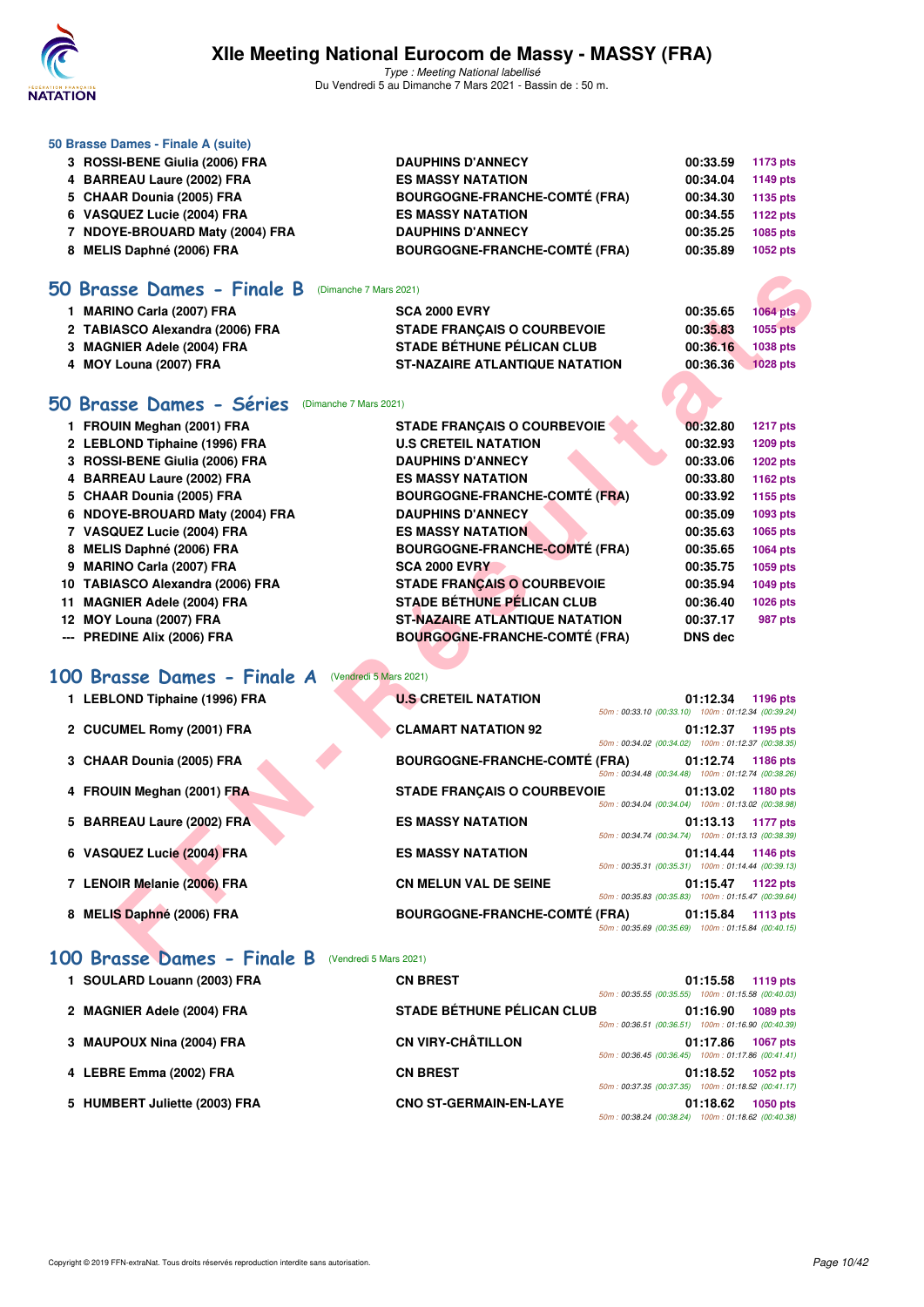

| 100 Brasse Dames - Finale B (suite)<br>6 MOY Louna (2007) FRA | <b>ST-NAZAIRE ATLANTIQUE NATATION</b>                                                                                                           | 50m: 00:37.57 (00:37.57) 100m: 01:21.06 (00:43.49) | 01:21.06       | 996 pts         |
|---------------------------------------------------------------|-------------------------------------------------------------------------------------------------------------------------------------------------|----------------------------------------------------|----------------|-----------------|
| 100 Brasse Dames - Séries<br>(Vendredi 5 Mars 2021)           |                                                                                                                                                 |                                                    |                |                 |
| 1 CUCUMEL Romy (2001) FRA                                     | <b>CLAMART NATATION 92</b>                                                                                                                      | 50m: 00:34.26 (00:34.26) 100m: 01:12.10 (00:37.84) | 01:12.10       | <b>1202 pts</b> |
| 2 LEBLOND Tiphaine (1996) FRA                                 | <b>U.S CRETEIL NATATION</b>                                                                                                                     | 50m: 00:33.61 (00:33.61) 100m: 01:12.62 (00:39.01) | 01:12.62       | 1189 pts        |
| 3 BARREAU Laure (2002) FRA                                    | <b>ES MASSY NATATION</b>                                                                                                                        | 50m: 00:34.66 (00:34.66) 100m: 01:12.83 (00:38.17) | 01:12.83       | <b>1184 pts</b> |
| 4 CHAAR Dounia (2005) FRA                                     | <b>BOURGOGNE-FRANCHE-COMTÉ (FRA)</b>                                                                                                            | 50m: 00:34.82 (00:34.82) 100m: 01:13.35 (00:38.53) | 01:13.35       | <b>1172 pts</b> |
| 5 VASQUEZ Lucie (2004) FRA                                    | <b>ES MASSY NATATION</b>                                                                                                                        | 50m: 00:34.85 (00:34.85) 100m: 01:14.10 (00:39.25) | 01:14.10       | 1154 pts        |
| 6 FROUIN Meghan (2001) FRA                                    | <b>STADE FRANÇAIS O COURBEVOIE</b>                                                                                                              |                                                    | 01:14.58       | 1143 pts        |
| 7 ROSSI-BENE Giulia (2006) FRA                                | <b>DAUPHINS D'ANNECY</b>                                                                                                                        | 50m: 00:34.87 (00:34.87) 100m: 01:14.58 (00:39.71) | 01:16.06       | <b>1108 pts</b> |
| 8 LENOIR Melanie (2006) FRA                                   | <b>CN MELUN VAL DE SEINE</b>                                                                                                                    | 50m: 00:36.27 (00:36.27) 100m: 01:16.06 (00:39.79) | 01:16.41       | 1100 pts        |
| <b>MELIS Daphné (2006) FRA</b><br>9                           | <b>BOURGOGNE-FRANCHE-COMTE (FRA)</b>                                                                                                            | 50m: 00:36.05 (00:36.05) 100m: 01:16.41 (00:40.36) | 01:16.61       | <b>1096 pts</b> |
| 10 SOULARD Louann (2003) FRA                                  | <b>CN BREST</b>                                                                                                                                 | 50m: 00:35.83 (00:35.83) 100m: 01:16.61 (00:40.78) | 01:17.17       | 1083 pts        |
| <b>MAUPOUX Nina (2004) FRA</b><br>11                          | <b>CN VIRY-CHÂTILLON</b>                                                                                                                        | 50m: 00:36.17 (00:36.17) 100m: 01:17.17 (00:41.00) | 01:17.28       | <b>1080 pts</b> |
| 12 LEBRE Emma (2002) FRA                                      | <b>CN BREST</b>                                                                                                                                 | 50m: 00:36.23 (00:36.23) 100m: 01:17.28 (00:41.05) | 01:17.71       | <b>1070 pts</b> |
| 13 HUMBERT Juliette (2003) FRA                                | <b>CNO ST-GERMAIN-EN-LAYE</b>                                                                                                                   | 50m: 00:36.69 (00:36.69) 100m: 01:17.71 (00:41.02) | 01:18.10       | 1062 pts        |
| <b>MAGNIER Adele (2004) FRA</b><br>14                         | <b>STADE BÉTHUNE PÉLICAN CLUB</b>                                                                                                               | 50m: 00:36.74 (00:36.74) 100m: 01:18.10 (00:41.36) | 01:18.45       | 1054 pts        |
| 15 MOY Louna (2007) FRA                                       | <b>ST-NAZAIRE ATLANTIQUE NATATION</b>                                                                                                           | 50m: 00:36.93 (00:36.93) 100m: 01:18.45 (00:41.52) | 01:20.66       | 1005 pts        |
| 16 TABIASCO Alexandra (2006) FRA                              | <b>STADE FRANÇAIS O COURBEVOIE</b>                                                                                                              | 50m: 00:37.23 (00:37.23) 100m: 01:20.66 (00:43.43) | 01:21.00       | 997 pts         |
| --- NDOYE-BROUARD Maty (2004) FRA                             | <b>DAUPHINS D'ANNECY</b>                                                                                                                        | 50m: 00:37.55 (00:37.55) 100m: 01:21.00 (00:43.45) | <b>DNS dec</b> |                 |
|                                                               |                                                                                                                                                 |                                                    |                |                 |
| 200 Brasse Dames - Finale A (Samedi 6 Mars 2021)              |                                                                                                                                                 |                                                    |                |                 |
| 1 BARREAU Laure (2002) FRA                                    | <b>ES MASSY NATATION</b><br>50m : 00:35.86 (00:35.86) 100m : 01:15.09 (00:39.23) 150m : 01:55.23 (00:40.14) 200m : 02:34.93 (00:39.70)          |                                                    | 02:34.93       | 1194 pts        |
| 2 FROUIN Meghan (2001) FRA                                    | <b>STADE FRANÇAIS O COURBEVOIE</b><br>$50m$ : 00:35.57 (00:35.57) 100m: 01:16.31 (00:40.74) 150m: 01:57.96 (00:41.65) 200m: 02:39.51 (00:41.55) |                                                    | 02:39.51       | 1139 pts        |
| 3 CHAAR Dounia (2005) FRA                                     | <b>BOURGOGNE-FRANCHE-COMTÉ (FRA)</b><br>50m: 00:35.46 (00:35.46) 100m: 01:16.20 (00:40.74) 150m: 01:58.13 (00:41.93) 200m: 02:40.21 (00:42.08)  |                                                    | 02:40.21       | 1131 pts        |
| 4 LENOIR Melanie (2006) FRA                                   | <b>CN MELUN VAL DE SEINE</b><br>50m : 00:36.13 (00:36.13) 100m : 01:16.75 (00:40.62) 150m : 01:58.80 (00:42.05) 200m : 02:41.70 (00:42.90)      |                                                    | 02:41.70       | 1113 pts        |
| 5 MELIS Daphné (2006) FRA                                     | <b>BOURGOGNE-FRANCHE-COMTÉ (FRA)</b>                                                                                                            |                                                    | 02:42.04       | 1109 pts        |
| 6 MAGNIER Adele (2004) FRA                                    | 50m: 00:36.60 (00:36.60) 100m: 01:17.75 (00:41.15) 150m: 01:59.72 (00:41.97) 200m: 02:42.04 (00:42.32)<br><b>STADE BÉTHUNE PÉLICAN CLUB</b>     |                                                    | 02:42.38       | 1105 pts        |
|                                                               | 50m : 00:36.53 (00:36.53) 100m : 01:17.41 (00:40.88) 150m : 01:59.40 (00:41.99) 200m : 02:42.38 (00:42.98)                                      |                                                    |                |                 |

### [200 Brasse Dames - Finale A](http://www.ffnatation.fr/webffn/resultats.php?idact=nat&go=epr&idcpt=69813&idepr=23) (Samedi 6 Mars 2021)

| 1 BARREAU Laure (2002) FRA    | <b>ES MASSY NATATION</b><br>02:34.93<br>1194 pts                                                       |
|-------------------------------|--------------------------------------------------------------------------------------------------------|
|                               | 50m: 00:35.86 (00:35.86) 100m: 01:15.09 (00:39.23) 150m: 01:55.23 (00:40.14) 200m: 02:34.93 (00:39.70) |
| 2 FROUIN Meghan (2001) FRA    | <b>STADE FRANCAIS O COURBEVOIE</b><br>02:39.51<br>1139 pts                                             |
|                               | 50m: 00:35.57 (00:35.57) 100m: 01:16.31 (00:40.74) 150m: 01:57.96 (00:41.65) 200m: 02:39.51 (00:41.55) |
| 3 CHAAR Dounia (2005) FRA     | BOURGOGNE-FRANCHE-COMTÉ (FRA) 02:40.21<br>1131 pts                                                     |
|                               | 50m: 00:35.46 (00:35.46) 100m: 01:16.20 (00:40.74) 150m: 01:58.13 (00:41.93) 200m: 02:40.21 (00:42.08) |
| 4 LENOIR Melanie (2006) FRA   | <b>CN MELUN VAL DE SEINE</b><br>02:41.70<br>1113 pts                                                   |
|                               | 50m: 00:36.13 (00:36.13) 100m: 01:16.75 (00:40.62) 150m: 01:58.80 (00:42.05) 200m: 02:41.70 (00:42.90) |
| 5 MELIS Daphné (2006) FRA     | <b>BOURGOGNE-FRANCHE-COMTÉ (FRA)</b><br>02:42.04<br>$1109$ pts                                         |
|                               | 50m: 00:36.60 (00:36.60) 100m: 01:17.75 (00:41.15) 150m: 01:59.72 (00:41.97) 200m: 02:42.04 (00:42.32) |
| 6 MAGNIER Adele (2004) FRA    | <b>STADE BÉTHUNE PÉLICAN CLUB</b><br>02:42.38<br>1105 pts                                              |
|                               | 50m: 00:36.53 (00:36.53) 100m: 01:17.41 (00:40.88) 150m: 01:59.40 (00:41.99) 200m: 02:42.38 (00:42.98) |
| 7 HUMBERT Juliette (2003) FRA | <b>CNO ST-GERMAIN-EN-LAYE</b><br>02:42.70<br><b>1101 pts</b>                                           |
|                               | 50m: 00:37.72 (00:37.72) 100m: 01:18.71 (00:40.99) 150m: 02:00.34 (00:41.63) 200m: 02:42.70 (00:42.36) |
|                               |                                                                                                        |

# **[200 Brasse Dames - Séries](http://www.ffnatation.fr/webffn/resultats.php?idact=nat&go=epr&idcpt=69813&idepr=23)** (Samedi 6 Mars 2021)

| 1 BARREAU Laure (2002) FRA  | <b>ES MASSY NATATION</b>     |                                                                                                        | 02:36.51 1175 pts |  |
|-----------------------------|------------------------------|--------------------------------------------------------------------------------------------------------|-------------------|--|
|                             |                              | 50m: 00:35.98 (00:35.98) 100m: 01:16.12 (00:40.14) 150m: 01:56.30 (00:40.18) 200m: 02:36.51 (00:40.21) |                   |  |
| 2 CHAAR Dounia (2005) FRA   |                              | <b>BOURGOGNE-FRANCHE-COMTÉ (FRA)</b>                                                                   | 02:40.31 1129 pts |  |
|                             |                              | 50m: 00:36.28 (00:36.28) 100m: 01:17.38 (00:41.10) 150m: 01:59.04 (00:41.66) 200m: 02:40.31 (00:41.27) |                   |  |
| 3 LENOIR Melanie (2006) FRA | <b>CN MELUN VAL DE SEINE</b> |                                                                                                        | 02:40.55 1127 pts |  |
|                             |                              | 50m: 00:36.37 (00:36.37) 100m: 01:17.02 (00:40.65) 150m: 01:58.28 (00:41.26) 200m: 02:40.55 (00:42.27) |                   |  |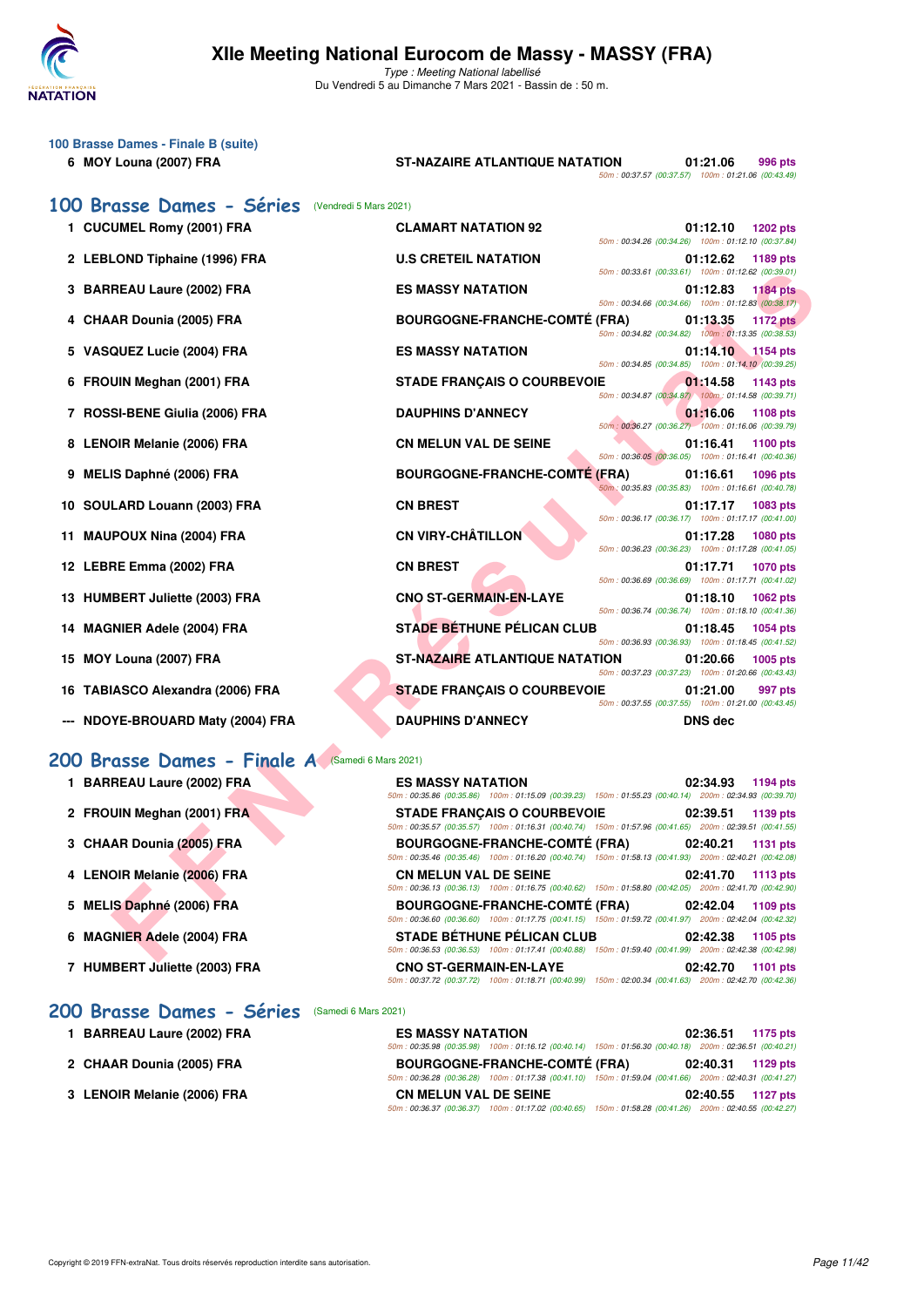

50m : 00:35.43 (00:35.43) 100m : 01:15.75 (00:40.32) 150m : 01:57.75 (00:42.00) 200m : 02:41.09 (00:43.34)

50m : 00:36.96 (00:36.96) 100m : 01:18.36 (00:41.40) 150m : 02:00.29 (00:41.93) 200m : 02:41.51 (00:41.22)

50m : 00:37.49 (00:37.49) 100m : 01:18.57 (00:41.08) 150m : 02:00.62 (00:42.05) 200m : 02:43.30 (00:42.68)

50m : 00:37.07 (00:37.07) 100m : 01:18.40 (00:41.33) 150m : 02:00.88 (00:42.48) 200m : 02:43.55 (00:42.67)

### **200 Brasse Dames - Séries (suite)**

- **4 FROUIN Meghan (2001) FRA STADE FRANÇAIS O COURBEVOIE 02:41.09 1120 pts**
- **5 MELIS Daphné (2006) FRA BOURGOGNE-FRANCHE-COMTÉ (FRA) 02:41.51 1115 pts**
- **6 HUMBERT Juliette (2003) FRA CNO ST-GERMAIN-EN-LAYE 02:43.30 1094 pts**
- **7 MAGNIER Adele (2004) FRA STADE BÉTHUNE PÉLICAN CLUB 02:43.55 1092 pts**
- **8 LEBLOND Tiphaine (1996) FRA U.S CRETEIL NATATION 02:45.69 1067 pts**
- **9 OUALID GIRARD Sarah (2000) FRA CN MELUN VAL DE SEINE 02:50.74 1010 pts**

### **[50 Papillon Dames - Finale A](http://www.ffnatation.fr/webffn/resultats.php?idact=nat&go=epr&idcpt=69813&idepr=31)** (Samedi 6 Mars 2021)

- **1 DELMAS Lucie (2005) FRA CNO ST-GERMAIN-EN-LAYE 00:26.91 1284 pts**
- **2 BOISRENOULT Emilie (2002) FRA U.S CRETEIL NATATION 00:27.31 1257 pts**
- **3 NDOYE-BROUARD Maty (2004) FRA DAUPHINS D'ANNECY 00:27.43 1249 pts**
- **4 LETANG Maria-elena (1993) FRA CLUB DES NAGEURS DE PARIS 00:27.60 1238 pts**
- **5 LECANU Maëlle (1999) FRA STADE FRANÇAIS O COURBEVOIE 00:28.43 1183 pts**
- **6 DUHAMEL Cyrielle (2000) FRA STADE BÉTHUNE PÉLICAN CLUB 00:28.50 1179 pts**
- **7 URBANIAK Anastasia (2000) FRA BOURGOGNE-FRANCHE-COMTÉ (FRA) 00:28.84 1157 pts**
- **--- NOWACZYK Lison (2003) FRA STADE BÉTHUNE PÉLICAN CLUB DSQ**

### **[50 Papillon Dames - Finale B](http://www.ffnatation.fr/webffn/resultats.php?idact=nat&go=epr&idcpt=69813&idepr=31)** (Samedi 6 Mars 2021)

| 8 LEBLOND Tiphaine (1996) FRA<br><b>U.S CRETEIL NATATION</b> |                                                                                                            |            |                 |
|--------------------------------------------------------------|------------------------------------------------------------------------------------------------------------|------------|-----------------|
|                                                              | 50m: 00:37.13 (00:37.13) 100m: 01:19.30 (00:42.17) 150m: 02:02.25 (00:42.95) 200m: 02:45.69 (00:43.44)     | 02:45.69   | <b>1067 pts</b> |
| 9 OUALID GIRARD Sarah (2000) FRA                             | <b>CN MELUN VAL DE SEINE</b>                                                                               | 02:50.74   | <b>1010 pts</b> |
|                                                              | 50m : 00:38.63 (00:38.63) 100m : 01:21.42 (00:42.79) 150m : 02:06.61 (00:45.19) 200m : 02:50.74 (00:44.13) |            |                 |
| 0 Papillon Dames - Finale A<br>(Samedi 6 Mars 2021)          |                                                                                                            |            |                 |
| 1 DELMAS Lucie (2005) FRA                                    | <b>CNO ST-GERMAIN-EN-LAYE</b>                                                                              | 00:26.91   | <b>1284 pts</b> |
| 2 BOISRENOULT Emilie (2002) FRA                              | <b>U.S CRETEIL NATATION</b>                                                                                | 00:27.31   | 1257 pts        |
| 3 NDOYE-BROUARD Maty (2004) FRA                              | <b>DAUPHINS D'ANNECY</b>                                                                                   | 00:27.43   | <b>1249 pts</b> |
| 4 LETANG Maria-elena (1993) FRA                              | <b>CLUB DES NAGEURS DE PARIS</b>                                                                           | 00:27.60   | <b>1238 pts</b> |
| 5 LECANU Maëlle (1999) FRA                                   | <b>STADE FRANÇAIS O COURBEVOIE</b>                                                                         | 00:28.43   | 1183 pts        |
| 6 DUHAMEL Cyrielle (2000) FRA                                | <b>STADE BÉTHUNE PÉLICAN CLUB</b>                                                                          | 00:28.50   | 1179 pts        |
| 7 URBANIAK Anastasia (2000) FRA                              | <b>BOURGOGNE-FRANCHE-COMTÉ (FRA)</b>                                                                       | 00:28.84   | 1157 pts        |
| --- NOWACZYK Lison (2003) FRA                                | <b>STADE BÉTHUNE PÉLICAN CLUB</b>                                                                          | <b>DSQ</b> |                 |
|                                                              |                                                                                                            |            |                 |
| <b>O Papillon Dames - Finale B</b><br>(Samedi 6 Mars 2021)   |                                                                                                            |            |                 |
| 1 LEBLOND Tiphaine (1996) FRA                                | <b>U.S CRETEIL NATATION</b>                                                                                | 00:28.50   | 1179 pts        |
| 2 FAVE Anna (2000) FRA<br><b>CN BREST</b>                    |                                                                                                            | 00:28.69   | 1166 pts        |
| 3 BOUTIN Julie (1998) FRA                                    | <b>BOURGOGNE-FRANCHE-COMTÉ (FRA)</b>                                                                       | 00:28.72   | 1164 pts        |
| 4 CARLOS-BROC Zoé (2006) FRA                                 | <b>MORSANG ESSONNE NATATION</b>                                                                            | 00:28.95   | 1150 pts        |
| 4 BOURSE Claire (1998) FRA<br><b>CN BREST</b>                |                                                                                                            | 00:28.95   | 1150 pts        |
| 6 OUALID GIRARD Sarah (2000) FRA                             | <b>CN MELUN VAL DE SEINE</b>                                                                               | 00:29.08   | 1141 pts        |
| 7 MURE Manon (2003) FRA                                      | <b>ST-ETIENNE NATATION</b>                                                                                 | 00:29.41   | 1120 pts        |
| 8 VASQUEZ Lucie (2004) FRA                                   | <b>ES MASSY NATATION</b>                                                                                   | 00:29.95   | 1086 pts        |
|                                                              |                                                                                                            |            |                 |
| O Papillon Dames - Finale C 14-15 ans (Samedi 6 Mars 2021)   |                                                                                                            |            |                 |
| 1 FRUSTIÉ Caithline (2006) FRA<br><b>SN OYONNAX</b>          |                                                                                                            | 00:30.17   | 1073 pts        |
| 2 MOY Louna (2007) FRA                                       | <b>ST-NAZAIRE ATLANTIQUE NATATION</b>                                                                      | 00:30.54   | 1050 pts        |
| 3 NEMETLaura-Blanka (2007) HUN                               | <b>BOURGOGNE-FRANCHE-COMTÉ (FRA)</b>                                                                       | 00:31.07   | 1018 pts        |
| 4 RABIA Aya-Maria (2006) FRA                                 | <b>BOURGOGNE-FRANCHE-COMTÉ (FRA)</b>                                                                       | 00:32.02   | 961 pts         |
| 5 DIEVAL LEROY Océane (2007) FRA                             | <b>BOURGOGNE-FRANCHE-COMTÉ (FRA)</b>                                                                       | 00:32.82   | 915 pts         |
|                                                              |                                                                                                            |            |                 |
| <b>O Papillon Dames - Séries</b><br>(Samedi 6 Mars 2021)     |                                                                                                            |            |                 |
| 1 DELMAS Lucie (2005) FRA                                    | <b>CNO ST-GERMAIN-EN-LAYE</b>                                                                              | 00:27.06   | <b>1274 pts</b> |
| 2 BOISRENOULT Emilie (2002) FRA                              | <b>U.S CRETEIL NATATION</b>                                                                                | 00:27.43   | 1249 pts        |
| 3 NDOYE-BROUARD Maty (2004) FRA                              | <b>DAUPHINS D'ANNECY</b>                                                                                   | 00:27.44   | <b>1249 pts</b> |
| 4 LETANG Maria-elena (1993) FRA                              | <b>CLUB DES NAGEURS DE PARIS</b>                                                                           | 00:28.07   | <b>1207 pts</b> |
| 5 NOWACZYK Lison (2003) FRA                                  | <b>STADE BÉTHUNE PÉLICAN CLUB</b>                                                                          | 00:28.21   | 1198 pts        |

### **[50 Papillon Dames - Finale C](http://www.ffnatation.fr/webffn/resultats.php?idact=nat&go=epr&idcpt=69813&idepr=31) 14-15 ans** (Samedi 6 Mars 2021)

| <b>SN OYONNAX</b>                     | 00:30.17 | 1073 pts |
|---------------------------------------|----------|----------|
| <b>ST-NAZAIRE ATLANTIQUE NATATION</b> | 00:30.54 | 1050 pts |
| <b>BOURGOGNE-FRANCHE-COMTÉ (FRA)</b>  | 00:31.07 | 1018 pts |
| <b>BOURGOGNE-FRANCHE-COMTÉ (FRA)</b>  | 00:32.02 | 961 pts  |
| <b>BOURGOGNE-FRANCHE-COMTÉ (FRA)</b>  | 00:32.82 | 915 pts  |
|                                       |          |          |

### **[50 Papillon Dames - Séries](http://www.ffnatation.fr/webffn/resultats.php?idact=nat&go=epr&idcpt=69813&idepr=31)** (Samedi 6 Mars 2021)

| 1 DELMAS Lucie (2005) FRA         | <b>CNO ST-GERMAIN-EN-LAYE</b>        | 00:27.06 | 1274 pts |
|-----------------------------------|--------------------------------------|----------|----------|
| 2 BOISRENOULT Emilie (2002) FRA   | <b>U.S CRETEIL NATATION</b>          | 00:27.43 | 1249 pts |
| 3 NDOYE-BROUARD Maty (2004) FRA   | <b>DAUPHINS D'ANNECY</b>             | 00:27.44 | 1249 pts |
| 4 LETANG Maria-elena (1993) FRA   | <b>CLUB DES NAGEURS DE PARIS</b>     | 00:28.07 | 1207 pts |
| 5 NOWACZYK Lison (2003) FRA       | <b>STADE BÉTHUNE PÉLICAN CLUB</b>    | 00:28.21 | 1198 pts |
| 6 URBANIAK Anastasia (2000) FRA   | <b>BOURGOGNE-FRANCHE-COMTÉ (FRA)</b> | 00:28.40 | 1185 pts |
| 7 DUHAMEL Cyrielle (2000) FRA     | <b>STADE BÉTHUNE PÉLICAN CLUB</b>    | 00:28.55 | 1175 pts |
| 8 LECANU Maëlle (1999) FRA        | <b>STADE FRANCAIS O COURBEVOIE</b>   | 00:28.61 | 1172 pts |
| 9 CARLOS-BROC Zoé (2006) FRA      | <b>MORSANG ESSONNE NATATION</b>      | 00:28.68 | 1167 pts |
| 10 BOUTIN Julie (1998) FRA        | <b>BOURGOGNE-FRANCHE-COMTÉ (FRA)</b> | 00:28.90 | 1153 pts |
| 11 LEBLOND Tiphaine (1996) FRA    | <b>U.S CRETEIL NATATION</b>          | 00:28.96 | 1149 pts |
| 12 FAVE Anna (2000) FRA           | <b>CN BREST</b>                      | 00:29.00 | 1146 pts |
| 13 OUALID GIRARD Sarah (2000) FRA | <b>CN MELUN VAL DE SEINE</b>         | 00:29.05 | 1143 pts |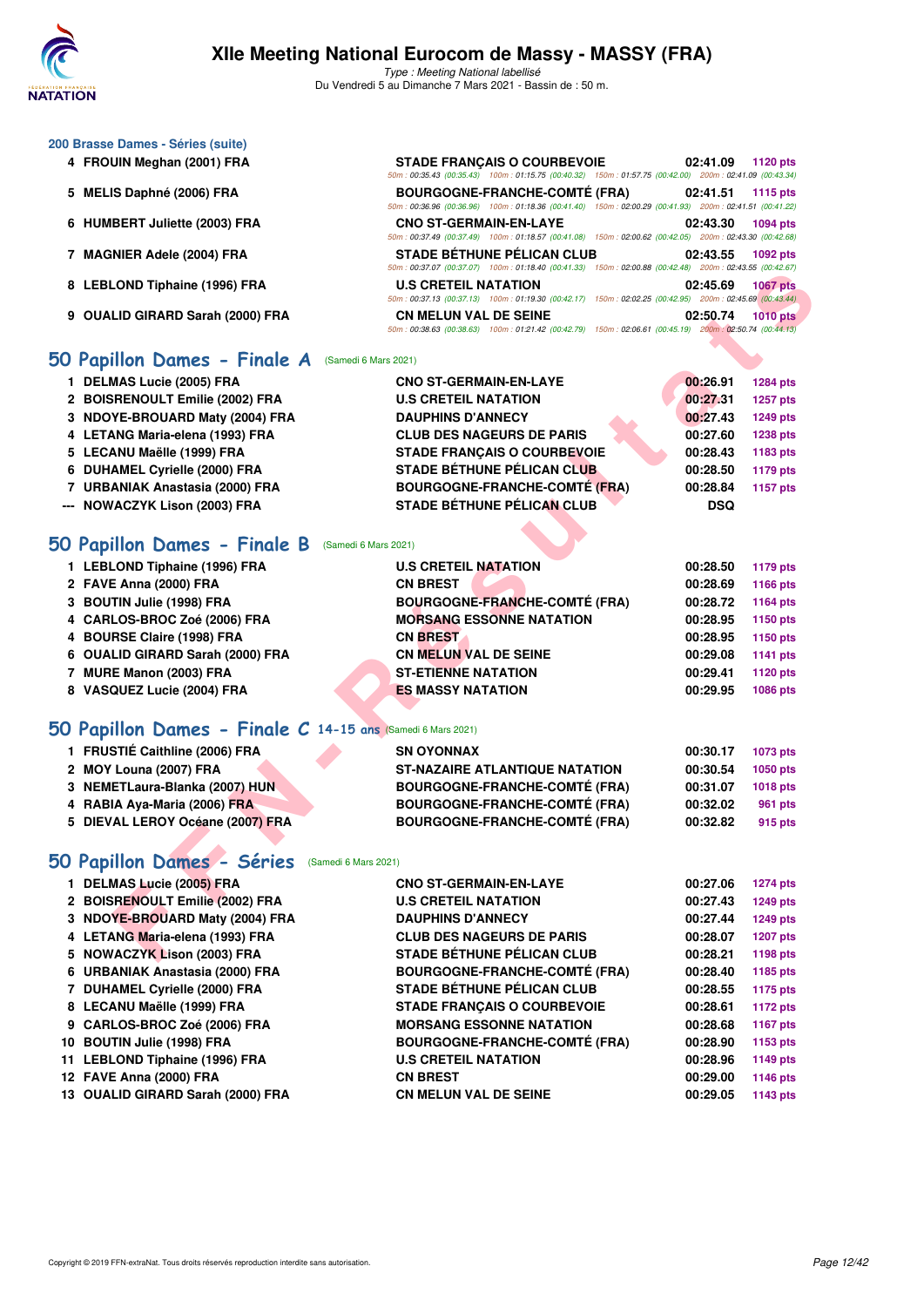

Type : Meeting National labellisé Du Vendredi 5 au Dimanche 7 Mars 2021 - Bassin de : 50 m.

|     | 50 Papillon Dames - Séries (suite)                      |                                       |                                                                |                 |
|-----|---------------------------------------------------------|---------------------------------------|----------------------------------------------------------------|-----------------|
|     | 14 BOURSE Claire (1998) FRA                             | <b>CN BREST</b>                       | 00:29.20                                                       | 1134 pts        |
|     | 15 VASQUEZ Lucie (2004) FRA                             | <b>ES MASSY NATATION</b>              | 00:29.44                                                       | <b>1118 pts</b> |
|     | 16 MURE Manon (2003) FRA                                | <b>ST-ETIENNE NATATION</b>            | 00:29.45                                                       | <b>1118 pts</b> |
|     | 17 COUSSON Bertille (2002) FRA                          | <b>STADE BÉTHUNE PÉLICAN CLUB</b>     | 00:29.70                                                       | 1102 pts        |
|     | 18 DESBONNES Leha (2002) FRA                            | <b>ES MASSY NATATION</b>              | 00:29.75                                                       | 1099 pts        |
|     | 19 TROMPETTE Melora (2005) FRA                          | <b>C.N OZOIR-LA-FERRIERE</b>          | 00:29.76                                                       | 1098 pts        |
|     | 20 COSTES Aurore (1997) FRA                             | <b>CLUB DES NAGEURS DE PARIS</b>      | 00:29.78                                                       | 1097 pts        |
|     | 21 JOLY Morgane (2004) FRA                              | <b>ES MASSY NATATION</b>              | 00:29.91                                                       | <b>1089 pts</b> |
|     | 22 COUDERT Lucile (2004) FRA                            | STADE FRANÇAIS O COURBEVOIE           | 00:29.92                                                       | <b>1088 pts</b> |
|     | 23 FRUSTIÉ Caithline (2006) FRA                         | <b>SN OYONNAX</b>                     | 00:30.12                                                       | <b>1076 pts</b> |
|     | 24 PELLEAU Ines (2004) FRA                              | <b>CN BREST</b>                       | 00:30.15                                                       | 1074 pts        |
|     | 25 BOUKHTOUCHE Sarah (2005) FRA                         | <b>STADE FRANÇAIS O COURBEVOIE</b>    | 00:30.20                                                       | 1071 pts        |
|     | 26 HADHOUM Ilona (2004) FRA                             | <b>BOURGOGNE-FRANCHE-COMTÉ (FRA)</b>  | 00:30.34                                                       | <b>1062 pts</b> |
|     | 27 GUITON Lou-Anne (2003) FRA                           | <b>BOURGOGNE-FRANCHE-COMTÉ (FRA)</b>  | 00:30.58                                                       | 1047 pts        |
|     | 28 MOY Louna (2007) FRA                                 | <b>ST-NAZAIRE ATLANTIQUE NATATION</b> | 00:31.15                                                       | 1013 pts        |
|     | 29 NEMETLaura-Blanka (2007) HUN                         | <b>BOURGOGNE-FRANCHE-COMTÉ (FRA)</b>  | 00:31.24                                                       | <b>1007 pts</b> |
|     | 30 ROUSSEAU Elsa (2003) FRA                             | <b>ES MASSY NATATION</b>              | 00:31.43                                                       | 996 pts         |
|     | 31 CHAAR Dounia (2005) FRA                              | <b>BOURGOGNE-FRANCHE-COMTÉ (FRA)</b>  | 00:31.80                                                       | 974 pts         |
|     | 32 RABIA Aya-Maria (2006) FRA                           | <b>BOURGOGNE-FRANCHE-COMTÉ (FRA)</b>  | 00:31.85                                                       | 971 pts         |
|     | 33 DIEVAL LEROY Océane (2007) FRA                       | <b>BOURGOGNE-FRANCHE-COMTÉ (FRA)</b>  | 00:32.51                                                       | 932 pts         |
|     | PROUFFaustine (1988) FRA                                | <b>STADE DE VANVES</b>                | <b>DNS</b> dec                                                 |                 |
| --- | <b>BOUQUEREL Blandine (2001) FRA</b>                    | <b>C VIKINGS DE ROUEN</b>             | <b>DNS dec</b>                                                 |                 |
|     |                                                         |                                       |                                                                |                 |
|     |                                                         |                                       |                                                                |                 |
|     | 100 Papillon Dames - Finale A (Vendredi 5 Mars 2021)    |                                       |                                                                |                 |
|     | 1 BOURSE Claire (1998) FRA                              | <b>CN BREST</b>                       | 01:01.84                                                       | <b>1231 pts</b> |
|     |                                                         |                                       | 50m: 00:29.23 (00:29.23) 100m: 01:01.84 (00:32.61)             |                 |
|     | 2 BOISRENOULT Emilie (2002) FRA                         | <b>U.S CRETEIL NATATION</b>           | 01:02.81                                                       | <b>1203 pts</b> |
|     |                                                         |                                       | 50m: 00:29.22 (00:29.22) 100m: 01:02.81 (00:33.59)             |                 |
|     | 3 FAVE Anna (2000) FRA                                  | <b>CN BREST</b>                       | 01:03.18<br>50m: 00:29.57 (00:29.57) 100m: 01:03.18 (00:33.61) | 1192 pts        |
| 4   | <b>OUALID GIRARD Sarah (2000) FRA</b>                   | <b>CN MELUN VAL DE SEINE</b>          | 01:03.73                                                       | 1176 pts        |
|     |                                                         |                                       | 50m: 00:30.87 (00:30.87) 100m: 01:03.73 (00:32.86)             |                 |
|     | 5 CUCUMEL Romy (2001) FRA                               | <b>CLAMART NATATION 92</b>            | 01:04.51                                                       | <b>1154 pts</b> |
|     |                                                         |                                       | 50m: 00:29.91 (00:29.91) 100m: 01:04.51 (00:34.60)             |                 |
|     | 6 BOUQUEREL Blandine (2001) FRA                         | <b>C VIKINGS DE ROUEN</b>             | 01:05.20                                                       | 1134 pts        |
|     |                                                         | <b>ST-ETIENNE NATATION</b>            | 50m: 00:29.54 (00:29.54) 100m: 01:05.20 (00:35.66)<br>01:05.35 | 1130 pts        |
|     | 7 MURE Manon (2003) FRA                                 |                                       | 50m: 00:30.54 (00:30.54) 100m: 01:05.35 (00:34.81)             |                 |
|     | 8 BOUTIN Julie (1998) FRA                               | <b>BOURGOGNE-FRANCHE-COMTÉ (FRA)</b>  | 01:05.41                                                       | 1129 pts        |
|     |                                                         |                                       | 50m: 00:29.32 (00:29.32) 100m: 01:05.41 (00:36.09)             |                 |
|     |                                                         |                                       |                                                                |                 |
|     | 100 Papillon Dames - Finale B<br>(Vendredi 5 Mars 2021) |                                       |                                                                |                 |
|     | 1 JOLY Morgane (2004) FRA                               | <b>ES MASSY NATATION</b>              | 01:05.45                                                       | <b>1127 pts</b> |
|     |                                                         |                                       | 50m: 00:30.47 (00:30.47) 100m: 01:05.45 (00:34.98)             |                 |
|     | 2 NDOYE-BROUARD Maty (2004) FRA                         | <b>DAUPHINS D'ANNECY</b>              | 01:06.36<br>50m: 00:30.30 (00:30.30) 100m: 01:06.36 (00:36.06) | 1102 pts        |
|     | 3 LEBRE Emma (2002) FRA                                 | <b>CN BREST</b>                       | 01:06.42<br>50m: 00:31.13 (00:31.13) 100m: 01:06.42 (00:35.29) | 1100 pts        |

### [100 Papillon Dames - Finale A](http://www.ffnatation.fr/webffn/resultats.php?idact=nat&go=epr&idcpt=69813&idepr=32) (Vendredi 5 Mars 2021)

- 1 BOURSE Claire (1998) FRA **CN BREST**
- 2 BOISRENOULT Emilie (2002) FRA **U.S CRETEIL NATATION**
- **3 FAVE Anna (2000) FRA CN BREST 01:03.18 1192 pts**
- 4 OUALID GIRARD Sarah (2000) FRA **CN MELUN VAL DE SEINE**
- 5 CUCUMEL Romy (2001) FRA **CLAMART NATATION 92**
- **6 BOUQUEREL Blandine (2001) FRA C VIKINGS DE ROUEN**
- **7 MURE Manon (2003) FRA ST-ETIENNE NATATION**
- 8 BOUTIN Julie (1998) FRA BOURGOGNE-FRANCHE-COMT

### [100 Papillon Dames - Finale B](http://www.ffnatation.fr/webffn/resultats.php?idact=nat&go=epr&idcpt=69813&idepr=32) (Vendredi 5 Mars 2021)

1 JOLY Morgane (2004) FRA **ES MASSY NATATION** 2 NDOYE-BROUARD Maty (2004) FRA DAUPHINS D'ANNECY **3 LEBRE Emma (2002) FRA CN BREST** 4 SELLIN Margot (2006) FRA C VIKINGS DE ROUEN **5 PELLEAU Ines (2004) FRA CN BREST 01:06.62 1095 pts 6 JANSON-ALIBELLI Liv-Emma (2007) FRA STADE DE REIMS NATATION 01:06.86 1088 pts 7 SOULARD Louann (2003) FRA CN BREST 01:06.89 1088 pts** 8 AMBRASS Lilou (2002) FRA ES MASSY NATATION

|         |  | 01:01.84 1231 pts<br>50m: 00:29.23 (00:29.23) 100m: 01:01.84 (00:32.61) |
|---------|--|-------------------------------------------------------------------------|
|         |  | 01:02.81 1203 pts<br>50m: 00:29.22 (00:29.22) 100m: 01:02.81 (00:33.59) |
|         |  | 01:03.18 1192 pts<br>50m: 00:29.57 (00:29.57) 100m: 01:03.18 (00:33.61) |
|         |  | 01:03.73 1176 pts<br>50m: 00:30.87 (00:30.87) 100m: 01:03.73 (00:32.86) |
|         |  | 01:04.51 1154 pts<br>50m: 00:29.91 (00:29.91) 100m: 01:04.51 (00:34.60) |
|         |  | 01:05.20 1134 pts<br>50m: 00:29.54 (00:29.54) 100m: 01:05.20 (00:35.66) |
|         |  | 01:05.35 1130 pts<br>50m: 00:30.54 (00:30.54) 100m: 01:05.35 (00:34.81) |
| É (FRA) |  | 01:05.41 1129 pts<br>50m: 00:29.32 (00:29.32) 100m: 01:05.41 (00:36.09) |

| 01:05.45 1127 pts<br>50m: 00:30.47 (00:30.47) 100m: 01:05.45 (00:34.98) |
|-------------------------------------------------------------------------|
| 01:06.36 1102 pts                                                       |
| 50m: 00:30.30 (00:30.30) 100m: 01:06.36 (00:36.06)<br>01:06.42 1100 pts |
| 50m: 00:31.13 (00:31.13) 100m: 01:06.42 (00:35.29)<br>01:06.51 1098 pts |
| 50m: 00:31.68 (00:31.68) 100m: 01:06.51 (00:34.83)<br>01:06.62 1095 pts |
| 50m: 00:31.21 (00:31.21) 100m: 01:06.62 (00:35.41)                      |
| 01:06.86 1088 pts<br>50m: 00:31.17 (00:31.17) 100m: 01:06.86 (00:35.69) |
| 01:06.89 1088 pts<br>50m: 00:31.65 (00:31.65) 100m: 01:06.89 (00:35.24) |
| 01:07.18 1080 pts<br>50m: 00:32.12 (00:32.12) 100m: 01:07.18 (00:35.06) |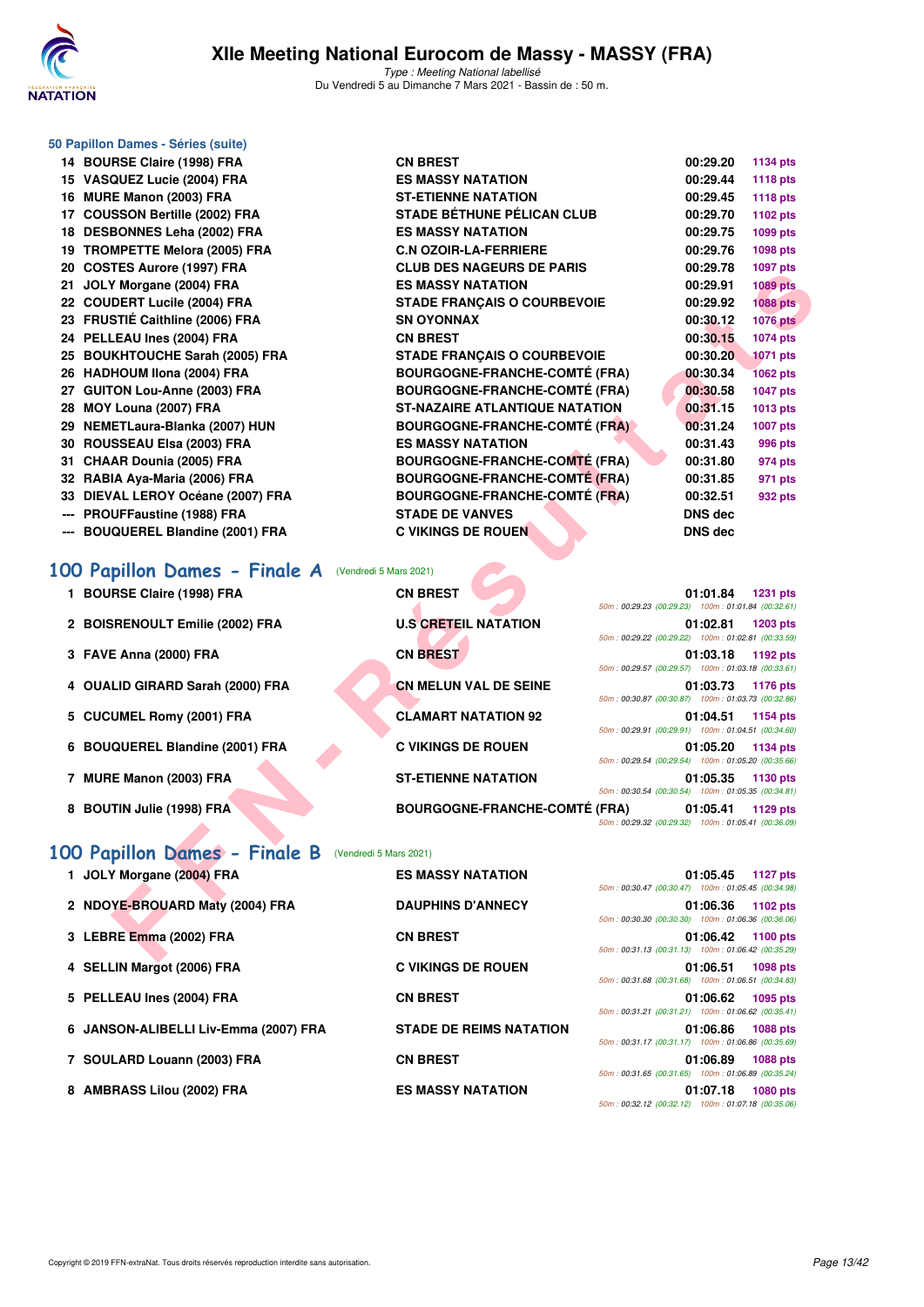

# **[100 Papillon Dames - Finale C](http://www.ffnatation.fr/webffn/resultats.php?idact=nat&go=epr&idcpt=69813&idepr=32) 14-15 ans** (Vendredi 5 Mars 2021)

| 1 FRUSTIÉ Caithline (2006) FRA   | <b>SN OYONNAX</b>                    |                                                    | 01:07.14 | 1081 pts        |
|----------------------------------|--------------------------------------|----------------------------------------------------|----------|-----------------|
|                                  |                                      | 50m: 00:31.89 (00:31.89) 100m: 01:07.14 (00:35.25) |          |                 |
| 2 PREDINE Alix (2006) FRA        | <b>BOURGOGNE-FRANCHE-COMTÉ (FRA)</b> |                                                    | 01:07.43 | 1073 pts        |
|                                  |                                      | 50m: 00:31.63 (00:31.63) 100m: 01:07.43 (00:35.80) |          |                 |
| 3 NEMETLaura-Blanka (2007) HUN   | <b>BOURGOGNE-FRANCHE-COMTÉ (FRA)</b> |                                                    | 01:09.59 | <b>1015 pts</b> |
|                                  |                                      | 50m: 00:33.05 (00:33.05) 100m: 01:09.59 (00:36.54) |          |                 |
| 4 DIEVAL LEROY Océane (2007) FRA | <b>BOURGOGNE-FRANCHE-COMTÉ (FRA)</b> |                                                    | 01:17.16 | 824 pts         |
|                                  |                                      | 50m: 00:34.41 (00:34.41) 100m: 01:17.16 (00:42.75) |          |                 |

## **[100 Papillon Dames - Séries](http://www.ffnatation.fr/webffn/resultats.php?idact=nat&go=epr&idcpt=69813&idepr=32)** (Vendredi 5 Mars 2021)

|                                        | 50m: 00:34.41 (00:34.41) 100m: 01:17.16 (00:42.75)                                                                        |
|----------------------------------------|---------------------------------------------------------------------------------------------------------------------------|
| 00 Papillon Dames - Séries             | (Vendredi 5 Mars 2021)                                                                                                    |
| 1 BOISRENOULT Emilie (2002) FRA        | <b>U.S CRETEIL NATATION</b><br>01:03.00<br>1197 pts<br>50m: 00:29.02 (00:29.02) 100m: 01:03.00 (00:33.98)                 |
| 2 BOURSE Claire (1998) FRA             | <b>CN BREST</b><br>01:03.01 1197 pts<br>50m: 00:29.88 (00:29.88) 100m: 01:03.01 (00:33.13)                                |
| 3 FAVE Anna (2000) FRA                 | <b>CN BREST</b><br>01:03.91<br>1171 pts                                                                                   |
| 4 BOUQUEREL Blandine (2001) FRA        | 50m: 00:30.23 (00:30.23) 100m: 01:03.91 (00:33.68)<br><b>C VIKINGS DE ROUEN</b><br>01:04.03<br>1168 pts                   |
| 5 CUCUMEL Romy (2001) FRA              | 50m / 00:29.67 (00:29.67) 100m : 01:04.03 (00:34.36)<br><b>CLAMART NATATION 92</b><br>01:04.18<br>1163 pts                |
| 6 BOUTIN Julie (1998) FRA              | 50m: 00:30.05 (00:30.05) 100m: 01:04.18 (00:34.13)<br><b>BOURGOGNE-FRANCHE-COMTE (FRA)</b><br>01:04.27<br>1161 pts        |
| 7 OUALID GIRARD Sarah (2000) FRA       | 50m: 00:29.75 (00:29.75) 100m: 01:04.27 (00:34.52)<br><b>CN MELUN VAL DE SEINE</b><br>01:04.40<br>1157 pts                |
| 8 MURE Manon (2003) FRA                | 50m: 00:30.19 (00:30.19) 100m: 01:04.40 (00:34.21)<br><b>ST-ETIENNE NATATION</b><br>01:04.42<br>1156 pts                  |
| 9 NDOYE-BROUARD Maty (2004) FRA        | 50m: 00:29.87 (00:29.87) 100m: 01:04.42 (00:34.55)<br><b>DAUPHINS D'ANNECY</b><br>01:05.77<br>1119 pts                    |
|                                        | 50m: 00:30.46 (00:30.46) 100m: 01:05.77 (00:35.31)                                                                        |
| 10 JOLY Morgane (2004) FRA             | <b>ES MASSY NATATION</b><br>01:05.81<br><b>1117 pts</b><br>50m: 00:30.45 (00:30.45) 100m: 01:05.81 (00:35.36)             |
| 11 PELLEAU Ines (2004) FRA             | <b>CN BREST</b><br>01:05.99<br><b>1112 pts</b><br>50m: 00:30.78 (00:30.78) 100m: 01:05.99 (00:35.21)                      |
| 12 LEBRE Emma (2002) FRA               | <b>CN BREST</b><br>01:06.58<br>1096 pts<br>50m: 00:31.03 (00:31.03) 100m: 01:06.58 (00:35.55)                             |
| 13 AMBRASS Lilou (2002) FRA            | <b>ES MASSY NATATION</b><br>01:06.70<br>1093 pts<br>50m: 00:30.37 (00:30.37) 100m: 01:06.70 (00:36.33)                    |
| 14 SOULARD Louann (2003) FRA           | <b>CN BREST</b><br>01:07.00<br>1085 pts<br>50m: 00:30.09 (00:30.09) 100m: 01:07.00 (00:36.91)                             |
| 15 SELLIN Margot (2006) FRA            | <b>C VIKINGS DE ROUEN</b><br>01:07.27<br>1077 pts                                                                         |
| 16 JANSON-ALIBELLI Liv-Emma (2007) FRA | 50m: 00:31.79 (00:31.79) 100m: 01:07.27 (00:35.48)<br><b>STADE DE REIMS NATATION</b><br>01:07.36<br>1075 pts              |
| 17 PREDINE Alix (2006) FRA             | 50m: 00:31.54 (00:31.54) 100m: 01:07.36 (00:35.82)<br><b>BOURGOGNE-FRANCHE-COMTE (FRA)</b><br>01:07.39<br><b>1074 pts</b> |
| 18 FRUSTIÉ Caithline (2006) FRA        | 50m: 00:31.82 (00:31.82) 100m: 01:07.39 (00:35.57)<br><b>SN OYONNAX</b><br>01:07.52<br><b>1070 pts</b>                    |
| 19 BOUKHTOUCHE Sarah (2005) FRA        | 50m: 00:30.86 (00:30.86) 100m: 01:07.52 (00:36.66)<br><b>STADE FRANÇAIS O COURBEVOIE</b><br>01:08.21<br>1052 pts          |
| 20 CASTEL Margaux (2000) FRA           | 50m: 00:31.67 (00:31.67) 100m: 01:08.21 (00:36.54)<br><b>S.M MONTROUGE</b><br>01:08.44<br>1045 pts                        |
|                                        | 50m: 00:31.68 (00:31.68) 100m: 01:08.44 (00:36.76)                                                                        |
| 21 LEFEBVRE Oriane (2004) FRA          | <b>STADE BÉTHUNE PÉLICAN CLUB</b><br>01:08.46<br>1045 pts<br>50m: 00:31.38 (00:31.38) 100m: 01:08.46 (00:37.08)           |
| 22 COUDERT Lucile (2004) FRA           | <b>STADE FRANÇAIS O COURBEVOIE</b><br>01:08.59<br><b>1041 pts</b><br>50m: 00:31.58 (00:31.58) 100m: 01:08.59 (00:37.01)   |
| 23 NEMETLaura-Blanka (2007) HUN        | <b>BOURGOGNE-FRANCHE-COMTÉ (FRA)</b><br>01:10.01<br>1003 pts<br>50m: 00:32.82 (00:32.82) 100m: 01:10.01 (00:37.19)        |
| 24 MAGNIER Adele (2004) FRA            | <b>STADE BÉTHUNE PÉLICAN CLUB</b><br>01:14.52<br>888 pts<br>50m: 00:33.69 (00:33.69) 100m: 01:14.52 (00:40.83)            |
| 25 DIEVAL LEROY Océane (2007) FRA      | <b>BOURGOGNE-FRANCHE-COMTÉ (FRA)</b><br>01:16.62<br>837 pts                                                               |

### [200 Papillon Dames - Finale A](http://www.ffnatation.fr/webffn/resultats.php?idact=nat&go=epr&idcpt=69813&idepr=33) (Dimanche 7 Mars 2021)

**1 MEUTER Adelaide (2003) FRA CNO ST-GERMAIN-EN-LAYE 02:17.25 1198 pts** 50m : 00:30.76 (00:30.76) 100m : 01:05.57 (00:34.81) 150m : 01:41.57 (00:36.00) 200m : 02:17.25 (00:35.68)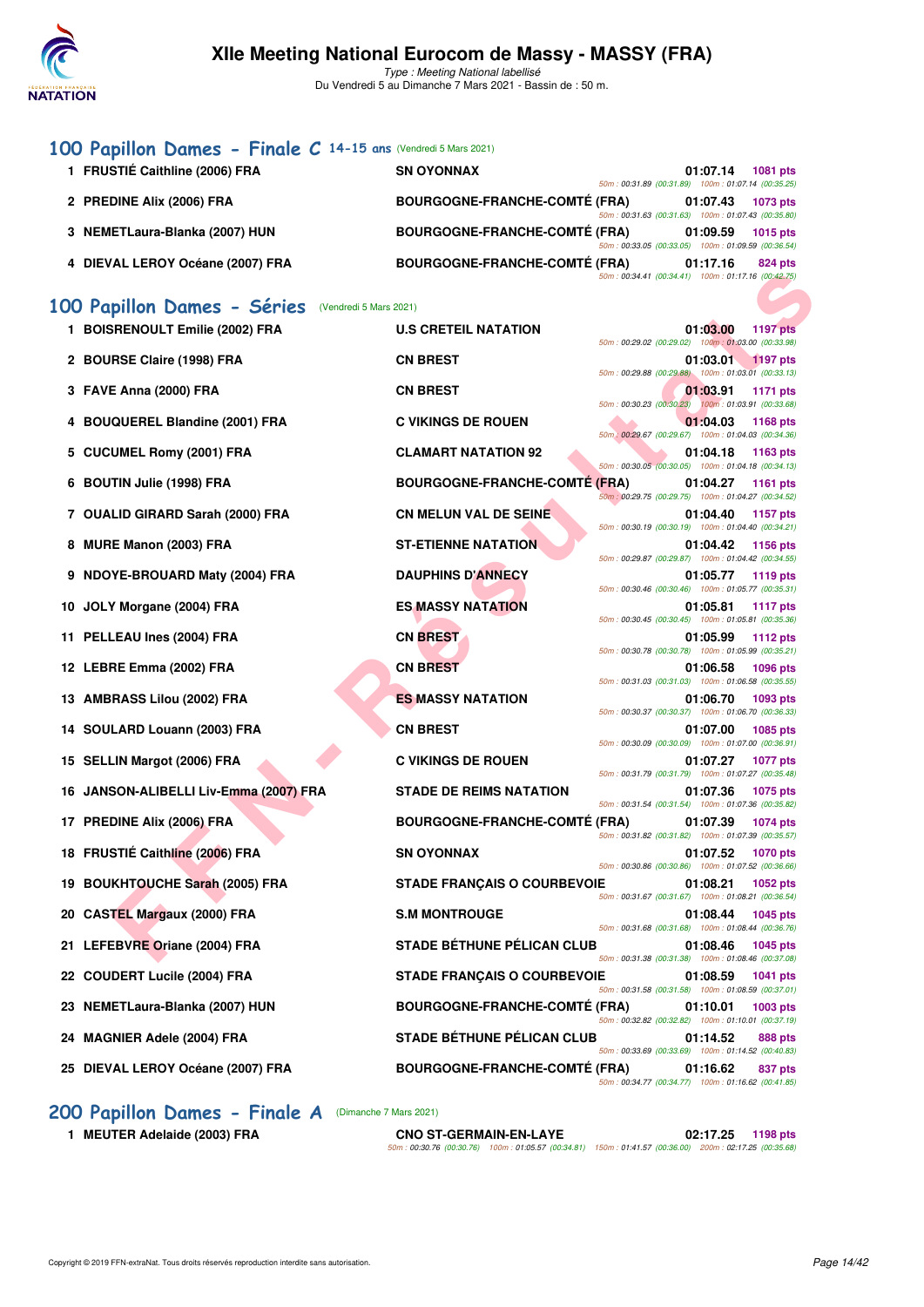

### **200 Papillon Dames - Finale A (suite)**

- 2 OUALID GIRARD Sarah (2000) FRA
- **3 SELLIN Margot (2006) FRA**
- **4 BOUTIN Julie (1998) FRA BOURGOGNE-FRANCHE-COMTÉ (FRA) 02:23.21 1112 pts**
- **5 MURE Manon (2003) FRA**
- **6 ROUSSEAU Elsa (2003) FRA**
- 7 MAUPOUX Nina (2004) FRA
- 8 JOLY Morgane (2004) FRA

# **[200 Papillon Dames - Finale B](http://www.ffnatation.fr/webffn/resultats.php?idact=nat&go=epr&idcpt=69813&idepr=33)** (Dimanche 7 Mars 2021)

- 1 BONDOUY Noah (2004) FRA
- 2 LENOIR Melanie (2006) FRA
- **3 FRUSTIÉ Caithline (2006) FRA**
- **4 CASTEL Margaux (2000) FRA**

### **[200 Papillon Dames - Séries](http://www.ffnatation.fr/webffn/resultats.php?idact=nat&go=epr&idcpt=69813&idepr=33)** (Dimanche 7 Mars 2021)

- 
- 2 BOUTIN Julie (1998) FRA
- **3 OUALID GIRARD Sarah (2000) FRA**
- **4 SELLIN Margot (2006) FRA**
- 5 ROUSSEAU Elsa (2003) FRA
- **6 MURE Manon (2003) FRA**
- **7 MAUPOUX Nina (2004) FRA**
- 8 JOLY Morgane (2004) FRA
- **9 BONDOUY Noah (2004) FRA**
- **10 LENOIR Melanie (2006) FRA**
- **11 FRUSTIÉ Caithline (2006) FRA**
- **12 CASTEL Margaux (2000) FRA**
- **13 SIX Claire (2002) FRA**
- **--- BOUQUEREL Blandine (2001) FRA**

### **[200 4 Nages Dames - Finale A](http://www.ffnatation.fr/webffn/resultats.php?idact=nat&go=epr&idcpt=69813&idepr=41)** (Dimanche 7 Mars 2021)

- 1 URBANIAK Anastasia (2000) FRA
- 2 CUCUMEL Romy (2001) FRA
- **3 FROUIN Meghan (2001) FRA**

| <b>CN MELUN VAL DE SEINE</b> |  | 02:21.96 1130 pts                                                                                                                                         |
|------------------------------|--|-----------------------------------------------------------------------------------------------------------------------------------------------------------|
|                              |  | 50m: 00:31.72 (00:31.72) 100m: 01:07.63 (00:35.91) 150m: 01:44.79 (00:37.16) 200m: 02:21.96 (00:37.17)                                                    |
| <b>C VIKINGS DE ROUEN</b>    |  | 02:22.31 1125 pts                                                                                                                                         |
|                              |  | 50m: 00:32.09 (00:32.09) 100m: 01:07.97 (00:35.88) 150m: 01:44.89 (00:36.92) 200m: 02:22.31 (00:37.42)                                                    |
|                              |  | BOURGOGNE-FRANCHE-COMTÉ (FRA) 02:23.21 1112 pts<br>50m: 00:30.75 (00:30.75) 100m: 01:06.89 (00:36.14) 150m: 01:44.67 (00:37.78) 200m: 02:23.21 (00:38.54) |
| <b>ST-ETIENNE NATATION</b>   |  | 02:25.73 1076 pts                                                                                                                                         |
|                              |  | 50m: 00:31.30 (00:31.30) 100m: 01:08.02 (00:36.72) 150m: 01:45.75 (00:37.73) 200m: 02:25.73 (00:39.98)                                                    |
| <b>ES MASSY NATATION</b>     |  | 02:25.74 1076 pts<br>50m: 00:32.39 (00:32.39) 100m: 01:09.34 (00:36.95) 150m: 01:47.48 (00:38.14) 200m: 02:25.74 (00:38.26)                               |
| <b>CN VIRY-CHÂTILLON</b>     |  | 02:26.09 1071 pts                                                                                                                                         |
| <b>ES MASSY NATATION</b>     |  | 50m: 00:31.39 (00:31.39) 100m: 01:08.75 (00:37.36) 150m: 01:47.81 (00:39.06) 200m: 02:26.09 (00:38.28)<br>02:29.15 1029 pts                               |
|                              |  | 50m: 00:31.41 (00:31.41) 100m: 01:08.65 (00:37.24) 150m: 01:49.04 (00:40.39) 200m: 02:29.15 (00:40.11)                                                    |

| <b>ES MASSY NATATION</b>                           | 02:29.06<br>1030 pts                                                                                  |
|----------------------------------------------------|-------------------------------------------------------------------------------------------------------|
|                                                    | 50m: 00:32.44 (00:32.44) 100m: 01:10.03 (00:37.59) 150m: 01:49.14 (00:39.11) 200m: 02:29.06 (00:39.92 |
| <b>CN MELUN VAL DE SEINE</b>                       | 02:30.42<br>1012 pts                                                                                  |
| 50m: 00:32.64 (00:32.64) 100m: 01:10.72 (00:38.08) | 150m: 01:50.72 (00:40.00) 200m: 02:30.42 (00:39.70)                                                   |
| <b>SN OYONNAX</b>                                  | 02:33.32<br>973 pts                                                                                   |
|                                                    | 50m: 00:33.60 (00:33.60) 100m: 01:11.97 (00:38.37) 150m: 01:52.13 (00:40.16) 200m: 02:33.32 (00:41.19 |
| <b>S.M MONTROUGE</b>                               | 02:34.07<br>963 pts                                                                                   |
| 50m: 00:32.78 (00:32.78) 100m: 01:11.03 (00:38.25) | 150m: 01:52.24 (00:41.21) 200m: 02:34.07 (00:41.83)                                                   |

| MEUTER Adelaide (2003) FRA | <b>CNO ST-GERMAIN-EN-LAYE</b>                                                                         | 02:18.20 | 1184 pts |
|----------------------------|-------------------------------------------------------------------------------------------------------|----------|----------|
|                            | 50m: 00:30.91 (00:30.91) 100m: 01:05.54 (00:34.63) 150m: 01:41.98 (00:36.44) 200m: 02:18.20 (00:36.22 |          |          |

|                             | $(00.01.00, 0.00)$ (00.01.00) (00.01.01.00.02 (00.00.12) (00.12.10) (00.10.10) | LUUIII. UL.LU.IU (UU.UJ.JU)                                                                                                               |
|-----------------------------|--------------------------------------------------------------------------------|-------------------------------------------------------------------------------------------------------------------------------------------|
| SSEAU Elsa (2003) FRA       | <b>ES MASSY NATATION</b>                                                       | 02:25.74<br><b>1076 pts</b><br>50m : 00:32.39 (00:32.39) 100m : 01:09.34 (00:36.95) 150m : 01:47.48 (00:38.14) 200m : 02:25.74 (00:38.26) |
| POUX Nina (2004) FRA        | <b>CN VIRY-CHÂTILLON</b>                                                       | 02:26.09<br><b>1071 pts</b><br>50m: 00:31.39 (00:31.39) 100m: 01:08.75 (00:37.36) 150m: 01:47.81 (00:39.06) 200m: 02:26.09 (00:38.28)     |
| Y Morgane (2004) FRA        | <b>ES MASSY NATATION</b>                                                       | 02:29.15 1029 pts<br>50m: 00:31.41 (00:31.41) 100m: 01:08.65 (00:37.24) 150m: 01:49.04 (00:40.39) 200m: 02:29.15 (00:40.11)               |
| pillon Dames - Finale B     | (Dimanche 7 Mars 2021)                                                         |                                                                                                                                           |
| DOUY Noah (2004) FRA        | <b>ES MASSY NATATION</b>                                                       | 02:29.06<br><b>1030 pts</b><br>50m: 00:32.44 (00:32.44) 100m: 01:10.03 (00:37.59) 150m: 01:49.14 (00:39.11) 200m: 02:29.06 (00:39.92)     |
| OIR Melanie (2006) FRA      | <b>CN MELUN VAL DE SEINE</b>                                                   | 02:30.42<br><b>1012 pts</b><br>50m : 00:32.64 (00:32.64) 100m : 01:10.72 (00:38.08) 150m : 01:50.72 (00:40.00) 200m : 02:30.42 (00:39.70) |
| STIÉ Caithline (2006) FRA   | <b>SN OYONNAX</b><br>50m: 00:33.60 (00:33.60) 100m: 01:11.97 (00:38.37)        | 02:33.32<br>973 pts<br>150m: 01:52.13 (00:40.16) 200m: 02:33.32 (00:41.19)                                                                |
| TEL Margaux (2000) FRA      | <b>S.M MONTROUGE</b>                                                           | 02:34.07<br>963 pts<br>50m: 00:32.78 (00:32.78) 100m: 01:11.03 (00:38.25) 150m: 01:52.24 (00:41.21) 200m: 02:34.07 (00:41.83)             |
| pillon Dames - Séries       | (Dimanche 7 Mars 2021)                                                         |                                                                                                                                           |
| TER Adelaide (2003) FRA     | <b>CNO ST-GERMAIN-EN-LAYE</b>                                                  | 02:18.20<br>1184 pts<br>50m : 00:30.91 (00:30.91) 100m : 01:05.54 (00:34.63) 150m : 01:41.98 (00:36.44) 200m : 02:18.20 (00:36.22)        |
| TIN Julie (1998) FRA        | <b>BOURGOGNE-FRANCHE-COMTE (FRA)</b>                                           | 02:23.41<br>1109 pts<br>50m: 00:31.20 (00:31.20) 100m: 01:07.30 (00:36.10) 150m: 01:44.69 (00:37.39) 200m: 02:23.41 (00:38.72)            |
| LID GIRARD Sarah (2000) FRA | <b>CN MELUN VAL DE SEINE</b>                                                   | 02:24.75<br><b>1090 pts</b><br>50m: 00:31.48 (00:31.48) 100m: 01:07.64 (00:36.16) 150m: 01:45.89 (00:38.25) 200m: 02:24.75 (00:38.86)     |
| LIN Margot (2006) FRA       | <b>C VIKINGS DE ROUEN</b>                                                      | 02:25.05<br><b>1086 pts</b><br>50m : 00:32.88 (00:32.88) 100m : 01:10.12 (00:37.24) 150m : 01:47.31 (00:37.19) 200m : 02:25.05 (00:37.74) |
| SSEAU Elsa (2003) FRA       | <b>ES MASSY NATATION</b>                                                       | 02:25.08<br>1085 pts<br>50m : 00:32.22 (00:32.22) 100m : 01:09.16 (00:36.94) 150m : 01:46.62 (00:37.46) 200m : 02:25.08 (00:38.46)        |
| E Manon (2003) FRA          | <b>ST-ETIENNE NATATION</b>                                                     | 02:25.54<br>1079 pts<br>50m: 00:31.50 (00:31.50) 100m: 01:07.50 (00:36.00) 150m: 01:45.53 (00:38.03) 200m: 02:25.54 (00:40.01)            |
| POUX Nina (2004) FRA        | <b>CN VIRY-CHÂTILLON</b>                                                       | 02:27.45<br><b>1052 pts</b><br>50m: 00:31.61 (00:31.61) 100m: 01:08.83 (00:37.22) 150m: 01:48.29 (00:39.46) 200m: 02:27.45 (00:39.16)     |
| Y Morgane (2004) FRA        | <b>ES MASSY NATATION</b>                                                       | 02:28.66<br>1036 pts<br>50m: 00:32.51 (00:32.51) 100m: 01:09.03 (00:36.52) 150m: 01:49.15 (00:40.12) 200m: 02:28.66 (00:39.51)            |
| DOUY Noah (2004) FRA        | <b>ES MASSY NATATION</b>                                                       | 02:29.67<br><b>1022 pts</b><br>50m : 00:32.70 (00:32.70) 100m : 01:10.29 (00:37.59) 150m : 01:49.58 (00:39.29) 200m : 02:29.67 (00:40.09) |
| OIR Melanie (2006) FRA      | <b>CN MELUN VAL DE SEINE</b>                                                   | 02:33.39<br>972 pts<br>50m: 00:33.63 (00:33.63) 100m: 01:12.29 (00:38.66) 150m: 01:52.50 (00:40.21) 200m: 02:33.39 (00:40.89)             |
| STIÉ Caithline (2006) FRA   | <b>SN OYONNAX</b>                                                              | 02:33.78<br>967 pts<br>$50m$ : 00:33.03 (00:33.03) 100m: 01:12.11 (00:39.08) 150m: 01:52.65 (00:40.54) 200m: 02:33.78 (00:41.13)          |
| TEL Margaux (2000) FRA      | <b>S.M MONTROUGE</b>                                                           | 02:35.52<br>944 pts<br>50m: 00:34.47 (00:34.47) 100m: 01:14.50 (00:40.03) 150m: 01:54.42 (00:39.92) 200m: 02:35.52 (00:41.10)             |
| Claire (2002) FRA           | <b>AAS SARCELLES NATATION 95</b>                                               | 02:40.74<br>877 pts<br>50m: 00:36.30 (00:36.30) 100m: 01:18.25 (00:41.95) 150m: 02:00.22 (00:41.97) 200m: 02:40.74 (00:40.52)             |
| QUEREL Blandine (2001) FRA  | <b>C VIKINGS DE ROUEN</b>                                                      | <b>DNS</b> dec                                                                                                                            |

| <b>BOURGOGNE-FRANCHE-COMTÉ (FRA)</b>                                                                   |  | 02:21.56 1160 pts |  |
|--------------------------------------------------------------------------------------------------------|--|-------------------|--|
| 50m: 00:29.39 (00:29.39) 100m: 01:05.43 (00:36.04) 150m: 01:48.26 (00:42.83) 200m: 02:21.56 (00:33.30) |  |                   |  |
| <b>CLAMART NATATION 92</b>                                                                             |  | 02:22.17 1151 pts |  |
| 50m: 00:30.39 (00:30.39) 100m: 01:08.34 (00:37.95) 150m: 01:48.79 (00:40.45) 200m: 02:22.17 (00:33.38) |  |                   |  |
| <b>STADE FRANCAIS O COURBEVOIE</b>                                                                     |  | 02:24.74 1115 pts |  |
| 50m: 00:30.45 (00:30.45) 100m: 01:09.42 (00:38.97) 150m: 01:51.10 (00:41.68) 200m: 02:24.74 (00:33.64) |  |                   |  |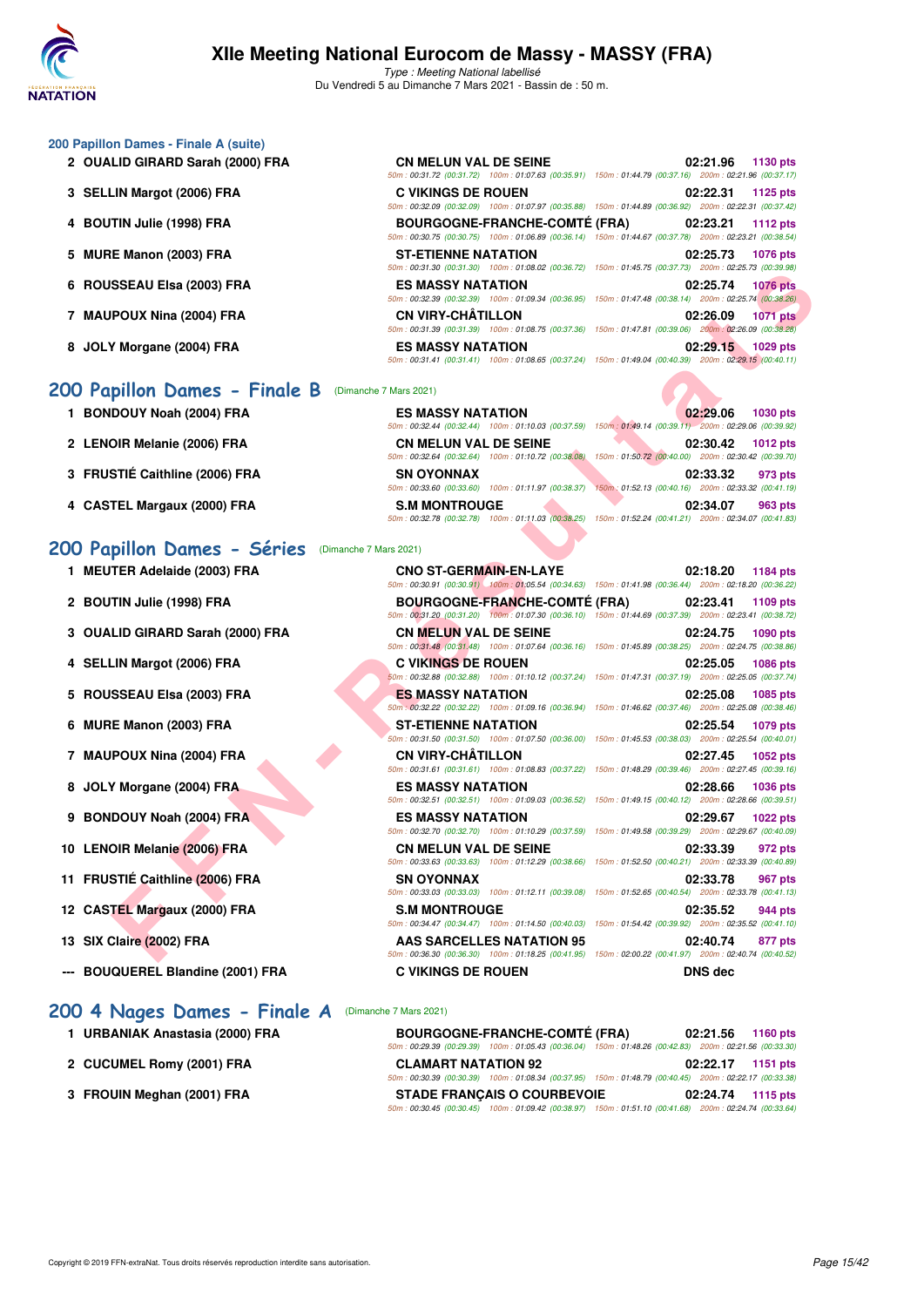

| 200 4 Nages Dames - Finale A (suite)  |                                                                                       |                                                                                    |
|---------------------------------------|---------------------------------------------------------------------------------------|------------------------------------------------------------------------------------|
| 4 CARLOS-BROC Zoé (2006) FRA          | <b>MORSANG ESSONNE NATATION</b><br>50m: 00:30.64 (00:30.64) 100m: 01:06.93 (00:36.29) | 02:25.25<br><b>1108 pts</b><br>150m: 01:50.24 (00:43.31) 200m: 02:25.25 (00:35.01) |
| 5 LENOIR Melanie (2006) FRA           | <b>CN MELUN VAL DE SEINE</b><br>50m: 00:32.05 (00:32.05) 100m: 01:11.52 (00:39.47)    | 02:25.97<br><b>1098 pts</b><br>150m: 01:52.29 (00:40.77) 200m: 02:25.97 (00:33.68) |
| 6 HUMBERT Juliette (2003) FRA         | <b>CNO ST-GERMAIN-EN-LAYE</b><br>50m: 00:31.59 (00:31.59) 100m: 01:11.09 (00:39.50)   | 02:27.90<br><b>1071 pts</b><br>150m: 01:53.54 (00:42.45) 200m: 02:27.90 (00:34.36) |
| MURE Manon (2003) FRA                 | <b>ST-ETIENNE NATATION</b><br>50m: 00:30.77 (00:30.77)  100m: 01:09.91 (00:39.14)     | 02:29.02<br><b>1056 pts</b><br>150m: 01:56.30 (00:46.39) 200m: 02:29.02 (00:32.72) |
| <b>DELACROIX Ines (2003) FRA</b><br>8 | C VIKINGS DE ROUEN<br>50m: 00:31.71 (00:31.71) 100m: 01:10.93 (00:39.22)              | 02:31.48<br><b>1022 pts</b><br>150m: 01:55.33 (00:44.40) 200m: 02:31.48 (00:36.15) |
| 200 4 Nages Dames - Finale B          | (Dimanche 7 Mars 2021)                                                                |                                                                                    |

| 1 VERDINO Claudia (2001) MON          | <b>U.S CRETEIL NATATION</b>                                                                            | 02:27.87<br><b>1071 pts</b>                         |
|---------------------------------------|--------------------------------------------------------------------------------------------------------|-----------------------------------------------------|
|                                       | 50m: 00:33.01 (00:33.01) 100m: 01:10.42 (00:37.41) 150m: 01:53.47 (00:43.05)                           | 200m: 02:27.87 (00:34.40)                           |
| 2 OUALID GIRARD Sarah (2000) FRA      | <b>CN MELUN VAL DE SEINE</b>                                                                           | 02:29.48<br>1049 pts                                |
|                                       | 50m: 00:31.13 (00:31.13) 100m: 01:10.04 (00:38.91) 150m: 01:54.76 (00:44.72) 200m: 02:29.48 (00:34.72) |                                                     |
| 3 LEFEBVRE Oriane (2004) FRA          | <b>STADE BÉTHUNE PÉLICAN CLUB</b>                                                                      | 02:31.81<br>1018 pts                                |
|                                       | 50m: 00:32.27 (00:32.27) 100m: 01:09.09 (00:36.82) 150m: 01:57.21 (00:48.12) 200m: 02:31.81 (00:34.60) |                                                     |
| 4 SIRLONGE Eva (2002) FRA             | <b>BOURGOGNE-FRANCHE-COMTÉ (FRA)</b>                                                                   | 02:32.94<br>1003 pts                                |
|                                       | 50m: 00:33.34 (00:33.34) 100m: 01:11.10 (00:37.76) 150m: 01:59.10 (00:48.00) 200m: 02:32.94 (00:33.84) |                                                     |
| 5 COUDERT Lucile (2004) FRA           | <b>STADE FRANCAIS O COURBEVOIE</b>                                                                     | 02:33.08<br>1001 pts                                |
|                                       |                                                                                                        |                                                     |
|                                       | 50m: 00:31.75 (00:31.75) 100m: 01:12.63 (00:40.88) 150m: 01:57.45 (00:44.82) 200m: 02:33.08 (00:35.63) |                                                     |
| 6 MAGNIER Adele (2004) FRA            | <b>STADE BÉTHUNE PÉLICAN CLUB</b>                                                                      | 02:33.78<br>992 pts                                 |
|                                       | 50m: 00:33.26 (00:33.26) 100m: 01:15.79 (00:42.53)                                                     | 150m: 01:57.89 (00:42.10) 200m: 02:33.78 (00:35.89) |
| 7 FREMOND Kenza (2004) FRA            | <b>C VIKINGS DE ROUEN</b>                                                                              | 02:36.63<br>955 pts                                 |
|                                       | 100m: 01:12.14 (00:39.32)<br>50m: 00:32.82 (00:32.82)                                                  | 150m: 02:00.40 (00:48.26) 200m: 02:36.63 (00:36.23) |
| 8 JANSON-ALIBELLI Liv-Emma (2007) FRA | <b>STADE DE REIMS NATATION</b>                                                                         | 02:36.78<br>953 pts                                 |

# **[200 4 Nages Dames - Finale C](http://www.ffnatation.fr/webffn/resultats.php?idact=nat&go=epr&idcpt=69813&idepr=41) 14-15 ans** (Dimanche 7 Mars 2021)

|  | <b>MARINO Carla (2007) FRA</b> |  |  |  |
|--|--------------------------------|--|--|--|
|--|--------------------------------|--|--|--|

## **--- MARINO Carla (2007) FRA SCA 2000 EVRY DNS dec**

|                                                              | $(00.9011, 00.90.77, 00.90.77)$ TODIT: 01.09.91 (00.93.14) TODIT: 01.00.00 (00.40.09) LODIT: 02.29.02 (00.92.72)                                                                                                                                         |                             |
|--------------------------------------------------------------|----------------------------------------------------------------------------------------------------------------------------------------------------------------------------------------------------------------------------------------------------------|-----------------------------|
| 8 DELACROIX Ines (2003) FRA                                  | <b>C VIKINGS DE ROUEN</b><br>50m : 00:31.71 (00:31.71) 100m : 01:10.93 (00:39.22) 150m : 01:55.33 (00:44.40) 200m : 02:31.48 (00:36.15)                                                                                                                  | 02:31.48<br><b>1022 pts</b> |
| 00 4 Nages Dames - Finale B                                  | (Dimanche 7 Mars 2021)                                                                                                                                                                                                                                   |                             |
| 1 VERDINO Claudia (2001) MON                                 | <b>U.S CRETEIL NATATION</b><br>50m : 00:33.01 (00:33.01) 100m : 01:10.42 (00:37.41) 150m : 01:53.47 (00:43.05) 200m : 02:27.87 (00:34.40)                                                                                                                | 02:27.87<br>1071 pts        |
| 2 OUALID GIRARD Sarah (2000) FRA                             | <b>CN MELUN VAL DE SEINE</b><br>50m: 00:31.13 (00:31.13) 100m: 01:10.04 (00:38.91) 150m: 01:54.76 (00:44.72) 200m: 02:29.48 (00:34.72)                                                                                                                   | 02:29.48<br>1049 pts        |
| 3 LEFEBVRE Oriane (2004) FRA                                 | <b>STADE BÉTHUNE PÉLICAN CLUB</b><br>50m: 00:32.27 (00:32.27) 100m: 01:09.09 (00:36.82) 150m: 01:57.21 (00:48.12) 200m: 02:31.81 (00:34.60)                                                                                                              | 02:31.81<br><b>1018 pts</b> |
| 4 SIRLONGE Eva (2002) FRA                                    | <b>BOURGOGNE-FRANCHE-COMTÉ (FRA)</b><br>50m: 00:33.34 (00:33.34) 100m: 01:11.10 (00:37.76) 150m: 01:59.10 (00:48.00) 200m: 02:32.94 (00:33.84)                                                                                                           | 02:32.94<br>1003 pts        |
| 5 COUDERT Lucile (2004) FRA                                  | <b>STADE FRANÇAIS O COURBEVOIE</b><br>50m: 00:31.75 (00:31.75) 100m: 01:12.63 (00:40.88) 150m: 01:57.45 (00:44.82) 200m: 02:33.08 (00:35.63)                                                                                                             | 02:33.08<br>1001 pts        |
| 6 MAGNIER Adele (2004) FRA                                   | <b>STADE BÉTHUNE PÉLICAN CLUB</b><br>50m : 00:33.26 (00:33.26) 100m : 01:15.79 (00:42.53) 150m : 01:57.89 (00:42.10) 200m : 02:33.78 (00:35.89)                                                                                                          | 02:33.78<br>992 pts         |
| 7 FREMOND Kenza (2004) FRA                                   | <b>C VIKINGS DE ROUEN</b><br>50m : 00:32.82 (00:32.82) 100m : 01:12.14 (00:39.32) 150m : 02:00.40 (00:48.26) 200m : 02:36.63 (00:36.23)                                                                                                                  | 02:36.63<br>955 pts         |
| 8 JANSON-ALIBELLI Liv-Emma (2007) FRA                        | <b>STADE DE REIMS NATATION</b><br>50m: 00:31.46 (00:31.46) 100m: 01:12.70 (00:41.24) 150m: 02:02.81 (00:50.11) 200m: 02:36.78 (00:33.97)                                                                                                                 | 02:36.78<br>953 pts         |
| 00 4 Nages Dames - Finale C 14-15 ans (Dimanche 7 Mars 2021) |                                                                                                                                                                                                                                                          |                             |
| --- MARINO Carla (2007) FRA                                  | <b>SCA 2000 EVRY</b>                                                                                                                                                                                                                                     | <b>DNS dec</b>              |
| 00 4 Nages Dames - Séries                                    | (Dimanche 7 Mars 2021)                                                                                                                                                                                                                                   |                             |
| 1 URBANIAK Anastasia (2000) FRA                              | <b>BOURGOGNE-FRANCHE-COMTÉ (FRA)</b><br>50m: 00:29.30 (00:29.30) 100m: 01:05.51 (00:36.21) 150m: 01:49.24 (00:43.73) 200m: 02:23.64 (00:34.40)                                                                                                           | 02:23.64<br>1130 pts        |
| 2 CUCUMEL Romy (2001) FRA                                    | <b>CLAMART NATATION 92</b><br>50m: 00:31.40 (00:31.40) 100m: 01:10.68 (00:39.28) 150m: 01:51.17 (00:40.49) 200m: 02:25.48 (00:34.31)                                                                                                                     | 02:25.48<br>1104 pts        |
| 3 FROUIN Meghan (2001) FRA                                   | <b>STADE FRANÇAIS O COURBEVOIE</b>                                                                                                                                                                                                                       | 02:25.99<br>1097 pts        |
| 4 LENOIR Melanie (2006) FRA                                  | 50m: 00:30.29 (00:30.29) 100m: 01:09.49 (00:39.20) 150m: 01:51.40 (00:41.91) 200m: 02:25.99 (00:34.59)<br><b>CN MELUN VAL DE SEINE</b>                                                                                                                   | 02:26.31<br>1093 pts        |
| 5 CARLOS-BROC Zoé (2006) FRA                                 | 50m : 00:32.28 (00:32.28) 100m : 01:11.10 (00:38.82) 150m : 01:52.30 (00:41.20) 200m : 02:26.31 (00:34.01)<br><b>MORSANG ESSONNE NATATION</b>                                                                                                            | 02:27.28<br><b>1079 pts</b> |
| 6 MURE Manon (2003) FRA                                      | 50m: 00:30.93 (00:30.93) 100m: 01:08.23 (00:37.30) 150m: 01:51.77 (00:43.54) 200m: 02:27.28 (00:35.51)<br><b>ST-ETIENNE NATATION</b>                                                                                                                     | 02:28.24<br><b>1066 pts</b> |
| 7 DELACROIX Ines (2003) FRA                                  | 50m : 00:29.90 (00:29.90) 100m : 01:08.58 (00:38.68) 150m : 01:54.01 (00:45.43) 200m : 02:28.24 (00:34.23)<br><b>C VIKINGS DE ROUEN</b><br>50m: 00:31.62 (00:31.62) 100m: 01:10.34 (00:38.72) 150m: 01:53.72 (00:43.38) 200m: 02:28.62 (00:34.90)        | 02:28.62<br>1061 pts        |
| 8 HUMBERT Juliette (2003) FRA                                | <b>CNO ST-GERMAIN-EN-LAYE</b><br>50m: 00:31.88 (00:31.88) 100m: 01:12.88 (00:41.00) 150m: 01:54.50 (00:41.62) 200m: 02:28.77 (00:34.27)                                                                                                                  | 02:28.77<br>1059 pts        |
| 9 OUALID GIRARD Sarah (2000) FRA                             | <b>CN MELUN VAL DE SEINE</b><br>50m : 00:31.29 (00:31.29) 100m : 01:10.43 (00:39.14) 150m : 01:54.83 (00:44.40) 200m : 02:29.06 (00:34.23)                                                                                                               | 02:29.06<br>1055 pts        |
| 10 VERDINO Claudia (2001) MON                                | <b>U.S CRETEIL NATATION</b>                                                                                                                                                                                                                              | 02:30.60<br><b>1034 pts</b> |
| 11 LEFEBVRE Oriane (2004) FRA                                | 50m: 00:31.33 (00:31.33) 100m: 01:09.07 (00:37.74) 150m: 01:53.84 (00:44.77) 200m: 02:30.60 (00:36.76)<br><b>STADE BETHUNE PELICAN CLUB</b>                                                                                                              | 02:33.28<br>998 pts         |
| 12 MAGNIER Adele (2004) FRA                                  | 50m: 00:32.15 (00:32.15) 100m: 01:08.49 (00:36.34) 150m: 01:58.47 (00:49.98) 200m: 02:33.28 (00:34.81)<br><b>STADE BÉTHUNE PÉLICAN CLUB</b>                                                                                                              | 02:34.01<br>989 pts         |
| 13 FREMOND Kenza (2004) FRA                                  | 50m: 00:33.36 (00:33.36) 100m: 01:16.38 (00:43.02) 150m: 01:57.84 (00:41.46) 200m: 02:34.01 (00:36.17)<br><b>C VIKINGS DE ROUEN</b>                                                                                                                      | 02:34.40<br>984 pts         |
| 14 SIRLONGE Eva (2002) FRA                                   | 50m: 00:32.79 (00:32.79) 100m: 01:11.43 (00:38.64) 150m: 01:58.92 (00:47.49) 200m: 02:34.40 (00:35.48)<br><b>BOURGOGNE-FRANCHE-COMTE (FRA)</b><br>50m: 00:32.60 (00:32.60) 100m: 01:10.73 (00:38.13) 150m: 01:58.96 (00:48.23) 200m: 02:35.12 (00:36.16) | 02:35.12<br>974 pts         |
|                                                              |                                                                                                                                                                                                                                                          |                             |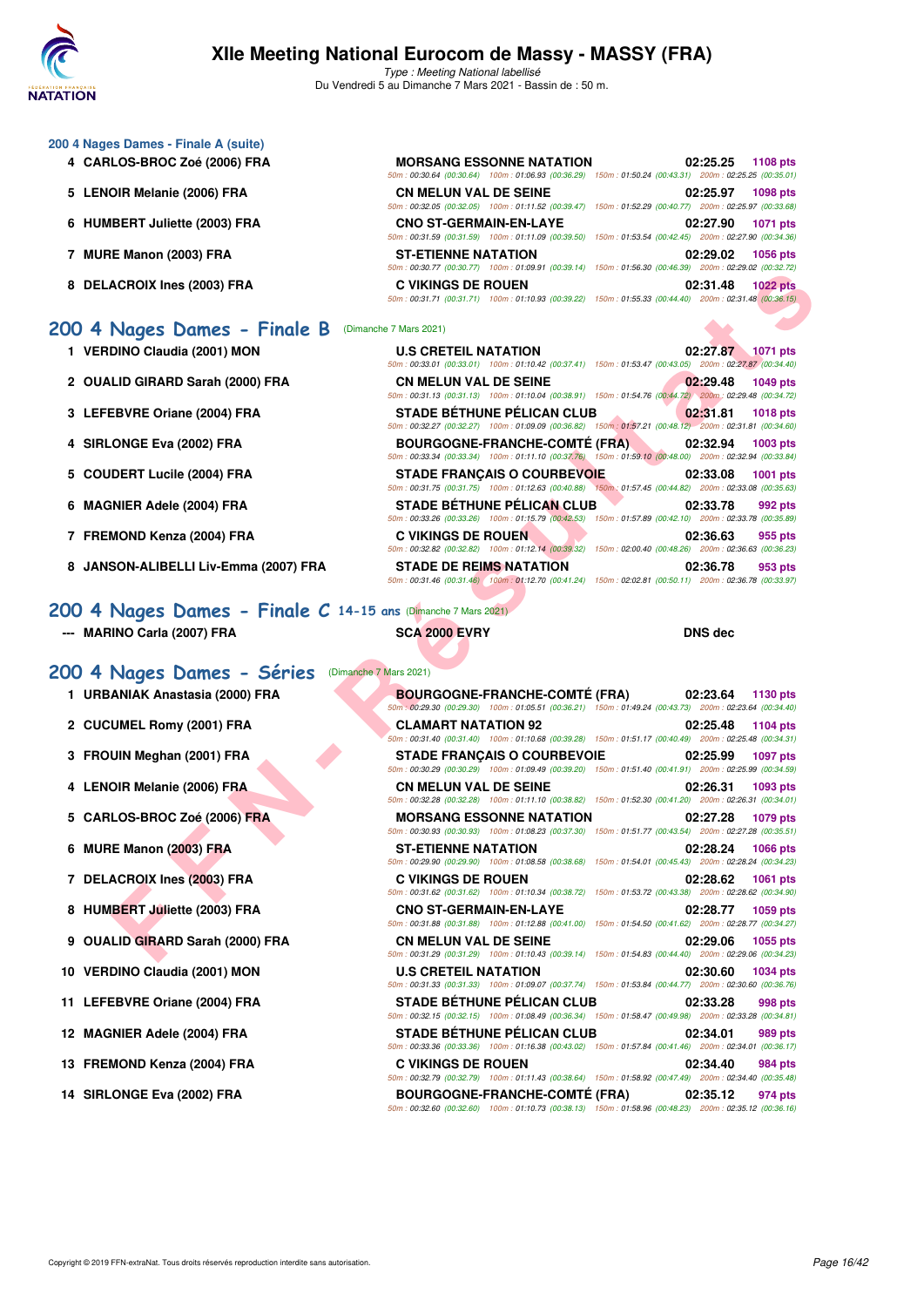

| 15 COUDERT Lucile (2004) FRA           | <b>STADE FRANÇAIS O COURBEVOIE</b>                                                                                                                                                         | 02:35.40<br>971 pts<br>50m: 00:31.89 (00:31.89) 100m: 01:13.77 (00:41.88) 150m: 01:59.32 (00:45.55) 200m: 02:35.40 (00:36.08)                                                                                                        |
|----------------------------------------|--------------------------------------------------------------------------------------------------------------------------------------------------------------------------------------------|--------------------------------------------------------------------------------------------------------------------------------------------------------------------------------------------------------------------------------------|
| 16 JANSON-ALIBELLI Liv-Emma (2007) FRA | <b>STADE DE REIMS NATATION</b>                                                                                                                                                             | 02:37.83<br>939 pts<br>50m: 00:31.29 (00:31.29) 100m: 01:13.38 (00:42.09) 150m: 02:03.42 (00:50.04) 200m: 02:37.83 (00:34.41)                                                                                                        |
| 17 CAINAUD Lucie (2003) FRA            | <b>STADE FRANÇAIS O COURBEVOIE</b>                                                                                                                                                         | 02:38.18<br>935 pts<br>50m : 00:34.21 (00:34.21) 100m : 01:12.37 (00:38.16) 150m : 02:01.02 (00:48.65) 200m : 02:38.18 (00:37.16)                                                                                                    |
| 18 MARINO Carla (2007) FRA             | <b>SCA 2000 EVRY</b>                                                                                                                                                                       | 02:40.83<br>901 pts<br>50m : 00:34.52 (00:34.52) 100m : 01:17.25 (00:42.73) 150m : 02:02.91 (00:45.66) 200m : 02:40.83 (00:37.92)                                                                                                    |
| 400 4 Nages Dames - Finale A           | (Samedi 6 Mars 2021)                                                                                                                                                                       |                                                                                                                                                                                                                                      |
| 1 DELMAS Justine (2005) FRA            | <b>CNO ST-GERMAIN-EN-LAYE</b><br>50m: 00:31.15 (00:31.15) 100m: 01:07.11 (00:35.96)<br>(00:39.94): 250m: 03:04.10 (00:39.04) 300m: 03:44004                                                | 04:51.83<br><b>1201 pts</b><br>150m: 01:46.44 (00:39.33) 200m: 02:25.06 (00:38.62)<br>400m: 04:51.83 (01:07.79)                                                                                                                      |
| 2 BOURSE Claire (1998) FRA             | <b>CN BREST</b><br>50m: 00:30.52 (00:30.52) 100m: 01:05.95 (00:35.43)<br>250m: 03:02.86 (00:41.28) 300m: 03:47.59 (00:44.73) 350m: 04:23.97 (00:36.38) 400m: 04:59.64 (00:35.67)           | 04:59.64 1145 pts<br>150m: 01:44.42 (00:38.47) 200m: 02:21.58 (00:37.16)                                                                                                                                                             |
| 3 BONDOUY Noah (2004) FRA              | <b>ES MASSY NATATION</b><br>50m: 00:32.15 (00:32.15) 100m: 01:10.03 (00:37.88)<br>250m: 03:11.98 (00:44.34) 300m: 03:56.31 (00:44.33)                                                      | 05:04.59<br>1111 pts<br>150m: 01:49.13 (00:39.10) 200m: 02:27.64 (00:38.51)<br>350m: 04:31.21 (00:34.90) 400m: 05:04.59 (00:33.38)                                                                                                   |
| 4   LEBRE Emma (2002) FRA              | <b>CN BREST</b><br>50m: 00:31.38 (00:31.38)<br>100m: 01:07.32 (00:35.94)                                                                                                                   | 05:04.78<br>1109 pts<br>150m: 01:47.59 (00:40.27) 200m: 02:27.68 (00:40.09)                                                                                                                                                          |
| 5 DORNIC Morgane (1998) FRA            | 250m: 03:10.94 (00:43.26)<br>300m: 03:55.10 (00:44.16)<br><b>CN BREST</b><br>50m: 00:32.70 (00:32.70) 100m: 01:10.70 (00:38.00)                                                            | 350m: 04:30.66 (00:35.56) 400m: 05:04.78 (00:34.12)<br>05:08.35<br>1085 pts<br>150m: 01:52.96 (00:42.26) 200m: 02:33.30 (00:40.34)                                                                                                   |
| 6 MAUPOUX Nina (2004) FRA              | 250m: 03:17.09 (00:43.79) 300m: 04:01.36 (00:44.27)<br><b>CN VIRY-CHATILLON</b><br>50m: 00:32.53 (00:32.53) 100m: 01:10.13 (00:37.60)                                                      | 350m : 04:35.99 (00:34.63) 400m : 05:08.35 (00:32.36)<br>05:08.47<br>1084 pts<br>150m: 01:51.91 (00:41.78) 200m: 02:33.33 (00:41.42)                                                                                                 |
| 7 SOULARD Louann (2003) FRA            | 250m: 03:17.07 (00:43.74) 300m: 04:01.05 (00:43.98)<br><b>CN BREST</b><br>50m: 00:31.72 (00:31.72)  100m: 01:08.77 (00:37.05)                                                              | 350m: 04:36.26 (00:35.21) 400m: 05:08.47 (00:32.21)<br>05:08.97<br><b>1080 pts</b><br>150m: 01:51.78 (00:43.01) 200m: 02:30.13 (00:38.35)                                                                                            |
| 8 DELACROIX Ines (2003) FRA            | 250m: 03:13.29 (00:43.16) 300m: 03:57.42 (00:44.13)<br><b>C VIKINGS DE ROUEN</b><br>50m: 00:32.61 (00:32.61) 100m: 01:09.98 (00:37.37)                                                     | 350m: 04:35.24 (00:37.82) 400m: 05:08.97 (00:33.73)<br>05:13.88<br><b>1047 pts</b><br>150m: 01:51.11 (00:41.13) 200m: 02:32.13 (00:41.02)                                                                                            |
| 400 4 Nages Dames - Finale B           | 250m: 03:17.97 (00:45.84) 300m: 04:02.05 (00:44.08)<br>(Samedi 6 Mars 2021)                                                                                                                | 350m: 04:38.27 (00:36.22) 400m: 05:13.88 (00:35.61)                                                                                                                                                                                  |
| 1 SELLIN Margot (2006) FRA             | <b>C VIKINGS DE ROUEN</b><br>50m: 00:32.65 (00:32.65) 100m: 01:09.37 (00:36.72)                                                                                                            | 05:19.75<br><b>1008 pts</b><br>150m: 01:51.90 (00:42.53) 200m: 02:32.09 (00:40.19)                                                                                                                                                   |
| 2 FREMOND Kenza (2004) FRA             | 250m: 03:20.70 (00:48.61) 300m: 04:09.35 (00:48.65)<br><b>C VIKINGS DE ROUEN</b><br>50m: 00:33.99 (00:33.99) 100m: 01:15.39 (00:41.40)                                                     | 350m: 04:45.47 (00:36.12) 400m: 05:19.75 (00:34.28)<br>05:28.30<br>952 pts<br>150m: 01:56.16 (00:40.77) 200m: 02:36.29 (00:40.13)                                                                                                    |
| 3 SIX Claire (2002) FRA                | 250m: 03:25.51 (00:49.22) 300m: 04:14.60 (00:49.09)<br><b>AAS SARCELLES NATATION 95</b><br>50m: 00:36.24 (00:36.24) 100m: 01:17.18 (00:40.94)                                              | 350m: 04:52.03 (00:37.43) 400m: 05:28.30 (00:36.27)<br>05:28.93<br>948 pts<br>150m: 01:59.71 (00:42.53) 200m: 02:40.84 (00:41.13)                                                                                                    |
| 400 4 Nages Dames - Séries             | 250m: 03:29.30 (00:48.46) 300m: 04:17.90 (00:48.60)<br>(Samedi 6 Mars 2021)                                                                                                                | 350m: 04:55.10 (00:37.20) 400m: 05:28.93 (00:33.83)                                                                                                                                                                                  |
| 1 DELMAS Justine (2005) FRA            | <b>CNO ST-GERMAIN-EN-LAYE</b>                                                                                                                                                              | 04:56.50<br><b>1168 pts</b>                                                                                                                                                                                                          |
| ▼<br>2 BOURSE Claire (1998) FRA        | 50m: 00:31.67 (00:31.67) 100m: 01:08.15 (00:36.48)<br>250m: 03:07.07 (00:39.67) 300m: 03:46.49 (00:39.42)<br><b>CN BREST</b>                                                               | 150m: 01:48.12 (00:39.97) 200m: 02:27.40 (00:39.28)<br>350m: 04:22.31 (00:35.82) 400m: 04:56.50 (00:34.19)                                                                                                                           |
|                                        |                                                                                                                                                                                            | 05:02.32<br>1127 pts                                                                                                                                                                                                                 |
|                                        | 50m: 00:31.18 (00:31.18) 100m: 01:07.81 (00:36.63)<br>250m: 03:08.34 (00:40.98) 300m: 03:51.30 (00:42.96)                                                                                  | 150m: 01:48.09 (00:40.28) 200m: 02:27.36 (00:39.27)<br>350m: 04:27.30 (00:36.00) 400m: 05:02.32 (00:35.02)                                                                                                                           |
| 3   LEBRE Emma (2002) FRA              | <b>CN BREST</b><br>50m: 00:31.50 (00:31.50) 100m: 01:07.76 (00:36.26)<br>250m: 03:12.02 (00:42.43) 300m: 03:55.23 (00:43.21)                                                               | 05:06.23<br>150m: 01:49.17 (00:41.41) 200m: 02:29.59 (00:40.42)                                                                                                                                                                      |
| 4 BONDOUY Noah (2004) FRA              | <b>ES MASSY NATATION</b><br>50m: 00:32.80 (00:32.80) 100m: 01:10.82 (00:38.02)                                                                                                             | 05:09.37<br>150m: 01:49.97 (00:39.15) 200m: 02:28.27 (00:38.30)                                                                                                                                                                      |
| 5 SOULARD Louann (2003) FRA            | 250m: 03:12.78 (00:44.51) 300m: 03:57.84 (00:45.06)<br><b>CN BREST</b><br>50m: 00:32.57 (00:32.57) 100m: 01:10.75 (00:38.18)                                                               | 350m: 04:31.33 (00:36.10) 400m: 05:06.23 (00:34.90)<br>05:10.57<br>150m: 01:52.63 (00:41.88) 200m: 02:32.26 (00:39.63)                                                                                                               |
| 6 DORNIC Morgane (1998) FRA            | 250m: 03:14.39 (00:42.13) 300m: 03:57.65 (00:43.26)<br><b>CN BREST</b><br>50m: 00:33.45 (00:33.45) 100m: 01:12.33 (00:38.88)                                                               | 1099 pts<br><b>1078 pts</b><br>350m: 04:33.78 (00:35.94) 400m: 05:09.37 (00:35.59)<br>1069 pts<br>350m: 04:35.93 (00:38.28) 400m: 05:10.57 (00:34.64)<br>05:10.70<br>1069 pts<br>150m: 01:54.69 (00:42.36) 200m: 02:34.93 (00:40.24) |
| 7 MAUPOUX Nina (2004) FRA              | 250m: 03:18.39 (00:43.46) 300m: 04:02.64 (00:44.25)<br><b>CN VIRY-CHATILLON</b><br>250m: 03:18.53 (00:44.66) 300m: 04:03.23 (00:44.70) 350m: 04:38.53 (00:35.30) 400m: 05:12.85 (00:34.32) | 350m: 04:37.67 (00:35.03) 400m: 05:10.70 (00:33.03)<br>05:12.85<br>1054 pts<br>50m: 00:32.12 (00:32.12) 100m: 01:10.21 (00:38.09) 150m: 01:52.04 (00:41.83) 200m: 02:33.87 (00:41.83)                                                |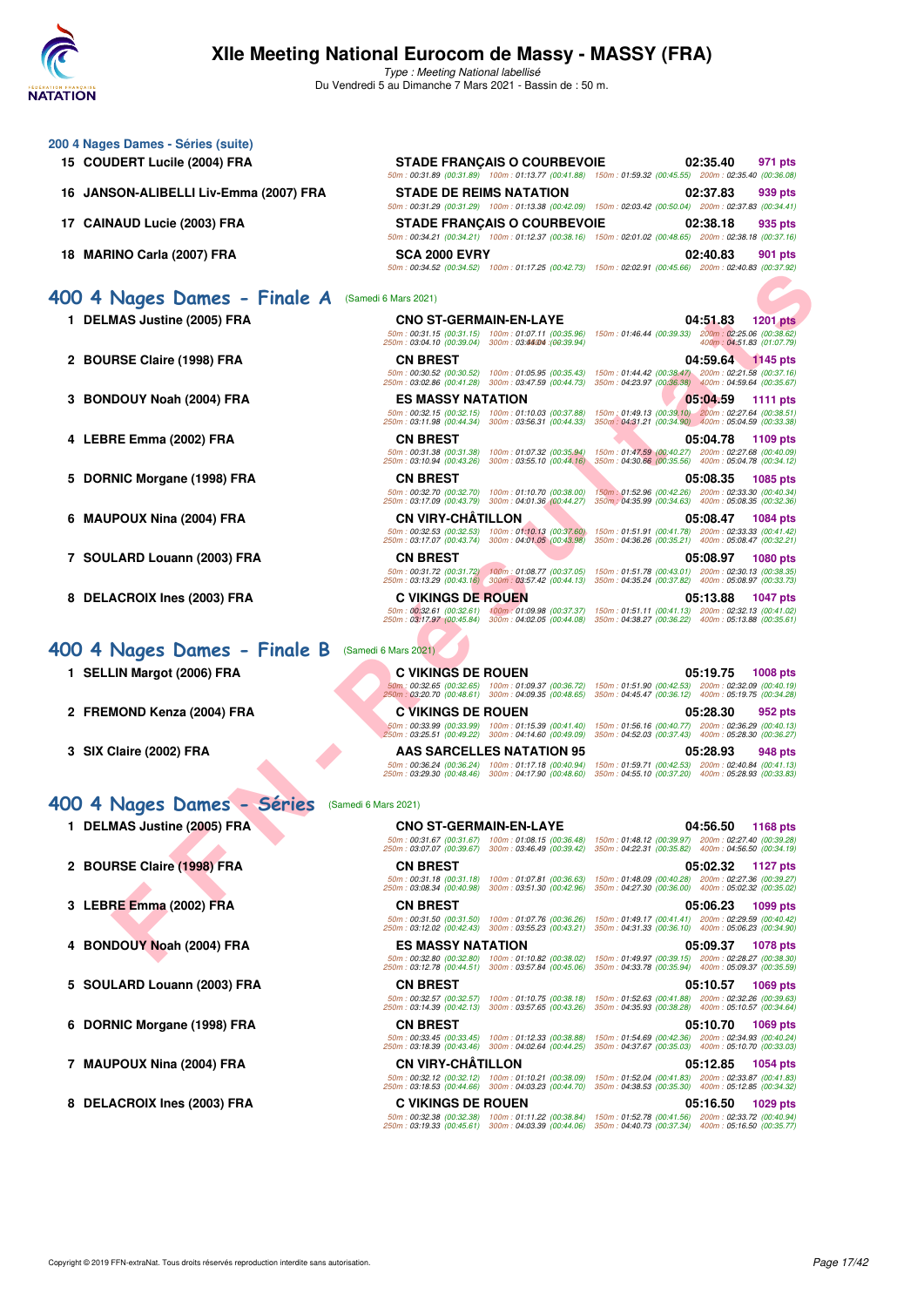

| 400 4 Nages Dames - Séries (suite)<br>9 SELLIN Margot (2006) FRA       | <b>C VIKINGS DE ROUEN</b><br>50m: 00:32.95 (00:32.95) 100m: 01:09.80 (00:36.85)                                                                                     | 05:20.51<br>1003 pts<br>150m: 01:51.96 (00:42.16) 200m: 02:32.44 (00:40.48)                                |
|------------------------------------------------------------------------|---------------------------------------------------------------------------------------------------------------------------------------------------------------------|------------------------------------------------------------------------------------------------------------|
| 10 FREMOND Kenza (2004) FRA                                            | 250m: 03:20.25 (00:47.81) 300m: 04:08.33 (00:48.08)<br>350m: 04:45.42 (00:37.09)<br><b>C VIKINGS DE ROUEN</b><br>50m: 00:33.73 (00:33.73) 100m: 01:14.60 (00:40.87) | 400m: 05:20.51 (00:35.09)<br>05:32.53<br>925 pts<br>150m: 01:56.04 (00:41.44) 200m: 02:37.09 (00:41.05)    |
| 11 SIX Claire (2002) FRA                                               | 250m: 03:26.92 (00:49.83) 300m: 04:16.54 (00:49.62)<br><b>AAS SARCELLES NATATION 95</b>                                                                             | 350m: 04:54.98 (00:38.44) 400m: 05:32.53 (00:37.55)<br>05:33.63<br>918 pts                                 |
|                                                                        | 50m: 00:36.14 (00:36.14) 100m: 01:17.52 (00:41.38)<br>250m: 03:31.14 (00:48.71) 300m: 04:20.11 (00:48.97)                                                           | 150m: 02:00.74 (00:43.22) 200m: 02:42.43 (00:41.69)<br>350m: 04:57.56 (00:37.45) 400m: 05:33.63 (00:36.07) |
| 50 Nage Libre Messieurs - Finale A                                     | (Vendredi 5 Mars 2021)                                                                                                                                              |                                                                                                            |
| 1 PHANTSULAYA George (2000) FRA                                        | <b>U.S CRETEIL NATATION</b>                                                                                                                                         | 00:23.26<br><b>1226 pts</b>                                                                                |
| 2 MALACHI Constantin (1997) MDA                                        | <b>LEO-L. SCHILTIGHEIM-BISCHHEIM</b>                                                                                                                                | 00:23.38<br><b>1217 pts</b>                                                                                |
| 3 TURPIN Fabrice (1995) FRA                                            | <b>CLAMART NATATION 92</b>                                                                                                                                          | 00:23.43<br><b>1214 pts</b>                                                                                |
| 4 BOUTOUIL Samy (2000) MAR                                             | <b>U.S CRETEIL NATATION</b>                                                                                                                                         | 00:23.54<br><b>1206 pts</b>                                                                                |
| BENBARA Nazim (1998) ALG<br>5.                                         | <b>MOUETTES DE PARIS</b>                                                                                                                                            | 00:23.58<br><b>1203 pts</b>                                                                                |
| <b>CARDOT Pierre (2000) FRA</b><br>6                                   | <b>BOURGOGNE-FRANCHE-COMTÉ (FRA)</b>                                                                                                                                | 00:23.64<br>1198 pts                                                                                       |
| 7 NIANE Abdoul (1988) SEN                                              | AS MONACO NATATION                                                                                                                                                  | 00:24.08<br><b>1167 pts</b>                                                                                |
| 8 DELICES Jean-Guy (1997) FRA                                          | <b>CLAMART NATATION 92</b>                                                                                                                                          | 00:24.39<br>1145 pts                                                                                       |
| Nage Libre Messieurs - Finale B<br>50                                  | (Vendredi 5 Mars 2021)                                                                                                                                              |                                                                                                            |
| 1 MAILLOT Melvin (1992) FRA                                            | <b>STADE FRANÇAIS O COURBEVOIE</b>                                                                                                                                  | 00:24.30<br>1152 pts                                                                                       |
| 2 CHOUCHAOUI Mathys (2003) FRA                                         | <b>BOURGOGNE-FRANCHE-COMTÉ (FRA)</b>                                                                                                                                | 00:24.42<br>1143 pts                                                                                       |
| 3 DEBRIL Marin (2002) FRA                                              | <b>C VIKINGS DE ROUEN</b>                                                                                                                                           | 00:24.44<br><b>1142 pts</b>                                                                                |
| 4 LOPEZ Falemana (2006) FRA                                            | <b>BOURGOGNE-FRANCHE-COMTÉ (FRA)</b>                                                                                                                                | 00:24.51<br><b>1137 pts</b>                                                                                |
| <b>GABALI Cedric (2004) FRA</b><br>5.                                  | <b>ES VITRY</b>                                                                                                                                                     | 00:24.63<br><b>1128 pts</b>                                                                                |
| <b>DELALLEAU Lucas (2002) FRA</b><br>6                                 | <b>STADE BÉTHUNE PÉLICAN CLUB</b>                                                                                                                                   | 00:24.66<br>1126 pts                                                                                       |
| 7 MATOKHNIUK Danylo (1999) UKR                                         | <b>BOURGOGNE-FRANCHE-COMTÉ (FRA)</b>                                                                                                                                | 00:24.69<br><b>1124 pts</b>                                                                                |
| 8 KOUMA Sébastien (1997) MLI                                           | <b>BOURGOGNE-FRANCHE-COMTÉ (FRA)</b>                                                                                                                                | 00:24.85<br>1113 pts                                                                                       |
| Nage Libre Messieurs - Finale C 15-16 ans (Vendredi 5 Mars 2021)<br>50 |                                                                                                                                                                     |                                                                                                            |
| 1 FICHER Merlin (2005) FRA                                             | <b>CN VOUZIERS</b>                                                                                                                                                  | 00:25.29<br>1083 pts                                                                                       |
| 2 MORVAN-LEMASSON Nael (2005) FRA                                      | <b>CN BREST</b>                                                                                                                                                     | 00:25.33<br>1080 pts                                                                                       |
| 3 AIT MESBASid Ahmed Lounis (2005) ALG                                 | <b>CN BREST</b>                                                                                                                                                     | 00:25.52<br>1067 pts                                                                                       |
| VIARD Neil (2006) FRA<br>4                                             | <b>CLAMART NATATION 92</b>                                                                                                                                          | 00:25.97<br><b>1037 pts</b>                                                                                |
| 5 KARADZIC Marko (2006) FRA                                            | <b>CLAMART NATATION 92</b>                                                                                                                                          | 00:26.24<br>1019 pts                                                                                       |
| 5 PASEK Engueran (2005) FRA                                            | <b>C VIKINGS DE ROUEN</b>                                                                                                                                           | 00:26.24<br>1019 pts                                                                                       |
| 7 GARO Erwan (2005) FRA                                                | <b>CN BREST</b>                                                                                                                                                     | 00:26.29<br><b>1016 pts</b>                                                                                |
| 8 COLLARD Raphael (2006) FRA                                           | <b>LAGNY-SUR-MARNE NATATION</b>                                                                                                                                     | 00:26.51<br>1001 pts                                                                                       |
| 50 Nage Libre Messieurs - Barrage Finales (Vendredi 5 Mars 2021)       |                                                                                                                                                                     |                                                                                                            |
| 1 KOUMA Sébastien (1997) MLI                                           | <b>BOURGOGNE-FRANCHE-COMTÉ (FRA)</b>                                                                                                                                | 00:24.31<br>1151 pts                                                                                       |
| 2 RIVIÈRE Clément (2003) FRA                                           | <b>BOURGOGNE-FRANCHE-COMTÉ (FRA)</b>                                                                                                                                | 00:24.41<br>1144 pts                                                                                       |
| 50 Nage Libre Messieurs - Séries                                       | (Vendredi 5 Mars 2021)                                                                                                                                              |                                                                                                            |
| 1 BOUTOUIL Samy (2000) MAR                                             | <b>U.S CRETEIL NATATION</b>                                                                                                                                         | 00:23.34<br><b>1220 pts</b>                                                                                |
| 2 TURPIN Fabrice (1995) FRA                                            | <b>CLAMART NATATION 92</b>                                                                                                                                          | 00:23.44<br><b>1213 pts</b>                                                                                |
| 3 PHANTSULAYA George (2000) FRA                                        | <b>U.S CRETEIL NATATION</b>                                                                                                                                         | 00:23.52<br><b>1207 pts</b>                                                                                |
| 3 CARDOT Pierre (2000) FRA                                             | <b>BOURGOGNE-FRANCHE-COMTÉ (FRA)</b>                                                                                                                                | 00:23.52<br><b>1207 pts</b>                                                                                |
| 5 MALACHI Constantin (1997) MDA                                        | LÉO-L. SCHILTIGHEIM-BISCHHEIM                                                                                                                                       | 00:23.54<br><b>1206 pts</b>                                                                                |
| 6 BENBARA Nazim (1998) ALG                                             | <b>MOUETTES DE PARIS</b>                                                                                                                                            | 00:23.88<br>1181 pts                                                                                       |
| 7 NIANE Abdoul (1988) SEN                                              | AS MONACO NATATION                                                                                                                                                  | 00:23.95<br>1176 pts                                                                                       |
| 8 DELICES Jean-Guy (1997) FRA                                          | <b>CLAMART NATATION 92</b>                                                                                                                                          | 00:24.28<br>1153 pts                                                                                       |
| 9 DEBRIL Marin (2002) FRA                                              | <b>C VIKINGS DE ROUEN</b>                                                                                                                                           | 00:24.36<br><b>1147 pts</b>                                                                                |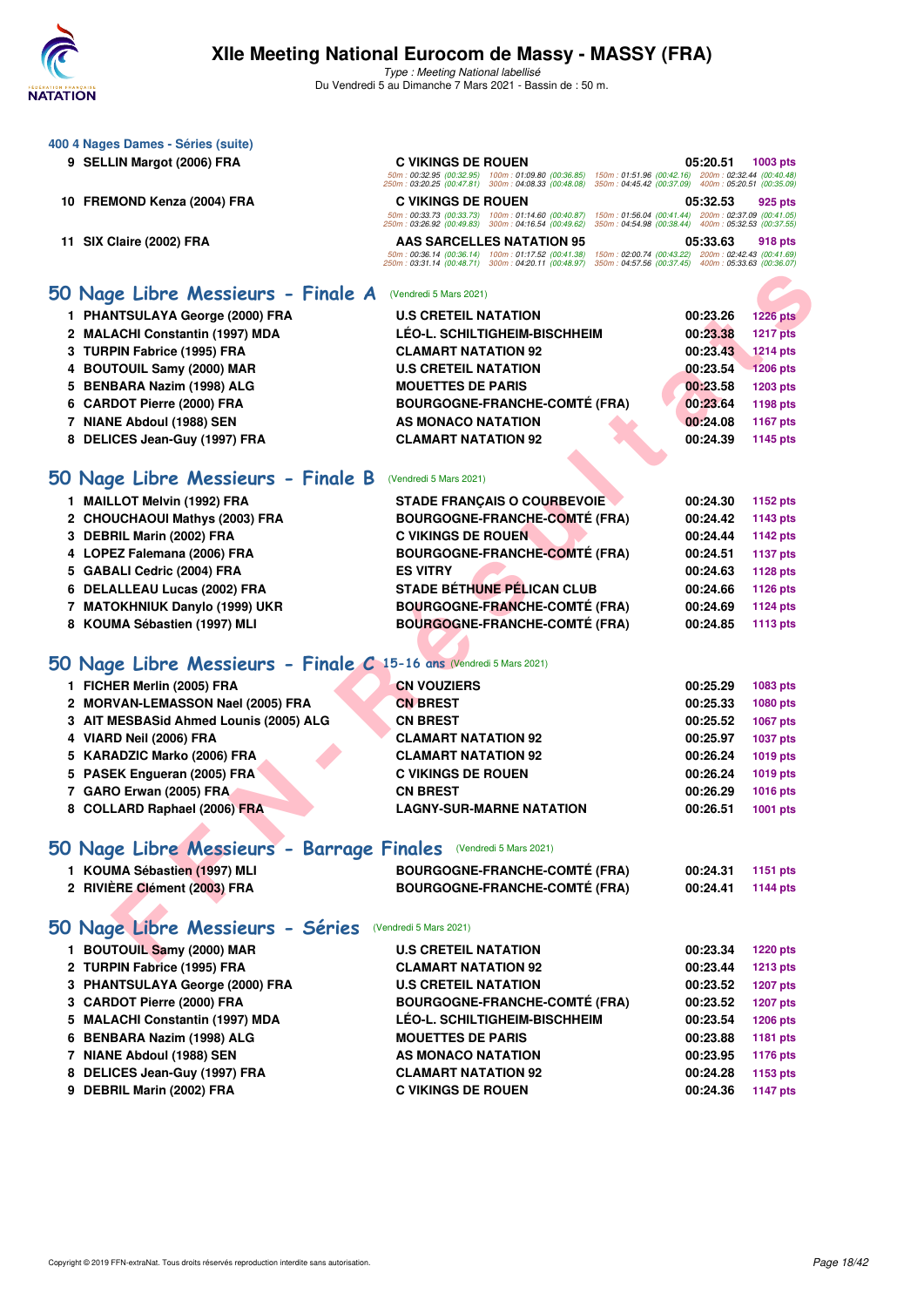

| 50 Nage Libre Messieurs - Séries (suite) |                                      |          |                 |
|------------------------------------------|--------------------------------------|----------|-----------------|
| 10 DELALLEAU Lucas (2002) FRA            | <b>STADE BÉTHUNE PÉLICAN CLUB</b>    | 00:24.39 | 1145 pts        |
| 11 CHOUCHAOUI Mathys (2003) FRA          | <b>BOURGOGNE-FRANCHE-COMTÉ (FRA)</b> | 00:24.43 | <b>1142 pts</b> |
| 12 MAILLOT Melvin (1992) FRA             | <b>STADE FRANÇAIS O COURBEVOIE</b>   | 00:24.51 | <b>1137 pts</b> |
| 13 GABALI Cedric (2004) FRA              | <b>ES VITRY</b>                      | 00:24.66 | 1126 pts        |
| 14 MATOKHNIUK Danylo (1999) UKR          | <b>BOURGOGNE-FRANCHE-COMTÉ (FRA)</b> | 00:24.69 | <b>1124 pts</b> |
| 15 LOPEZ Falemana (2006) FRA             | <b>BOURGOGNE-FRANCHE-COMTÉ (FRA)</b> | 00:24.89 | 1110 pts        |
| 16 KOUMA Sébastien (1997) MLI            | <b>BOURGOGNE-FRANCHE-COMTÉ (FRA)</b> | 00:24.90 | 1110 pts        |
| 16 RIVIÈRE Clément (2003) FRA            | <b>BOURGOGNE-FRANCHE-COMTÉ (FRA)</b> | 00:24.90 | <b>1110 pts</b> |
| 18 KARPIK Dawid (2003) FRA               | <b>C VIKINGS DE ROUEN</b>            | 00:25.09 | <b>1097 pts</b> |
| 19 CAOUEN Mathis (2004) FRA              | <b>CN BREST</b>                      | 00:25.13 | <b>1094 pts</b> |
| 20 BOURGEOIS Mathieu (2001) FRA          | <b>STADE BÉTHUNE PÉLICAN CLUB</b>    | 00:25.16 | 1092 pts        |
| 21 MORVAN-LEMASSON Nael (2005) FRA       | <b>CN BREST</b>                      | 00:25.22 | <b>1088 pts</b> |
| 22 LUQUET Maxime (2004) FRA              | <b>OLYMPIQUE LA GARENNE-COLOMBES</b> | 00:25.28 | <b>1084 pts</b> |
| 23 CRETET Dorian (2003) FRA              | <b>ES MASSY NATATION</b>             | 00:25.38 | <b>1077 pts</b> |
| 24 BRILLIARD Théo (2001) FRA             | <b>BOURGOGNE-FRANCHE-COMTÉ (FRA)</b> | 00:25.40 | 1075 pts        |
| 25 PIEKARZ Baptiste (1995) FRA           | <b>ST-ETIENNE NATATION</b>           | 00:25.42 | 1074 pts        |
| 26 HUET-LEBERRUYER Titouan (2003) FRA    | <b>CS CLICHY 92</b>                  | 00:25.54 | 1066 pts        |
| 27 MUSITELLI Enzo (2003) FRA             | <b>BOURGOGNE-FRANCHE-COMTÉ (FRA)</b> | 00:25.64 | 1059 pts        |
| 28 DUTHU Jules (2004) FRA                | <b>BOURGOGNE-FRANCHE-COMTÉ (FRA)</b> | 00:25.68 | 1056 pts        |
| 29 FICHER Merlin (2005) FRA              | <b>CN VOUZIERS</b>                   | 00:25.69 | 1056 pts        |
| 30 MELIN Tobias (2003) FRA               | <b>STADE FRANÇAIS O COURBEVOIE</b>   | 00:25.73 | 1053 pts        |
| 31 ANNOCQUE Paul (2003) FRA              | <b>BOURGOGNE-FRANCHE-COMTÉ (FRA)</b> | 00:25.74 | 1052 pts        |
| 32 AIT MESBASid Ahmed Lounis (2005) ALG  | <b>CN BREST</b>                      | 00:25.75 | 1052 pts        |
| 32 CATELIN Noah (2003) FRA               | <b>BOURGOGNE-FRANCHE-COMTÉ (FRA)</b> | 00:25.75 | 1052 pts        |
| 34 BOURDIER Julien (2001) FRA            | <b>ST-ETIENNE NATATION</b>           | 00:25.87 | <b>1044 pts</b> |
| 35 GILBERT Elouan (2004) FRA             | <b>CN BREST</b>                      | 00:25.94 | 1039 pts        |
| 36 KARADZIC Marko (2006) FRA             | <b>CLAMART NATATION 92</b>           | 00:25.98 | 1036 pts        |
| 37 LE CORRE Ivan (2004) FRA              | <b>CERCLE DES NAGEURS ST-BRIEUC</b>  | 00:26.00 | 1035 pts        |
| 38 VIARD Neil (2006) FRA                 | <b>CLAMART NATATION 92</b>           | 00:26.04 | 1032 pts        |
| 39 BARBAUD Julien (2004) FRA             | <b>CN MELUN VAL DE SEINE</b>         | 00:26.06 | 1031 pts        |
| 40 FREROT Thomas (2003) FRA              | <b>BOURGOGNE-FRANCHE-COMTÉ (FRA)</b> | 00:26.12 | <b>1027 pts</b> |
| 41 GARO Erwan (2005) FRA                 | <b>CN BREST</b>                      | 00:26.14 | 1026 pts        |
| 42 DANDELEUX Lucas (2001) FRA            | <b>OLYMPIQUE LA GARENNE-COLOMBES</b> | 00:26.28 | <b>1016 pts</b> |
| 43 COLLARD Raphael (2006) FRA            | <b>LAGNY-SUR-MARNE NATATION</b>      | 00:26.38 | <b>1010 pts</b> |
| 44 DUARTE Louis (2004) FRA               | <b>SN OYONNAX</b>                    | 00:26.39 | 1009 pts        |
| 45 PIRI Max (1997) FRA                   | <b>CLUB DES NAGEURS DE PARIS</b>     | 00:26.43 | 1006 pts        |
| 46 PASEK Engueran (2005) FRA             | <b>C VIKINGS DE ROUEN</b>            | 00:26.48 | 1003 pts        |
| 47 FOUBERT Etienne (2004) FRA            | <b>STADE FRANÇAIS O COURBEVOIE</b>   | 00:26.53 | <b>1000 pts</b> |
| 48 DERANGERE Néo (2005) FRA              | <b>BOURGOGNE-FRANCHE-COMTÉ (FRA)</b> | 00:26.61 | 995 pts         |
| 49 ZEGHICHI Elias (2005) FRA             | <b>C VIKINGS DE ROUEN</b>            | 00:26.69 | <b>989 pts</b>  |
| 50 MATHIEU Clément (2005) FRA            | <b>C VIKINGS DE ROUEN</b>            | 00:26.77 | 984 pts         |
| 51 ESCARAVAGE Quentin (2003) FRA         | <b>BOURGOGNE-FRANCHE-COMTÉ (FRA)</b> | 00:26.95 | 973 pts         |
| 52 COTTENCEAU Matthieu (2005) FRA        | <b>C VIKINGS DE ROUEN</b>            | 00:27.15 | <b>960 pts</b>  |
| 53 TURMEL Bastien (2004) FRA             | <b>ESPERANCE VAILLANTE GRANVILLE</b> | 00:28.55 | 872 pts         |
| --- SETIM Quentin (2000) FRA             | <b>PROVINS NATATION</b>              | DSQ      |                 |
| 100 Nage Libre Messieurs - Finale A      | (Dimanche 7 Mars 2021)               |          |                 |

- **1 BOUTOUIL Samy (2000) MAR U.S CRETEIL NATATION 00:50.55 1240 pts**
- **2 MALACHI Constantin (1997) MDA LÉO-L. SCHILTIGHEIM-BISCHHEIM 00:51.66 1201 pts**
- **3 CARDOT Pierre (2000) FRA BOURGOGNE-FRANCHE-COMTÉ (FRA) 00:51.74 1198 pts**
- **4 PHANTSULAYA George (2000) FRA U.S CRETEIL NATATION 00:51.93 1192 pts**

50m : 00:24.00 (00:24.00) 100m : 00:50.55 (00:26.55)

50m : 00:24.51 (00:24.51) 100m : 00:51.66 (00:27.15)

50m : 00:24.81 (00:24.81) 100m : 00:51.74 (00:26.93)

50m : 00:24.91 (00:24.91) 100m : 00:51.93 (00:27.02)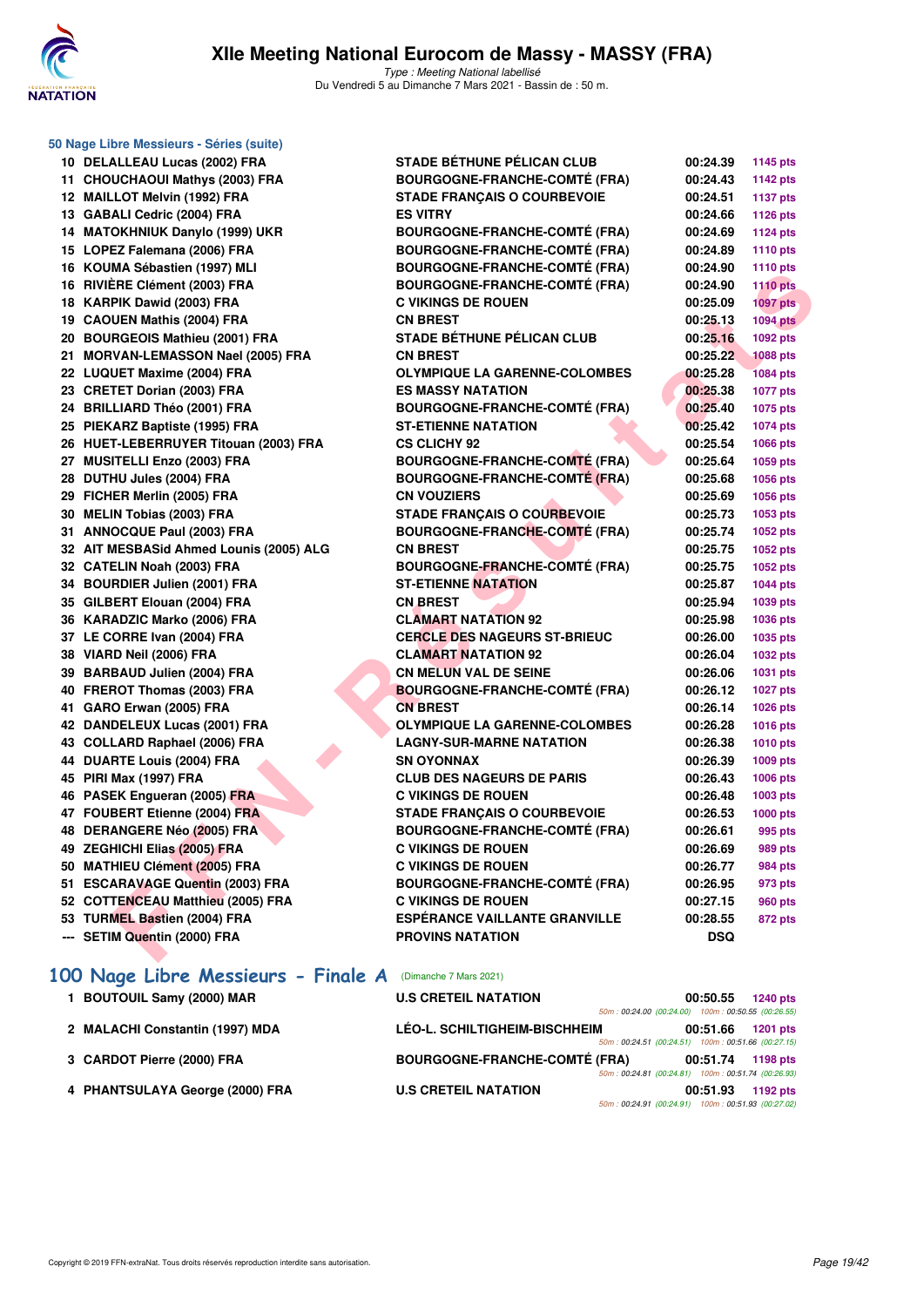

|   | 100 Nage Libre Messieurs - Finale A (suite)<br>5 GABALI Cedric (2004) FRA | <b>ES VITRY</b>                      | 00:52.37                                                                                                             | 1177 pts        |
|---|---------------------------------------------------------------------------|--------------------------------------|----------------------------------------------------------------------------------------------------------------------|-----------------|
|   | 6 SETIM Quentin (2000) FRA                                                | <b>PROVINS NATATION</b>              | 50m: 00:25.28 (00:25.28) 100m: 00:52.37 (00:27.09)<br>00:53.00<br>50m: 00:24.93 (00:24.93) 100m: 00:53.00 (00:28.07) | 1155 pts        |
|   | 7 SOULARD Nathanael (2001) FRA                                            | <b>ETOILES 92</b>                    | 00:53.25<br>50m: 00:25.43 (00:25.43) 100m: 00:53.25 (00:27.82)                                                       | 1147 pts        |
|   | --- NIANE Abdoul (1988) SEN                                               | AS MONACO NATATION                   | <b>DNS dec</b>                                                                                                       |                 |
|   | 100 Nage Libre Messieurs - Finale B                                       | (Dimanche 7 Mars 2021)               |                                                                                                                      |                 |
|   | 1 DELALLEAU Lucas (2002) FRA                                              | <b>STADE BÉTHUNE PÉLICAN CLUB</b>    | 00:52.84<br>50m: 00:25.21 (00:25.21) 100m: 00:52.84 (00:27.63)                                                       | <b>1161 pts</b> |
|   | 2 JAEGLE Come (2005) FRA                                                  | <b>CNO ST-GERMAIN-EN-LAYE</b>        | 00:53.58<br>50m: 00:25.72 (00:25.72) 100m: 00:53.58 (00:27.86)                                                       | 1136 pts        |
| 3 | <b>LUQUET Maxime (2004) FRA</b>                                           | <b>OLYMPIQUE LA GARENNE-COLOMBES</b> | 00:54.16<br>50m: 00:26.22 (00:26.22) 100m: 00:54.16 (00:27.94)                                                       | <b>1116 pts</b> |
| 4 | DELICES Jean-Guy (1997) FRA                                               | <b>CLAMART NATATION 92</b>           | 00:54.71<br>50m: 00:25.96 (00:25.96) 100m: 00:54.71 (00:28.75)                                                       | 1098 pts        |
| 5 | AVDIU Jon (2005) FRA                                                      | <b>ES NANTERRE</b>                   | 00:55.06<br>50m: 00:26.20 (00:26.20) 100m: 00:55.06 (00:28.86)                                                       | <b>1086 pts</b> |
|   | 6 LOPEZ Falemana (2006) FRA                                               | <b>BOURGOGNE-FRANCHE-COMTÉ (FRA)</b> | 00:55.78<br>50m: 00:25.92 (00:25.92) 100m: 00:55.78 (00:29.86)                                                       | 1063 pts        |
|   | 7 RIVIÈRE Clément (2003) FRA                                              | <b>BOURGOGNE-FRANCHE-COMTÉ (FRA)</b> | 00:56.48<br>50m: 00:26.33 (00:26.33) 100m: 00:56.48 (00:30.15)                                                       | <b>1040 pts</b> |
|   | 8 MACHURET Tony (2000) FRA                                                | <b>BOURGOGNE-FRANCHE-COMTE (FRA)</b> | 00:56.65<br>50m: 00:26.91 (00:26.91) 100m: 00:56.65 (00:29.74)                                                       | 1035 pts        |
|   | 100 Nage Libre Messieurs - Finale C 15-16 ans (Dimanche 7 Mars 2021)      |                                      |                                                                                                                      |                 |
|   | 1 KARADZIC Marko (2006) FRA                                               | <b>CLAMART NATATION 92</b>           | 00:55.31<br>50m: 00:26.80 (00:26.80) 100m: 00:55.31 (00:28.51)                                                       | <b>1078 pts</b> |
|   | 2 BEGREM Mathis (2006) FRA                                                | <b>C VIKINGS DE ROUEN</b>            | 00:58.27<br>50m: 00:28.03 (00:28.03) 100m: 00:58.27 (00:30.24)                                                       | 983 pts         |
| З | <b>BRANTU Adrien (2005) FRA</b>                                           | <b>C VIKINGS DE ROUEN</b>            | 00:58.85<br>50m: 00:28.77 (00:28.77) 100m: 00:58.85 (00:30.08)                                                       | 965 pts         |
|   | 4 COLLARD Raphael (2006) FRA                                              | <b>LAGNY-SUR-MARNE NATATION</b>      | 00:59.14<br>50m: 00:28.72 (00:28.72) 100m: 00:59.14 (00:30.42)                                                       | 956 pts         |
|   | 5 PORTAL Kylian (2006) FRA                                                | <b>CNO ST-GERMAIN-EN-LAYE</b>        | 01:04.91<br>50m: 00:30.37 (00:30.37) 100m: 01:04.91 (00:34.54)                                                       | <b>786 pts</b>  |
|   | 100 Nage Libre Messieurs - Séries                                         | (Dimanche 7 Mars 2021)               |                                                                                                                      |                 |
|   | 1 BOUTOUIL Samy (2000) MAR                                                | <b>U.S CRETEIL NATATION</b>          | 00:50.50<br>50m: 00:24.00 (00:24.00) 100m: 00:50.50 (00:26.50)                                                       | <b>1242 pts</b> |
|   | 2 MALACHI Constantin (1997) MDA                                           | LÉO-L. SCHILTIGHEIM-BISCHHEIM        | 00:51.58<br>50m: 00:24.56 (00:24.56) 100m: 00:51.58 (00:27.02)                                                       | <b>1204 pts</b> |
|   | 3 ATSU Jonathan (1996) FRA                                                | <b>DAUPHINS TOULOUSE OEC</b>         | 00:51.72 1199 pts<br>50m: 00:25.01 (00:25.01) 100m: 00:51.72 (00:26.71)                                              |                 |
|   | 4 PHANTSULAYA George (2000) FRA                                           | <b>U.S CRETEIL NATATION</b>          | 00:51.82<br>50m: 00:24.78 (00:24.78) 100m: 00:51.82 (00:27.04)                                                       | 1196 pts        |
|   | 5 CARDOT Pierre (2000) FRA                                                | <b>BOURGOGNE-FRANCHE-COMTE (FRA)</b> | 00:51.94<br>50m: 00:24.84 (00:24.84) 100m: 00:51.94 (00:27.10)                                                       | 1192 pts        |
|   | 6 SOULARD Nathanael (2001) FRA                                            | <b>ETOILES 92</b>                    | 00:52.83<br>50m: 00:25.67 (00:25.67) 100m: 00:52.83 (00:27.16)                                                       | 1161 pts        |
|   | 7 GABALI Cedric (2004) FRA                                                | <b>ES VITRY</b>                      | 00:52.98<br>50m: 00:25.58 (00:25.58) 100m: 00:52.98 (00:27.40)                                                       | 1156 pts        |
|   | 8 SETIM Quentin (2000) FRA                                                | <b>PROVINS NATATION</b>              | 00:53.10<br>50m: 00:25.22 (00:25.22) 100m: 00:53.10 (00:27.88)                                                       | 1152 pts        |
| 9 | NIANE Abdoul (1988) SEN                                                   | AS MONACO NATATION                   | 00:53.14<br>50m: 00:25.06 (00:25.06) 100m: 00:53.14 (00:28.08)                                                       | 1151 pts        |
|   | 10 DELALLEAU Lucas (2002) FRA                                             | <b>STADE BÉTHUNE PÉLICAN CLUB</b>    | 00:53.36<br>50m: 00:25.71 (00:25.71) 100m: 00:53.36 (00:27.65)                                                       | 1143 pts        |
|   | 11 AITKACI Carl (2001) FRA                                                | <b>ETOILES 92</b>                    | 00:53.74<br>50m: 00:26.20 (00:26.20) 100m: 00:53.74 (00:27.54)                                                       | 1130 pts        |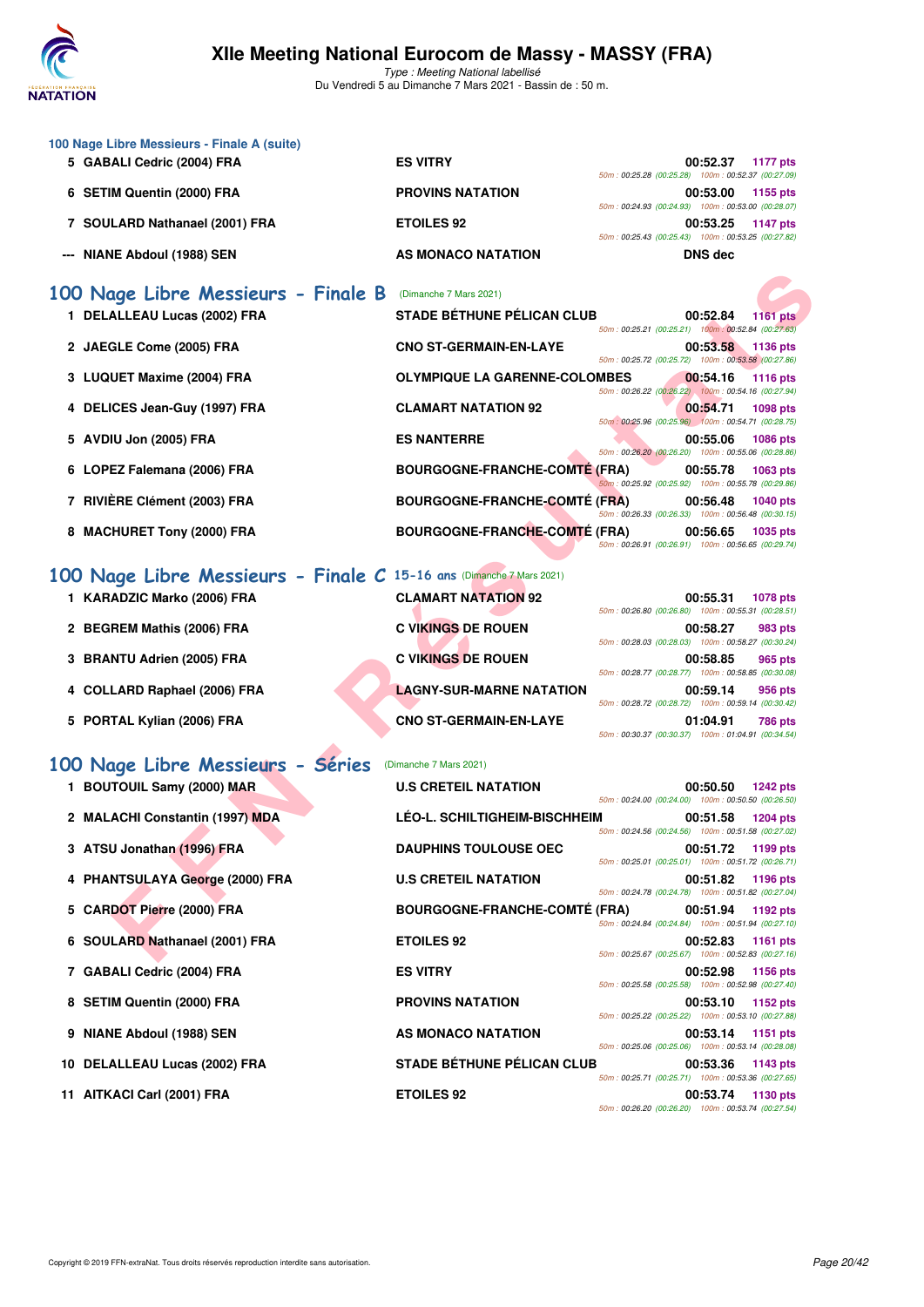

|    | 100 Nage Libre Messieurs - Séries (suite)                |                                                                                                                                        |                                                                |                 |
|----|----------------------------------------------------------|----------------------------------------------------------------------------------------------------------------------------------------|----------------------------------------------------------------|-----------------|
|    | 12 KOUMA Sébastien (1997) MLI                            | <b>BOURGOGNE-FRANCHE-COMTÉ (FRA)</b>                                                                                                   | 00:53.85<br>50m: 00:25.49 (00:25.49) 100m: 00:53.85 (00:28.36) | <b>1127 pts</b> |
|    | 12 DELICES Jean-Guy (1997) FRA                           | <b>CLAMART NATATION 92</b>                                                                                                             | 00:53.85<br>50m: 00:25.69 (00:25.69) 100m: 00:53.85 (00:28.16) | <b>1127 pts</b> |
|    | 14 JAEGLE Come (2005) FRA                                | <b>CNO ST-GERMAIN-EN-LAYE</b>                                                                                                          | 00:54.04<br>50m: 00:25.64 (00:25.64) 100m: 00:54.04 (00:28.40) | 1120 pts        |
| 15 | AVDIU Jon (2005) FRA                                     | <b>ES NANTERRE</b>                                                                                                                     | 00:54.08<br>50m: 00:26.00 (00:26.00) 100m: 00:54.08 (00:28.08) | 1119 pts        |
| 16 | <b>MACHURET Tony (2000) FRA</b>                          | <b>BOURGOGNE-FRANCHE-COMTÉ (FRA)</b>                                                                                                   | 00:54.23<br>50m: 00:26.36 (00:26.36) 100m: 00:54.23 (00:27.87) | <b>1114 pts</b> |
| 17 | <b>RIVIÈRE Clément (2003) FRA</b>                        | <b>BOURGOGNE-FRANCHE-COMTÉ (FRA)</b>                                                                                                   | 00:54.60<br>50m: 00:25.71 (00:25.71) 100m: 00:54.60 (00:28.89) | <b>1102 pts</b> |
| 18 | <b>LUQUET Maxime (2004) FRA</b>                          | <b>OLYMPIQUE LA GARENNE-COLOMBES</b>                                                                                                   | 00:54.75                                                       | 1097 pts        |
| 19 | LOPEZ Falemana (2006) FRA                                | <b>BOURGOGNE-FRANCHE-COMTÉ (FRA)</b>                                                                                                   | 50m: 00:25.97 (00:25.97) 100m: 00:54.75 (00:28.78)<br>00:54.76 | <b>1096 pts</b> |
|    | 20 KARPIK Dawid (2003) FRA                               | <b>C VIKINGS DE ROUEN</b>                                                                                                              | 50m: 00:25.90 (00:25.90) 100m: 00:54.76 (00:28.86)<br>00:54.89 | 1092 pts        |
|    | 21 LEMARCHAND Antonn (2004) FRA                          | <b>CN LE PLESSIS-ROBINSON</b>                                                                                                          | 50m: 00:26.21 (00:26.21) 100m: 00:54.89 (00:28.68)<br>00:55.13 | 1084 pts        |
|    | 22 HUET-LEBERRUYER Titouan (2003) FRA                    | <b>CS CLICHY 92</b>                                                                                                                    | 50m: 00:26.45 (00:26.45) 100m: 00:55.13 (00:28.68)<br>00:55.17 | 1083 pts        |
|    | <b>MATOKHNIUK Danylo (1999) UKR</b>                      | <b>BOURGOGNE-FRANCHE-COMTE (FRA)</b>                                                                                                   | 50m: 00:26.51 (00:26.51) 100m: 00:55.17 (00:28.66)<br>00:55.92 | <b>1058 pts</b> |
| 24 | <b>KARADZIC Marko (2006) FRA</b>                         | <b>CLAMART NATATION 92</b>                                                                                                             | 50m: 00:26.40 (00:26.40) 100m: 00:55.92 (00:29.52)<br>00:56.60 | <b>1036 pts</b> |
| 25 | KOUMA Alexien (2005) FRA                                 | <b>BOURGOGNE-FRANCHE-COMTÉ (FRA)</b>                                                                                                   | 50m: 00:27.44 (00:27.44) 100m: 00:56.60 (00:29.16)<br>00:57.32 | <b>1013 pts</b> |
| 26 | <b>SCHAPMAN Fabien (2000) FRA</b>                        | <b>C VIKINGS DE ROUEN</b>                                                                                                              | 50m: 00:27.79 (00:27.79) 100m: 00:57.32 (00:29.53)<br>00:57.51 | <b>1007 pts</b> |
| 27 | <b>FREROT Thomas (2003) FRA</b>                          | <b>BOURGOGNE-FRANCHE-COMTÉ (FRA)</b>                                                                                                   | 50m: 00:27.88 (00:27.88) 100m: 00:57.51 (00:29.63)<br>00:57.97 | 993 pts         |
| 28 | <b>BRANTU Adrien (2005) FRA</b>                          | <b>C VIKINGS DE ROUEN</b>                                                                                                              | 50m: 00:27.35 (00:27.35) 100m: 00:57.97 (00:30.62)<br>00:58.00 | 992 pts         |
| 29 | <b>BEGREM Mathis (2006) FRA</b>                          | <b>C VIKINGS DE ROUEN</b>                                                                                                              | 50m: 00:28.07 (00:28.07) 100m: 00:58.00 (00:29.93)<br>00:58.95 | 962 pts         |
| 30 | PORTAL Kylian (2006) FRA                                 | <b>CNO ST-GERMAIN-EN-LAYE</b>                                                                                                          | 50m: 00:28.37 (00:28.37) 100m: 00:58.95 (00:30.58)<br>01:04.36 | 802 pts         |
| 31 | <b>COLLARD Raphael (2006) FRA</b>                        | <b>LAGNY-SUR-MARNE NATATION</b>                                                                                                        | 50m: 00:30.00 (00:30.00) 100m: 01:04.36 (00:34.36)<br>01:05.42 | <b>772 pts</b>  |
|    |                                                          |                                                                                                                                        | 50m: 00:31.07 (00:31.07) 100m: 01:05.42 (00:34.35)             |                 |
|    | <b>CATELIN Noah (2003) FRA</b>                           | <b>BOURGOGNE-FRANCHE-COMTÉ (FRA)</b><br><b>CHARLEVILLE-MÉZIÈRES NATATION</b>                                                           | <b>DNS</b> dec                                                 |                 |
|    | DELAIE Yanis (2004) FRA<br>BENBARA Nazim (1998) ALG      | <b>MOUETTES DE PARIS</b>                                                                                                               | <b>DNS</b><br><b>DSQ</b>                                       |                 |
|    | 200 Nage Libre Messieurs - Finale A (Samedi 6 Mars 2021) |                                                                                                                                        |                                                                |                 |
|    | 1 ATSU Jonathan (1996) FRA                               | <b>DAUPHINS TOULOUSE OEC</b>                                                                                                           | 01:50.10                                                       | <b>1257 pts</b> |
|    | 2 SALVAN Hadrien (1997) FRA                              | 50m: 00:25.68 (00:25.68) 100m: 00:53.75 (00:28.07) 150m: 01:21.93 (00:28.18) 200m: 01:50.10 (00:28.17)<br><b>STADE DE VANVES</b>       | 01:50.54                                                       | 1249 pts        |
|    | 3 FUCHS Roman (1998) FRA                                 | 50m: 00:26.05 (00:26.05) 100m: 00:54.29 (00:28.24) 150m: 01:23.24 (00:28.95) 200m: 01:50.54 (00:27.30)<br><b>AMIENS METROPOLE NAT.</b> | 01:50.68                                                       | <b>1246 pts</b> |
|    |                                                          | 50m : 00:25.54 (00:25.54) 100m : 00:53.66 (00:28.12) 150m : 01:22.42 (00:28.76) 200m : 01:50.68 (00:28.26)                             |                                                                |                 |

### **[200 Nage Libre Messieurs - Finale A](http://www.ffnatation.fr/webffn/resultats.php?idact=nat&go=epr&idcpt=69813&idepr=53)** (Samedi 6 Mars 2021)

- **1 ATSU Jonathan (1996) FRA DAUPHINS TOULOUSE OEC 01:50.10 1257 pts**
- 2 SALVAN Hadrien (1997) FRA
- **3 FUCHS Roman (1998) FRA**
- **4 TAYLAN Noyan (2002) FRA**
- 5 SOULARD Nathanael (2001) FRA
- **6 TEULE Enzo (2004) FRA**

**7 DEBRIL Marin (2002) FRA** 

8 CARDOT Pierre (2000) FRA

| <b>STADE DE VANVES</b>                                                                                 | 01:50.54 1249 pts |
|--------------------------------------------------------------------------------------------------------|-------------------|
| 50m: 00:26.05 (00:26.05) 100m: 00:54.29 (00:28.24) 150m: 01:23.24 (00:28.95) 200m: 01:50.54 (00:27.30) |                   |
| AMIENS METROPOLE NAT.                                                                                  | 01:50.68 1246 pts |
| 50m: 00:25.54 (00:25.54) 100m: 00:53.66 (00:28.12) 150m: 01:22.42 (00:28.76) 200m: 01:50.68 (00:28.26) |                   |
| <b>CLAMART NATATION 92</b>                                                                             | 01:53.07 1204 pts |
| 50m: 00:26.40 (00:26.40) 100m: 00:55.19 (00:28.79) 150m: 01:24.37 (00:29.18) 200m: 01:53.07 (00:28.70) |                   |
| <b>ETOILES 92</b>                                                                                      | 01:54.39 1182 pts |
| 50m: 00:26.22 (00:26.22) 100m: 00:55.10 (00:28.88) 150m: 01:24.77 (00:29.67) 200m: 01:54.39 (00:29.62) |                   |
| <b>CNO ST-GERMAIN-EN-LAYE</b>                                                                          | 01:55.17 1168 pts |
| 50m: 00:27.52 (00:27.52) 100m: 00:56.42 (00:28.90) 150m: 01:25.93 (00:29.51) 200m: 01:55.17 (00:29.24) |                   |
| <b>C VIKINGS DE ROUEN</b>                                                                              | 01:55.91 1156 pts |
| 50m: 00:26.49 (00:26.49) 100m: 00:55.33 (00:28.84) 150m: 01:25.47 (00:30.14) 200m: 01:55.91 (00:30.44) |                   |
| BOURGOGNE-FRANCHE-COMTÉ (FRA) 01:59.84 1090 pts                                                        |                   |
| 50m: 00:26.22 (00:26.22) 100m: 00:55.31 (00:29.09) 150m: 01:26.67 (00:31.36) 200m: 01:59.84 (00:33.17) |                   |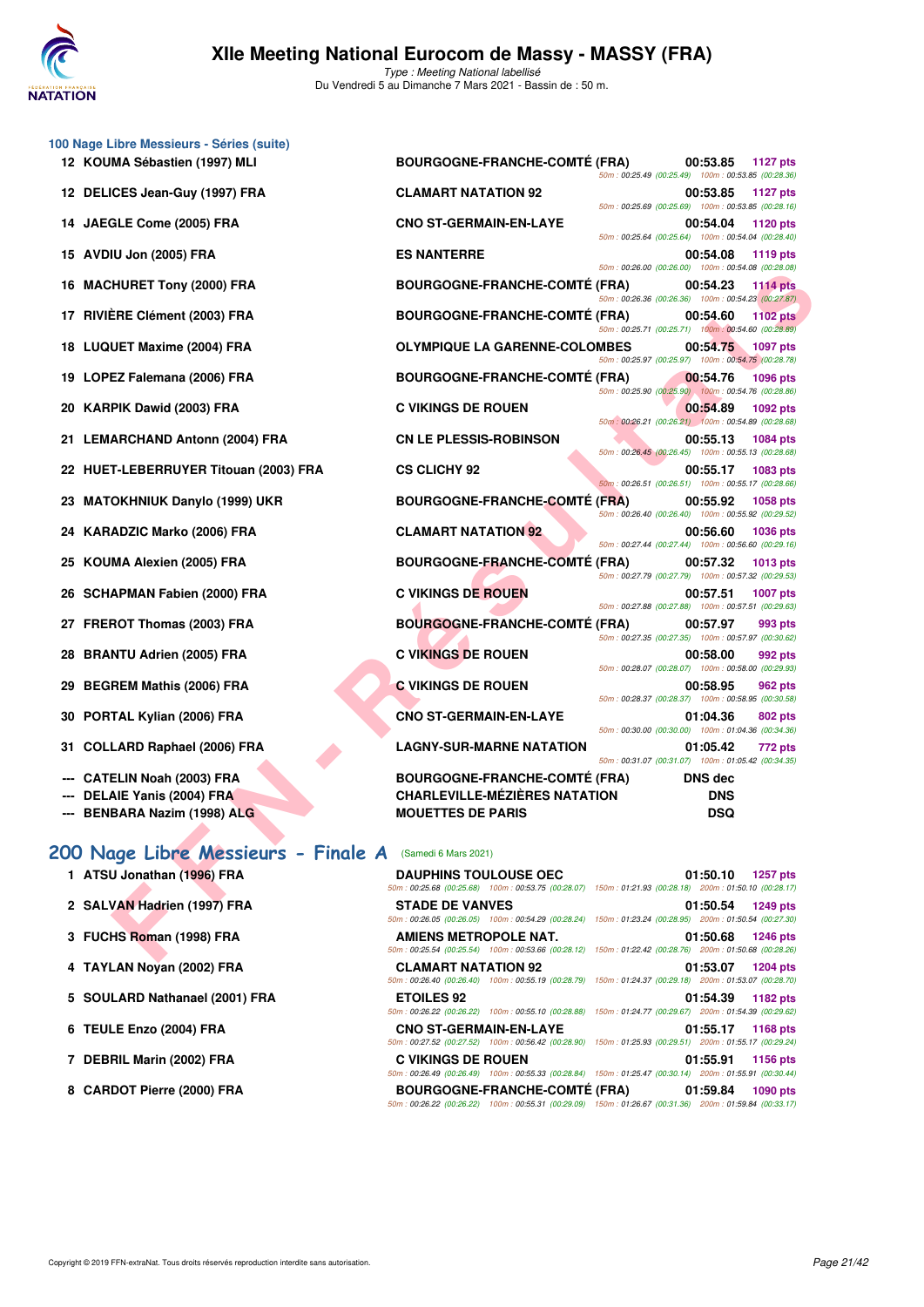

### **[200 Nage Libre Messieurs - Finale B](http://www.ffnatation.fr/webffn/resultats.php?idact=nat&go=epr&idcpt=69813&idepr=53)** (Samedi 6 Mars 2021)

| 1 HUGEL Joakim (2001) FRA                 | <b>DAUPHINS D'ANNECY</b>                                                                               | 01:54.99 1171 pts           |
|-------------------------------------------|--------------------------------------------------------------------------------------------------------|-----------------------------|
|                                           | 50m: 00:26.99 (00:26.99) 100m: 00:56.08 (00:29.09) 150m: 01:25.49 (00:29.41) 200m: 01:54.99 (00:29.50) |                             |
| 2 MACHURET Tony (2000) FRA                | BOURGOGNE-FRANCHE-COMTÉ (FRA) 01:56.27                                                                 | 1150 pts                    |
|                                           | 50m: 00:27.48 (00:27.48) 100m: 00:57.27 (00:29.79) 150m: 01:26.83 (00:29.56) 200m: 01:56.27 (00:29.44) |                             |
| 3 VANDEVELDE Alexis (2001) FRA            | <b>SN VERSAILLES</b>                                                                                   | 01:56.45 1147 pts           |
|                                           | 50m: 01:27.56 (01:27.56) 100m: 00:5301200:0-30.44)                                                     | 200m: 01:56.45 (00:59.33)   |
| 4 JAEGLE Come (2005) FRA                  | <b>CNO ST-GERMAIN-EN-LAYE</b>                                                                          | 01:57.95 1121 pts           |
|                                           | 50m: 00:27.36 (00:27.36) 100m: 00:57.13 (00:29.77) 150m: 01:27.50 (00:30.37) 200m: 01:57.95 (00:30.45) |                             |
| 5 MINEUR Lucas (2003) FRA                 | <b>STADE DE REIMS NATATION</b>                                                                         | <b>1116 pts</b><br>01:58.27 |
|                                           | 50m: 00:27.36 (00:27.36) 100m: 00:57.54 (00:30.18) 150m: 01:28.45 (00:30.91) 200m: 01:58.27 (00:29.82) |                             |
| 6 RIVIÈRE Clément (2003) FRA              | BOURGOGNE-FRANCHE-COMTÉ (FRA) 02:00.73                                                                 | <b>1075 pts</b>             |
|                                           | 50m: 00:26.85 (00:26.85) 100m: 00:56.84 (00:29.99) 150m: 01:29.12 (00:32.28) 200m: 02:00.73 (00:31.61) |                             |
| 7 SCHAPMAN Fabien (2000) FRA              | <b>C VIKINGS DE ROUEN</b>                                                                              | 02:00.88<br><b>1073 pts</b> |
|                                           | 50m: 00:28.19 (00:28.19) 100m: 00:58.94 (00:30.75) 150m: 01:30.51 (00:31.57) 200m: 02:00.88 (00:30.37) |                             |
| 8 RAKOTONDRAMANGA Eliot-Tahina (2002) FRA | <b>ES MASSY NATATION</b>                                                                               | 02:02.24<br>1051 pts        |
|                                           | 50m 00:28.08 (00:28.08) 100m 00:59.24 (00:31.16) 150m 01:30.85 (00:31.61) 200m 02:02.24 (00:31.39)     |                             |

# 200 Nage Libre Messieurs - Finale C

### **1 PAYRARD Ulysse (2005) FRA**

- **2 AVDIU Jon (2005) FRA ES NANTERRE 02:00.53 1079 pts**
- **3 COTTENCEAU Matthieu (2005) FRA**
- **4 BRANTU Adrien (2005) FRA**
- 5 PASEK Engueran (2005) FRA
- **6 EKEDY Noan (2005) FRA**
- 7 MATHIEU Clément (2005) FRA
- 

### **[200 Nage Libre Messieurs - Séries](http://www.ffnatation.fr/webffn/resultats.php?idact=nat&go=epr&idcpt=69813&idepr=53)** (Samedi 6 Mars 2021)

- **1 FUCHS Roman (1998) FRA**
- 2 ATSU Jonathan (1996) FRA
- **3 SALVAN Hadrien (1997) FRA**
- **4 DEBRIL Marin (2002) FRA**
- 5 TAYLAN Noyan (2002) FRA
- **6 SOULARD Nathanael (2001) FRA**
- **7 TEULE Enzo (2004) FRA**
- 8 CARDOT Pierre (2000) FRA
- **9 MACHURET Tony (2000) FRA**
- **10 MOKHFI Naim (2000) FRA**
- **11 JAEGLE Come (2005) FRA**
- **12 RIVIÈRE Clément (2003) FRA**
- **13 VANDEVELDE Alexis (2001) FRA**

|                                                                 |                                      | 50m: 00:27.36 (00:27.36) 100m: 00:57.13 (00:29.77) 150m: 01:27.50 (00:30.37) 200m: 01:57.95 (00:30.45)                                    |
|-----------------------------------------------------------------|--------------------------------------|-------------------------------------------------------------------------------------------------------------------------------------------|
| EUR Lucas (2003) FRA                                            | <b>STADE DE REIMS NATATION</b>       | 01:58.27<br>$1116$ pts                                                                                                                    |
|                                                                 |                                      | 50m : 00:27.36 (00:27.36) 100m : 00:57.54 (00:30.18) 150m : 01:28.45 (00:30.91) 200m : 01:58.27 (00:29.82)                                |
| ÈRE Clément (2003) FRA                                          | <b>BOURGOGNE-FRANCHE-COMTE (FRA)</b> | 02:00.73<br>1075 pts<br>50m: 00:26.85 (00:26.85) 100m: 00:56.84 (00:29.99) 150m: 01:29.12 (00:32.28) 200m: 02:00.73 (00:31.61)            |
| APMAN Fabien (2000) FRA                                         | <b>C VIKINGS DE ROUEN</b>            | 02:00.88<br><b>1073 pts</b><br>50m: 00:28.19 (00:28.19) 100m: 00:58.94 (00:30.75) 150m: 01:30.51 (00:31.57) 200m: 02:00.88 (00:30.37)     |
| OTONDRAMANGA Eliot-Tahina (2002) FRA                            | <b>ES MASSY NATATION</b>             | 02:02.24<br><b>1051 pts</b><br>$50m$ : 00:28.08 (00:28.08) 100m: 00:59.24 (00:31.16) 150m: 01:30.85 (00:31.61) 200m: 02:02.24 (00:31.39)  |
| age Libre Messieurs - Finale C 15-16 ans $(Samedi 6 Mars 2021)$ |                                      |                                                                                                                                           |
| <b>RARD Ulysse (2005) FRA</b>                                   | <b>ETOILES 92</b>                    | 01:57.44<br>1130 pts<br>50m: 00:27.32 (00:27.32) 100m: 00:57.01 (00:29.69) 150m: 01:27.25 (00:30.24) 200m: 01:57.44 (00:30.19)            |
| <b>IU Jon (2005) FRA</b>                                        | <b>ES NANTERRE</b>                   | 02:00.53<br>1079 pts                                                                                                                      |
| TENCEAU Matthieu (2005) FRA                                     | <b>C VIKINGS DE ROUEN</b>            | 50m : 00:27.73 (00:27.73) 100m : 00:57.88 (00:30.15) 150m : 01:28.90 (00:31.02) 200m : 02:00.53 (00:31.63)<br>02:00.94<br><b>1072 pts</b> |
| NTU Adrien (2005) FRA                                           | <b>C VIKINGS DE ROUEN</b>            | 50m: 00:28.33 (00:28.33) 100m: 00:59.13 (00:30.80) 150m: 01:30.10 (00:30.97) 200m: 02:00.94 (00:30.84)<br>02:01.41<br><b>1064 pts</b>     |
| EK Engueran (2005) FRA                                          | <b>C VIKINGS DE ROUEN</b>            | 50m : 00:28.98 (00:28.98) 100m : 00:59.67 (00:30.69) 150m : 01:30.77 (00:31.10) 200m : 02:01.41 (00:30.64)<br>02:03.40<br><b>1032 pts</b> |
|                                                                 |                                      | 50m: 00:28.49 (00:28.49) 100m: 00:59.80 (00:31.31) 150m: 01:31.66 (00:31.86) 200m: 02:03.40 (00:31.74)                                    |
| DY Noan (2005) FRA                                              | <b>EN CAEN</b>                       | 02:04.67<br><b>1012 pts</b><br>50m: 00:29.01 (00:29.01) 100m: 01:00.74 (00:31.73) 150m: 01:33.14 (00:32.40) 200m: 02:04.67 (00:31.53)     |
| HIEU Clément (2005) FRA                                         | <b>C VIKINGS DE ROUEN</b>            | 02:04.72<br><b>1011 pts</b><br>50m: 00:29.08 (00:29.08) 100m: 01:00.68 (00:31.60) 150m: 01:33.28 (00:32.60) 200m: 02:04.72 (00:31.44)     |
| REM Mathis (2006) FRA                                           | <b>C VIKINGS DE ROUEN</b>            | 02:05.39<br><b>1000 pts</b><br>$50m: 00:29.00$ (00:29.00) 100m: 01:00.51 (00:31.51) 150m: 01:33.42 (00:32.91) 200m: 02:05.39 (00:31.97)   |
| age Libre Messieurs - Séries                                    | (Samedi 6 Mars 2021)                 |                                                                                                                                           |
| HS Roman (1998) FRA                                             | AMIENS METROPOLE NAT.                | 01:50.52<br><b>1249 pts</b><br>50m: 00:25.79 (00:25.79) 100m: 00:53.54 (00:27.75) 150m: 01:22.23 (00:28.69) 200m: 01:50.52 (00:28.29)     |
| U Jonathan (1996) FRA                                           | <b>DAUPHINS TOULOUSE OEC</b>         | 01:51.28<br><b>1236 pts</b><br>50m: 00:26.27 (00:26.27) 100m: 00:54.95 (00:28.68) 150m: 01:23.39 (00:28.44) 200m: 01:51.28 (00:27.89)     |
| VAN Hadrien (1997) FRA                                          | <b>STADE DE VANVES</b>               | 01:51.54<br><b>1231 pts</b><br>50m : 00:26.15 (00:26.15) 100m : 00:54.76 (00:28.61) 150m : 01:23.64 (00:28.88) 200m : 01:51.54 (00:27.90) |
| RIL Marin (2002) FRA                                            | <b>C VIKINGS DE ROUEN</b>            | 01:54.08<br><b>1187 pts</b>                                                                                                               |
| LAN Noyan (2002) FRA                                            | <b>CLAMART NATATION 92</b>           | 50m : 00:26.76 (00:26.76) 100m : 00:55.88 (00:29.12) 150m : 01:25.10 (00:29.22) 200m : 01:54.08 (00:28.98)<br>01:54.10<br>1187 pts        |
| LARD Nathanael (2001) FRA                                       | <b>ETOILES 92</b>                    | 50m: 00:26.51 (00:26.51) 100m: 00:55.71 (00:29.20) 150m: 01:25.32 (00:29.61) 200m: 01:54.10 (00:28.78)<br>01:55.13<br>1169 pts            |
| LE Enzo (2004) FRA                                              | <b>CNO ST-GERMAIN-EN-LAYE</b>        | 50m : 00:26.86 (00:26.86) 100m : 00:56.45 (00:29.59) 150m : 01:25.92 (00:29.47) 200m : 01:55.13 (00:29.21)<br>01:55.28<br><b>1166 pts</b> |
|                                                                 |                                      | 50m: 00:26.51 (00:26.51) 100m: 00:55.58 (00:29.07) 150m: 01:25.26 (00:29.68) 200m: 01:55.28 (00:30.02)                                    |
| DOT Pierre (2000) FRA                                           | <b>BOURGOGNE-FRANCHE-COMTÉ (FRA)</b> | 01:55.37<br>1165 pts<br>0.05, 50, 100, 00, 10                                                                                             |

**8 BEGREM Mathis (2006) FRA C VIKINGS DE ROUEN 02:05.39 1000 pts** 50m : 00:29.00 (00:29.00) 100m : 01:00.51 (00:31.51) 150m : 01:33.42 (00:32.91) 200m : 02:05.39 (00:31.97)

| AMIENS METROPOLE NAT.                                                                                                                    |                                                 |  | 01:50.52 1249 pts   |
|------------------------------------------------------------------------------------------------------------------------------------------|-------------------------------------------------|--|---------------------|
| 50m: 00:25.79 (00:25.79) 100m: 00:53.54 (00:27.75) 150m: 01:22.23 (00:28.69) 200m: 01:50.52 (00:28.29)                                   |                                                 |  |                     |
| <b>DAUPHINS TOULOUSE OEC</b>                                                                                                             |                                                 |  | 01:51.28 1236 pts   |
| 50m: 00:26.27 (00:26.27) 100m: 00:54.95 (00:28.68) 150m: 01:23.39 (00:28.44) 200m: 01:51.28 (00:27.89)                                   |                                                 |  |                     |
| <b>STADE DE VANVES</b>                                                                                                                   |                                                 |  | 01:51.54 1231 pts   |
| 50m: 00:26.15 (00:26.15) 100m: 00:54.76 (00:28.61) 150m: 01:23.64 (00:28.88) 200m: 01:51.54 (00:27.90)                                   |                                                 |  |                     |
| <b>C VIKINGS DE ROUEN</b>                                                                                                                |                                                 |  | 01:54.08 1187 pts   |
| 50m : 00:26.76 (00:26.76) 100m : 00:55.88 (00:29.12) 150m : 01:25.10 (00:29.22) 200m : 01:54.08 (00:28.98)                               |                                                 |  |                     |
| <b>CLAMART NATATION 92</b>                                                                                                               |                                                 |  | 01:54.10 1187 pts   |
| 50m: 00:26.51 (00:26.51) 100m: 00:55.71 (00:29.20) 150m: 01:25.32 (00:29.61) 200m: 01:54.10 (00:28.78)                                   |                                                 |  |                     |
| <b>ETOILES 92</b>                                                                                                                        |                                                 |  | 01:55.13 1169 pts   |
| 50m: 00:26.86 (00:26.86) 100m: 00:56.45 (00:29.59) 150m: 01:25.92 (00:29.47) 200m: 01:55.13 (00:29.21)                                   |                                                 |  |                     |
| <b>CNO ST-GERMAIN-EN-LAYE</b>                                                                                                            |                                                 |  | 01:55.28 1166 pts   |
| 50m: 00:26.51 (00:26.51) 100m: 00:55.58 (00:29.07) 150m: 01:25.26 (00:29.68) 200m: 01:55.28 (00:30.02)                                   |                                                 |  |                     |
|                                                                                                                                          | BOURGOGNE-FRANCHE-COMTÉ (FRA) 01:55.37 1165 pts |  |                     |
| 50m: 00:26.45 (00:26.45) 100m: 00:55.38 (00:28.93) 150m: 01:25.50 (00:30.12) 200m: 01:55.37 (00:29.87)                                   |                                                 |  |                     |
|                                                                                                                                          | BOURGOGNE-FRANCHE-COMTÉ (FRA) 01:56.69 1143 pts |  |                     |
| 50m : 00:27.58 (00:27.58) 100m : 00:57.60 (00:30.02) 150m : 01:27.09 (00:29.49) 200m : 01:56.69 (00:29.60)                               |                                                 |  |                     |
| <b>ES MASSY NATATION</b>                                                                                                                 |                                                 |  | 01:56.90 1139 pts   |
| 50m : 00:27.38 (00:27.38) 100m : 00:56.78 (00:29.40) 150m : 01:27.24 (00:30.46) 200m : 01:56.90 (00:29.66)                               |                                                 |  |                     |
| <b>CNO ST-GERMAIN-EN-LAYE</b>                                                                                                            |                                                 |  | 01:57.36 1131 pts   |
| 50m : 00:26.41 (00:26.41) 100m : 00:55.79 (00:29.38) 150m : 01:26.28 (00:30.49) 200m : 01:57.36 (00:31.08)                               |                                                 |  |                     |
|                                                                                                                                          | BOURGOGNE-FRANCHE-COMTÉ (FRA) 01:58.02 1120 pts |  |                     |
| 50m: 00:26.96 (00:26.96) 100m: 00:56.73 (00:29.77) 150m: 01:27.58 (00:30.85) 200m: 01:58.02 (00:30.44)                                   |                                                 |  |                     |
| <b>SN VERSAILLES</b><br>50m : 00:27.83 (00:27.83) = 100m : 00:58.01 (00:30.18) = 150m : 01:28.35 (00:30.34) = 200m : 01:58.10 (00:29.75) |                                                 |  | $01:58.10$ 1119 pts |
|                                                                                                                                          |                                                 |  |                     |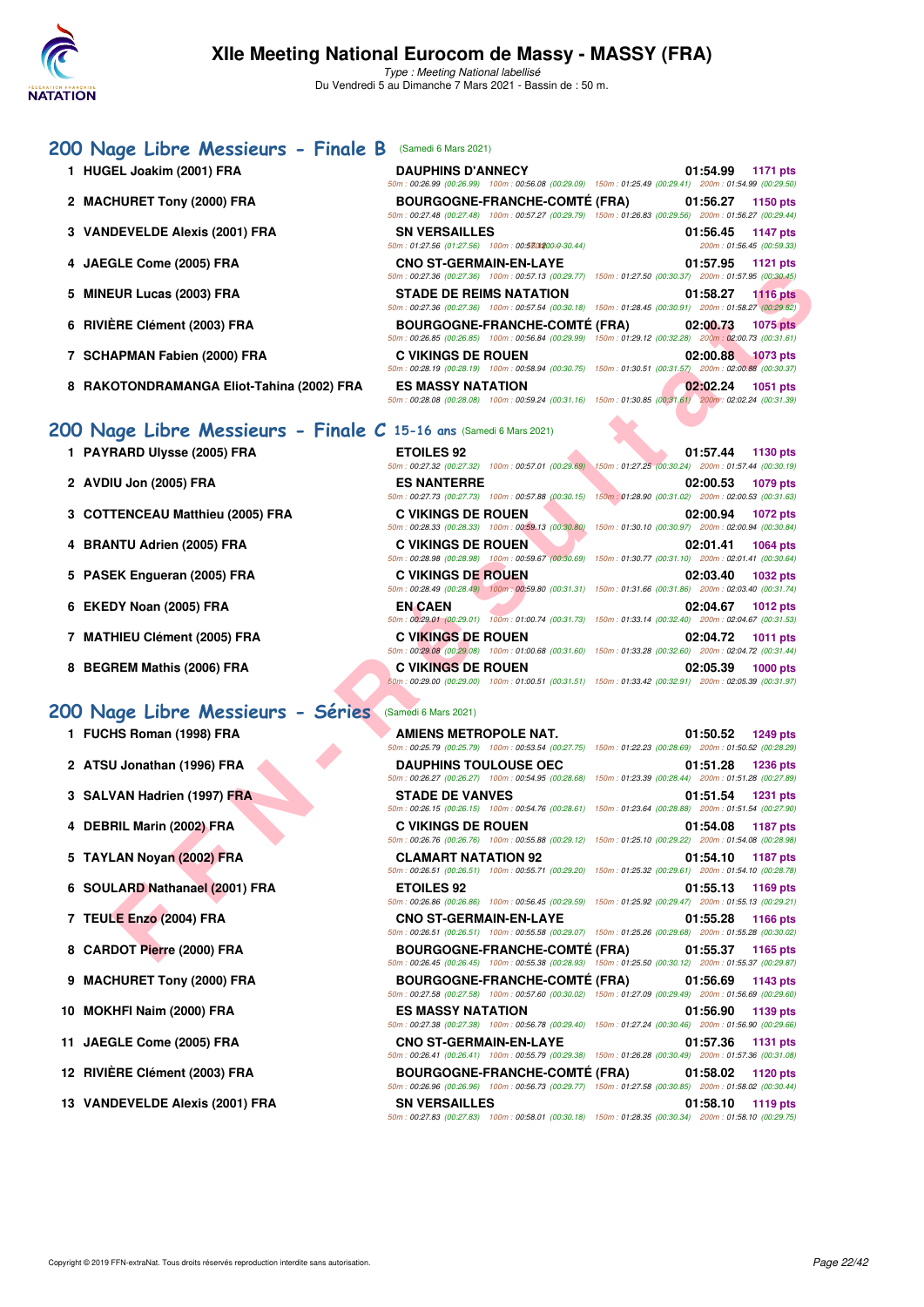

|    | 200 Nage Libre Messieurs - Séries (suite)<br>14 BOUTOUIL Samy (2000) MAR |
|----|--------------------------------------------------------------------------|
| 15 | <b>MINEUR Lucas (2003) FRA</b>                                           |
| 16 | RAKOTONDRAMANGA Eliot-Tahina (200                                        |
|    | 17 HUGEL Joakim (2001) FRA                                               |
|    | 18 SCHAPMAN Fabien (2000) FRA                                            |
|    | 19 PAYRARD Ulysse (2005) FRA                                             |
|    | 20 LEMARCHAND Antonn (2004) FRA                                          |
|    | 21 KHENDRICHE Lounis (1997) ALG                                          |
|    | 22 LE CORRE Ivan (2004) FRA                                              |
|    | 23 GILBERT Elouan (2004) FRA                                             |
| 24 | <b>BRILLIARD Théo (2001) FRA</b>                                         |
|    | 24 CRETET Dorian (2003) FRA                                              |
| 26 | FERRé Ryan (2003) FRA                                                    |
|    | 27 GABALI Cedric (2004) FRA                                              |
|    | 28 KOUMA Sébastien (1997) MLI                                            |
| 29 | HUET-LEBERRUYER Titouan (2003) FRA                                       |
|    | 30 BOURGEOIS Mathieu (2001) FRA                                          |
|    | 30 ANNOCQUE Paul (2003) FRA                                              |
| 32 | <b>MUSITELLI Enzo (2003) FRA</b>                                         |
|    | 33 PASEK Engueran (2005) FRA                                             |
|    | 34 COTTENCEAU Matthieu (2005) FRA                                        |
|    | 35 TEULE Leo (2002) FRA                                                  |
|    | 36 FERCHICHI Samy (2004) FRA                                             |
|    | 37 BRANTU Adrien (2005) FRA                                              |
|    | 38 BEGUE Romain (2003) FRA                                               |
|    | 39 BONNA Clément (2004) FRA                                              |
|    | 40 KARPIK Dawid (2003) FRA                                               |
| 41 | AVDIU Jon (2005) FRA                                                     |
| 42 | EKEDY Noan (2005) FRA                                                    |
|    | 43 BARBAUD Julien (2004) FRA                                             |
| 44 | <b>MATHIEU Clément (2005) FRA</b>                                        |

| <b>U Nage Libre Messieurs - Series (Suite)</b> |                                                                                                                                                    |                             |
|------------------------------------------------|----------------------------------------------------------------------------------------------------------------------------------------------------|-----------------------------|
| 14 BOUTOUIL Samy (2000) MAR                    | <b>U.S CRETEIL NATATION</b><br>50m: 00:25.86 (00:25.86) 100m: 00:54.83 (00:28.97) 150m: 01:25.77 (00:30.94) 200m: 01:58.21 (00:32.44)              | 01:58.21<br><b>1117 pts</b> |
| 15 MINEUR Lucas (2003) FRA                     | <b>STADE DE REIMS NATATION</b><br>50m : 00:27.55 (00:27.55) 100m : 00:57.70 (00:30.15) 150m : 01:28.30 (00:30.60) 200m : 01:58.60 (00:30.30)       | 01:58.60<br><b>1110 pts</b> |
| 16 RAKOTONDRAMANGA Eliot-Tahina (2002) FRA     | <b>ES MASSY NATATION</b><br>50m: 00:26.94 (00:26.94) 100m: 00:56.62 (00:29.68) 150m: 01:27.79 (00:31.17) 200m: 01:58.63 (00:30.84)                 | 01:58.63<br><b>1110 pts</b> |
| 17 HUGEL Joakim (2001) FRA                     | <b>DAUPHINS D'ANNECY</b>                                                                                                                           | 01:58.87<br><b>1106 pts</b> |
| 18 SCHAPMAN Fabien (2000) FRA                  | 50m: 00:27.03 (00:27.03) 100m: 00:56.64 (00:29.61) 150m: 01:28.12 (00:31.48) 200m: 01:58.87 (00:30.75)<br><b>C VIKINGS DE ROUEN</b>                | 01:58.92<br><b>1105 pts</b> |
| 19 PAYRARD Ulysse (2005) FRA                   | 50m: 00:28.12 (00:28.12) 100m: 00:57.93 (00:29.81) 150m: 01:28.57 (00:30.64) 200m: 01:58.92 (00:30.35)<br><b>ETOILES 92</b>                        | 01:59.06<br>1103 pts        |
| 20 LEMARCHAND Antonn (2004) FRA                | 50m: 00:27.69 (00:27.69) 100m: 00:57.89 (00:30.20) 150m: 01:28.66 (00:30.77) 200m: 01:59.06 (00:30.40)<br><b>CN LE PLESSIS-ROBINSON</b>            | 01:59.18 1101 pts           |
| 21 KHENDRICHE Lounis (1997) ALG                | 50m: 00:27.88 (00:27.88) 100m: 00:58.09 (00:30.21) 150m: 01:28.87 (00:30.78) 200m: 01:59.18 (00:30.31)<br><b>STADE FRANCAIS O COURBEVOIE</b>       | 01:59.87<br>1089 pts        |
| 22 LE CORRE Ivan (2004) FRA                    | 50m : 00:27.53 (00:27.53) 100m : 00:57.40 (00:29.87) 150m : 01:28.51 (00:31.11) 200m : 01:59.87 (00:31.36)<br><b>CERCLE DES NAGEURS ST-BRIEUC</b>  | 02:00.08<br><b>1086 pts</b> |
| 23 GILBERT Elouan (2004) FRA                   | 50m : 00:27.40 (00:27.40) 100m : 00:58.20 (00:30.80) 150m : 01:29.75 (00:31.55) 200m : 02:00.08 (00:30.33)<br><b>CN BREST</b>                      | 02:00.50<br>1079 pts        |
| 24 BRILLIARD Théo (2001) FRA                   | 50m: 00:28.04 (00:28.04) 100m: 00:58.73 (00:30.69) 150m: 01:30.11 (00:31.38) 200m: 02:00.50 (00:30.39)<br><b>BOURGOGNE-FRANCHE-COMTÉ (FRA)</b>     | 02:00.67<br><b>1076 pts</b> |
|                                                | 50m : 00:27.44 (00:27.44) 100m : 00:57.31 (00:29.87) 150m : 01:28.57 (00:31.26) 200m : 02:00.67 (00:32.10)                                         |                             |
| 24 CRETET Dorian (2003) FRA                    | <b>ES MASSY NATATION</b><br>50m : 00:27.52 (00:27.52) 100m : 00:57.95 (00:30.43) 150m : 01:29.36 (00:31.41) 200m : 02:00.67 (00:31.31)             | 02:00.67<br><b>1076 pts</b> |
| 26 FERRé Ryan (2003) FRA                       | <b>DAUPHINS D'ANNECY</b><br>50m: 00:28.36 (00:28.36) 100m: 00:59.15 (00:30.79) 150m: 01:30.35 (00:31.20) 200m: 02:00.87 (00:30.52)                 | 02:00.87<br>1073 pts        |
| 27   GABALI Cedric (2004) FRA                  | <b>ES VITRY</b><br>50m: 00:27.05 (00:27.05) 100m: 00:56.77 (00:29.72) 150m: 01:28.02 (00:31.25) 200m: 02:00.98 (00:32.96)                          | 02:00.98<br>1071 pts        |
| 28 KOUMA Sébastien (1997) MLI                  | <b>BOURGOGNE-FRANCHE-COMTE (FRA)</b><br>50m : 00:27.11 (00:27.11) 100m : 00:56.76 (00:29.65) 150m : 01:28.29 (00:31.53) 200m : 02:01.27 (00:32.98) | 02:01.27<br><b>1066 pts</b> |
| 29 HUET-LEBERRUYER Titouan (2003) FRA          | <b>CS CLICHY 92</b><br>50m: 00:28.53 (00:28.53) 100m: 00:59.76 (00:31.23) 150m: 01:31.14 (00:31.38) 200m: 02:01.39 (00:30.25)                      | 02:01.39<br>1065 pts        |
| 30 BOURGEOIS Mathieu (2001) FRA                | <b>STADE BÉTHUNE PÉLICAN CLUB</b><br>50m: 00:27.61 (00:27.61) 100m: 00:58.56 (00:30.95) 150m: 01:30.21 (00:31.65) 200m: 02:01.77 (00:31.56)        | 02:01.77<br><b>1058 pts</b> |
| 30 ANNOCQUE Paul (2003) FRA                    | <b>BOURGOGNE-FRANCHE-COMTE (FRA)</b><br>50m: 00:27.84 (00:27.84) 100m: 00:58.57 (00:30.73) 150m: 01:30.19 (00:31.62) 200m: 02:01.77 (00:31.58)     | 02:01.77<br>1058 pts        |
| <b>32 MUSITELLI Enzo (2003) FRA</b>            | <b>BOURGOGNE-FRANCHE-COMTÉ (FRA)</b><br>50m: 00:28.35 (00:28.35) 100m: 00:59.55 (00:31.20) 150m: 01:31.22 (00:31.67) 200m: 02:02.05 (00:30.83)     | 02:02.05<br>1054 pts        |
| 33 PASEK Engueran (2005) FRA                   | <b>C VIKINGS DE ROUEN</b>                                                                                                                          | 02:02.15<br>1052 pts        |
| 34 COTTENCEAU Matthieu (2005) FRA              | 50m: 00:28.23 (00:28.23) 100m: 00:58.93 (00:30.70) 150m: 01:31.08 (00:32.15) 200m: 02:02.15 (00:31.07)<br><b>C VIKINGS DE ROUEN</b>                | 02:02.44<br><b>1047 pts</b> |
| 35   TEULE Leo (2002) FRA                      | 50m: 00:28.20 (00:28.20) 100m: 00:59.05 (00:30.85) 150m: 01:30.88 (00:31.83) 200m: 02:02.44 (00:31.56)<br><b>CNO ST-GERMAIN-EN-LAYE</b>            | 02:02.53<br>1046 pts        |
| 36 FERCHICHI Samy (2004) FRA                   | 50m: 00:28.46 (00:28.46) 100m: 00:58.99 (00:30.53) 150m: 01:30.25 (00:31.26) 200m: 02:02.53 (00:32.28)<br><b>AAS SARCELLES NATATION 95</b>         | 02:02.64 1044 pts           |
| 37 BRANTU Adrien (2005) FRA                    | 50m: 00:28.06 (00:28.06) 100m: 00:58.94 (00:30.88) 150m: 01:30.69 (00:31.75) 200m: 02:02.64 (00:31.95)<br><b>C VIKINGS DE ROUEN</b>                | 02:02.80<br>1042 pts        |
| 38 BEGUE Romain (2003) FRA                     | 50m : 00:29.07 (00:29.07) 100m : 00:59.29 (00:30.22) 150m : 01:31.01 (00:31.72) 200m : 02:02.80 (00:31.79)<br><b>EN CAEN</b>                       | 02:03.05<br><b>1038 pts</b> |
| 39 BONNA Clément (2004) FRA                    | 50m: 00:28.18 (00:28.18) 100m: 00:59.07 (00:30.89) 150m: 01:30.87 (00:31.80) 200m: 02:03.05 (00:32.18)<br><b>CHARLEVILLE-MÉZIÈRES NATATION</b>     | 02:03.70<br>1027 pts        |
| 40 KARPIK Dawid (2003) FRA                     | 50m: 00:28.37 (00:28.37) 100m: 01:00.15 (00:31.78) 150m: 01:31.98 (00:31.83) 200m: 02:03.70 (00:31.72)<br><b>C VIKINGS DE ROUEN</b>                | 02:04.11<br>1021 pts        |
|                                                | 50m : 00:29.19 (00:29.19) 100m : 01:00.92 (00:31.73) 150m : 01:32.69 (00:31.77) 200m : 02:04.11 (00:31.42)                                         |                             |
| 41 AVDIU Jon (2005) FRA                        | <b>ES NANTERRE</b><br>50m: 00:28.14 (00:28.14) 100m: 00:58.75 (00:30.61) 150m: 01:31.18 (00:32.43) 200m: 02:04.20 (00:33.02)                       | 02:04.20<br><b>1019 pts</b> |
| 42 EKEDY Noan (2005) FRA                       | <b>EN CAEN</b><br>50m: 00:29.27 (00:29.27) 100m: 01:00.91 (00:31.64) 150m: 01:33.09 (00:32.18) 200m: 02:04.34 (00:31.25)                           | 02:04.34<br>1017 pts        |
| 43 BARBAUD Julien (2004) FRA                   | <b>CN MELUN VAL DE SEINE</b><br>50m: 00:28.86 (00:28.86) 100m: 01:00.21 (00:31.35) 150m: 01:32.64 (00:32.43) 200m: 02:04.66 (00:32.02)             | 02:04.66<br>1012 pts        |
| 44 MATHIEU Clément (2005) FRA                  | <b>C VIKINGS DE ROUEN</b><br>50m: 00:28.89 (00:28.89) 100m: 01:01.02 (00:32.13) 150m: 01:33.62 (00:32.60) 200m: 02:05.51 (00:31.89)                | 02:05.51<br>998 pts         |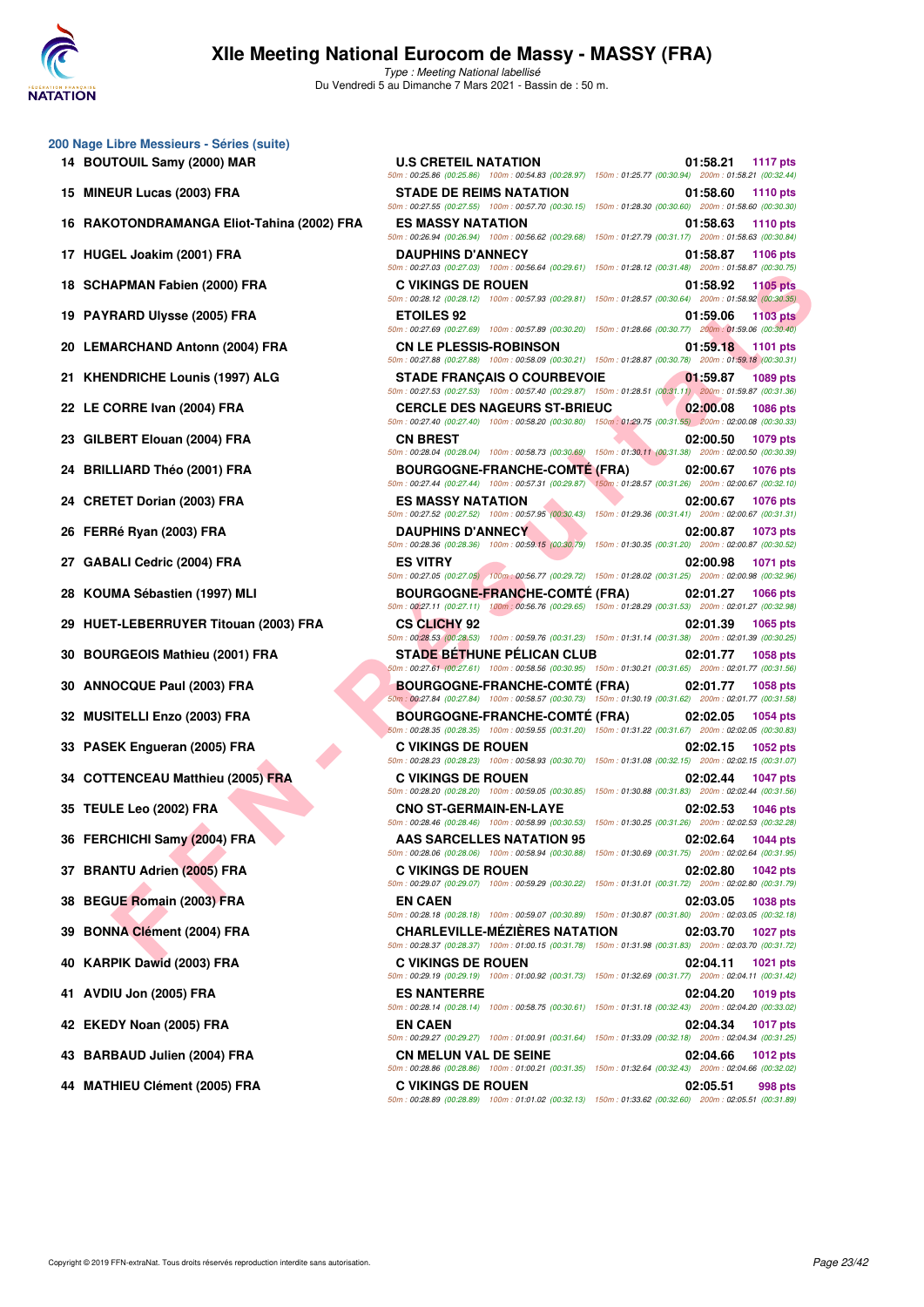

|  |  | 200 Nage Libre Messieurs - Séries (suite) |  |  |
|--|--|-------------------------------------------|--|--|
|--|--|-------------------------------------------|--|--|

- **45 NIANE Abdoul (1988) SEN**
- **46 DELAIE Yanis (2004) FRA**
- **47 MATOKHNIUK Danylo (1999) UKR**
- **48 KOUMA Alexien (2005) FRA**
- **49 BEGREM Mathis (2006) FRA**
- 50 ZEGHICHI Elias (2005) FRA
- 51 DERANGERE Néo (2005) FRA
- 52 ESCARAVAGE Quentin (2003) FRA
- 53 KARADZIC Marko (2006) FRA
- **54 ISLAM Ariful Md (1999) BAN**
- **--- AITKACI Carl (2001) FRA**
- --- LOUISSI Malek (2001) TUN
- **--- GROUSSET Maxime (1999) FRA**

### **400 Nage Libre Messieurs - Finale**

- **1 TEULE Enzo (2004) FRA**
- **2 DEBRIL Marin (2002) FRA**
- **3 CHOUCHAOUI Mathys (2003) FRA**
- **4 LESERT Vincent (2003) FRA**
- 5 BOURDIER Julien (2001) FRA
- **6 LEMARCHAND Antonn (2004) FRA**
- **7 SCHAPMAN Fabien (2000) FRA**
- 

### **[400 Nage Libre Messieurs - Finale B](http://www.ffnatation.fr/webffn/resultats.php?idact=nat&go=epr&idcpt=69813&idepr=54)** (Dimanche 7 Mars 2021)

- **1 PASEK Engueran (2005) FRA**
- 2 CONTRINO Gianni (1998) FRA
- **3 MATHIEU Clément (2005) FRA**
- **4 BEGUE Romain (2003) FRA EN CAEN 04:15.61 1073 pts**
- 5 BRANTU Adrien (2005) FRA

| AS MONACO NATATION                                 | 02:05.61 997 pts                                                                                       |
|----------------------------------------------------|--------------------------------------------------------------------------------------------------------|
|                                                    | 50m: 00:27.38 (00:27.38) 100m: 00:58.42 (00:31.04) 150m: 01:31.22 (00:32.80) 200m: 02:05.61 (00:34.39) |
|                                                    | CHARLEVILLE-MÉZIÈRES NATATION 02:06.57 982 pts                                                         |
|                                                    | 50m: 00:28.37 (00:28.37) 100m: 01:00.17 (00:31.80) 150m: 01:33.67 (00:33.50) 200m: 02:06.57 (00:32.90) |
|                                                    | BOURGOGNE-FRANCHE-COMTÉ (FRA) 02:07.10 973 pts                                                         |
|                                                    | 50m: 00:28.34 (00:28.34) 100m: 01:00.41 (00:32.07) 150m: 01:33.89 (00:33.48) 200m: 02:07.10 (00:33.21) |
|                                                    | BOURGOGNE-FRANCHE-COMTÉ (FRA) 02:07.54 967 pts                                                         |
|                                                    | 50m: 00:29.76 (00:29.76) 100m: 01:02.20 (00:32.44) 150m: 01:35.43 (00:33.23) 200m: 02:07.54 (00:32.11) |
| <b>C VIKINGS DE ROUEN</b>                          | 02:07.75 963 pts                                                                                       |
|                                                    | 50m: 00:29.31 (00:29.31) 100m: 01:01.48 (00:32.17) 150m: 01:34.66 (00:33.18) 200m: 02:07.75 (00:33.09) |
| <b>C VIKINGS DE ROUEN</b>                          | 02:07.76 963 pts                                                                                       |
|                                                    | 50m: 00:28.83 (00:28.83) 100m: 01:01.64 (00:32.81) 150m: 01:35.37 (00:33.73) 200m: 02:07.76 (00:32.39) |
|                                                    | BOURGOGNE-FRANCHE-COMTÉ (FRA) 02:07.83 962 pts                                                         |
|                                                    | 50m: 00:29.13 (00:29.13) 100m: 01:01.07 (00:31.94) 150m: 01:34.41 (00:33.34) 200m: 02:07.83 (00:33.42) |
|                                                    | BOURGOGNE-FRANCHE-COMTÉ (FRA) 02:08.71 949 pts                                                         |
|                                                    | 50m: 00:28.54 (00:28.54) 100m: 01:00.62 (00:32.08) 150m: 01:34.47 (00:33.85) 200m: 02:08.71 (00:34.24) |
| <b>CLAMART NATATION 92</b>                         | 02:08.93 945 pts                                                                                       |
|                                                    | 50m: 00:29.56 (00:29.56) 100m: 01:01.90 (00:32.34) 150m: 01:35.63 (00:33.73) 200m: 02:08.93 (00:33.30) |
| <b>C VIKINGS DE ROUEN</b>                          | 02:20.22 780 pts                                                                                       |
| 50m: 00:29.48 (00:29.48) 100m: 01:09.06 (00:39.58) | 150m: 01:47.24 (00:38.18) 200m: 02:20.22 (00:32.98)                                                    |
| <b>ETOILES 92</b>                                  | <b>DNS</b> dec                                                                                         |
| <b>AAS SARCELLES NATATION 95</b>                   | <b>DNS</b> dec                                                                                         |
| <b>AMIENS METROPOLE NAT.</b>                       | <b>DNS</b> dec                                                                                         |

| А | (Dimanche 7 Mars 2021) |
|---|------------------------|

|                                                       | $10011.0023.10.0023.101.0011.01.02.20.00032.441.0011.01.00340.00020$                                        | LUVIII. UL.UI.JT IUU.JL.III                                                                                                       |
|-------------------------------------------------------|-------------------------------------------------------------------------------------------------------------|-----------------------------------------------------------------------------------------------------------------------------------|
| REM Mathis (2006) FRA                                 | <b>C VIKINGS DE ROUEN</b>                                                                                   | 02:07.75<br>963 pts<br>50m : 00:29.31 (00:29.31) 100m : 01:01.48 (00:32.17) 150m : 01:34.66 (00:33.18) 200m : 02:07.75 (00:33.09) |
| HICHI Elias (2005) FRA                                | <b>C VIKINGS DE ROUEN</b>                                                                                   | 02:07.76<br>963 pts<br>50m: 00:28.83 (00:28.83) 100m: 01:01.64 (00:32.81) 150m: 01:35.37 (00:33.73) 200m: 02:07.76 (00:32.39)     |
| ANGERE Néo (2005) FRA                                 | <b>BOURGOGNE-FRANCHE-COMTE (FRA)</b>                                                                        | 02:07.83<br>962 pts                                                                                                               |
| ARAVAGE Quentin (2003) FRA                            | <b>BOURGOGNE-FRANCHE-COMTE (FRA)</b>                                                                        | 50m: 00:29.13 (00:29.13) 100m: 01:01.07 (00:31.94) 150m: 01:34.41 (00:33.34) 200m: 02:07.83 (00:33.42)<br>02:08.71<br>949 pts     |
|                                                       |                                                                                                             | 50m: 00:28.54 (00:28.54) 100m: 01:00.62 (00:32.08) 150m: 01:34.47 (00:33.85) 200m: 02:08.71 (00:34.24)                            |
| ADZIC Marko (2006) FRA                                | <b>CLAMART NATATION 92</b>                                                                                  | 02:08.93<br>945 pts<br>50m: 00:29.56 (00:29.56) 100m: 01:01.90 (00:32.34) 150m: 01:35.63 (00:33.73) 200m: 02:08.93 (00:33.30)     |
| M Ariful Md (1999) BAN                                | <b>C VIKINGS DE ROUEN</b>                                                                                   | 02:20.22<br>780 pts                                                                                                               |
|                                                       | 50m: 00:29.48 (00:29.48) 100m: 01:09.06 (00:39.58)                                                          | 150m: 01:47.24 (00:38.18) 200m: 02:20.22 (00:32.98)                                                                               |
| .ACI Carl (2001) FRA                                  | <b>ETOILES 92</b>                                                                                           | <b>DNS</b> dec                                                                                                                    |
| ISSI Malek (2001) TUN                                 | AAS SARCELLES NATATION 95                                                                                   | <b>DNS dec</b>                                                                                                                    |
| USSET Maxime (1999) FRA                               | AMIENS METROPOLE NAT.                                                                                       | <b>DNS dec</b>                                                                                                                    |
| <b>LE Enzo (2004) FRA</b>                             | <b>CNO ST-GERMAIN-EN-LAYE</b>                                                                               | 04:01.63<br>1190 pts<br>50m: 00:28.18 (00:28.18) 100m: 00:58.98 (00:30.80) 150m: 01:29.57 (00:30.59) 200m: 02:00.38 (00:30.81)    |
|                                                       |                                                                                                             |                                                                                                                                   |
|                                                       | 250m: 02:30.90 (00:30.52) 300m: 03:01.51 (00:30.61) 350m: 03:32.30 (00:30.79) 400m: 04:01.63 (00:29.33)     |                                                                                                                                   |
| RIL Marin (2002) FRA                                  | <b>C VIKINGS DE ROUEN</b>                                                                                   | 04:08.19<br>1134 pts                                                                                                              |
|                                                       | 50m: 00:27.77 (00:27.77) 100m: 00:58.85 (00:31.08)<br>250m: 02:32.90 (00:31.65) 300m: 03:04.72 (00:31.82)   | 150m: 01:30.24 (00:31.39) 200m: 02:01.25 (00:31.01)<br>350m: 03:36.43 (00:31.71) 400m: 04:08.19 (00:31.76)                        |
| UCHAOUI Mathys (2003) FRA                             | <b>BOURGOGNE-FRANCHE-COMTE (FRA)</b>                                                                        | 04:10.10<br>1118 pts                                                                                                              |
|                                                       | 250m : 02:39.26 (00:33.24) 300m : 03:11.52 (00:32.26) 350m : 03:41.32 (00:29.80) 400m : 04:10.10 (00:28.78) | 50m: 00:28.78 (00:28.78) 100m: 01:00.63 (00:31.85) 150m: 01:33.11 (00:32.48) 200m: 02:06.02 (00:32.91)                            |
| ERT Vincent (2003) FRA                                | <b>STADE BETHUNE PELICAN CLUB</b>                                                                           | 04:10.39<br><b>1116 pts</b>                                                                                                       |
|                                                       | 50m: 00:29.15 (00:29.15) 100m: 01:00.95 (00:31.80)<br>250m: 02:36.49 (00:32.16) 300m: 03:08.47 (00:31.98)   | 150m: 01:32.62 (00:31.67) 200m: 02:04.33 (00:31.71)<br>350m: 03:40.12 (00:31.65) 400m: 04:10.39 (00:30.27)                        |
| RDIER Julien (2001) FRA                               | <b>ST-ETIENNE NATATION</b>                                                                                  | 04:10.67<br>1114 pts                                                                                                              |
|                                                       | 50m: 00:28.45 (00:28.45) 100m: 00:59.16 (00:30.71)<br>250m: 02:34.71 (00:32.47) 300m: 03:07.09 (00:32.38)   | 150m: 01:30.37 (00:31.21) 200m: 02:02.24 (00:31.87)<br>350m: 03:39.79 (00:32.70) 400m: 04:10.67 (00:30.88)                        |
| ARCHAND Antonn (2004) FRA                             | <b>CN LE PLESSIS-ROBINSON</b>                                                                               | 04:12.84<br><b>1096 pts</b>                                                                                                       |
|                                                       | 250m: 02:34.42 (00:31.86) 300m: 03:07.57 (00:33.15) 350m: 03:40.42 (00:32.85) 400m: 04:12.84 (00:32.42)     | 50m: 00:27.81 (00:27.81) 100m: 00:58.87 (00:31.06) 150m: 01:30.49 (00:31.62) 200m: 02:02.56 (00:32.07)                            |
| APMAN Fabien (2000) FRA                               | <b>C VIKINGS DE ROUEN</b>                                                                                   | 04:13.19<br>1093 pts                                                                                                              |
|                                                       | 250m: 02:37.22 (00:32.08) 300m: 03:09.90 (00:32.68) 350m: 03:42.39 (00:32.49) 400m: 04:13.19 (00:30.80)     | 50m: 00:28.61 (00:28.61) 100m: 01:00.16 (00:31.55) 150m: 01:32.25 (00:32.09) 200m: 02:05.14 (00:32.89)                            |
| T-LEBERRUYER Titouan (2003) FRA                       | <b>CS CLICHY 92</b>                                                                                         | 04:13.55<br>1090 pts                                                                                                              |
|                                                       | 250m : 02:37.75 (00:32.46) 300m : 03:10.17 (00:32.42) 350m : 03:42.60 (00:32.43) 400m : 04:13.55 (00:30.95) | 50m: 00:28.70 (00:28.70) 100m: 01:00.62 (00:31.92) 150m: 01:33.24 (00:32.62) 200m: 02:05.29 (00:32.05)                            |
| 19e Libre Messieurs - Finale B (Dimanche 7 Mars 2021) |                                                                                                             |                                                                                                                                   |
| EK Engueran (2005) FRA                                | <b>C VIKINGS DE ROUEN</b>                                                                                   | 04:13.19<br>1093 pts                                                                                                              |
|                                                       | 250m: 02:38.71 (00:31.83) 300m: 03:11.31 (00:32.60) 350m: 03:43.16 (00:31.85) 400m: 04:13.19 (00:30.03)     | 50m: 00:29.46 (00:29.46) 100m: 01:01.32 (00:31.86) 150m: 01:33.80 (00:32.48) 200m: 02:06.88 (00:33.08)                            |
| TRINO Gianni (1998) FRA                               | <b>ST-ETIENNE NATATION</b>                                                                                  | 04:14.05 1086 pts                                                                                                                 |

**8 HUET-LEBERRUYER Titouan (2003) FRA CS CLICHY 92 04:13.55 1090 pts** 50m : 00:28.70 (00:28.70) 100m : 01:00.62 (00:31.92) 150m : 01:33.24 (00:32.62) 200m : 02:05.29 (00:32.05) 250m : 02:37.75 (00:32.46) 300m : 03:10.17 (00:32.42) 350m : 03:42.60 (00:32.43) 400m : 04:13.55 (00:30.95)

| <b>C VIKINGS DE ROUEN</b>                             |                                                        |                                                        | 04:13.19<br>1093 pts                                   |
|-------------------------------------------------------|--------------------------------------------------------|--------------------------------------------------------|--------------------------------------------------------|
| 50m: 00:29.46 (00:29.46)<br>250m: 02:38.71 (00:31.83) | 100m: 01:01.32 (00:31.86)<br>300m: 03:11.31 (00:32.60) | 150m: 01:33.80 (00:32.48)<br>350m: 03:43.16 (00:31.85) | 200m: 02:06.88 (00:33.08)<br>400m: 04:13.19 (00:30.03) |
| <b>ST-ETIENNE NATATION</b>                            |                                                        |                                                        | 04:14.05 1086 pts                                      |
| 50m: 00:28.58 (00:28.58)<br>250m: 02:36.52 (00:32.43) | 100m: 00:59.95 (00:31.37)<br>300m: 03:09.36 (00:32.84) | 150m: 01:31.76 (00:31.81)<br>350m: 03:42.13 (00:32.77) | 200m: 02:04.09 (00:32.33)<br>400m: 04:14.05 (00:31.92) |
| C VIKINGS DE ROUEN                                    |                                                        |                                                        | 04:15.48<br>1074 pts                                   |
| 50m: 00:29.86 (00:29.86)<br>250m: 02:39.10 (00:32.30) | 100m: 01:01.74 (00:31.88)<br>300m: 03:11.53 (00:32.43) | 150m: 01:33.89 (00:32.15)<br>350m: 03:43.94 (00:32.41) | 200m: 02:06.80 (00:32.91)<br>400m: 04:15.48 (00:31.54) |
| <b>EN CAEN</b>                                        |                                                        |                                                        | 04:15.61<br>1073 pts                                   |
| 50m: 00:28.63 (00:28.63)<br>250m: 02:37.37 (00:32.52) | 100m: 01:00.26 (00:31.63)<br>300m: 03:10.13 (00:32.76) | 150m: 01:32.50 (00:32.24)<br>350m: 03:42.88 (00:32.75) | 200m: 02:04.85 (00:32.35)<br>400m: 04:15.61 (00:32.73) |
| <b>C VIKINGS DE ROUEN</b>                             |                                                        |                                                        | 04:18.75<br>1048 pts                                   |
| 50m: 00:29.61 (00:29.61)                              | 100m: 01:01.29 (00:31.68)                              | 150m: 01:33.34 (00:32.05)                              | 200m: 02:06.14 (00:32.80)                              |
| 250m: 02:38.61 (00:32.47)                             | 300m: 03:11.94 (00:33.33)                              | 350m: 03:45.45 (00:33.51)                              | 400m: 04:18.75 (00:33.30)                              |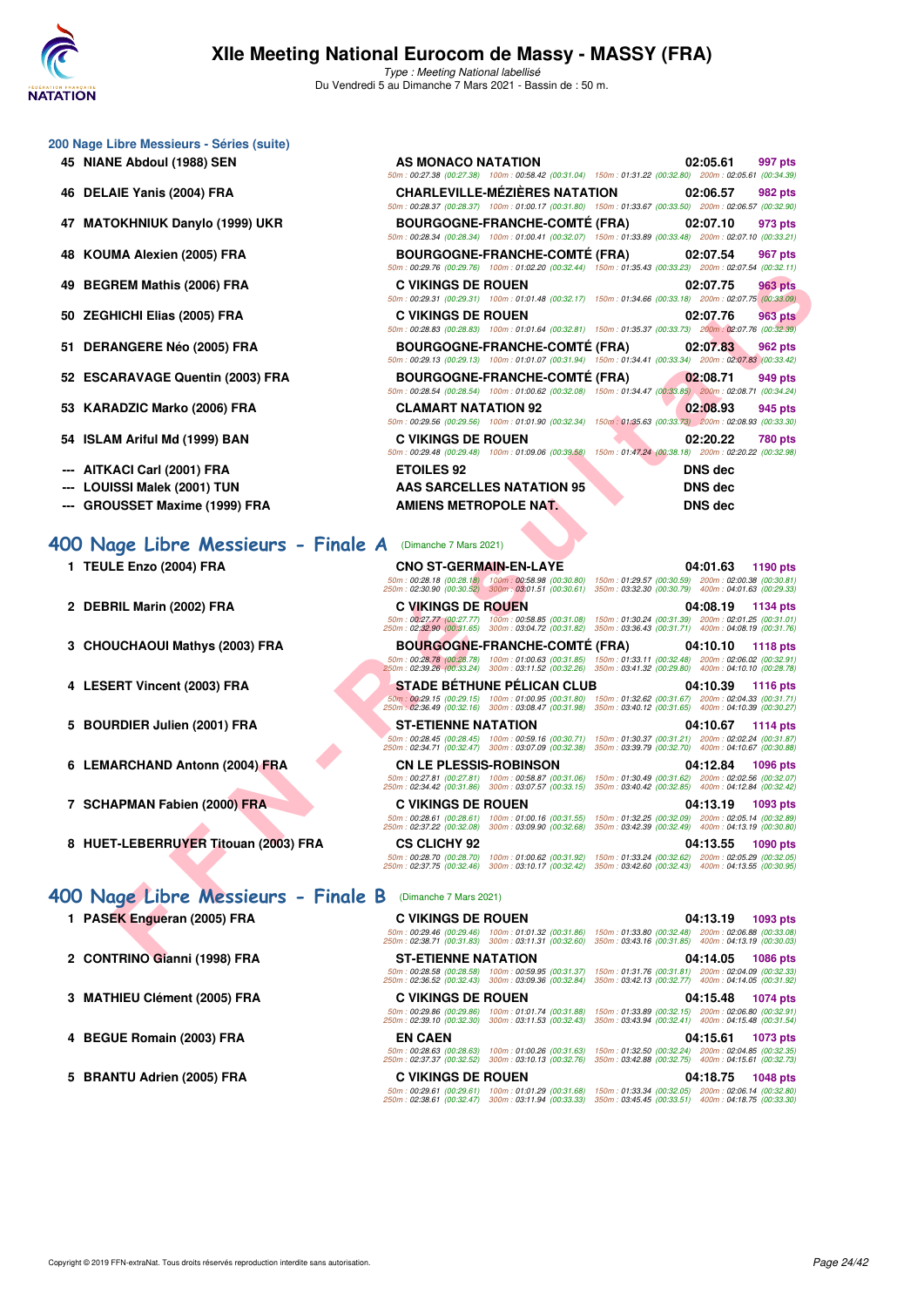

| 400 Nage Libre Messieurs - Finale B (suite)                          |                                                                                                              |                                                                                                                                                                                                                       |
|----------------------------------------------------------------------|--------------------------------------------------------------------------------------------------------------|-----------------------------------------------------------------------------------------------------------------------------------------------------------------------------------------------------------------------|
| 6 COTTENCEAU Matthieu (2005) FRA                                     | <b>C VIKINGS DE ROUEN</b>                                                                                    | 04:21.12 1029 pts                                                                                                                                                                                                     |
|                                                                      | 50m: 00:29.65 (00:29.65)<br>100m: 01:01.64 (00:31.99)<br>250m: 02:40.25 (00:32.89) 300m: 03:13.81 (00:33.56) | 150m: 01:34.58 (00:32.94) 200m: 02:07.36 (00:32.78)<br>350m: 03:48.39 (00:34.58) 400m: 04:21.12 (00:32.73)                                                                                                            |
| 7 EKEDY Noan (2005) FRA                                              | <b>EN CAEN</b>                                                                                               | 04:23.82<br>1008 pts                                                                                                                                                                                                  |
|                                                                      | 50m: 00:30.10 (00:30.10) 100m: 01:02.47 (00:32.37)<br>250m: 02:42.24 (00:33.51) 300m: 03:16.39 (00:34.15)    | 150m: 01:35.04 (00:32.57) 200m: 02:08.73 (00:33.69)<br>350m: 03:50.80 (00:34.41) 400m: 04:23.82 (00:33.02)                                                                                                            |
| 8 BEGREM Mathis (2006) FRA                                           | <b>C VIKINGS DE ROUEN</b>                                                                                    | 04:34.74<br>923 pts                                                                                                                                                                                                   |
|                                                                      | 50m: 00:31.03 (00:31.03)<br>100m: 01:04.46 (00:33.43)<br>250m: 02:49.25 (00:35.35) 300m: 03:24.46 (00:35.21) | 150m: 01:39.25 (00:34.79) 200m: 02:13.90 (00:34.65)<br>350m: 04:00.24 (00:35.78)<br>400m: 04:34.74 (00:34.50)                                                                                                         |
|                                                                      |                                                                                                              |                                                                                                                                                                                                                       |
| 400 Nage Libre Messieurs - Finale C 15-16 ans (Dimanche 7 Mars 2021) |                                                                                                              |                                                                                                                                                                                                                       |
| 1 PORTAL Kylian (2006) FRA                                           | <b>CNO ST-GERMAIN-EN-LAYE</b><br>50m: 00:30.83 (00:30.83) 100m: 01:06.65 (00:35.82)                          | 04:50.11<br>811 pts<br>150m: 01:44.54 (00:37.89) 200m: 02:22.72 (00:38.18)                                                                                                                                            |
|                                                                      | 250m: 02:59.90 (00:37.18) 300m: 03:37.53 (00:37.63)                                                          | 350m: 04:15.36 (00:37.83) 400m: 04:50.11 (00:34.75)                                                                                                                                                                   |
| 400 Nage Libre Messieurs - Séries                                    | (Dimanche 7 Mars 2021)                                                                                       |                                                                                                                                                                                                                       |
| 1 TEULE Enzo (2004) FRA                                              | <b>CNO ST-GERMAIN-EN-LAYE</b>                                                                                | 04:04.09<br>1169 pts                                                                                                                                                                                                  |
|                                                                      | 50m: 00:28.62 (00:28.62) 100m: 00:59.54 (00:30.92)                                                           | 150m: 01:30.91 (00:31.37) 200m: 02:02.51 (00:31.60)                                                                                                                                                                   |
| 2 VERPLAETSE Alexandre (2000) FRA                                    | 250m: 02:33.63 (00:31.12) 300m: 03:04.31 (00:30.68)<br>AAS SARCELLES NATATION 95                             | 350m : 03:34.66 (00:30.35) 400m : 04:04.09 (00:29.43)<br>04:06.57<br>1148 pts                                                                                                                                         |
|                                                                      | 50m: 00:28.11 (00:28.11) 100m: 00:59.15 (00:31.04)                                                           | 150m: 01:30.30 (00:31.15) 200m: 02:02.02 (00:31.72)                                                                                                                                                                   |
| 3 DEBRIL Marin (2002) FRA                                            | 250m: 02:33.69 (00:31.67) 300m: 03:05.78 (00:32.09)<br><b>C VIKINGS DE ROUEN</b>                             | 350m: 03:37.00 (00:31.22) 400m: 04:06.57 (00:29.57)<br>04:07.32<br>1141 pts                                                                                                                                           |
|                                                                      | 50m: 00:27.64 (00:27.64) 100m: 00:58.17 (00:30.53)<br>250m: 02:31.39 (00:31.28) 300m: 03:03.28 (00:31.89)    | 150m: 01:29.14 (00:30.97) 200m: 02:00.11 (00:30.97)<br>350m: 03:36.22 (00:32.94) 400m: 04:07.32 (00:31.10)                                                                                                            |
| 4 LOUISSI Malek (2001) TUN                                           | <b>AAS SARCELLES NATATION 95</b>                                                                             | 04:09.95<br>1120 pts                                                                                                                                                                                                  |
|                                                                      | 50m: 00:29.40 (00:29.40) 100m: 01:00.62 (00:31.22)<br>250m: 02:35.58 (00:31.75) 300m: 03:07.49 (00:31.91)    | 150m: 01:32.24 (00:31.62) 200m: 02:03.83 (00:31.59)<br>350m: 03:39.01 (00:31.52) 400m: 04:09.95 (00:30.94)                                                                                                            |
| 5 CHOUCHAOUI Mathys (2003) FRA                                       | <b>BOURGOGNE-FRANCHE-COMTE (FRA)</b>                                                                         | 04:13.02<br>1094 pts                                                                                                                                                                                                  |
|                                                                      | 50m: 00:27.88 (00:27.88) 100m: 00:59.04 (00:31.16)<br>250m: 02:37.01 (00:33.02) 300m: 03:10.26 (00:33.25)    | 150m: 01:31.24 (00:32.20) 200m: 02:03.99 (00:32.75)<br>350m: 03:42.80 (00:32.54) 400m: 04:13.02 (00:30.22)                                                                                                            |
| 6 HUET-LEBERRUYER Titouan (2003) FRA                                 | <b>CS CLICHY 92</b>                                                                                          | 04:13.31<br>1092 pts                                                                                                                                                                                                  |
|                                                                      | 50m: 00:28.64 (00:28.64)<br>100m: 01:00.17 (00:31.53)<br>250m: 02:37.80 (00:32.34) 300m: 03:10.32 (00:32.52) | 150m: 01:32.56 (00:32.39) 200m: 02:05.46 (00:32.90)<br>350m: 03:42.53 (00:32.21) 400m: 04:13.31 (00:30.78)                                                                                                            |
| 7 SCHAPMAN Fabien (2000) FRA                                         | <b>C VIKINGS DE ROUEN</b>                                                                                    | 04:13.36<br>1091 pts                                                                                                                                                                                                  |
|                                                                      | 50m: 00:28.89 (00:28.89) 100m: 01:00.42 (00:31.53)<br>250m: 02:37.47 (00:32.36) 300m: 03:09.70 (00:32.23)    | 150m: 01:32.58 (00:32.16) 200m: 02:05.11 (00:32.53)<br>350m: 03:42.02 (00:32.32) 400m: 04:13.36 (00:31.34)                                                                                                            |
| 8 BOURDIER Julien (2001) FRA                                         | ST-ETIENNE NATATION                                                                                          | 04:14.39<br>1083 pts                                                                                                                                                                                                  |
|                                                                      | 50m: 00:28.54 (00:28.54) 100m: 00:59.17 (00:30.63)<br>250m: 02:37.31 (00:32.99) 300m: 03:10.03 (00:32.72)    | 150m: 01:31.76 (00:32.59) 200m: 02:04.32 (00:32.56)<br>350m: 03:42.80 (00:32.77) 400m: 04:14.39 (00:31.59)                                                                                                            |
| 9 LEMARCHAND Antonn (2004) FRA                                       | <b>CN LE PLESSIS-ROBINSON</b>                                                                                | 04:15.27<br><b>1076 pts</b>                                                                                                                                                                                           |
|                                                                      | 50m: 00:27.84 (00:27.84) 100m: 00:58.50 (00:30.66)<br>250m: 02:35.75 (00:32.66) 300m: 03:09.20 (00:33.45)    | 150m: 01:30.51 (00:32.01) 200m: 02:03.09 (00:32.58)<br>350m: 03:42.88 (00:33.68)<br>400m: 04:15.27 (00:32.39)                                                                                                         |
| 10 LESERT Vincent (2003) FRA                                         | <b>STADE BETHUNE PELICAN CLUB</b>                                                                            | 04:15.61<br>1073 pts                                                                                                                                                                                                  |
|                                                                      |                                                                                                              | 50m : 00:29.60 (00:29.60) 100m : 01:01.34 (00:31.74) 150m : 01:33.10 (00:31.76) 200m : 02:05.12 (00:32.02)<br>250m: 02:37.91 (00:32.79) 300m: 03:10.78 (00:32.87) 350m: 03:43.39 (00:32.61) 400m: 04:15.61 (00:32.22) |
| 11 PASEK Engueran (2005) FRA                                         | <b>C VIKINGS DE ROUEN</b>                                                                                    | 04:16.54<br><b>1066 pts</b>                                                                                                                                                                                           |
|                                                                      | 50m: 00:29.06 (00:29.06) 100m: 01:00.42 (00:31.36)                                                           | 150m: 01:32.93 (00:32.51) 200m: 02:05.65 (00:32.72)<br>250m: 02:38.46 (00:32.81) 300m: 03:11.95 (00:33.49) 350m: 03:45.03 (00:33.08) 400m: 04:16.54 (00:31.51)                                                        |
| 12 MATHIEU Clément (2005) FRA                                        | <b>C VIKINGS DE ROUEN</b>                                                                                    | 04:17.18<br><b>1060 pts</b>                                                                                                                                                                                           |
|                                                                      | 50m: 00:29.83 (00:29.83) 100m: 01:01.74 (00:31.91)<br>250m: 02:40.07 (00:32.90) 300m: 03:12.70 (00:32.63)    | 150m: 01:34.51 (00:32.77) 200m: 02:07.17 (00:32.66)<br>350m: 03:45.47 (00:32.77) 400m: 04:17.18 (00:31.71)                                                                                                            |
| 13 FERCHICHI Samy (2004) FRA                                         | AAS SARCELLES NATATION 95                                                                                    | 04:18.42<br><b>1050 pts</b>                                                                                                                                                                                           |
|                                                                      | 50m: 00:28.27 (00:28.27) 100m: 00:59.51 (00:31.24)<br>250m: 02:38.97 (00:33.73) 300m: 03:12.65 (00:33.68)    | 150m: 01:31.98 (00:32.47) 200m: 02:05.24 (00:33.26)<br>350m: 03:46.04 (00:33.39) 400m: 04:18.42 (00:32.38)                                                                                                            |
| 14 CONTRINO Gianni (1998) FRA                                        | <b>ST-ETIENNE NATATION</b>                                                                                   | 04:19.59<br>1041 pts                                                                                                                                                                                                  |
|                                                                      |                                                                                                              | 50m: 00:28.30 (00:28.30) 100m: 00:59.31 (00:31.01) 150m: 01:31.07 (00:31.76) 200m: 02:03.58 (00:32.51)<br>250m: 02:36.20 (00:32.62) 300m: 03:09.93 (00:33.73) 350m: 03:44.39 (00:34.46) 400m: 04:19.59 (00:35.20)     |
| 15 ANNOCQUE Paul (2003) FRA                                          | <b>BOURGOGNE-FRANCHE-COMTE (FRA)</b>                                                                         | 04:19.96<br><b>1038 pts</b>                                                                                                                                                                                           |
|                                                                      | 50m: 00:29.00 (00:29.00) 100m: 01:01.04 (00:32.04)                                                           | 150m: 01:33.81 (00:32.77) 200m: 02:06.84 (00:33.03)<br>250m: 02:40.03 (00:33.19) 300m: 03:13.28 (00:33.25) 350m: 03:46.90 (00:33.62) 400m: 04:19.96 (00:33.06)                                                        |
| 16 COTTENCEAU Matthieu (2005) FRA                                    | <b>C VIKINGS DE ROUEN</b>                                                                                    | 04:21.98<br><b>1022 pts</b>                                                                                                                                                                                           |
|                                                                      |                                                                                                              | 50m: 00:29.21 (00:29.21) 100m: 01:00.87 (00:31.66) 150m: 01:34.23 (00:33.36) 200m: 02:07.70 (00:33.47)<br>250m: 02:41.04 (00:33.34) 300m: 03:15.08 (00:34.04) 350m: 03:49.11 (00:34.03) 400m: 04:21.98 (00:32.87)     |
| 17 BEGUE Romain (2003) FRA                                           | <b>EN CAEN</b>                                                                                               | 04:22.15<br>1021 pts                                                                                                                                                                                                  |
|                                                                      |                                                                                                              | 50m: 00:28.87 (00:28.87) 100m: 01:00.19 (00:31.32) 150m: 01:32.57 (00:32.38) 200m: 02:05.25 (00:32.68)<br>250m: 02:39.01 (00:33.76) 300m: 03:13.27 (00:34.26) 350m: 03:47.99 (00:34.72) 400m: 04:22.15 (00:34.16)     |
| 18 EKEDY Noan (2005) FRA                                             | <b>EN CAEN</b>                                                                                               | 04:23.64<br>1009 pts                                                                                                                                                                                                  |
|                                                                      | 50m: 00:30.45 (00:30.45) 100m: 01:03.67 (00:33.22)<br>250m: 02:44.07 (00:33.07) 300m: 03:17.72 (00:33.65)    | 150m: 01:36.94 (00:33.27) 200m: 02:11.00 (00:34.06)<br>350m: 03:51.28 (00:33.56) 400m: 04:23.64 (00:32.36)                                                                                                            |
| 19 FALLA Lucas (2005) FRA                                            | AAS SARCELLES NATATION 95                                                                                    | 04:24.93<br>999 pts                                                                                                                                                                                                   |
|                                                                      | 50m: 00:29.95 (00:29.95) 100m: 01:02.39 (00:32.44)<br>250m: 02:43.80 (00:34.20) 300m: 03:18.34 (00:34.54)    | 150m: 01:35.99 (00:33.60) 200m: 02:09.60 (00:33.61)<br>350m: 03:52.43 (00:34.09) 400m: 04:24.93 (00:32.50)                                                                                                            |
|                                                                      |                                                                                                              |                                                                                                                                                                                                                       |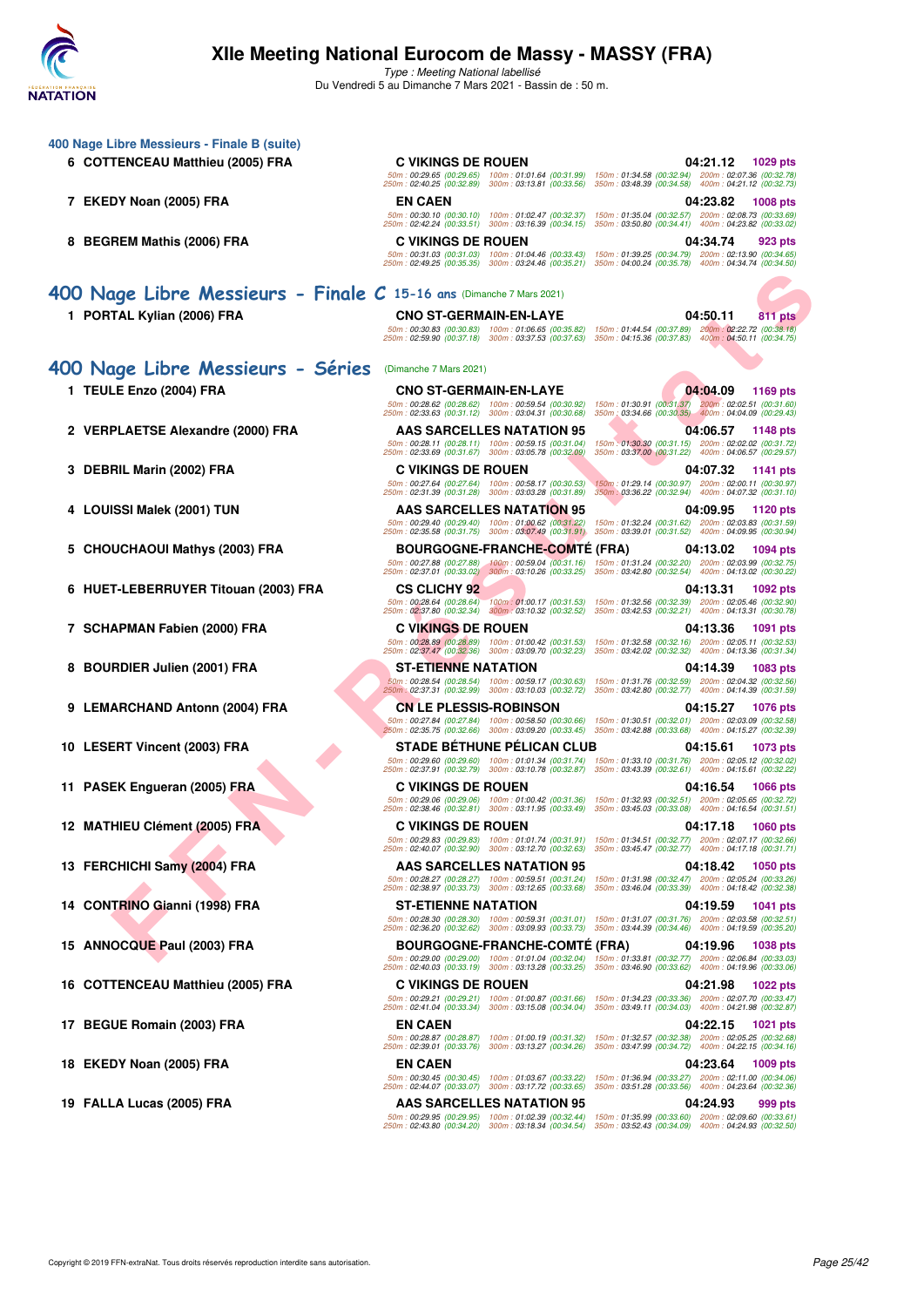

**400 Nage Libre Messieurs - Séries (suite)**

Type : Meeting National labellisé Du Vendredi 5 au Dimanche 7 Mars 2021 - Bassin de : 50 m.

| 20 GAROUX Eliott (2006) FRA                                                                                                                                                                                                                                                                                                                                                                                                       | <b>AAS SARCELLES NATATION 95</b>                                                                                                                                                                                                                                   | 04:25.05<br>998 pts<br>50m: 00:29.94 (00:29.94) 100m: 01:02.84 (00:32.90) 150m: 01:37.53 (00:34.69) 200m: 02:12.07 (00:34.54)                                                                                     |                           |
|-----------------------------------------------------------------------------------------------------------------------------------------------------------------------------------------------------------------------------------------------------------------------------------------------------------------------------------------------------------------------------------------------------------------------------------|--------------------------------------------------------------------------------------------------------------------------------------------------------------------------------------------------------------------------------------------------------------------|-------------------------------------------------------------------------------------------------------------------------------------------------------------------------------------------------------------------|---------------------------|
| 21 BRANTU Adrien (2005) FRA                                                                                                                                                                                                                                                                                                                                                                                                       | <b>C VIKINGS DE ROUEN</b>                                                                                                                                                                                                                                          | 250m: 02:46.40 (00:34.33) 300m: 03:20.50 (00:34.10) 350m: 03:54.19 (00:33.69) 400m: 04:25.05 (00:30.86)<br>04:28.70<br>970 pts                                                                                    |                           |
|                                                                                                                                                                                                                                                                                                                                                                                                                                   |                                                                                                                                                                                                                                                                    | 50m: 00:30.41 (00:30.41) 100m: 01:02.92 (00:32.51) 150m: 01:36.74 (00:33.82) 200m: 02:10.94 (00:34.20)<br>250m: 02:45.38 (00:34.44) 300m: 03:20.35 (00:34.97) 350m: 03:54.94 (00:34.59) 400m: 04:28.70 (00:33.76) |                           |
| 22 LOPEZ Falemana (2006) FRA                                                                                                                                                                                                                                                                                                                                                                                                      | <b>BOURGOGNE-FRANCHE-COMTE (FRA)</b>                                                                                                                                                                                                                               | 04:29.27<br>965 pts                                                                                                                                                                                               |                           |
|                                                                                                                                                                                                                                                                                                                                                                                                                                   |                                                                                                                                                                                                                                                                    | 50m: 00:28.64 (00:28.64) 100m: 01:01.31 (00:32.67) 150m: 01:35.28 (00:33.97) 200m: 02:10.35 (00:35.07)<br>250m: 02:45.65 (00:35.30) 300m: 03:20.14 (00:34.49) 350m: 03:55.22 (00:35.08) 400m: 04:29.27 (00:34.05) |                           |
| 23 BEGREM Mathis (2006) FRA                                                                                                                                                                                                                                                                                                                                                                                                       | <b>C VIKINGS DE ROUEN</b>                                                                                                                                                                                                                                          | 04:32.02<br>944 pts                                                                                                                                                                                               |                           |
|                                                                                                                                                                                                                                                                                                                                                                                                                                   |                                                                                                                                                                                                                                                                    | 50m: 00:30.39 (00:30.39) 100m: 01:03.17 (00:32.78) 150m: 01:37.35 (00:34.18) 200m: 02:11.90 (00:34.55)<br>250m: 02:46.91 (00:35.01) 300m: 03:22.24 (00:35.33) 350m: 03:57.56 (00:35.32) 400m: 04:32.02 (00:34.46) |                           |
| 24 PORTAL Kylian (2006) FRA                                                                                                                                                                                                                                                                                                                                                                                                       | <b>CNO ST-GERMAIN-EN-LAYE</b>                                                                                                                                                                                                                                      | 04:50.09<br>811 pts<br>50m: 00:31.60 (00:31.60) 100m: 01:07.40 (00:35.80) 150m: 01:45.10 (00:37.70) 200m: 02:22.77 (00:37.67)                                                                                     |                           |
|                                                                                                                                                                                                                                                                                                                                                                                                                                   |                                                                                                                                                                                                                                                                    | 250m : 03:00.61 (00:37.84) 300m : 03:37.87 (00:37.26) 350m : 04:15.26 (00:37.39) 400m : 04:50.09 (00:34.83)                                                                                                       |                           |
| 800 Nage Libre Messieurs - Séries (Samedi 6 Mars 2021)                                                                                                                                                                                                                                                                                                                                                                            |                                                                                                                                                                                                                                                                    |                                                                                                                                                                                                                   |                           |
| 1 GYURTA Gergely (1991) HUN                                                                                                                                                                                                                                                                                                                                                                                                       | <b>MONTPELLIER METROPOLE NATATION</b>                                                                                                                                                                                                                              | 08:07.86<br>1270 pts                                                                                                                                                                                              |                           |
|                                                                                                                                                                                                                                                                                                                                                                                                                                   |                                                                                                                                                                                                                                                                    |                                                                                                                                                                                                                   |                           |
| 2 JOLY Damien (1992) FRA                                                                                                                                                                                                                                                                                                                                                                                                          | <b>MONTPELLIER METROPOLE NATATION</b>                                                                                                                                                                                                                              | 08:09.85<br><b>1261</b> pts                                                                                                                                                                                       |                           |
| $50m: 00:28.35 \ (00:28.35) \quad 100m: 00:58.56 \ (00:30.21) \quad 150m: 01:29.38 \ (00:30.82)$<br>450m: 04:34.92 (00:31.01) 500m: 05:05.83 (00:30.91) 550m: 05:36.87 (00:31.04)                                                                                                                                                                                                                                                 | $200m: 01:59.94\ (00:30.56) \quad 250m: 02:30.90\ (00:30.96) \quad 300m: 03:01.98\ (00:31.03) \quad 350m: 03:33.07\ (00:31.14) \quad 400m: 04:03.91\ (00:30.84) \quad 600m: 04:03.91\ (00:30.85) \quad 600m: 06:09.85\ (00:30.87) \quad 600m: 06:09.85\ (00:30.87$ |                                                                                                                                                                                                                   |                           |
| 3   VANDEVELDE Alexis (2001) FRA                                                                                                                                                                                                                                                                                                                                                                                                  | <b>SN VERSAILLES</b>                                                                                                                                                                                                                                               | 08:19.55<br>1220 pts                                                                                                                                                                                              |                           |
| $50m:00.28.28\ (00.28.28)\  \  \, 100m:00.59.33\ (00.31.05)\  \  \, 150m:01.30.73\ (00.31.40)\  \  \, 200m:02.02.22\ (00.31.49)\  \  \, 250m:02.33.87\ (00.31.65)\  \  \, 300m:03.05.57\ (00.31.70)\  \  \, 350m:03.37.03\ (00.31.46)\  \  \, 400m:04.09.$<br>450m: 04:40.58 (00:31.44) 500m: 05:12.14 (00:31.56) 550m: 05:43.84 (00:31.70) 600m: 06:15.14 (00:31.30) 650m: 06:46.66 (00:31.52)                                   |                                                                                                                                                                                                                                                                    | 700m: 07:18.06 (00:31.40) 750m: 07:49.61 (00:31.55) 800m: 08:19.55 (00:29.94)                                                                                                                                     |                           |
| 4 VERPLAETSE Alexandre (2000) FRA                                                                                                                                                                                                                                                                                                                                                                                                 | <b>AAS SARCELLES NATATION 95</b>                                                                                                                                                                                                                                   | 08:20.09<br>1217 pts<br>300m: 03:06.40 (01:03.03) 350m: 03:38.05 (00:31.65) 400m: 04:09.88 (00:31.83)                                                                                                             |                           |
| 50m: 01:31.68 (01:31.68) 100m: 01:00.1300:0-31.55) 150m: 02:34.80 (01:34.67) 200m: 02:0303700:0-31.43)<br>450m: 04:41.44 (00:31.56) 500m: 05:13.41 (00:31.97) 550m: 05:45.37 (00:31.96) 600m: 06:17.34 (00:31.97) 650m: 06:48.83 (00:31.49)                                                                                                                                                                                       |                                                                                                                                                                                                                                                                    | 700m: 07:20.46 (00:31.63) 750m: 07:51.58 (00:31.12)                                                                                                                                                               | 800m: 08:20.09 (00:28.51) |
| 5 LOUISSI Malek (2001) TUN<br>50m: 00:29.57 (00:29.57) 100m: 01:01.47 (00:31.90)                                                                                                                                                                                                                                                                                                                                                  | <b>AAS SARCELLES NATATION 95</b><br>150m: 01:33.15 (00:31.68) 200m: 02:04.84 (00:31.69) 250m: 02:36.73 (00:31.89)                                                                                                                                                  | 08:29.08<br>1179 pts<br>300m: 03:08.69 (00:31.96) 350m: 03:40.66 (00:31.97)                                                                                                                                       | 400m: 04:12.51 (00:31.85) |
| 450m: 04:44.51 (00:32.00) 500m: 05:16.85 (00:32.34)                                                                                                                                                                                                                                                                                                                                                                               | 550m: 05:49.16 (00:32.31) 600m: 06:21.30 (00:32.14) 650m: 06:53.55 (00:32.25)                                                                                                                                                                                      | 700m: 07:25.55 (00:32.00) 750m: 07:57.50 (00:31.95)                                                                                                                                                               | 800m: 08:29.08 (00:31.58) |
| 6 SCHAPMAN Fabien (2000) FRA<br>50m: 00:28.94 (00:28.94) 100m: 00:59.84 (00:30.90)                                                                                                                                                                                                                                                                                                                                                | <b>C VIKINGS DE ROUEN</b>                                                                                                                                                                                                                                          | 08:33.14<br>1163 pts                                                                                                                                                                                              | 400m: 04:13.03 (00:32.69) |
| 450m: 04:45.89 (00:32.86) 500m: 05:18.97 (00:33.08)                                                                                                                                                                                                                                                                                                                                                                               | 150m : 01:31.42 (00:31.58) 200m : 02:03.51 (00:32.09) 250m : 02:35.41 (00:31.90) 300m : 03:08.03 (00:32.62) 350m : 03:40.34 (00:32.31)<br>550m : 05:51.81 (00:32.84) 600m : 06:24.76 (00:32.95) 650m : 06:57.61 (00:32.85) 700m :                                  |                                                                                                                                                                                                                   | 800m: 08:33.14 (00:30.66) |
| 7 TRAMIER Gaspard (2003) FRA<br>50m: 00:29.41 (00:29.41) 100m: 01:01.46 (00:32.05)<br>150m: 01:33.83 (00:32.37)                                                                                                                                                                                                                                                                                                                   | <b>AAS SARCELLES NATATION 95</b>                                                                                                                                                                                                                                   | 08:33.32<br>1162 pts<br>200m: 02:06.42 (00:32.59) 250m: 02:38.98 (00:32.56) 300m: 03:11.54 (00:32.56) 350m: 03:43.84 (00:32.30)                                                                                   | 400m: 04:16.48 (00:32.64) |
| 450m: 04:48.87 (00:32.39) 500m: 05:21.42 (00:32.55)<br>550m: 05:53.40 (00:31.98)                                                                                                                                                                                                                                                                                                                                                  |                                                                                                                                                                                                                                                                    | 600m: 06:25.86 (00:32.46) 650m: 06:58.03 (00:32.17) 700m: 07:30.19 (00:32.16) 750m: 08:02.31 (00:32.12)                                                                                                           | 800m: 08:33.32 (00:31.01) |
| 8 PASEK Engueran (2005) FRA<br>50m: 00:29.54 (00:29.54) 100m: 01:01.09 (00:31.55)<br>150m: 01:33.84 (00:32.75)                                                                                                                                                                                                                                                                                                                    | <b>C VIKINGS DE ROUEN</b><br>200m; 02:05.79 (00:31.95) 250m: 02:38.80 (00:33.01) 300m: 03:11.39 (00:32.59) 350m: 03:44.86 (00:33.47) 400m: 04:17.81 (00:32.95)                                                                                                     | 08:39.96<br>1134 pts                                                                                                                                                                                              |                           |
| 450m: 04:51.12 (00:33.31) 500m: 05:24.21 (00:33.09)                                                                                                                                                                                                                                                                                                                                                                               | 550m: 05:57.48 (00:33.27) 600m: 06:30.91 (00:33.43) 650m: 07:04.25 (00:33.34) 700m: 07:36.55 (00:32.30) 750m: 08:09.40 (00:32.85)<br><b>EN CAEN</b>                                                                                                                | 08:41.82                                                                                                                                                                                                          | 800m: 08:39.96 (00:30.56) |
| 9 BEGUE Romain (2003) FRA<br>$\frac{50m}{22225} \cdot \frac{002225}{1002225} \cdot \frac{002225}{1002225} \cdot \frac{003240}{100225} \cdot \frac{003245}{100225} \cdot \frac{003257}{1002575} \cdot \frac{003255}{200255} \cdot \frac{200m}{200255} \cdot \frac{003245}{20002587} \cdot \frac{003245}{200257} \cdot \frac{003245}{200257} \cdot \frac{003245}{20$                                                                |                                                                                                                                                                                                                                                                    | 1127 pts                                                                                                                                                                                                          |                           |
| 10 KHENDRICHE Lounis (1997) ALG                                                                                                                                                                                                                                                                                                                                                                                                   | <b>STADE FRANÇAIS O COURBEVOIE</b>                                                                                                                                                                                                                                 | 08:42.01<br>1126 pts                                                                                                                                                                                              |                           |
| 50m : 00:28.75 (00:28.75) 100m : 01:00.51 (00:31.76) 150m : 01:32,47 (00:31.96) 200m : 02:04.31 (00:31.84) 250m : 02:36.54 (00:32.23) 300m : 03:08.82 (00:32.28) 350m : 03:41.65 (00:32.83) 400m : 04:14.76 (00:33.11)<br>450m: 04:46.63 (00:31.87) 500m: 05:18.45 (00:31.82) 550m: 05:51.32 (00:32.87)                                                                                                                           | 600m: 06:25.59 (00:34.27) 650m: 07:00.34 (00:34.75)                                                                                                                                                                                                                | 700m: 07:35.29 (00:34.95) 750m: 08:10.21 (00:34.92) 800m: 08:42.01 (00:31.80)                                                                                                                                     |                           |
| 11 FERCHICHI Samy (2004) FRA                                                                                                                                                                                                                                                                                                                                                                                                      | AAS SARCELLES NATATION 95                                                                                                                                                                                                                                          | 08:42.89<br>1122 pts                                                                                                                                                                                              |                           |
| 50m: 00:29.51 (00:29.51) 100m: 01:02.06 (00:32.55) 150m: 01:35.28 (00:33.22)<br>450m: 04:54.44 (00:33.20) 500m: 05:26.62 (00:32.18) 550m: 05:59.48 (00:32.86)                                                                                                                                                                                                                                                                     | 200m: 02:08.73 (00:33.45) 250m: 02:42.11 (00:33.38) 300m: 03:15.03 (00:32.92) 350m: 03:48.00 (00:32.97) 400m: 04:21.24 (00:33.24)                                                                                                                                  | 600m: 06:32.98 (00:33.50) 650m: 07:06.47 (00:33.49) 700m: 07:39.19 (00:32.72) 750m: 08:11.83 (00:32.64) 800m: 08:42.89 (00:31.06)                                                                                 |                           |
| 12 LE CORRE Ivan (2004) FRA                                                                                                                                                                                                                                                                                                                                                                                                       | <b>CERCLE DES NAGEURS ST-BRIEUC</b>                                                                                                                                                                                                                                | 08:59.92<br>1054 pts                                                                                                                                                                                              |                           |
| 50m:00:29.80 (00:29.80) 100m:01:03.62 (00:33.82) 150m:01:37.82 (00:34.20) 200m:02:11.76 (00:33.94) 250m:02:46.21 (00:34.45) 300m:03:20.06 (00:33.85) 350m:03:53.72 (00:33.66) 400m:04:27.72 (00:34.00)<br>450m : 05:01.60 (00:33.88) 500m : 05:36.51 (00:34.91) 550m : 06:09.87 (00:33.36) 600m : 06:44.42 (00:34.55) 650m : 07:19.18 (00:34.76) 700m : 07:54.37 (00:35.19) 750m : 08:27.50 (00:33.13) 800m : 08:59.92 (00:32.42) |                                                                                                                                                                                                                                                                    |                                                                                                                                                                                                                   |                           |
| 13 MORVAN-LEMASSON Nael (2005) FRA                                                                                                                                                                                                                                                                                                                                                                                                | <b>CN BREST</b>                                                                                                                                                                                                                                                    | 09:01.98<br>1046 pts                                                                                                                                                                                              |                           |
| 50m: 00:30.40 (00:30.40) 100m: 01:03.52 (00:33.12) 150m: 01:37.83 (00:34.31) 200m: 02:12.38 (00:34.55) 250m: 02:46.75 (00:34.37)<br>450m: 05:04.27 (00:32.98) 500m: 05:38.11 (00:33.84) 550m: 06:12.46 (00:34.35)                                                                                                                                                                                                                 | 600m: 06:46.83 (00:34.37) 650m: 07:21.41 (00:34.58) 700m: 07:55.60 (00:34.19) 750m: 08:29.27 (00:33.67) 800m: 09:01.98 (00:32.71)                                                                                                                                  | 300m: 03:21.27 (00:34.52) 350m: 03:56.25 (00:34.98) 400m: 04:31.29 (00:35.04)                                                                                                                                     |                           |
| 14 GAROUX Eliott (2006) FRA                                                                                                                                                                                                                                                                                                                                                                                                       | AAS SARCELLES NATATION 95                                                                                                                                                                                                                                          | 09:04.24<br>1037 pts                                                                                                                                                                                              |                           |
| 50m: 00:30.96 (00:30.96) 100m: 01:04.98 (00:34.02)<br>450m: 05:04.49 (00:33.97) 500m: 05:38.91 (00:34.42)<br>550m: 06:13.20 (00:34.29)                                                                                                                                                                                                                                                                                            | 150m: 01:39.29 (00:34.31) 200m: 02:13.49 (00:34.20) 250m: 02:47.69 (00:34.20)<br>600m: 06:47.75 (00:34.55) 650m: 07:22.19 (00:34.44)                                                                                                                               | 300m: 03:21.76 (00:34.07) 350m: 03:56.01 (00:34.25)<br>700m: 07:57.09 (00:34.90) 750m: 08:31.45 (00:34.36) 800m: 09:04.24 (00:32.79)                                                                              | 400m: 04:30.52 (00:34.51) |
| 15 BEGREM Mathis (2006) FRA                                                                                                                                                                                                                                                                                                                                                                                                       | <b>C VIKINGS DE ROUEN</b>                                                                                                                                                                                                                                          | 09:19.68<br>977 pts                                                                                                                                                                                               |                           |
| 50m: 00:31.32 (00:31.32) 100m: 01:05.38 (00:34.06) 150m: 01:40.50 (00:35.12) 200m: 02:15.44 (00:34.94) 250m: 02:50.44 (00:35.00) 300m: 03:26.05 (00:35.61) 350m: 04:01.69 (00:35.64) 400m: 04:07:30 (00:35.61)<br>450m: 05:13.29 (00:35.99) 500m: 05:48.92 (00:35.63)<br>550m: 06:24.44 (00:35.52)                                                                                                                                | 600m: 06:59.79 (00:35.35) 650m: 07:35.58 (00:35.79) 700m: 08:10.25 (00:34.67) 750m: 08:45.43 (00:35.18) 800m: 09:19.68 (00:34.25)                                                                                                                                  |                                                                                                                                                                                                                   |                           |
| 16 LOPEZ Falemana (2006) FRA<br>$50m:00:29.99\ (00:29.99)\quad 100m:01:04.01\ (00:34.02)\quad 150m:01:39.56\ (00:35.55)\quad 200m:02:15.67\ (00:36.11)\quad 250m:02:52.04\ (00:36.37)\quad 300m:03:27.93\ (00:35.89)\quad 350m:04:03.91\ (00:35.98)\quad 400m:04:076\ (00:36.85)\ (00:36.87)\quad 500m:$                                                                                                                          | <b>BOURGOGNE-FRANCHE-COMTE (FRA)</b>                                                                                                                                                                                                                               | 09:30.81<br>935 pts                                                                                                                                                                                               |                           |
| 450m : 05:17.59 (00:36.83) 500m : 05:54.10 (00:36.51) 550m : 06:31.29 (00:37.19) 600m : 07:08.07 (00:36.78) 650m : 07:44.54 (00:36.47) 700m : 08:21.33 (00:36.79) 750m : 08:56.65 (00:35.32) 800m : 09:30.81 (00:34.16)                                                                                                                                                                                                           |                                                                                                                                                                                                                                                                    |                                                                                                                                                                                                                   |                           |
| 1500 Nage Libre Messieurs - Séries                                                                                                                                                                                                                                                                                                                                                                                                | (Vendredi 5 Mars 2021)                                                                                                                                                                                                                                             |                                                                                                                                                                                                                   |                           |

1 GYURTA Gergely (1991) HUN MONTPELLIER METROPOLE NATATION 15:21.52 1286 pts<br>50m : 00:28.06 (00:28.06) 100m : 00:58.78 (00:30.72) 150m : 01:29.53 (00:30.75) 200m : 02:00.29 (00:30.76) 250m : 02:31.10 (00:30.31) 300m : 03:0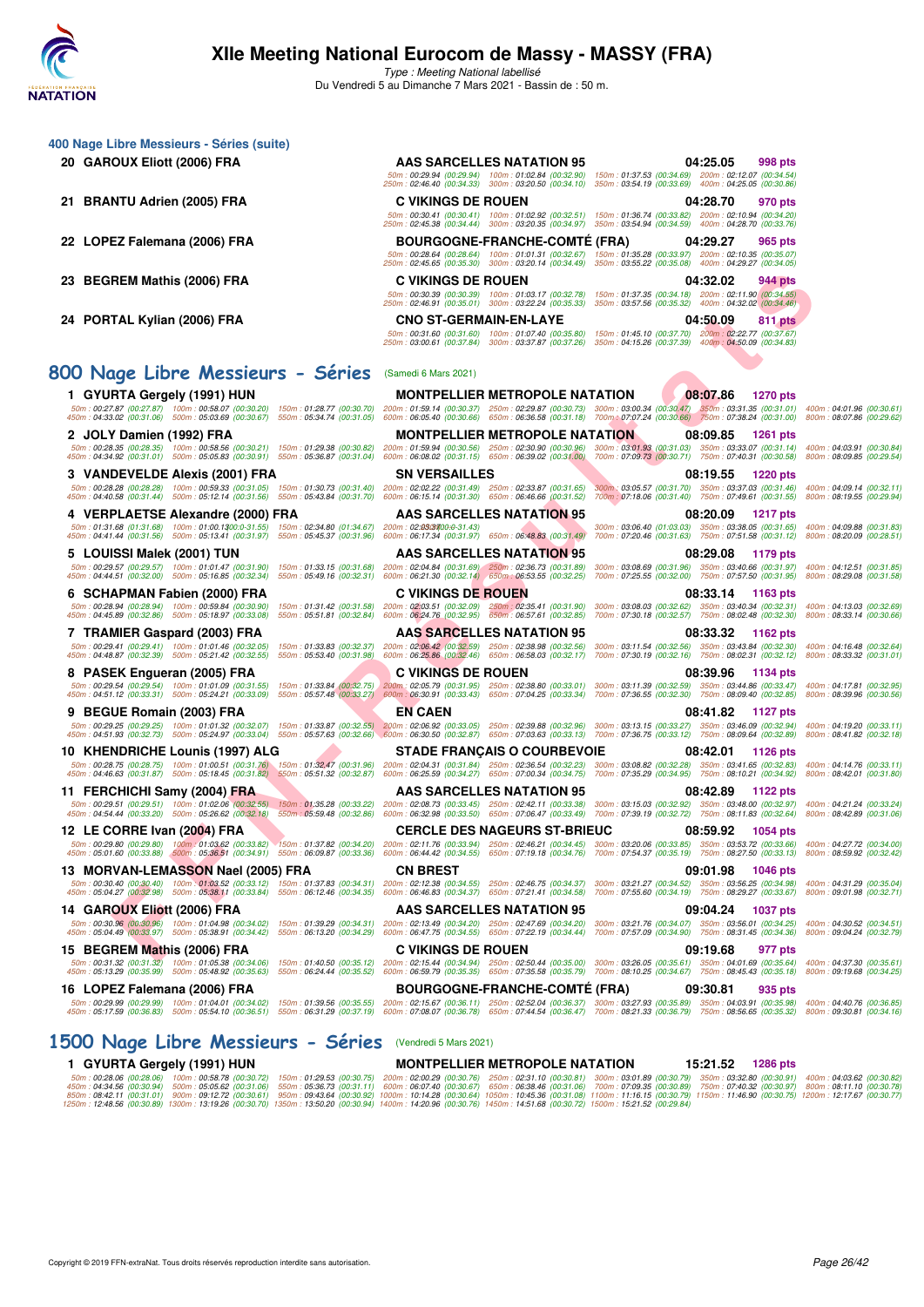

**1500 Nage Libre Messieurs - Séries (suite)**

# **XIIe Meeting National Eurocom de Massy - MASSY (FRA)**

| 2 JOLY Damien (1992) FRA                                                                                                                                                                                                                                                                                                                                                                                                                                                                                                                                                                                                                                                                                                                               |                                                                                                                                                                                                                                                                                                                                                                                                                                                                                                                                 | <b>MONTPELLIER METROPOLE NATATION</b>                                                                                             | 15:25.61 1276 pts                                                             |  |
|--------------------------------------------------------------------------------------------------------------------------------------------------------------------------------------------------------------------------------------------------------------------------------------------------------------------------------------------------------------------------------------------------------------------------------------------------------------------------------------------------------------------------------------------------------------------------------------------------------------------------------------------------------------------------------------------------------------------------------------------------------|---------------------------------------------------------------------------------------------------------------------------------------------------------------------------------------------------------------------------------------------------------------------------------------------------------------------------------------------------------------------------------------------------------------------------------------------------------------------------------------------------------------------------------|-----------------------------------------------------------------------------------------------------------------------------------|-------------------------------------------------------------------------------|--|
| 50m: 00:28.49 (00:28.49) 100m: 00:59.27 (00:30.78)<br>450m: 04:37.13 (00:31.25) 500m: 05:08.12 (00:30.99)<br>850m: 08:46.44 (00:31.21) 900m: 09:17.40 (00:30.96)<br>1250m : 12:53.35 (00:30.67) 1300m : 13:24.14 (00:30.79) 1350m : 13:54.71 (00:30.57) 1400m : 14:25.56 (00:30.85) 1450m : 14:56.13 (00:30.57) 1500m : 15:25.61 (00:29.48)                                                                                                                                                                                                                                                                                                                                                                                                            | 150m: 01:30.32 (00:31.05) 200m: 02:01.53 (00:31.21) 250m: 02:32.55 (00:31.02) 300m: 03:03.58 (00:31.03) 350m: 03:34.71 (00:31.13) 400m: 04:05.88 (00:31.17)<br>550m : 05:39.37 (00:31.25) 600m : 06:10.53 (00:31.16) 650m : 06:41.79 (00:31.26) 700m : 07:12.83 (00:31.04) 750m : 07:44.10 (00:31.27) 800m : 08:15.23 (00:31.13)<br>950m: 09:48.41 (00:31.01) 1000m: 10:19.35 (00:30.94) 1050m: 10:50.44 (00:31.09) 1100m: 11:21.18 (00:30.74) 1150m: 11:52.01 (00:30.83) 1200m: 12:22.68 (00:30.87)                            |                                                                                                                                   |                                                                               |  |
| 3 SAILLARD Hugo (2001) FRA                                                                                                                                                                                                                                                                                                                                                                                                                                                                                                                                                                                                                                                                                                                             | <b>C VIKINGS DE ROUEN</b>                                                                                                                                                                                                                                                                                                                                                                                                                                                                                                       |                                                                                                                                   | 15:35.96<br><b>1254 pts</b>                                                   |  |
| 50m: 00:28.91 (00:28.91) 100m: 00:59.74 (00:30.83)<br>450m: 04:37.64 (00:31.16) 500m: 05:08.81 (00:31.17)<br>850m: 08:47.26 (00:31.31) 900m: 09:18.57 (00:31.31)<br>1250m : 12:59.25 (00:31.62) 1300m : 13:30.79 (00:31.54) 1350m : 14:02.45 (00:31.66) 1400m : 14:34.15 (00:31.70) 1450m : 15:05.51 (00:31.36) 1500m : 15:35.96 (00:30.45)                                                                                                                                                                                                                                                                                                                                                                                                            | 150m: 01:30.80 (00:31.06) 200m: 02:02.03 (00:31.23) 250m: 02:33.08 (00:31.05) 300m: 03:04.26 (00:31.18) 350m: 03:35.32 (00:31.06) 400m: 04:06.48 (00:31.16)<br>550m : 05:39.98 (00:31.17) 600m : 06:11.23 (00:31.25) 650m : 06:42.37 (00:31.14) 700m : 07:13.47 (00:31.10) 750m : 07:44.78 (00:31.31) 800m : 08:15.95 (00:31.17)<br>950m: 09:50.04 (00:31.47) 1000m: 10:21.51 (00:31.47) 1050m: 10:53.16 (00:31.65) 1100m: 11:24.63 (00:31.47) 1150m: 11:56.22 (00:31.59) 1200m: 12:27.63 (00:31.41)                            |                                                                                                                                   |                                                                               |  |
| 4 VANDEVELDE Alexis (2001) FRA                                                                                                                                                                                                                                                                                                                                                                                                                                                                                                                                                                                                                                                                                                                         | <b>SN VERSAILLES</b>                                                                                                                                                                                                                                                                                                                                                                                                                                                                                                            |                                                                                                                                   | 15:43.91<br><b>1236 pts</b>                                                   |  |
| 50m:00:28.78 (00:28.78) 100m:01:00.15 (00:31.37) 150m:01:31.60 (00:31.45) 200m:02:03.37 (00:31.77) 250m:02:34.90 (00:31.53) 300m:03:06.51 (00:31.61) 350m:03:38.40 (00:31.89) 400m:04:10.40 (00:32.00<br>450m: 04:42.34 (00:31.94) 500m: 05:14.01 (00:31.67)<br>850m : 08:55.04 (00:31.40) 900m : 09:26.43 (00:31.39) 950m : 09:58.26 (00:31.83) 1000m : 10:30.06 (00:31.80) 1050m : 11:01.51 (00:31.45) 1100m : 11:32.94 (00:31.43) 150m : 12:04.63 (00:31.69) 1200m : 12:36.14 (00:31.51)<br>1250m: 13:07.80 (00:31.66) 1300m: 13:39.60 (00:31.80) 1350m: 14:11.24 (00:31.64) 1400m: 14:42.84 (00:31.60) 1450m: 15:14.42 (00:31.58) 1500m: 15:43.91 (00:29.49)                                                                                       | 550m : 05:45.58 (00:31.57) 600m : 06:17.14 (00:31.56) 650m : 06:48.67 (00:31.53) 700m : 07:20.08 (00:31.41) 750m : 07:51.90 (00:31.82) 800m : 08:23.64 (00:31.74)                                                                                                                                                                                                                                                                                                                                                               |                                                                                                                                   |                                                                               |  |
| 5 REYMOND Axel (1994) FRA                                                                                                                                                                                                                                                                                                                                                                                                                                                                                                                                                                                                                                                                                                                              |                                                                                                                                                                                                                                                                                                                                                                                                                                                                                                                                 | AAS SARCELLES NATATION 95                                                                                                         | 15:44.33<br><b>1235 pts</b>                                                   |  |
| 50m: 00:29.94 (00:29.94) 100m: 01:01.33 (00:31.39) 150m: 01:33.04 (00:31.71) 200m: 02:04.50 (00:31.46) 250m: 02:36.11 (00:31.61) 300m: 03:07.77 (00:31.66) 350m: 03:39.15 (00:31.38) 400m: 04:10.72 (00:31.57)<br>450m: 04:42.16 (00:31.44) 500m: 05:13.60 (00:31.44)<br>850m: 08:53.75 (00:31.46) 900m: 09:25.37 (00:31.62)<br>1250m : 13:08.63 (00:32.05) 1300m : 13:40.33 (00:31.70) 1350m : 14:12.07 (00:31.74) 1400m : 14:43.60 (00:31.53) 1450m : 15:14.73 (00:31.13) 1500m : 15:44.33 (00:29.60)                                                                                                                                                                                                                                                | 550m: 05:44.91 (00:31.31) 600m: 06:16.49 (00:31.58) 650m: 06:47.80 (00:31.31) 700m: 07:19.30 (00:31.50) 750m: 07:50.87 (00:31.57) 800m: 08:22.29 (00:31.42)<br>950m: 09:57.19 (00:31.82) 1000m: 10:29.14 (00:31.95) 1050m: 11:00.84 (00:31.70) 1100m: 11:32.70 (00:31.86) 1150m: 12:04.74 (00:32.04) 1200m: 12:36.58 (00:31.84)                                                                                                                                                                                                 |                                                                                                                                   |                                                                               |  |
| 6 MOKHFI Naim (2000) FRA                                                                                                                                                                                                                                                                                                                                                                                                                                                                                                                                                                                                                                                                                                                               | <b>ES MASSY NATATION</b>                                                                                                                                                                                                                                                                                                                                                                                                                                                                                                        |                                                                                                                                   | 15:53.41<br>1215 pts                                                          |  |
| 50m: 00:28.71 (00:28.71) 100m: 01:00.02 (00:31.31)<br>450m: 04:43.72 (00:31.78) 500m: 05:15.82 (00:32.10)<br>850m: 08:57.81 (00:31.79) 900m: 09:29.92 (00:32.11)<br>1250m: 13:14.82 (00:32.19) 1300m: 13:47.17 (00:32.35) 1350m: 15:22.76 (01:35.59) 1400m: 14:5502700:0-31.49)                                                                                                                                                                                                                                                                                                                                                                                                                                                                        | 150m : 01:32.08 (00:32.06) 200m : 02:04.27 (00:32.19) 250m : 02:36.16 (00:31.89) 300m : 03:08.33 (00:32.17) 350m : 03:40.23 (00:31.90) 400m : 04:11.94 (00:31.71,<br>550m: 05:47.37 (00:31.55) 600m: 06:18.90 (00:31.53) 650m: 06:50.45 (00:31.55) 700m: 07:22.28 (00:31.83) 750m: 07:54.04 (00:31.76) 800m: 08:26.02 (00:31.98)<br>950m : 10:01.70 (00:31.78) 1000m : 10:33.91 (00:32.21) 1050m : 11:06.29 (00:32.38) 1100m : 11:38.46 (00:32.17) 1150m : 12:10.59 (00:32.13) 1200m : 12:42.63 (00:32.04)                      | 1500m: 15:53.41 (01:02.14)                                                                                                        |                                                                               |  |
| 7 VERPLAETSE Alexandre (2000) FRA                                                                                                                                                                                                                                                                                                                                                                                                                                                                                                                                                                                                                                                                                                                      |                                                                                                                                                                                                                                                                                                                                                                                                                                                                                                                                 | AAS SARCELLES NATATION 95                                                                                                         | 15:59.52<br>1202 pts                                                          |  |
| 50m: 00:28.90 (00:28.90) 100m: 01:00.18 (00:31.28)<br>450m: 04:42.99 (00:31.97) 500m: 05:14.96 (00:31.97)<br>850m: 09:01.56 (00:32.68) 900m: 09:34.75 (00:33.19)<br>1250m : 13:21.45 (00:32.26) 1300m : 13:53.46 (00:32.01) 1350m : 14:25.52 (00:32.06) 1400m : 14:57.48 (00:31.96) 1450m : 15:28.95 (00:31.47) 1500m : 15:59.52 (00:30.57)                                                                                                                                                                                                                                                                                                                                                                                                            | 150m: 01:31.93 (00:31.75) 200m: 02:03.60 (00:31.67) 250m: 02:35.49 (00:31.89) 300m: 03:07.08 (00:31.59) 350m: 03:39.17 (00:32.09) 400m: 04:11.02 (00:31.85)<br>550m : 05:46.77 (00:31.81) 600m : 06:18.70 (00:31.93) 650m : 06:50.75 (00:32.05) 700m : 07:23.34 (00:32.59) 750m : 07:55.73 (00:32.39) 800m : 08:28.88 (00:32.15)<br>950m: 10:07.06 (00:32.31) 1000m: 10:39.39 (00:32.33) 1050m: 11:11.84 (00:32.45) 1100m: 11:44.45 (00:32.61) 1150m: 12:16.69 (00:32.24) 1200m: 12:49.19 (00:32.50)                            |                                                                                                                                   |                                                                               |  |
| 8 LOUISSI Malek (2001) TUN                                                                                                                                                                                                                                                                                                                                                                                                                                                                                                                                                                                                                                                                                                                             |                                                                                                                                                                                                                                                                                                                                                                                                                                                                                                                                 | <b>AAS SARCELLES NATATION 95</b>                                                                                                  | 16:05.19<br>1190 pts                                                          |  |
| 50m: 00:29.69 (00:29.69) 100m: 01:01.31 (00:31.62)<br>450m: 04:44.86 (00:32.03) 500m: 05:16.70 (00:31.84)<br>850m: 09:02.26 (00:32.27) 900m: 09:34.62 (00:32.36)<br>1250m : 13:22.64 (00:32.50) 1300m : 13:55.10 (00:32.46) 1350m : 14:27.85 (00:32.75) 1400m : 15:00.66 (00:32.81) 1450m : 15:33.17 (00:32.51) 1500m : 16:05.19 (00:32.02)                                                                                                                                                                                                                                                                                                                                                                                                            | 150m : 01:33.15 (00:31.84) 200m : 02:05.08 (00:31.93) 250m : 02:37.06 (00:31.98) 300m : 03:08.96 (00:31.90) 350m : 03:40.86 (00:31.90) 400m : 04:12.83 (00:31.97)<br>550m : 05:48.82 (00:32.12) 600m : 06:20.87 (00:32.05) 650m : 06:53.01 (00:32.14) 700m : 07:25.35 (00:32.34) 750m : 07:57.63 (00:32.28) 800m : 08:29.99 (00:32.36)<br>950m: 10:06.94 (00:32.32) 1000m: 10:39.46 (00:32.52) 1050m: 11:12.03 (00:32.57) 1100m: 11:44.69 (00:32.66) 1150m: 12:17.41 (00:32.72) 1200m: 12:50.14 (00:32.73)                      |                                                                                                                                   |                                                                               |  |
| 9 TRAMIER Gaspard (2003) FRA                                                                                                                                                                                                                                                                                                                                                                                                                                                                                                                                                                                                                                                                                                                           |                                                                                                                                                                                                                                                                                                                                                                                                                                                                                                                                 | <b>AAS SARCELLES NATATION 95</b>                                                                                                  | 16:10.77<br>1178 pts                                                          |  |
| 50m: 00:30.56 (00:30.56) 100m: 01:03.24 (00:32.68)<br>450m: 04:51.63 (00:32.35) 500m: 05:23.86 (00:32.23)<br>850m: 09:10.16 (00:32.16) 900m: 09:42.49 (00:32.33)<br>1250m: 13:29.09 (00:32.86) 1300m: 14:01.37 (00:32.28) 1350m: 14:34.17 (00:32.80) 1400m: 15:06.61 (00:32.44) 1450m: 15:39.48 (00:32.87) 1500m: 16:10.77 (00:31.29)                                                                                                                                                                                                                                                                                                                                                                                                                  | 150m: 01:36.35 (00:33.11)<br>550m : 05:56.20 (00:32.34) 600m : 06:28.25 (00:32.05) 650m : 07:00.73 (00:32.48) 700m : 07:33.11 (00:32.38) 750m : 08:05.42 (00:32.31) 800m : 08:38.00 (00:32.58)<br>950m : 10:14.72 (00:32.23) 1000m : 10:46.93 (00:32.21) 1050m : 11:19.43 (00:32.50) 1100m : 11:51.75 (00:32.32) 1150m : 12:24.00 (00:32.25) 1200m : 12:56.23 (00:32.23)                                                                                                                                                        | 200m:02:09.43 (00:33.08) 250m:02:42.08 (00:32.65) 300m:03:14.49 (00:32.41) 350m:03:47.00 (00:32.51) 400m:04:19.28 (00:32.28       |                                                                               |  |
| 10 FERCHICHI Samy (2004) FRA                                                                                                                                                                                                                                                                                                                                                                                                                                                                                                                                                                                                                                                                                                                           |                                                                                                                                                                                                                                                                                                                                                                                                                                                                                                                                 | <b>AAS SARCELLES NATATION 95</b>                                                                                                  | 16:33.38<br>1130 pts                                                          |  |
| 50m: 00:30.27 (00:30.27) 100m: 01:03.29 (00:33.02)<br>450m: 04:55.57 (00:33.56) 500m: 05:28.73 (00:33.16)<br>850m: 09:22.24 (00:33.35) 900m: 09:55.48 (00:33.24)<br>1250m: 13:48.91 (00:33.33) 1300m: 14:22.33 (00:33.42) 1350m: 14:55.15 (00:32.82) 1400m: 15:28.00 (00:32.85) 1450m: 16:01.08 (00:33.08) 1500m: 16:33.38 (00:32.30)                                                                                                                                                                                                                                                                                                                                                                                                                  | 150m : 01:36.59 (00:33.30) 200m : 02:09.95 (00:33.36) 250m : 02:43.12 (00:33.17) 300m : 03:15.84 (00:32.72) 350m : 03:48.79 (00:32.95) 400m : 04:22.01 (00:32.22)<br>550m: 06:02.26 (00:33.53) 600m: 06:35.53 (00:33.27) 650m: 07:08.90 (00:33.37)<br>950m: 10:28.93 (00:33.45) 1000m: 11:02.07 (00:33.14) 1050m: 11:35.59 (00:33.52) 1100m: 12:09.08 (00:33.49) 1150m: 12:42.44 (00:33.36) 1200m: 13:15.58 (00:33.14)                                                                                                          |                                                                                                                                   | 700m: 07:42.15 (00:33.25) 750m: 08:15.66 (00:33.51) 800m: 08:48.89 (00:33.23) |  |
| 11 BEGUE Romain (2003) FRA                                                                                                                                                                                                                                                                                                                                                                                                                                                                                                                                                                                                                                                                                                                             | <b>EN CAEN</b>                                                                                                                                                                                                                                                                                                                                                                                                                                                                                                                  |                                                                                                                                   | 16:35.11 1127 pts                                                             |  |
| 50m: 00:30.21 (00:30.21) 100m: 01:03.15 (00:32.94)<br>450m: 04:57.17 (00:33.69) 500m: 05:30.73 (00:33.56)<br>850m: 09:25.47 (00:33.64) 900m: 09:58.82 (00:33.35)<br>1250m: 13:52.16 (00:33.36) 1300m: 14:25.14 (00:32.98)                                                                                                                                                                                                                                                                                                                                                                                                                                                                                                                              | 150m: 01:36.61 (00:33.46) 200m: 02:09.89 (00:33.28) 250m: 02:43.08 (00:33.19) 300m: 03:16.47 (00:33.39) 350m: 03:49.91 (00:33.44) 400m: 04:23.48 (00:33.57)<br>550m: 06:04.66 (00:33.93) 600m: 06:38.20 (00:33.54) 650m: 07:11.86 (00:33.66)<br>950m: 10:32.60 (00:33.78) 1000m: 11:06.03 (00:33.43) 1050m: 11:39.28 (00:33.25) 1100m: 12:12.27 (00:32.99) 1150m: 12:45.39 (00:33.12) 1200m: 13:18.80 (00:33.11)<br>1350m: 14:58.30 (00:33.16) 1400m: 15:31.59 (00:33.29) 1450m: 16:03.83 (00:32.24) 1500m: 16:35.11 (00:31.28) |                                                                                                                                   | 700m: 07:45.05 (00:33.19) 750m: 08:18.58 (00:33.53) 800m: 08:51.83 (00:33.25) |  |
| 12 MAGNE Matthieu (2003) FRA                                                                                                                                                                                                                                                                                                                                                                                                                                                                                                                                                                                                                                                                                                                           |                                                                                                                                                                                                                                                                                                                                                                                                                                                                                                                                 | AAS SARCELLES NATATION 95                                                                                                         | 16:45.39<br>1105 pts                                                          |  |
| 50m: 00:30.97 (00:30.97) 100m: 01:04.34 (00:33.37) 150m: 01:38.13 (00:33.79) 200m: 02:11.69 (00:33.56) 250m: 02:44.94 (00:33.25)<br>450m : 04:59.84 (00:33.50) 500m : 05:33.65 (00:33.81) 550m : 06:06.89 (00:33.24) 600m : 06:40.39 (00:33.50) 650m : 07:14.12 (00:33.73) 700m : 07:47.71 (00:33.59) 750m : 08:21.22 (00:33.51) 800m : 08:54.73 (00:33.51)<br>850m:09:28.34 (00:33.61) 900m:10:01.93 (00:33.59) 950m:10:35,70 (00:33.77) 1000m:11:09.13 (00:33.43) 1050m:11:42.50 (00:33.37) 1100m:12:16.14 (00:33.64) 1150m:12:49.57 (00:33.43) 1200m:13:23.61 (00:34.04)<br>1250m : 13:57.25 (00:33.64) 1300m : 14:31.34 (00:34.09) 1350m : 15:05.11 (00:33.77) 1400m : 15:39.10 (00:33.99) 1450m : 16:12.58 (00:33.48) 1500m : 16:45.39 (00:32.81) |                                                                                                                                                                                                                                                                                                                                                                                                                                                                                                                                 |                                                                                                                                   | 300m: 03:18.66 (00:33.72) 350m: 03:52.12 (00:33.46) 400m: 04:26.34 (00:34.22) |  |
| 13 MINEUR Lucas (2003) FRA                                                                                                                                                                                                                                                                                                                                                                                                                                                                                                                                                                                                                                                                                                                             | <b>STADE DE REIMS NATATION</b>                                                                                                                                                                                                                                                                                                                                                                                                                                                                                                  |                                                                                                                                   | 16:47.77<br>1100 pts                                                          |  |
| 50m: 00:29.51 (00:29.51) 100m: 01:02.34 (00:32.83)<br>450m: 04:55.78 (00:33.61) 500m: 05:29.24 (00:33.46)<br>850m : 09:25.85 (00:33.98) 900m : 09:59.65 (00:33.80) 950m : 10:34.14 (00:34.49) 1000m : 11:08.47 (00:34.39) 1050m : 11:42.68 (00:34.21) 1100m : 12:17.27 (00:34.59) 1150m : 12:52.38 (00:35.11) 1200m : 13:26.10 (00:33.72)<br>1250m : 14:00.10 (00:34.00) 1300m : 14:34.15 (00:34.05) 1350m : 15:08.32 (00:34.17) 1400m : 15:42.35 (00:34.03) 1450m : 16:15.39 (00:33.04) 1500m : 16:47.77 (00:32.38)                                                                                                                                                                                                                                   | 150m : 01:35.75 (00:33.41) 200m : 02:09.16 (00:33.41) 250m : 02:42.66 (00:33.50) 300m : 03:15.43 (00:32.77) 350m : 03:49.23 (00:33.80) 400m : 04:22.17 (00:32.94)<br>550m : 06:03.02 (00:33.78) 600m : 06:36.01 (00:32.99) 650m : 07:10.12 (00:34.11) 700m : 07:43.66 (00:33.54) 750m : 08:17.75 (00:34.09) 800m : 08:51.87 (00:34.12)                                                                                                                                                                                          |                                                                                                                                   |                                                                               |  |
| 14 BRANTU Adrien (2005) FRA                                                                                                                                                                                                                                                                                                                                                                                                                                                                                                                                                                                                                                                                                                                            | C VIKINGS DE ROUEN                                                                                                                                                                                                                                                                                                                                                                                                                                                                                                              |                                                                                                                                   | 16:47.79 1100 pts                                                             |  |
| 50m: 00:30.04 (00:30.04) 100m: 01:02.51 (00:32.47)<br>450m: 04:57.11 (00:33.84) 500m: 05:30.48 (00:33.37)<br>850m: 09:27.72 (00:34.03) 900m: 10:01.21 (00:33.49)<br>1250m: 14:00.09 (00:34.29) 1300m: 14:34.29 (00:34.20) 1350m: 15:08.78 (00:34.49) 1400m: 15:43.10 (00:34.32) 1450m: 16:16.84 (00:33.74) 1500m: 16:47.79 (00:30.95)                                                                                                                                                                                                                                                                                                                                                                                                                  | 150m: 01:35.83 (00:33.32) 200m: 02:08.85 (00:33.02) 250m: 02:42.53 (00:33.68) 300m: 03:16.21 (00:33.68) 350m: 03:50.00 (00:33.79) 400m: 04:23.27 (00:33.27)<br>550m:06:04.34 (00:33.86) 600m:06:38.30 (00:33.96) 650m:07:12.47 (00:34.17) 700m:07:46.04 (00:33.57) 750m:08:19.86 (00:33.82) 800m:08:53.69 (00:33.83)<br>950m: 10:35.51 (00:34.30) 1000m: 11:09.15 (00:33.64) 1050m: 11:43.33 (00:34.18) 1100m: 12:17.39 (00:34.06) 1150m: 12:51.76 (00:34.37) 1200m: 13:25.80 (00:34.04)                                        |                                                                                                                                   |                                                                               |  |
| 15 GAROUX Eliott (2006) FRA                                                                                                                                                                                                                                                                                                                                                                                                                                                                                                                                                                                                                                                                                                                            |                                                                                                                                                                                                                                                                                                                                                                                                                                                                                                                                 | <b>AAS SARCELLES NATATION 95</b>                                                                                                  | 16:56.43<br>1083 pts                                                          |  |
| 50m: 00:31.03 (00:31.03) 100m: 01:04.52 (00:33.49) 150m: 01:38.10 (00:33.58) 200m: 02:12.12 (00:34.02) 250m: 02:45.52 (00:33.40) 300m: 03:19.17 (00:33.65) 350m: 03:52.91 (00:33.4) 400m: 04:26.96 (00:34.05)<br>450m: 05:00.45 (00:33.49) 500m: 05:34.23 (00:33.78)<br>850m: 09:31.63 (00:34.07) 900m: 10:05.94 (00:34.31)<br>1250m: 14:06.75 (00:34.19) 1300m: 14:40.96 (00:34.21) 1350m: 15:15.35 (00:34.39) 1400m: 15:50.04 (00:34.69) 1450m: 16:24.55 (00:34.51) 1500m: 16:56.43 (00:31.88)                                                                                                                                                                                                                                                       | 550m: 06:07.91 (00:33.68)<br>950m: 10:40.61 (00:34.67) 1000m: 11:14.85 (00:34.24) 1050m: 11:49.19 (00:34.34) 1100m: 12:23.28 (00:34.09) 1150m: 12:58.01 (00:34.73) 1200m: 13:32.56 (00:34.55)                                                                                                                                                                                                                                                                                                                                   | 600m:06:41.62 (00:33.71) 650m:07:15.34 (00:33.72) 700m:07:49.53 (00:34.19) 750m:08:23.75 (00:34.22) 800m:08:57.56 (00:33.81       |                                                                               |  |
| 16 FALLA Lucas (2005) FRA                                                                                                                                                                                                                                                                                                                                                                                                                                                                                                                                                                                                                                                                                                                              |                                                                                                                                                                                                                                                                                                                                                                                                                                                                                                                                 | AAS SARCELLES NATATION 95                                                                                                         | 17:16.52<br>1042 pts                                                          |  |
| 50m: 00:30.62 (00:30.62) 100m: 01:03.57 (00:32.95)<br>450m: 05:02.72 (00:34.69) 500m: 05:37.02 (00:34.30)<br>850m: 09:41.45 (00:35.33) 900m: 10:16.52 (00:35.07)<br>1250m: 14:24.22 (00:35.78) 1300m: 14:59.32 (00:35.10) 1350m: 15:34.40 (00:35.08) 1400m: 16:09.04 (00:34.64) 1450m: 16:43.64 (00:34.60) 1500m: 17:16.52 (00:32.88)                                                                                                                                                                                                                                                                                                                                                                                                                  | 150m: 01:37.40 (00:33.83)<br>600m: 06:46.02 (00:34.40) 650m: 07:21.20 (00:35.18)<br>550m: 06:11.62 (00:34.60)<br>950m: 10:51.84 (00:35.32) 1000m: 11:26.68 (00:34.84) 1050m: 12:02.46 (00:35.78) 1100m: 12:37.55 (00:35.09) 1150m: 13:12.99 (00:35.44) 1200m: 13:48.44 (00:35.45)                                                                                                                                                                                                                                               | 200m: 02:11.27 (00:33.87) 250m: 02:45.42 (00:34.15) 300m: 03:19.93 (00:34.51) 350m: 03:54.34 (00:34.41) 400m: 04:28.03 (00:33.69  | 700m: 07:55.79 (00:34.59) 750m: 08:30.97 (00:35.18) 800m: 09:06.12 (00:35.15) |  |
| 17 EKEDY Noan (2005) FRA                                                                                                                                                                                                                                                                                                                                                                                                                                                                                                                                                                                                                                                                                                                               | <b>EN CAEN</b>                                                                                                                                                                                                                                                                                                                                                                                                                                                                                                                  |                                                                                                                                   | 17:24.76<br>1025 pts                                                          |  |
| 50m: 00:31.68 (00:31.68) 100m: 01:06.06 (00:34.38)<br>450m: 05:09.70 (00:34.56) 500m: 05:44.34 (00:34.64)<br>850m: 09:46.77 (00:34.60) 900m: 10:21.46 (00:34.69)<br>1250m : 14:29.04 (00:35.76) 1300m : 15:04.14 (00:35.10) 1350m : 15:39.45 (00:35.31) 1400m : 16:14.84 (00:35.39) 1450m : 16:50.42 (00:35.58) 1500m : 17:24.76 (00:34.34)                                                                                                                                                                                                                                                                                                                                                                                                            | 150m: 01:40.63 (00:34.57) 200m: 02:15.47 (00:34.84) 250m: 02:50.33 (00:34.86) 300m: 03:25.25 (00:34.92) 350m: 04:00.28 (00:35.03) 400m: 04:35.14 (00:34.86)<br>550m: 06:19.01 (00:34.67)<br>950m: 10:56.39 (00:34.93) 1000m: 11:31.93 (00:35.54) 1050m: 12:06.79 (00:34.86) 1100m: 12:42.44 (00:35.65) 1150m: 13:17.74 (00:35.30) 1200m: 13:53.28 (00:35.54)                                                                                                                                                                    | 600m: 06:53.59 (00:34.58) 650m: 07:28.39 (00:34.80) 700m: 08:02.83 (00:34.44) 750m: 08:37.60 (00:34.77) 800m: 09:12.17 (00:34.57) |                                                                               |  |
| 18 BEGREM Mathis (2006) FRA                                                                                                                                                                                                                                                                                                                                                                                                                                                                                                                                                                                                                                                                                                                            | <b>C VIKINGS DE ROUEN</b>                                                                                                                                                                                                                                                                                                                                                                                                                                                                                                       |                                                                                                                                   | 17:49.18<br>977 pts                                                           |  |
| 50m; 00:31.13 (00:31.13) 100m; 01:05.29 (00:34.16) 150m; 01:40.17 (00:34.88) 200m; 02:14.94 (00:34.77) 250m; 02:50.31 (00:35.37) 300m; 03:25.49 (00:35.18) 350m; 04:00.83 (00:35.34) 400m; 04:06.29 (00:35.37)<br>450m: 05:12.15 (00:35.95) 500m: 05:47.82 (00:35.67)<br>850m: 09:59.47 (00:35.65) 900m: 10:35.73 (00:36.26)<br>1250m: 14:51.25 (00:37.04) 1300m: 15:27.30 (00:36.05) 1350m: 16:03.60 (00:36.30) 1400m: 16:39.37 (00:35.77) 1450m: 17:14.79 (00:35.42) 1500m: 17:49.18 (00:34.39)                                                                                                                                                                                                                                                      | 550m:06:23.90 (00:36.08) 600m:06:59.69 (00:35.79) 650m:07:35.66 (00:35.97) 700m:08:11.65 (00:35.99) 750m:08:47.82 (00:36.17) 800m:09:23.82 (00:36.00)<br>950m: 11:12.70 (00:36.97) 1000m: 11:49.09 (00:36.39) 1050m: 12:25.35 (00:36.26) 1100m: 13:01.54 (00:36.19) 1150m: 13:38.20 (00:36.66) 1200m: 14:14.21 (00:36.01)                                                                                                                                                                                                       |                                                                                                                                   |                                                                               |  |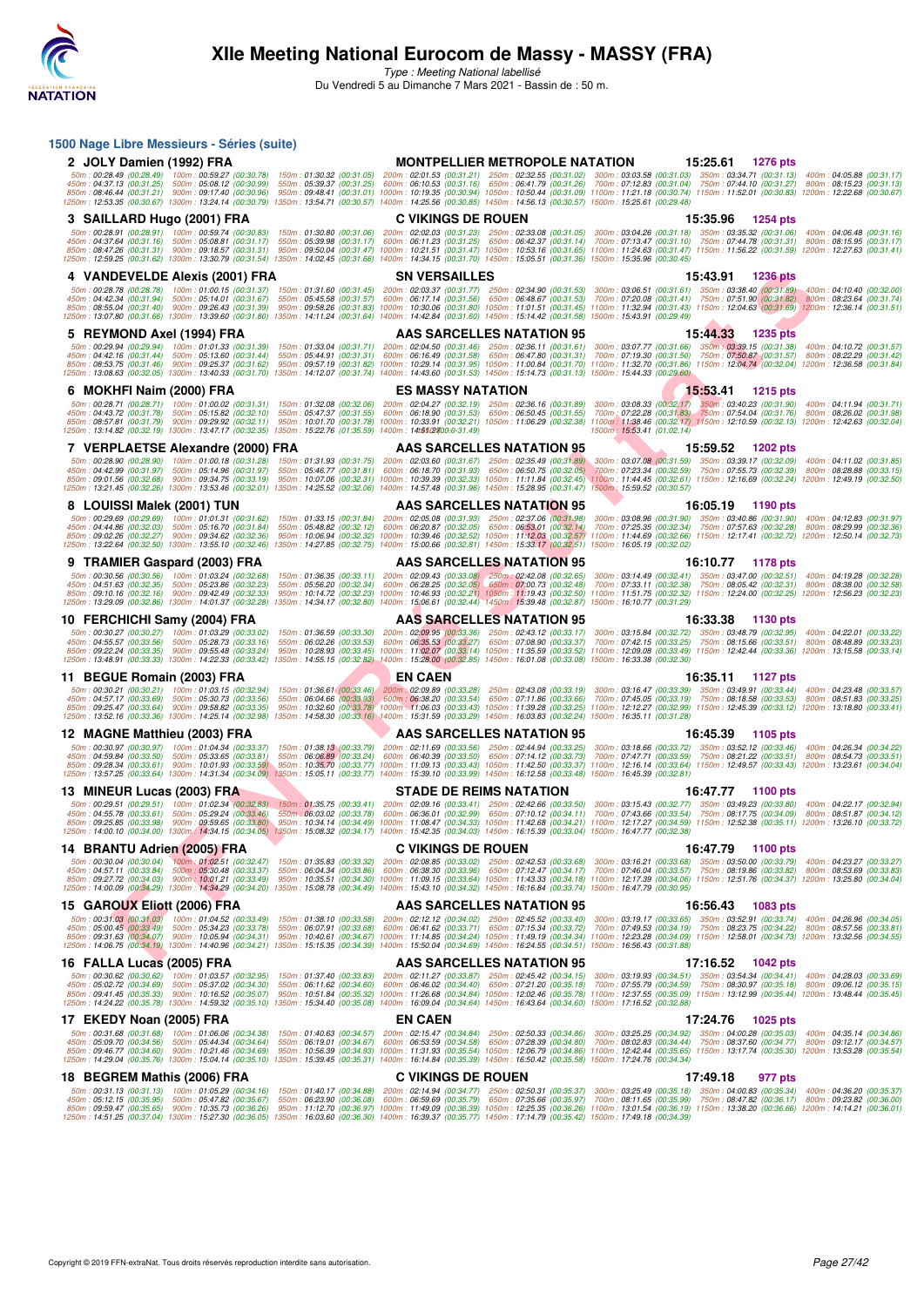

Type : Meeting National labellisé Du Vendredi 5 au Dimanche 7 Mars 2021 - Bassin de : 50 m.

| 1500 Nage Libre Messieurs - Séries (suite) |                                                                                                                                                                                                                        |  |  |                                      |  |          |         |  |
|--------------------------------------------|------------------------------------------------------------------------------------------------------------------------------------------------------------------------------------------------------------------------|--|--|--------------------------------------|--|----------|---------|--|
|                                            | 19 LOPEZ Falemana (2006) FRA                                                                                                                                                                                           |  |  | <b>BOURGOGNE-FRANCHE-COMTÉ (FRA)</b> |  | 18:15.84 | 926 pts |  |
|                                            | 50m: 00:31.23 (00:31.23) 100m: 01:06.25 (00:35.02) 150m: 01:41.62 (00:35.37) 200m: 02:17.42 (00:35.80) 250m: 02:53.54 (00:36.12) 300m: 03:29.77 (00:36.23) 350m: 04:06.00 (00:36.23) 400m: 04:42.72 (00:36.72)         |  |  |                                      |  |          |         |  |
|                                            | 450m:05:19.70 (00:36.98) 500m:05:56.55 (00:36.85) 550m:06:33.38 (00:36.83) 600m:07:10.54 (00:37.16) 650m:07:47.11 (00:36.57) 700m:08:24.54 (00:37.43) 750m:09:01.79 (00:37.28) 800m:09:32.25) 800m:09:38.98 (00:37.19) |  |  |                                      |  |          |         |  |
|                                            | 850m:10:15.91 (00:36.93) 900m:10:53.08 (00:37.17) 950m:11:30.05 (00:36.97) 1000m:12:07.18 (00:37.13) 1050m:12:44.29 (00:37.11) 1100m:13:21.46 (00:37.17) 1150m:13:58.27 (00:36.81) 1200m:14:35.98 (00:37.11)           |  |  |                                      |  |          |         |  |
|                                            | 1250m: 15:12.85 (00:36.87) 1300m: 15:50.39 (00:37.54) 1350m: 16:27.89 (00:37.50) 1400m: 17:05.24 (00:37.35) 1450m: 17:41.05 (00:35.81) 1500m: 18:15.84 (00:34.79)                                                      |  |  |                                      |  |          |         |  |

### **[50 Dos Messieurs - Finale A](http://www.ffnatation.fr/webffn/resultats.php?idact=nat&go=epr&idcpt=69813&idepr=61)** (Dimanche 7 Mars 2021)

| 1 BOURDIER Julien (2001) FRA | <b>ST-ETIENNE NATATION</b>           | 00:26.88 | 1175 pts        |
|------------------------------|--------------------------------------|----------|-----------------|
| 2 FOURMY Matéo (2000) FRA    | <b>ES MASSY NATATION</b>             | 00:27.51 | 1138 pts        |
| 3 FICHER Merlin (2005) FRA   | <b>CN VOUZIERS</b>                   | 00:27.92 | <b>1114 pts</b> |
| 4 WALTER Enzo (2005) FRA     | <b>DAUPHINS D'ANNECY</b>             | 00:28.04 | <b>1107 pts</b> |
| 5 BARBAUD Julien (2004) FRA  | <b>CN MELUN VAL DE SEINE</b>         | 00:28.11 | 1103 pts        |
| 6 KOUMA Sébastien (1997) MLI | <b>BOURGOGNE-FRANCHE-COMTÉ (FRA)</b> | 00:28.24 | 1095 pts        |
| 7 AVDIU Jon (2005) FRA       | <b>ES NANTERRE</b>                   | 00:28.42 | <b>1085 pts</b> |
| 8 FOUBERT Etienne (2004) FRA | <b>STADE FRANCAIS O COURBEVOIE</b>   | 00:28.93 | 1055 pts        |
|                              |                                      |          |                 |

### **[50 Dos Messieurs - Finale B](http://www.ffnatation.fr/webffn/resultats.php?idact=nat&go=epr&idcpt=69813&idepr=61)** (Dimanche 7 Mars 2021) **1 MATOKHNIUK Danylo (1999) UKR BOURGOGNE-FRANCHE-COMTÉ (FRA) 00:28.61 1074 pts 2 BRILLIARD Théo (2001) FRA BOURGOGNE-FRANCHE-COMTÉ (FRA) 00:28.78 1064 pts 3 DELALLEAU Lucas (2002) FRA STADE BÉTHUNE PÉLICAN CLUB 00:29.03 1050 pts 4 VIARD Neil (2006) FRA CLAMART NATATION 92 00:29.14 1044 pts 5 DANDELEUX Lucas (2001) FRA OLYMPIQUE LA GARENNE-COLOMBES 00:29.78 1008 pts**

# **[50 Dos Messieurs - Séries](http://www.ffnatation.fr/webffn/resultats.php?idact=nat&go=epr&idcpt=69813&idepr=61)** (Dimanche 7 Mars 2021)

|                                                                                                                                                                                                                                                                                                                                                                                                                                                                            | 2 FOURMY Matéo (2000) FRA             | <b>ES MASSY NATATION</b>             | 00:27.51       | 1138 pts        |
|----------------------------------------------------------------------------------------------------------------------------------------------------------------------------------------------------------------------------------------------------------------------------------------------------------------------------------------------------------------------------------------------------------------------------------------------------------------------------|---------------------------------------|--------------------------------------|----------------|-----------------|
| 3 FICHER Merlin (2005) FRA                                                                                                                                                                                                                                                                                                                                                                                                                                                 |                                       | <b>CN VOUZIERS</b>                   | 00:27.92       | <b>1114 pts</b> |
| 4 WALTER Enzo (2005) FRA                                                                                                                                                                                                                                                                                                                                                                                                                                                   |                                       | <b>DAUPHINS D'ANNECY</b>             | 00:28.04       | <b>1107 pts</b> |
| 5 BARBAUD Julien (2004) FRA                                                                                                                                                                                                                                                                                                                                                                                                                                                |                                       | <b>CN MELUN VAL DE SEINE</b>         | 00:28.11       | 1103 pts        |
| 6 KOUMA Sébastien (1997) MLI                                                                                                                                                                                                                                                                                                                                                                                                                                               |                                       | <b>BOURGOGNE-FRANCHE-COMTÉ (FRA)</b> | 00:28.24       | 1095 pts        |
| 7 AVDIU Jon (2005) FRA                                                                                                                                                                                                                                                                                                                                                                                                                                                     |                                       | <b>ES NANTERRE</b>                   | 00:28.42       | <b>1085 pts</b> |
| 8 FOUBERT Etienne (2004) FRA                                                                                                                                                                                                                                                                                                                                                                                                                                               |                                       | <b>STADE FRANÇAIS O COURBEVOIE</b>   | 00:28.93       | 1055 pts        |
|                                                                                                                                                                                                                                                                                                                                                                                                                                                                            |                                       |                                      |                |                 |
| 0 Dos Messieurs - Finale B                                                                                                                                                                                                                                                                                                                                                                                                                                                 | (Dimanche 7 Mars 2021)                |                                      |                |                 |
| 1 MATOKHNIUK Danylo (1999) UKR                                                                                                                                                                                                                                                                                                                                                                                                                                             |                                       | <b>BOURGOGNE-FRANCHE-COMTÉ (FRA)</b> | 00:28.61       | 1074 pts        |
| 2 BRILLIARD Théo (2001) FRA                                                                                                                                                                                                                                                                                                                                                                                                                                                |                                       | <b>BOURGOGNE-FRANCHE-COMTÉ (FRA)</b> | 00:28.78       | 1064 pts        |
| 3 DELALLEAU Lucas (2002) FRA                                                                                                                                                                                                                                                                                                                                                                                                                                               |                                       | STADE BÉTHUNE PÉLICAN CLUB           | 00:29.03       | 1050 pts        |
| 4 VIARD Neil (2006) FRA                                                                                                                                                                                                                                                                                                                                                                                                                                                    |                                       | <b>CLAMART NATATION 92</b>           | 00:29.14       | 1044 pts        |
| 5 DANDELEUX Lucas (2001) FRA                                                                                                                                                                                                                                                                                                                                                                                                                                               |                                       | <b>OLYMPIQUE LA GARENNE-COLOMBES</b> | 00:29.78       | 1008 pts        |
| 6 TURMEL Bastien (2004) FRA                                                                                                                                                                                                                                                                                                                                                                                                                                                |                                       | <b>ESPÉRANCE VAILLANTE GRANVILLE</b> | 00:31.49       | 915 pts         |
|                                                                                                                                                                                                                                                                                                                                                                                                                                                                            |                                       |                                      |                |                 |
| O Dos Messieurs - Séries                                                                                                                                                                                                                                                                                                                                                                                                                                                   | (Dimanche 7 Mars 2021)                |                                      |                |                 |
| 1 FOURMY Matéo (2000) FRA                                                                                                                                                                                                                                                                                                                                                                                                                                                  |                                       | <b>ES MASSY NATATION</b>             | 00:27.37       | 1146 pts        |
| 2 LEGER Baptiste (1999) FRA                                                                                                                                                                                                                                                                                                                                                                                                                                                |                                       | <b>ES MASSY NATATION</b>             | 00:27.63       | 1131 pts        |
| 3 BOURDIER Julien (2001) FRA                                                                                                                                                                                                                                                                                                                                                                                                                                               |                                       | <b>ST-ETIENNE NATATION</b>           | 00:27.88       | 1116 pts        |
|                                                                                                                                                                                                                                                                                                                                                                                                                                                                            |                                       |                                      |                |                 |
|                                                                                                                                                                                                                                                                                                                                                                                                                                                                            |                                       | <b>DAUPHINS D'ANNECY</b>             | 00:27.89       | 1116 pts        |
|                                                                                                                                                                                                                                                                                                                                                                                                                                                                            |                                       | <b>MOUETTES DE PARIS</b>             | 00:28.03       | 1107 pts        |
|                                                                                                                                                                                                                                                                                                                                                                                                                                                                            |                                       | <b>CN VOUZIERS</b>                   | 00:28.05       | 1106 pts        |
|                                                                                                                                                                                                                                                                                                                                                                                                                                                                            |                                       | <b>BOURGOGNE-FRANCHE-COMTÉ (FRA)</b> | 00:28.18       | 1099 pts        |
|                                                                                                                                                                                                                                                                                                                                                                                                                                                                            |                                       | <b>ES NANTERRE</b>                   | 00:28.66       | 1071 pts        |
|                                                                                                                                                                                                                                                                                                                                                                                                                                                                            |                                       | <b>CN MELUN VAL DE SEINE</b>         | 00:28.69       | 1069 pts        |
|                                                                                                                                                                                                                                                                                                                                                                                                                                                                            |                                       | <b>STADE FRANÇAIS O COURBEVOIE</b>   | 00:28.79       | 1063 pts        |
|                                                                                                                                                                                                                                                                                                                                                                                                                                                                            |                                       | <b>BOURGOGNE-FRANCHE-COMTÉ (FRA)</b> | 00:28.80       | 1063 pts        |
|                                                                                                                                                                                                                                                                                                                                                                                                                                                                            | 12 HUET-LEBERRUYER Titouan (2003) FRA | <b>CS CLICHY 92</b>                  | 00:28.84       | 1061 pts        |
|                                                                                                                                                                                                                                                                                                                                                                                                                                                                            |                                       | <b>BOURGOGNE-FRANCHE-COMTÉ (FRA)</b> | 00:28.93       | 1055 pts        |
|                                                                                                                                                                                                                                                                                                                                                                                                                                                                            |                                       | <b>CLAMART NATATION 92</b>           | 00:29.21       | 1040 pts        |
|                                                                                                                                                                                                                                                                                                                                                                                                                                                                            |                                       | <b>STADE BÉTHUNE PÉLICAN CLUB</b>    | 00:29.24       | 1038 pts        |
|                                                                                                                                                                                                                                                                                                                                                                                                                                                                            |                                       | <b>OLYMPIQUE LA GARENNE-COLOMBES</b> | 00:30.15       | 987 pts         |
|                                                                                                                                                                                                                                                                                                                                                                                                                                                                            |                                       | <b>ESPÉRANCE VAILLANTE GRANVILLE</b> | 00:31.56       | 911 pts         |
|                                                                                                                                                                                                                                                                                                                                                                                                                                                                            |                                       | <b>BOURGOGNE-FRANCHE-COMTÉ (FRA)</b> | 00:31.98       | 889 pts         |
| 4 WALTER Enzo (2005) FRA<br>5 BENBARA Nazim (1998) ALG<br>6 FICHER Merlin (2005) FRA<br>7 KOUMA Sébastien (1997) MLI<br>8 AVDIU Jon (2005) FRA<br>9 BARBAUD Julien (2004) FRA<br>10 FOUBERT Etienne (2004) FRA<br>11 BRILLIARD Théo (2001) FRA<br>13 MATOKHNIUK Danylo (1999) UKR<br>14 VIARD Neil (2006) FRA<br>15 DELALLEAU Lucas (2002) FRA<br>16 DANDELEUX Lucas (2001) FRA<br>17 TURMEL Bastien (2004) FRA<br>18 LOPEZ Falemana (2006) FRA<br>--- PIRI Max (1997) FRA |                                       | <b>CLUB DES NAGEURS DE PARIS</b>     | <b>DNS dec</b> |                 |

### **[100 Dos Messieurs - Finale A](http://www.ffnatation.fr/webffn/resultats.php?idact=nat&go=epr&idcpt=69813&idepr=62)** (Samedi 6 Mars 2021)

| 1 PASTULA Kacper (2001) FRA    | <b>ES VITRY</b>                      |                                                    | 00:57.47 | 1177 pts |
|--------------------------------|--------------------------------------|----------------------------------------------------|----------|----------|
|                                |                                      | 50m: 00:27.46 (00:27.46) 100m: 00:57.47 (00:30.01) |          |          |
| 2 CHOUCHAOUI Mathys (2003) FRA | <b>BOURGOGNE-FRANCHE-COMTÉ (FRA)</b> |                                                    | 00:57.55 | 1175 pts |
|                                |                                      | 50m: 00:28.46 (00:28.46) 100m: 00:57.55 (00:29.09) |          |          |
| 3 BOURDIER Julien (2001) FRA   | <b>ST-ETIENNE NATATION</b>           |                                                    | 00:57.76 | 1169 pts |
|                                |                                      | 50m: 00:27.94 (00:27.94) 100m: 00:57.76 (00:29.82) |          |          |
| 4 LEGER Baptiste (1999) FRA    | <b>ES MASSY NATATION</b>             |                                                    | 00:58.24 | 1155 pts |
|                                |                                      | 50m: 00:27.91 (00:27.91) 100m: 00:58.24 (00:30.33  |          |          |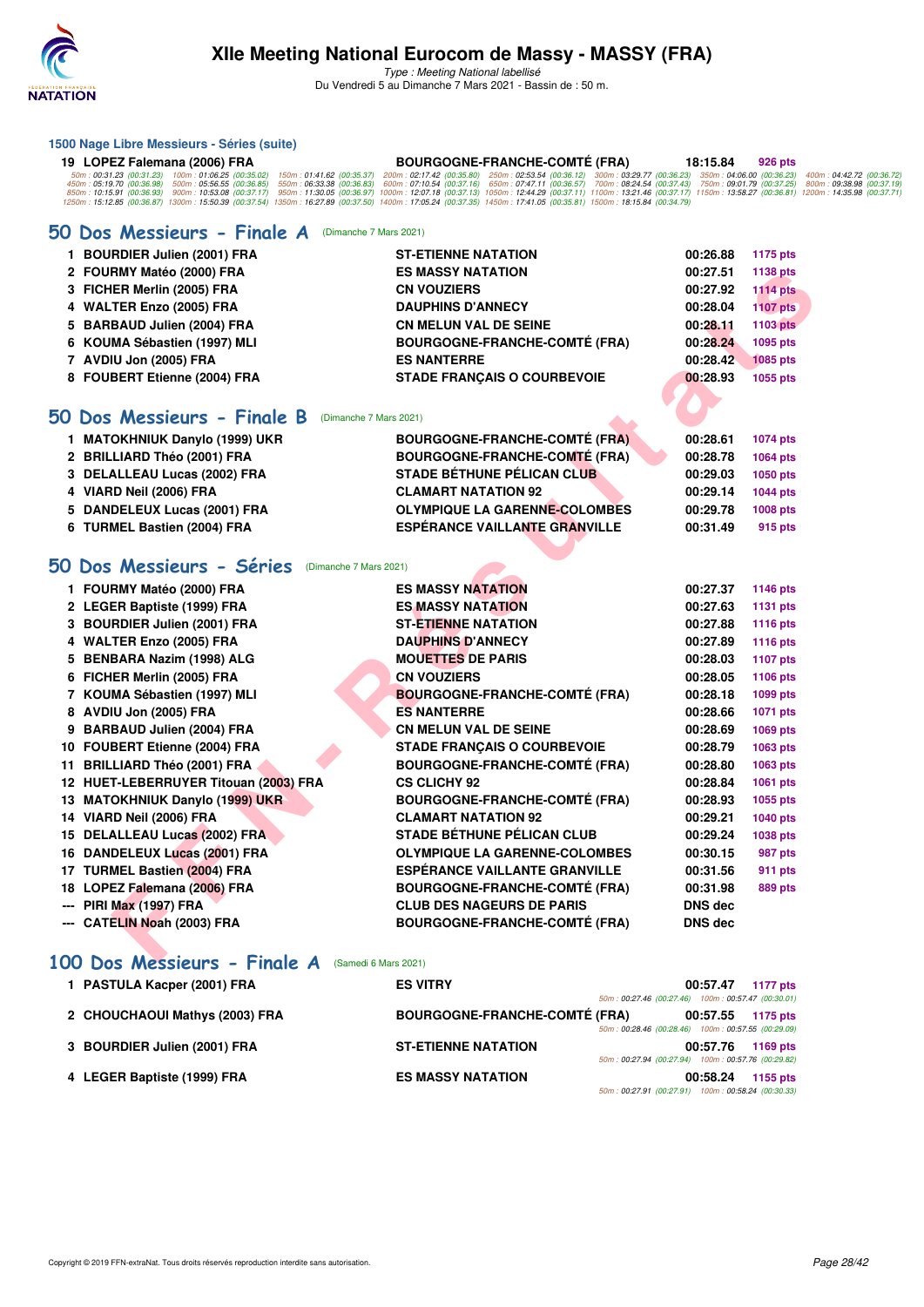

Type : Meeting National labellisé Du Vendredi 5 au Dimanche 7 Mars 2021 - Bassin de : 50 m.

| 100 Dos Messieurs - Finale A (suite) |                                      |                                                    |
|--------------------------------------|--------------------------------------|----------------------------------------------------|
| 5 FICHER Merlin (2005) FRA           | <b>CN VOUZIERS</b>                   | 1123 pts R J1/2<br>00:59.36                        |
|                                      |                                      | 50m: 00:28.85 (00:28.85) 100m: 00:59.36 (00:30.51) |
| 6 HUET-LEBERRUYER Titouan (2003) FRA | <b>CS CLICHY 92</b>                  | 01:00.05<br>1104 pts                               |
|                                      |                                      | 50m: 00:29.33 (00:29.33) 100m: 01:00.05 (00:30.72) |
| 7 CAOUEN Mathis (2004) FRA           | <b>CN BREST</b>                      | 01:00.19<br>1100 pts                               |
|                                      |                                      | 50m: 00:29.83 (00:29.83) 100m: 01:00.19 (00:30.36) |
| 8 DUTHU Jules (2004) FRA             | <b>BOURGOGNE-FRANCHE-COMTÉ (FRA)</b> | 01:00.22<br>1099 pts                               |
|                                      |                                      | 50m: 00:29.02 (00:29.02) 100m: 01:00.22 (00:31.20) |

# **[100 Dos Messieurs - Finale B](http://www.ffnatation.fr/webffn/resultats.php?idact=nat&go=epr&idcpt=69813&idepr=62)** (Samedi 6 Mars 2021)

|                                                            |                                      | JUM . UU.LJ.UZ (UU.LJ.UZ) TUUM . UT.UU.ZZ (UU.JT.ZU)                                                                                    |  |
|------------------------------------------------------------|--------------------------------------|-----------------------------------------------------------------------------------------------------------------------------------------|--|
| 00 Dos Messieurs - Finale B                                | (Samedi 6 Mars 2021)                 |                                                                                                                                         |  |
| 1 AIT MESBASid Ahmed Lounis (2005) ALG                     | <b>CN BREST</b>                      | 01:00.10<br><b>1103 pts</b><br>50m: 00:29.32 (00:29.32) 100m: 01:00.10 (00:30.78)                                                       |  |
| 2 WALTER Enzo (2005) FRA                                   | <b>DAUPHINS D'ANNECY</b>             | 01:00.32<br>1096 pts<br>50m: 00:29.59 (00:29.59) 100m: 01:00.32 (00:30.73)                                                              |  |
| 2 CATELIN Noah (2003) FRA                                  | <b>BOURGOGNE-FRANCHE-COMTÉ (FRA)</b> | 01:00.32<br><b>1096 pts</b>                                                                                                             |  |
| 4 DELALLEAU Lucas (2002) FRA                               | <b>STADE BÉTHUNE PÉLICAN CLUB</b>    | 50m: 00:29.15 (00:29.15) 100m: 01:00.32 (00:31.17)<br>01:02.43<br><b>1038 pts</b>                                                       |  |
| 5 KARADZIC Marko (2006) FRA                                | <b>CLAMART NATATION 92</b>           | 50m: 00:30.16 (00:30.16) 100m: 01:02.43 (00:32.27)<br>01:02.69<br><b>1031 pts</b>                                                       |  |
| 6 PORTAL Alex (2002) FRA                                   | <b>CNO ST-GERMAIN-EN-LAYE</b>        | 50m: 00:30.99 (00:30.99) 100m: 01:02.69 (00:31.70)<br>01:03.02<br><b>1022 pts</b><br>50m: 00:30.32 (00:30.32) 100m: 01:03.02 (00:32.70) |  |
| 7 FOUBERT Etienne (2004) FRA                               | <b>STADE FRANÇAIS O COURBEVOIE</b>   | 01:04.42<br><b>985 pts</b><br>50m: 00:30.50 (00:30.50) 100m: 01:04.42 (00:33.92)                                                        |  |
| 8 PIRI Max (1997) FRA                                      | <b>CLUB DES NAGEURS DE PARIS</b>     | 01:11.20<br>814 pts<br>50m: 00:28.01 (00:28.01) 100m: 01:11.20 (00:43.19)                                                               |  |
| 00 Dos Messieurs - Finale C 15-16 ans (Samedi 6 Mars 2021) |                                      |                                                                                                                                         |  |
| 1 COTTENCEAU Matthieu (2005) FRA                           | <b>C VIKINGS DE ROUEN</b>            | 01:02.86<br><b>1027 pts</b><br>50m: 00:30.75 (00:30.75) 100m: 01:02.86 (00:32.11)                                                       |  |
| 2 VIARD Neil (2006) FRA                                    | <b>CLAMART NATATION 92</b>           | 01:03.72<br>1004 pts                                                                                                                    |  |
| 3 LOPEZ Falemana (2006) FRA                                | <b>BOURGOGNE-FRANCHE-COMTÉ (FRA)</b> | 50m: 00:31.64 (00:31.64) 100m: 01:03.72 (00:32.08)<br>01:08.84<br>872 pts                                                               |  |
| 4 PORTAL Kylian (2006) FRA                                 | <b>CNO ST-GERMAIN-EN-LAYE</b>        | 50m: 00:32.34 (00:32.34) 100m: 01:08.84 (00:36.50)<br>01:13.84<br>752 pts<br>50m: 00:34.32 (00:34.32) 100m: 01:13.84 (00:39.52)         |  |
| 00 Dos Messieurs - Séries<br>(Samedi 6 Mars 2021)          |                                      |                                                                                                                                         |  |
| 1 NDOYE-BROUARD Yohann (2000) FRA                          | <b>DAUPHINS D'ANNECY</b>             | 00:54.49<br>1265 pts RTC<br>50m: 00:26.68 (00:26.68) 100m: 00:54.49 (00:27.81)                                                          |  |
| 2 CHOUCHAOUI Mathys (2003) FRA                             | <b>BOURGOGNE-FRANCHE-COMTÉ (FRA)</b> | 00:57.64<br>1172 pts                                                                                                                    |  |
| 3 LEGER Baptiste (1999) FRA                                | <b>ES MASSY NATATION</b>             | 50m: 00:28.37 (00:28.37) 100m: 00:57.64 (00:29.27)<br>00:58.00<br>1162 pts                                                              |  |
| 4 BOURDIER Julien (2001) FRA                               | <b>ST-ETIENNE NATATION</b>           | 50m: 00:28.36 (00:28.36) 100m: 00:58.00 (00:29.64)<br>00:58.28<br>1154 pts                                                              |  |
| 5 PASTULA Kacper (2001) FRA                                | <b>ES VITRY</b>                      | 50m: 00:28.06 (00:28.06) 100m: 00:58.28 (00:30.22)<br>00:58.42<br>1150 pts                                                              |  |
| 6 FICHER Merlin (2005) FRA                                 | <b>CN VOUZIERS</b>                   | 50m: 00:27.82 (00:27.82) 100m: 00:58.42 (00:30.60)<br>00:59.78<br>1112 pts $R$ J1/2                                                     |  |
| 7 HUET-LEBERRUYER Titouan (2003) FRA                       | <b>CS CLICHY 92</b>                  | 50m: 00:29.20 (00:29.20) 100m: 00:59.78 (00:30.58)<br>00:59.79<br>1111 pts                                                              |  |
|                                                            |                                      | 50m: 00:29.21 (00:29.21) 100m: 00:59.79 (00:30.58)                                                                                      |  |

# **[100 Dos Messieurs - Finale C](http://www.ffnatation.fr/webffn/resultats.php?idact=nat&go=epr&idcpt=69813&idepr=62) 15-16 ans** (Samedi 6 Mars 2021)

| 1 COTTENCEAU Matthieu (2005) FRA | <b>C VIKINGS DE ROUEN</b>            |                                                    | 01:02.86 | <b>1027 pts</b> |
|----------------------------------|--------------------------------------|----------------------------------------------------|----------|-----------------|
|                                  |                                      | 50m: 00:30.75 (00:30.75) 100m: 01:02.86 (00:32.11) |          |                 |
| 2 VIARD Neil (2006) FRA          | <b>CLAMART NATATION 92</b>           |                                                    | 01:03.72 | <b>1004 pts</b> |
|                                  |                                      | 50m: 00:31.64 (00:31.64) 100m: 01:03.72 (00:32.08) |          |                 |
| 3 LOPEZ Falemana (2006) FRA      | <b>BOURGOGNE-FRANCHE-COMTÉ (FRA)</b> |                                                    | 01:08.84 | 872 pts         |
|                                  |                                      | 50m: 00:32.34 (00:32.34) 100m: 01:08.84 (00:36.50) |          |                 |
| 4 PORTAL Kylian (2006) FRA       | <b>CNO ST-GERMAIN-EN-LAYE</b>        |                                                    | 01:13.84 | <b>752 pts</b>  |
|                                  |                                      | 50m: 00:34.32 (00:34.32) 100m: 01:13.84 (00:39.52) |          |                 |

### **[100 Dos Messieurs - Séries](http://www.ffnatation.fr/webffn/resultats.php?idact=nat&go=epr&idcpt=69813&idepr=62)** (Samedi 6 Mars 2021)

| 1 NDOYE-BROUARD Yohann (2000) FRA       | <b>DAUPHINS D'ANNECY</b>             | 50m: 00:26.68 (00:26.68) 100m: 00:54.49 (00:27.81) | 00:54.49 1265 pts RTC    |                 |  |
|-----------------------------------------|--------------------------------------|----------------------------------------------------|--------------------------|-----------------|--|
| 2 CHOUCHAOUI Mathys (2003) FRA          | <b>BOURGOGNE-FRANCHE-COMTÉ (FRA)</b> | 50m: 00:28.37 (00:28.37) 100m: 00:57.64 (00:29.27) | 00:57.64 1172 pts        |                 |  |
| 3 LEGER Baptiste (1999) FRA             | <b>ES MASSY NATATION</b>             | 50m: 00:28.36 (00:28.36) 100m: 00:58.00 (00:29.64) | 00:58.00                 | 1162 pts        |  |
| 4 BOURDIER Julien (2001) FRA            | <b>ST-ETIENNE NATATION</b>           | 50m: 00:28.06 (00:28.06) 100m: 00:58.28 (00:30.22) | 00:58.28                 | 1154 pts        |  |
| 5 PASTULA Kacper (2001) FRA             | <b>ES VITRY</b>                      | 50m: 00:27.82 (00:27.82) 100m: 00:58.42 (00:30.60) | 00:58.42 1150 pts        |                 |  |
| 6 FICHER Merlin (2005) FRA              | <b>CN VOUZIERS</b>                   | 50m: 00:29.20 (00:29.20) 100m: 00:59.78 (00:30.58) | 00:59.78 1112 pts R J1/2 |                 |  |
| 7 HUET-LEBERRUYER Titouan (2003) FRA    | <b>CS CLICHY 92</b>                  | 50m: 00:29.21 (00:29.21) 100m: 00:59.79 (00:30.58) | 00:59.79 1111 pts        |                 |  |
| 8 DUTHU Jules (2004) FRA                | <b>BOURGOGNE-FRANCHE-COMTÉ (FRA)</b> | 50m: 00:29.07 (00:29.07) 100m: 00:59.85 (00:30.78) | 00:59.85 1110 pts        |                 |  |
| 9 CAOUEN Mathis (2004) FRA              | <b>CN BREST</b>                      | 50m: 00:29.28 (00:29.28) 100m: 00:59.90 (00:30.62) | 00:59.90 1108 pts        |                 |  |
| 10 WALTER Enzo (2005) FRA               | <b>DAUPHINS D'ANNECY</b>             | 50m: 00:29.09 (00:29.09) 100m: 01:00.09 (00:31.00) | $01:00.09$ 1103 pts      |                 |  |
| 11 CATELIN Noah (2003) FRA              | <b>BOURGOGNE-FRANCHE-COMTÉ (FRA)</b> | 50m: 00:29.58 (00:29.58) 100m: 01:00.70 (00:31.12) | 01:00.70 1086 pts        |                 |  |
| 12 AIT MESBASid Ahmed Lounis (2005) ALG | <b>CN BREST</b>                      | 50m: 00:29.92 (00:29.92) 100m: 01:01.38 (00:31.46) | 01:01.38                 | <b>1067 pts</b> |  |
|                                         |                                      |                                                    |                          |                 |  |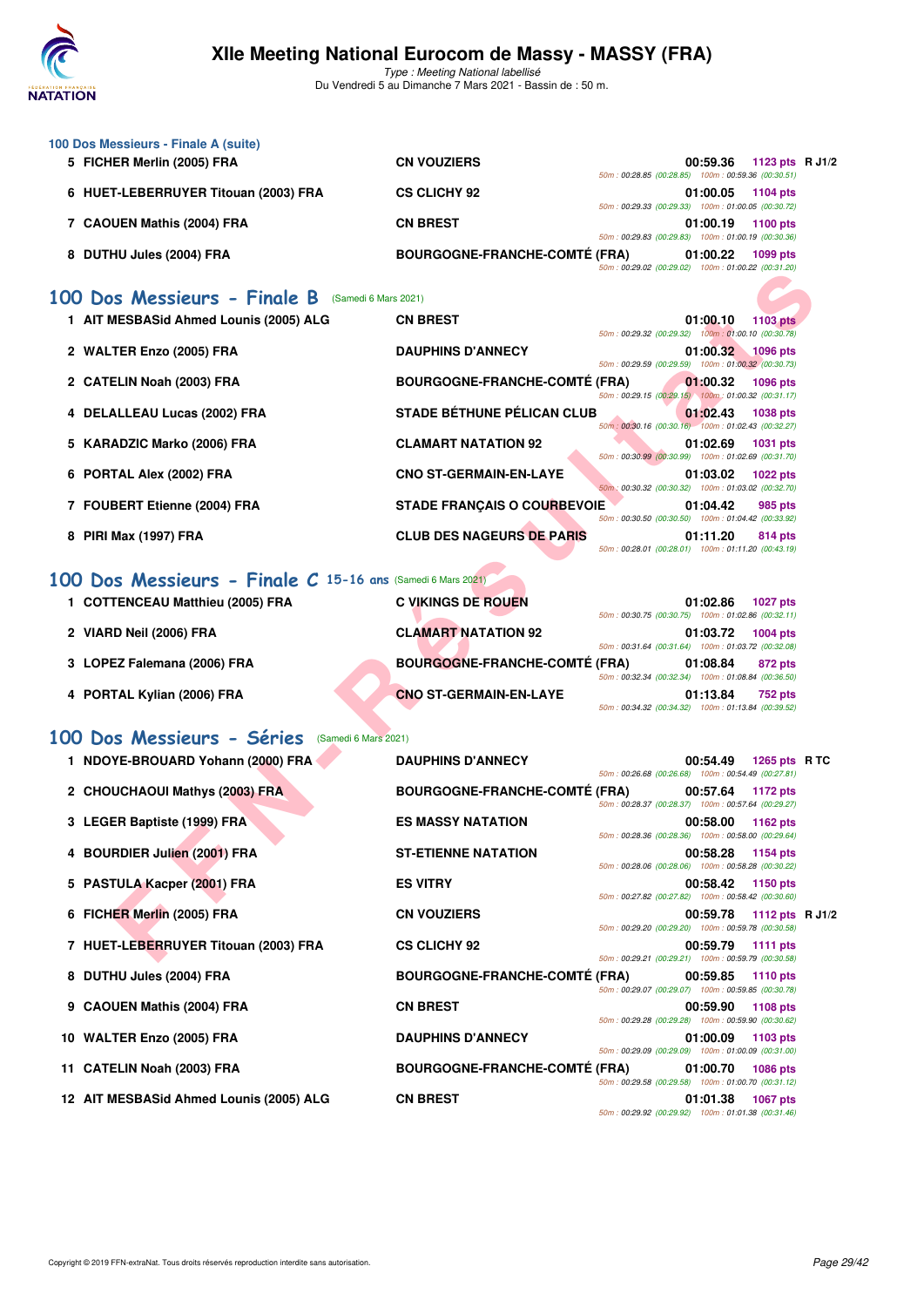

| 100 Dos Messieurs - Séries (suite)   |                                                                                                                                                                               |
|--------------------------------------|-------------------------------------------------------------------------------------------------------------------------------------------------------------------------------|
| 13 PIRI Max (1997) FRA               | <b>CLUB DES NAGEURS DE PARIS</b><br>01:01.69<br>1059 pts<br>50m: 00:29.02 (00:29.02) 100m: 01:01.69 (00:32.67)                                                                |
| 14 PORTAL Alex (2002) FRA            | <b>CNO ST-GERMAIN-EN-LAYE</b><br>01:01.90<br>1053 pts<br>50m: 00:29.39 (00:29.39) 100m: 01:01.90 (00:32.51)                                                                   |
| 15 DELALLEAU Lucas (2002) FRA        | <b>STADE BÉTHUNE PÉLICAN CLUB</b><br>01:02.37<br><b>1040 pts</b><br>50m: 00:30.07 (00:30.07) 100m: 01:02.37 (00:32.30)                                                        |
| 16 FOUBERT Etienne (2004) FRA        | <b>STADE FRANÇAIS O COURBEVOIE</b><br>01:03.02<br><b>1022 pts</b>                                                                                                             |
| 17 KARADZIC Marko (2006) FRA         | 50m: 00:30.12 (00:30.12) 100m: 01:03.02 (00:32.90)<br><b>CLAMART NATATION 92</b><br>01:03.84<br><b>1001 pts</b>                                                               |
| 18 DANDELEUX Lucas (2001) FRA        | 50m: 00:31.24 (00:31.24) 100m: 01:03.84 (00:32.60)<br><b>OLYMPIQUE LA GARENNE-COLOMBES</b><br>01:04.22<br>990 pts                                                             |
| 19 VIARD Neil (2006) FRA             | 50m: 00:30.78 (00:30.78) 100m: 01:04.22 (00:33.44)<br><b>CLAMART NATATION 92</b><br>01:04.36<br>987 pts                                                                       |
| 20 AVDIU Jon (2005) FRA              | 50m: 00:31.90 (00:31.90) 100m: 01:04.36 (00:32.46)<br><b>ES NANTERRE</b><br>01:04.82<br>975 pts                                                                               |
| 21 COTTENCEAU Matthieu (2005) FRA    | 50m: 00:31.29 (00:31.29) 100m: 01:04.82 (00:33.53)<br><b>C VIKINGS DE ROUEN</b><br>01:05.46<br>958 pts                                                                        |
| 22 LOPEZ Falemana (2006) FRA         | 50m: 00:31.41 (00:31.41) 100m: 01:05.46 (00:34.05)<br><b>BOURGOGNE-FRANCHE-COMTÉ (FRA)</b><br>01:08.95<br>869 pts                                                             |
| 23 PORTAL Kylian (2006) FRA          | 50m: 00:32.46 (00:32.46) 100m: 01:08.95 (00:36.49)<br><b>CNO ST-GERMAIN-EN-LAYE</b><br>01:12.81<br>776 pts                                                                    |
| <b>TURMEL Bastien (2004) FRA</b>     | 50m: 00:34.15 (00:34.15) 100m: 01:12.81 (00:38.66)<br><b>ESPÉRANCE VAILLANTE GRANVILLE</b><br><b>DNS dec</b>                                                                  |
| BENBARA Nazim (1998) ALG             | <b>MOUETTES DE PARIS</b><br><b>DNS</b> dec                                                                                                                                    |
| 200 Dos Messieurs - Finale A         | (Vendredi 5 Mars 2021)                                                                                                                                                        |
| 1 BOURDIER Julien (2001) FRA         | <b>ST-ETIENNE NATATION</b><br>02:05.11<br>1164 pts<br>50m : 00:28.49 (00:28.49) 100m : 01:00.23 (00:31.74) 150m : 01:32.83 (00:32.60) 200m : 02:05.11 (00:32.28)              |
| 2 LEGER Baptiste (1999) FRA          | <b>ES MASSY NATATION</b><br>02:05.12<br><b>1164 pts</b><br>50m: 00:28.48 (00:28.48) 100m: 01:00.01 (00:31.53) 150m: 01:33.23 (00:33.22) 200m: 02:05.12 (00:31.89)             |
|                                      |                                                                                                                                                                               |
| 3 HUET-LEBERRUYER Titouan (2003) FRA | <b>CS CLICHY 92</b><br>02:08.93<br><b>1110 pts</b>                                                                                                                            |
| <b>DUTHU Jules (2004) FRA</b><br>4   | 50m: 00:30.07 (00:30.07) 100m: 01:02.93 (00:32.86) 150m: 01:36.30 (00:33.37) 200m: 02:08.93 (00:32.63)<br><b>BOURGOGNE-FRANCHE-COMTÉ (FRA)</b><br>02:09.13<br><b>1108 pts</b> |
| FICHER Merlin (2005) FRA<br>5        | $50m$ : 00:30.09 (00:30.09) 100m: 01:03.26 (00:33.17) 150m: 01:36.86 (00:33.60) 200m: 02:09.13 (00:32.27)<br><b>CN VOUZIERS</b><br>02:09.91<br><b>1097 pts</b>                |
| 6 WALTER Enzo (2005) FRA             | 50m: 00:30.39 (00:30.39) 100m: 01:03.18 (00:32.79) 150m: 01:37.14 (00:33.96) 200m: 02:09.91 (00:32.77)<br><b>DAUPHINS D'ANNECY</b><br>02:11.97<br>1068 pts                    |
| 7 BARBAUD Julien (2004) FRA          | 50m: 00:30.68 (00:30.68) 100m: 01:03.86 (00:33.18) 150m: 01:38.16 (00:34.30) 200m: 02:11.97 (00:33.81)<br><b>CN MELUN VAL DE SEINE</b><br>02:13.44<br>1048 pts                |
| 8 RIGUIDEL Leo (2001) FRA            | 50m : 00:30.98 (00:30.98) 100m : 01:04.75 (00:33.77) 150m : 01:38.87 (00:34.12) 200m : 02:13.44 (00:34.57)<br><b>ES MASSY NATATION</b><br>02:15.80<br><b>1016 pts</b>         |
|                                      | 50m : 00:31.20 (00:31.20) 100m : 01:05.59 (00:34.39) 150m : 01:40.80 (00:35.21) 200m : 02:15.80 (00:35.00)                                                                    |
| 200 Dos Messieurs - Finale B         | (Vendredi 5 Mars 2021)                                                                                                                                                        |
| 1 COTTENCEAU Matthieu (2005) FRA     | <b>C VIKINGS DE ROUEN</b><br>02:13.86<br><b>1043 pts</b><br>50m: 00:31.68 (00:31.68) 100m: 01:05.34 (00:33.66) 150m: 01:39.95 (00:34.61) 200m: 02:13.86 (00:33.91)            |
| 2 KARADZIC Marko (2006) FRA          | <b>CLAMART NATATION 92</b><br>02:13.98<br>1041 pts<br>50m: 00:33.25 (00:33.25) 100m: 01:07.39 (00:34.14) 150m: 01:41.03 (00:33.64) 200m: 02:13.98 (00:32.95)                  |
| 3 MINEUR Lucas (2003) FRA            | <b>STADE DE REIMS NATATION</b><br>02:15.01<br><b>1027 pts</b><br>50m: 00:31.34 (00:31.34) 100m: 01:05.05 (00:33.71) 150m: 01:39.97 (00:34.92) 200m: 02:15.01 (00:35.04)       |

# [200 Dos Messieurs - Finale A](http://www.ffnatation.fr/webffn/resultats.php?idact=nat&go=epr&idcpt=69813&idepr=63) (Vendredi 5 Mars 2021)

| 1 BOURDIER Julien (2001) FRA         | <b>ST-ETIENNE NATATION</b>                                                                             | 02:05.11<br>1164 pts        |
|--------------------------------------|--------------------------------------------------------------------------------------------------------|-----------------------------|
|                                      | 50m: 00:28.49 (00:28.49) 100m: 01:00.23 (00:31.74) 150m: 01:32.83 (00:32.60) 200m: 02:05.11 (00:32.28) |                             |
| 2 LEGER Baptiste (1999) FRA          | <b>ES MASSY NATATION</b>                                                                               | 02:05.12<br>1164 pts        |
|                                      | 50m: 00:28.48 (00:28.48) 100m: 01:00.01 (00:31.53) 150m: 01:33.23 (00:33.22) 200m: 02:05.12 (00:31.89) |                             |
| 3 HUET-LEBERRUYER Titouan (2003) FRA | <b>CS CLICHY 92</b>                                                                                    | 02:08.93<br>1110 $pts$      |
|                                      | 50m: 00:30.07 (00:30.07) 100m: 01:02.93 (00:32.86) 150m: 01:36.30 (00:33.37) 200m: 02:08.93 (00:32.63) |                             |
| 4 DUTHU Jules (2004) FRA             | <b>BOURGOGNE-FRANCHE-COMTÉ (FRA)</b>                                                                   | 02:09.13<br>1108 pts        |
|                                      | 50m; 00:30.09 (00:30.09) 100m; 01:03.26 (00:33.17) 150m; 01:36.86 (00:33.60) 200m; 02:09.13 (00:32.27) |                             |
| 5 FICHER Merlin (2005) FRA           | <b>CN VOUZIERS</b>                                                                                     | 02:09.91<br><b>1097 pts</b> |
|                                      | 50m: 00:30.39 (00:30.39) 100m: 01:03.18 (00:32.79) 150m: 01:37.14 (00:33.96) 200m: 02:09.91 (00:32.77) |                             |
| 6 WALTER Enzo (2005) FRA             | <b>DAUPHINS D'ANNECY</b>                                                                               | 02:11.97<br><b>1068 pts</b> |
|                                      | 50m: 00:30.68 (00:30.68) 100m: 01:03.86 (00:33.18) 150m: 01:38.16 (00:34.30) 200m: 02:11.97 (00:33.81) |                             |
| 7 BARBAUD Julien (2004) FRA          | <b>CN MELUN VAL DE SEINE</b>                                                                           | 02:13.44<br><b>1048 pts</b> |
|                                      | 50m: 00:30.98 (00:30.98) 100m: 01:04.75 (00:33.77) 150m: 01:38.87 (00:34.12) 200m: 02:13.44 (00:34.57) |                             |
| 8 RIGUIDEL Leo (2001) FRA            | <b>ES MASSY NATATION</b>                                                                               | 02:15.80<br><b>1016 pts</b> |
|                                      | 50m: 00:31.20 (00:31.20) 100m: 01:05.59 (00:34.39) 150m: 01:40.80 (00:35.21) 200m: 02:15.80 (00:35.00) |                             |
|                                      |                                                                                                        |                             |

# **[200 Dos Messieurs - Finale B](http://www.ffnatation.fr/webffn/resultats.php?idact=nat&go=epr&idcpt=69813&idepr=63)** (Vendredi 5 Mars 2021)

| 1 COTTENCEAU Matthieu (2005) FRA | <b>C VIKINGS DE ROUEN</b>  | 50m: 00:31.68 (00:31.68) 100m: 01:05.34 (00:33.66) 150m: 01:39.95 (00:34.61) 200m: 02:13.86 (00:33.91)                                           | 02:13.86 | 1043 pts        |
|----------------------------------|----------------------------|--------------------------------------------------------------------------------------------------------------------------------------------------|----------|-----------------|
| 2 KARADZIC Marko (2006) FRA      | <b>CLAMART NATATION 92</b> | 50m: 00:33.25 (00:33.25) 100m: 01:07.39 (00:34.14) 150m: 01:41.03 (00:33.64) 200m: 02:13.98 (00:32.95)                                           | 02:13.98 | 1041 pts        |
| 3 MINEUR Lucas (2003) FRA        |                            | <b>STADE DE REIMS NATATION</b><br>50m: 00:31.34 (00:31.34) 100m: 01:05.05 (00:33.71) 150m: 01:39.97 (00:34.92) 200m: 02:15.01 (00:35.04)         | 02:15.01 | <b>1027 pts</b> |
| 4 CATELIN Noah (2003) FRA        |                            | BOURGOGNE-FRANCHE-COMTÉ (FRA) 02:17.34<br>50m: 00:31.08 (00:31.08) 100m: 01:06.18 (00:35.10) 150m: 01:41.55 (00:35.37) 200m: 02:17.34 (00:35.79) |          | 996 pts         |
| 5 BEAUGER Martin (2006) FRA      | <b>ES MASSY NATATION</b>   | 50m: 00:32.14 (00:32.14) 100m: 01:07.35 (00:35.21) 150m: 01:42.60 (00:35.25) 200m: 02:17.68 (00:35.08)                                           | 02:17.68 | 992 pts         |
| 6 TURMEL Bastien (2004) FRA      |                            | <b>ESPÉRANCE VAILLANTE GRANVILLE</b><br>50m: 00:33.02 (00:33.02) 100m: 01:09.30 (00:36.28) 150m: 01:46.23 (00:36.93) 200m: 02:22.84 (00:36.61)   | 02:22.84 | 925 pts         |
| 7 BEGUE Romain (2003) FRA        | <b>EN CAEN</b>             | 50m: 00:34.24 (00:34.24) 100m: 01:10.47 (00:36.23) 150m: 01:47.32 (00:36.85) 200m: 02:24.23 (00:36.91)                                           | 02:24.23 | 907 pts         |
| 8 LESERT Vincent (2003) FRA      |                            | <b>STADE BÉTHUNE PÉLICAN CLUB</b><br>50m: 00:33.98 (00:33.98) 100m: 01:10.20 (00:36.22) 150m: 01:47.65 (00:37.45) 200m: 02:25.23 (00:37.58)      | 02:25.23 | 894 pts         |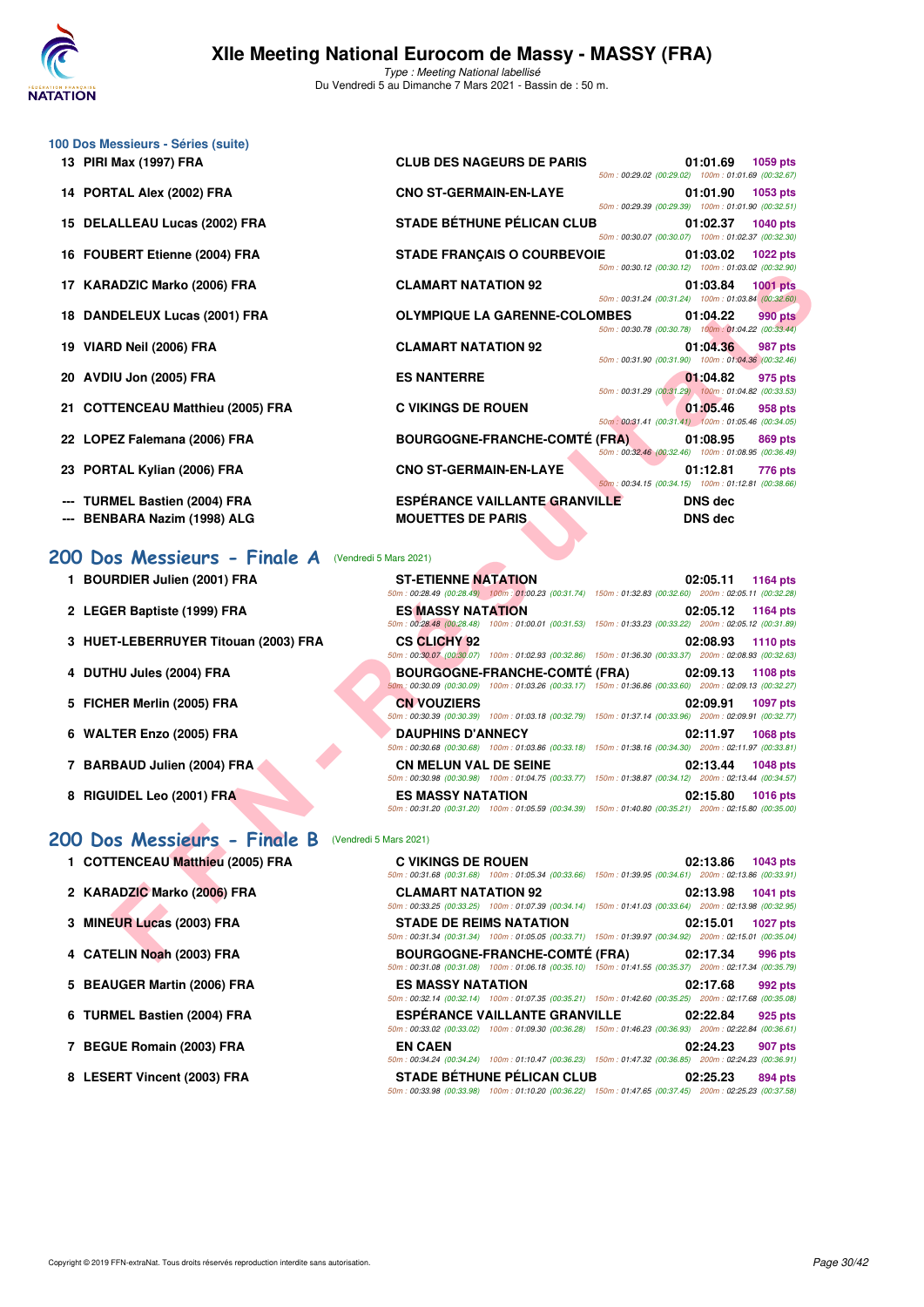

### **[200 Dos Messieurs - Séries](http://www.ffnatation.fr/webffn/resultats.php?idact=nat&go=epr&idcpt=69813&idepr=63)** (Vendredi 5 Mars 2021)

- 
- 2 BOURDIER Julien (2001) FRA
- **3 FICHER Merlin (2005) FRA**
- **4 HUET-LEBERRUYER Titouan (2003) FRA CS CLICHY 92 02:09.33 1105 pts**
- 5 DUTHU Jules (2004) FRA
- **6 WALTER Enzo (2005) FRA**
- 7 BARBAUD Julien (2004) FRA
- 8 RIGUIDEL Leo (2001) FRA
- **9 CATELIN Noah (2003) FRA**
- **10 COTTENCEAU Matthieu (2005) FRA**
- 11 KARADZIC Marko (2006) FRA
- **12 MINEUR Lucas (2003) FRA**
- **13 BEAUGER Martin (2006) FRA**
- **14 BEGUE Romain (2003) FRA**
- **15 TURMEL Bastien (2004) FRA**
- 16 LESERT Vincent (2003) FRA

### **[50 Brasse Messieurs - Finale A](http://www.ffnatation.fr/webffn/resultats.php?idact=nat&go=epr&idcpt=69813&idepr=71)** (Dimanche 7 Mars 2021)

- **1 MAILLOT Melvin (1992) FRA STADE FRANÇAIS O COURBEVOIE 00:28.60 1221 pts**
- **2 AITKACI Carl (2001) FRA ETOILES 92 00:28.78 1211 pts**
- **3 MALACHI Constantin (1997) MDA LÉO-L. SCHILTIGHEIM-BISCHHEIM 00:29.31 1183 pts**
- **4 PIEKARZ Baptiste (1995) FRA ST-ETIENNE NATATION 00:29.56 1169 pts**
- **5 DUARTE Louis (2004) FRA SN OYONNAX 00:29.62 1166 pts**
- **6 PLATAUX Robin (1997) FRA U.S CRETEIL NATATION 00:29.81 1156 pts**
- **7 KOUMA Sébastien (1997) MLI BOURGOGNE-FRANCHE-COMTÉ (FRA) 00:30.19 1135 pts**
- **--- NIANE Abdoul (1988) SEN AS MONACO NATATION DNS dec**

### **[50 Brasse Messieurs - Finale B](http://www.ffnatation.fr/webffn/resultats.php?idact=nat&go=epr&idcpt=69813&idepr=71)** (Dimanche 7 Mars 2021)

| 1 LUQUET Maxime (2004) FRA      | <b>OLYMPIQUE LA GARENNE-COLOMBES</b> | 00:30.20 | 1135 pts        |
|---------------------------------|--------------------------------------|----------|-----------------|
| 2 CONTRINO Gianni (1998) FRA    | <b>ST-ETIENNE NATATION</b>           | 00:30.23 | 1133 pts        |
| 3 FREROT Thomas (2003) FRA      | <b>BOURGOGNE-FRANCHE-COMTÉ (FRA)</b> | 00:30.51 | <b>1119 pts</b> |
| 4 KOUMA Alexien (2005) FRA      | <b>BOURGOGNE-FRANCHE-COMTÉ (FRA)</b> | 00:31.09 | <b>1088 pts</b> |
| 5 ISLAM Ariful Md (1999) BAN    | <b>C VIKINGS DE ROUEN</b>            | 00:31.16 | 1085 pts        |
| 6 POBEL-CRAPPE Matys (2005) FRA | <b>CSN GUYANCOURT</b>                | 00:31.88 | 1048 pts        |
| 7 EKEDY Noan (2005) FRA         | <b>EN CAEN</b>                       | 00:32.00 | 1042 pts        |
| 8 BOURGEOIS Mathieu (2001) FRA  | <b>STADE BÉTHUNE PÉLICAN CLUB</b>    | 00:32.55 | 1014 pts        |
|                                 |                                      |          |                 |

### **[50 Brasse Messieurs - Séries](http://www.ffnatation.fr/webffn/resultats.php?idact=nat&go=epr&idcpt=69813&idepr=71)** (Dimanche 7 Mars 2021)

| 1 MAILLOT Melvin (1992) FRA     | <b>STADE FRANÇAIS O COURBEVOIE</b>   | 00:29.11 | 1193 pts |
|---------------------------------|--------------------------------------|----------|----------|
| 2 AITKACI Carl (2001) FRA       | <b>ETOILES 92</b>                    | 00:29.29 | 1184 pts |
| 3 MALACHI Constantin (1997) MDA | <b>LÉO-L. SCHILTIGHEIM-BISCHHEIM</b> | 00:29.40 | 1178 pts |

| 1 LEGER Baptiste (1999) FRA          | <b>ES MASSY NATATION</b><br>50m: 00:28.94 (00:28.94) 100m: 01:00.99 (00:32.05) 150m: 01:33.67 (00:32.68) 200m: 02:05.52 (00:31.85)                 | 02:05.52       | 1158 pts                             |  |
|--------------------------------------|----------------------------------------------------------------------------------------------------------------------------------------------------|----------------|--------------------------------------|--|
| 2 BOURDIER Julien (2001) FRA         | <b>ST-ETIENNE NATATION</b><br>50m: 00:28.24 (00:28.24) 100m: 00:59.35 (00:31.11) 150m: 01:33.19 (00:33.84) 200m: 02:07.03 (00:33.84)               | 02:07.03       | <b>1137 pts</b>                      |  |
| 3 FICHER Merlin (2005) FRA           | <b>CN VOUZIERS</b><br>50m: 00:30.22 (00:30.22) 100m: 01:02.68 (00:32.46) 150m: 01:36.13 (00:33.45) 200m: 02:08.79 (00:32.66)                       | 02:08.79       | 1112 pts R J1/2                      |  |
| 4 HUET-LEBERRUYER Titouan (2003) FRA | <b>CS CLICHY 92</b><br>50m: 00:29.83 (00:29.83) 100m: 01:02.34 (00:32.51) 150m: 01:36.30 (00:33.96) 200m: 02:09.33 (00:33.03)                      | 02:09.33       | 1105 pts                             |  |
| 5 DUTHU Jules (2004) FRA             | <b>BOURGOGNE-FRANCHE-COMTÉ (FRA)</b><br>50m: 00:29.30 (00:29.30) 100m: 01:01.56 (00:32.26) 150m: 01:35.62 (00:34.06) 200m: 02:09.65 (00:34.03)     | 02:09.65       | <b>1100 pts</b>                      |  |
| 6 WALTER Enzo (2005) FRA             | <b>DAUPHINS D'ANNECY</b><br>50m : 00:30.98 (00:30.98) 100m : 01:04.61 (00:33.63) 150m : 01:38.40 (00:33.79) 200m : 02:12.52 (00:34.12)             | 02:12.52       | <b>1061 pts</b>                      |  |
| 7 BARBAUD Julien (2004) FRA          | <b>CN MELUN VAL DE SEINE</b><br>50m : 00:31.21 (00:31.21) 100m : 01:04.65 (00:33.44) 150m : 01:39.85 (00:35.20) 200m : 02:14.16 (00:34.31)         | 02:14.16       | <b>1038 pts</b>                      |  |
| 8 RIGUIDEL Leo (2001) FRA            | <b>ES MASSY NATATION</b><br>50m : 00:31.07 (00:31.07) 100m : 01:05.14 (00:34.07) 150m : 01:40.24 (00:35.10) 200m : 02:15.15 (00:34.91)             | 02:15.15       | 1025 pts                             |  |
| 9 CATELIN Noah (2003) FRA            | <b>BOURGOGNE-FRANCHE-COMTE (FRA)</b><br>50m : 00:30.46 (00:30.46) 100m : 01:04.62 (00:34.16) 150m : 01:40.31 (00:35.69) 200m : 02:15.77 (00:35.46) | 02:15.77       | <b>1017 pts</b>                      |  |
| 0 COTTENCEAU Matthieu (2005) FRA     | <b>C VIKINGS DE ROUEN</b><br>50m: 00:32.19 (00:32.19) 100m: 01:06.51 (00:34.32) 150m: 01:42.11 (00:35.60) 200m: 02:16.70 (00:34.59)                | 02:16.70       | 1004 pts                             |  |
| 1 KARADZIC Marko (2006) FRA          | <b>CLAMART NATATION 92</b><br>50m : 00:32.20 (00:32.20) 100m : 01:07.04 (00:34.84) 150m : 01:41.99 (00:34.95) 200m : 02:16.81 (00:34.82)           | 02:16.81       | 1003 pts                             |  |
| 2 MINEUR Lucas (2003) FRA            | <b>STADE DE REIMS NATATION</b><br>50m : 00:31.27 (00:31.27) 100m : 01:05.39 (00:34.12) 150m : 01:41.06 (00:35.67) 200m : 02:17.42 (00:36.36)       | 02:17.42       | 995 pts                              |  |
| 3 BEAUGER Martin (2006) FRA          | <b>ES MASSY NATATION</b><br>50m: 00:32.56 (00:32.56) 100m: 01:03088 (00:35.32)                                                                     | 02:21.04       | 948 pts<br>200m: 02:21.04 (01:13.16) |  |
| 4 BEGUE Romain (2003) FRA            | <b>EN CAEN</b><br>50m : 00:33.41 (00:33.41) 100m : 01:08.70 (00:35.29) 150m : 01:44.87 (00:36.17) 200m : 02:21.32 (00:36.45)                       | 02:21.32       | 944 pts                              |  |
| 5 TURMEL Bastien (2004) FRA          | <b>ESPÉRANCE VAILLANTE GRANVILLE</b><br>50m: 00:33.33 (00:33.33) 100m: 01:09.46 (00:36.13) 150m: 01:47.00 (00:37.54) 200m: 02:23.22 (00:36.22)     | 02:23.22       | 920 pts                              |  |
| 6 LESERT Vincent (2003) FRA          | <b>STADE BETHUNE PELICAN CLUB</b><br>50m: 00:33.22 (00:33.22) 100m: 01:08.85 (00:35.63) 150m: 01:46.69 (00:37.84) 200m: 02:25.07 (00:38.38)        | 02:25.07       | 896 pts                              |  |
| Brasse Messieurs - Finale A          | (Dimanche 7 Mars 2021)                                                                                                                             |                |                                      |  |
| 1 MAILLOT Melvin (1992) FRA          | <b>STADE FRANÇAIS O COURBEVOIE</b>                                                                                                                 | 00:28.60       | <b>1221 pts</b>                      |  |
| 2 AITKACI Carl (2001) FRA            | <b>ETOILES 92</b>                                                                                                                                  | 00:28.78       | <b>1211 pts</b>                      |  |
| 3 MALACHI Constantin (1997) MDA      | LÉO-L. SCHILTIGHEIM-BISCHHEIM                                                                                                                      | 00:29.31       | 1183 pts                             |  |
| 4 PIEKARZ Baptiste (1995) FRA        | <b>ST-ETIENNE NATATION</b>                                                                                                                         | 00:29.56       | 1169 pts                             |  |
| 5 DUARTE Louis (2004) FRA            | <b>SN OYONNAX</b>                                                                                                                                  | 00:29.62       | 1166 pts                             |  |
| 6 PLATAUX Robin (1997) FRA           | <b>U.S CRETEIL NATATION</b>                                                                                                                        | 00:29.81       | 1156 pts                             |  |
| 7 KOUMA Sébastien (1997) MLI         | <b>BOURGOGNE-FRANCHE-COMTÉ (FRA)</b>                                                                                                               | 00:30.19       | 1135 pts                             |  |
| -- NIANE Abdoul (1988) SEN           | AS MONACO NATATION                                                                                                                                 | <b>DNS dec</b> |                                      |  |
| <b>D</b> Brasse Messieurs - Finale B | (Dimanche 7 Mars 2021)                                                                                                                             |                |                                      |  |
| 1 LUQUET Maxime (2004) FRA           | <b>OLYMPIQUE LA GARENNE-COLOMBES</b>                                                                                                               | 00:30.20       | 1135 pts                             |  |
| 2 CONTRINO Gianni (1998) FRA         | <b>ST-ETIENNE NATATION</b>                                                                                                                         | 00:30.23       | 1133 pts                             |  |
| 3 FREROT Thomas (2003) FRA           | <b>BOURGOGNE-FRANCHE-COMTÉ (FRA)</b>                                                                                                               | 00:30.51       | <b>1119 pts</b>                      |  |
| 4 KOUMA Alexien (2005) FRA           | <b>BOURGOGNE-FRANCHE-COMTÉ (FRA)</b>                                                                                                               | 00:31.09       | 1088 pts                             |  |
| 5 ISLAM Ariful Md (1999) BAN         | <b>C VIKINGS DE ROUEN</b>                                                                                                                          | 00:31.16       | 1085 pts                             |  |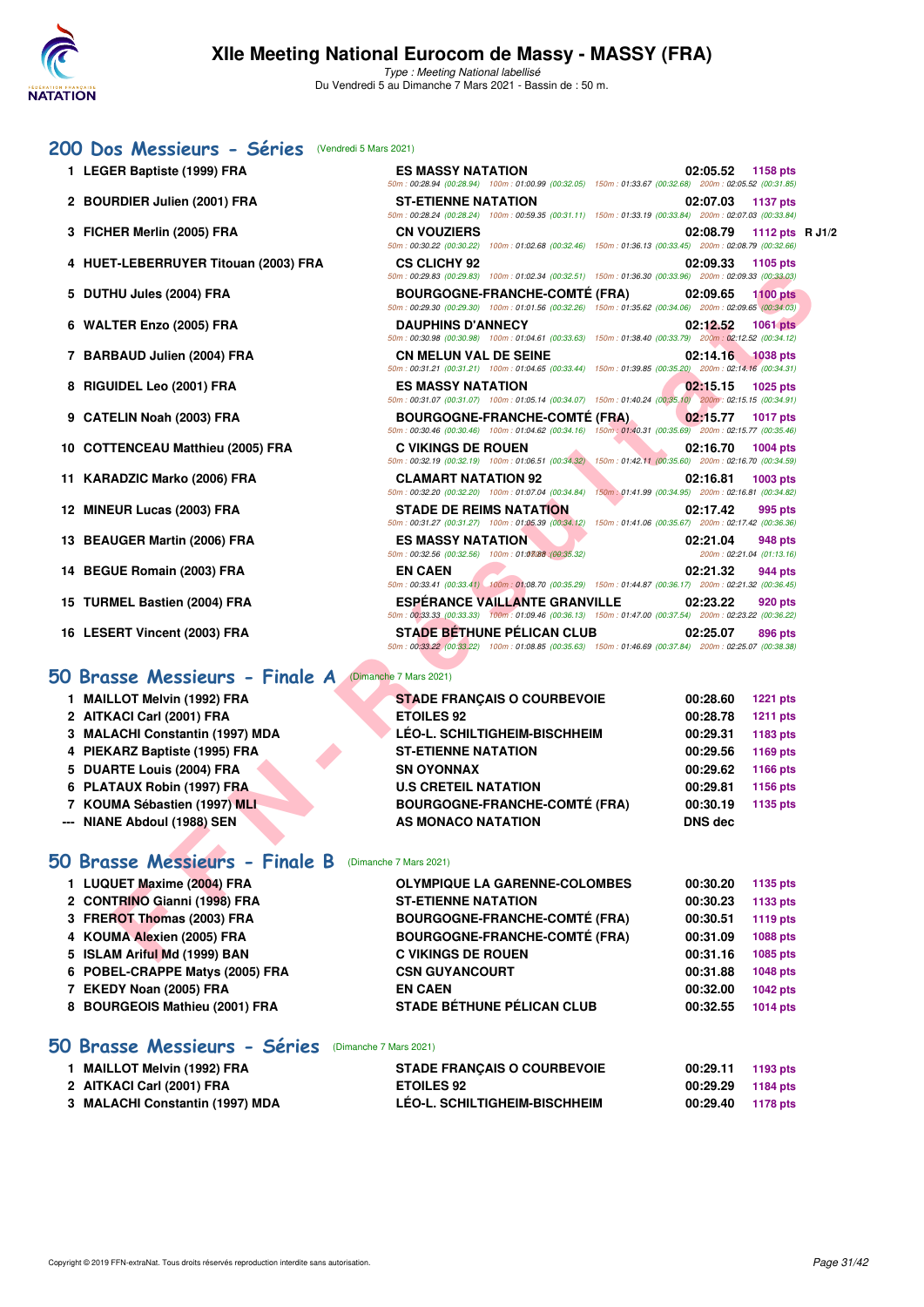

|    | 50 Brasse Messieurs - Séries (suite) |                                      |                                                     |                     |                 |
|----|--------------------------------------|--------------------------------------|-----------------------------------------------------|---------------------|-----------------|
|    | 4 CAPITAINE Thibaut (1993) FRA       | <b>CERGY PONTOISE NATATION</b>       |                                                     | 00:29.49            | 1173 pts        |
|    | 5 PIEKARZ Baptiste (1995) FRA        | <b>ST-ETIENNE NATATION</b>           |                                                     | 00:29.72            | <b>1161 pts</b> |
|    | 6 DUARTE Louis (2004) FRA            | <b>SN OYONNAX</b>                    |                                                     | 00:29.73            | 1160 pts        |
|    | 7 AZRA Alexandre (2000) FRA          | <b>ES VITRY</b>                      |                                                     | 00:29.75            | 1159 pts        |
|    | 8 PLATAUX Robin (1997) FRA           | <b>U.S CRETEIL NATATION</b>          |                                                     | 00:29.78            | <b>1157 pts</b> |
|    | 9 NIANE Abdoul (1988) SEN            | AS MONACO NATATION                   |                                                     | 00:29.84            | 1154 pts        |
|    | 10 KOUMA Sébastien (1997) MLI        | <b>BOURGOGNE-FRANCHE-COMTÉ (FRA)</b> |                                                     | 00:29.92            | 1150 pts        |
|    | 11 CONTRINO Gianni (1998) FRA        | <b>ST-ETIENNE NATATION</b>           |                                                     | 00:30.35            | <b>1127 pts</b> |
|    | 12 FREROT Thomas (2003) FRA          | <b>BOURGOGNE-FRANCHE-COMTÉ (FRA)</b> |                                                     | 00:30.66            | <b>1111 pts</b> |
|    | 13 LUQUET Maxime (2004) FRA          | <b>OLYMPIQUE LA GARENNE-COLOMBES</b> |                                                     | 00:30.97            | <b>1094 pts</b> |
|    | 14 ISLAM Ariful Md (1999) BAN        | <b>C VIKINGS DE ROUEN</b>            |                                                     | 00:31.02            | 1092 pts        |
|    | 15 KOUMA Alexien (2005) FRA          | <b>BOURGOGNE-FRANCHE-COMTÉ (FRA)</b> |                                                     | 00:31.05            | <b>1090 pts</b> |
|    | 16 POBEL-CRAPPE Matys (2005) FRA     | <b>CSN GUYANCOURT</b>                |                                                     | 00:31.50            | <b>1067 pts</b> |
|    | 17 BOURGEOIS Mathieu (2001) FRA      | <b>STADE BÉTHUNE PÉLICAN CLUB</b>    |                                                     | 00:31.83            | 1050 pts        |
|    | 18 EKEDY Noan (2005) FRA             | <b>EN CAEN</b>                       |                                                     | 00:32.27            | 1028 pts        |
|    | 19 CHOUCHAOUI Mathys (2003) FRA      | <b>BOURGOGNE-FRANCHE-COMTÉ (FRA)</b> |                                                     | 00:32.29            | <b>1027 pts</b> |
|    | 20 FOUBERT Etienne (2004) FRA        | <b>STADE FRANÇAIS O COURBEVOIE</b>   |                                                     | 00:32.87            | 998 pts         |
|    | 100 Brasse Messieurs - Finale A      | (Vendredi 5 Mars 2021)               |                                                     |                     |                 |
|    | 1 AITKACI Carl (2001) FRA            | <b>ETOILES 92</b>                    | 50m: 00:29.44 (00:29.44) 100m: 01:03.12 (00:33.68)  | 01:03.12            | <b>1238 pts</b> |
|    | 2 CAPITAINE Thibaut (1993) FRA       | <b>CERGY PONTOISE NATATION</b>       | 50m: 00:29.94 (00:29.94) 100m: 01:03.80 (00:33.86)  | 01:03.80            | <b>1220 pts</b> |
|    | 3 PASTULA Kacper (2001) FRA          | <b>ES VITRY</b>                      | 50m: 00:29.57 (00:29.57) 100m: 01:04.19 (00:34.62)  | 01:04.19            | 1209 pts        |
|    | 4 KOUMA Sébastien (1997) MLI         | <b>BOURGOGNE-FRANCHE-COMTÉ (FRA)</b> | 50m: 00:30.05 (00:30.05) 100m: 01:05.29 (00:35.24)  | 01:05.29            | 1179 pts        |
| 5. | <b>MBARKI Haithem (1998) TUN</b>     | <b>DENAIN NAT. PORTE DU HAINAUT</b>  | 50m: 00:30.55 (00:30.55) 100m: 01:05.59 (00:35.04)  | 01:05.59            | 1171 pts        |
|    | 6 AZRA Alexandre (2000) FRA          | <b>ES VITRY</b>                      | 50m: 00:30.54 (00:30.54) 100m: 01:05.66 (00:35.12)  | 01:05.66            | 1169 pts        |
|    | 7 LUQUET Maxime (2004) FRA           | <b>OLYMPIQUE LA GARENNE-COLOMBES</b> | 50m: 00:31.16 (00:31.16) 100m: 01:05.74 (00:34.58)  | 01:05.74            | <b>1167 pts</b> |
|    | 8 SOULARD Nathanael (2001) FRA       | <b>ETOILES 92</b>                    | 50m: 00:30.96 (00:30.96) 100m: 01:06.05 (00:35.09)  | 01:06.05            | 1159 pts        |
|    | 100 Brasse Messieurs - Finale B      | (Vendredi 5 Mars 2021)               |                                                     |                     |                 |
|    | 1 PIEKARZ Baptiste (1995) FRA        | <b>ST-ETIENNE NATATION</b>           |                                                     | 01:04.86            | 1191 pts        |
|    | 2 DUARTE Louis (2004) FRA            | <b>SN OYONNAX</b>                    | 50m: 00:30.22 (00:30.22) 100m: 01:04.86 (00:34.64)  | 01:05.79 1166 pts   |                 |
|    |                                      |                                      | 50m: 00:30.41 (00:30.41)  100m: 01:05.79 (00:35.38) |                     |                 |
|    | 3 CONTRINO Gianni (1998) FRA         | <b>ST-ETIENNE NATATION</b>           | 50m: 00:31.04 (00:31.04) 100m: 01:06.19 (00:35.15)  | $01:06.19$ 1155 pts |                 |
|    | 4 KOUMA Alexien (2005) FRA           | <b>BOURGOGNE-FRANCHE-COMTÉ (FRA)</b> | 50m: 00:31.76 (00:31.76) 100m: 01:07.59 (00:35.83)  | 01:07.59            | <b>1118 pts</b> |
|    | 5 ISLAM Ariful Md (1999) BAN         | <b>C VIKINGS DE ROUEN</b>            | 50m: 00:31.69 (00:31.69) 100m: 01:07.84 (00:36.15)  | 01:07.84            | <b>1112 pts</b> |
|    | 6 PLATAUX Robin (1997) FRA           | <b>U.S CRETEIL NATATION</b>          |                                                     | 01:08.00            | 1108 pts        |
|    |                                      |                                      | 50m: 00:30.87 (00:30.87) 100m: 01:08.00 (00:37.13)  |                     |                 |

- **7 LUQUET Maxime (2004) FRA OLYMPIQUE LA GARENNE-COLOMBES 01:05.74 1167 pts**
- **8 SOULARD Nathanael (2001) FRA ETOILES 92 01:06.05 1159 pts**

### **[100 Brasse Messieurs - Finale B](http://www.ffnatation.fr/webffn/resultats.php?idact=nat&go=epr&idcpt=69813&idepr=72)** (Vendredi 5 Mars 2021)

| 1 PIEKARZ Baptiste (1995) FRA | <b>ST-ETIENNE NATATION</b><br>1191 pts<br>01:04.86                                                                 |
|-------------------------------|--------------------------------------------------------------------------------------------------------------------|
|                               | 50m: 00:30.22 (00:30.22) 100m: 01:04.86 (00:34.64)                                                                 |
| 2 DUARTE Louis (2004) FRA     | <b>SN OYONNAX</b><br>01:05.79<br>1166 pts<br>50m: 00:30.41 (00:30.41) 100m: 01:05.79 (00:35.38)                    |
| 3 CONTRINO Gianni (1998) FRA  | <b>ST-ETIENNE NATATION</b><br>01:06.19<br>1155 pts<br>50m: 00:31.04 (00:31.04) 100m: 01:06.19 (00:35.15)           |
| 4 KOUMA Alexien (2005) FRA    | <b>BOURGOGNE-FRANCHE-COMTÉ (FRA)</b><br>01:07.59<br>1118 pts<br>50m: 00:31.76 (00:31.76) 100m: 01:07.59 (00:35.83) |
| 5 ISLAM Ariful Md (1999) BAN  | <b>C VIKINGS DE ROUEN</b><br>01:07.84<br>1112 pts<br>50m: 00:31.69 (00:31.69) 100m: 01:07.84 (00:36.15)            |
| 6 PLATAUX Robin (1997) FRA    | <b>U.S CRETEIL NATATION</b><br>01:08.00<br>1108 pts<br>50m: 00:30.87 (00:30.87) 100m: 01:08.00 (00:37.13)          |
| 7 MELIN Tobias (2003) FRA     | <b>STADE FRANCAIS O COURBEVOIE</b><br>01:08.60<br>1092 pts<br>50m: 00:32.35 (00:32.35) 100m: 01:08.60 (00:36.25)   |
| 8 FREROT Thomas (2003) FRA    | <b>BOURGOGNE-FRANCHE-COMTÉ (FRA)</b><br>01:09.33<br>1073 pts<br>50m: 00:32.53 (00:32.53) 100m: 01:09.33 (00:36.80) |

### **[100 Brasse Messieurs - Finale C](http://www.ffnatation.fr/webffn/resultats.php?idact=nat&go=epr&idcpt=69813&idepr=72) 15-16 ans** (Vendredi 5 Mars 2021)

| 1 POBEL-CRAPPE Matys (2005) FRA | <b>CSN GUYANCOURT</b> | 01:08.68<br>1090 pts                               |
|---------------------------------|-----------------------|----------------------------------------------------|
|                                 |                       | 50m: 00:32.46 (00:32.46) 100m: 01:08.68 (00:36.22) |
| 2 EKEDY Noan (2005) FRA         | <b>EN CAEN</b>        | 01:11.28<br>1024 pts                               |
|                                 |                       | 50m: 00:32.43 (00:32.43) 100m: 01:11.28 (00:38.85) |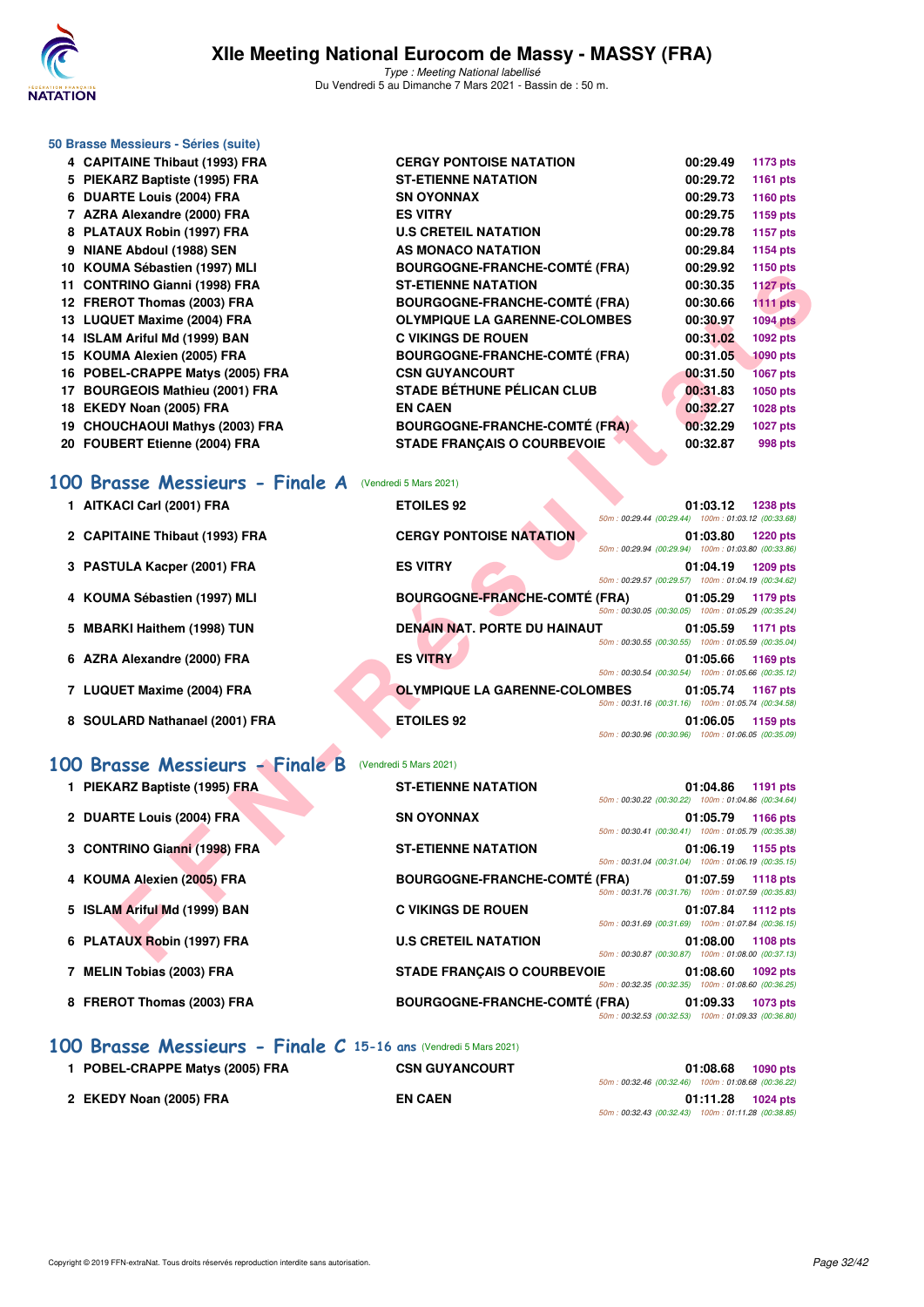

### **[100 Brasse Messieurs - Séries](http://www.ffnatation.fr/webffn/resultats.php?idact=nat&go=epr&idcpt=69813&idepr=72)** (Vendredi 5 Mars 2021)

| 1 AITKACI Carl (2001) FRA        | <b>ETOILES 92</b>                                                                                                                              | 50m: 00:29.30 (00:29.30) 100m: 01:02.82 (00:33.52)   | 01:02.82 | <b>1247 pts</b> |
|----------------------------------|------------------------------------------------------------------------------------------------------------------------------------------------|------------------------------------------------------|----------|-----------------|
| 2 CAPITAINE Thibaut (1993) FRA   | <b>CERGY PONTOISE NATATION</b>                                                                                                                 |                                                      | 01:04.46 | <b>1202 pts</b> |
| 3 PASTULA Kacper (2001) FRA      | <b>ES VITRY</b>                                                                                                                                | 50m: 00:30.71 (00:30.71) 100m: 01:04.46 (00:33.75)   | 01:04.58 | 1198 pts        |
| 4 KOUMA Sébastien (1997) MLI     | <b>BOURGOGNE-FRANCHE-COMTE (FRA)</b>                                                                                                           | 50m: 00:29.82 (00:29.82) 100m: 01:04.58 (00:34.76)   | 01:05.55 | 1172 pts        |
| 5 MBARKI Haithem (1998) TUN      | <b>DENAIN NAT. PORTE DU HAINAUT</b>                                                                                                            | 50m: 00:30.67 (00:30.67) 100m: 01:05.55 (00:34.88)   | 01:05.72 | <b>1168 pts</b> |
| 6 SOULARD Nathanael (2001) FRA   | <b>ETOILES 92</b>                                                                                                                              | 50m: 00:31.01 (00:31.01) 100m: 01:05.72 (00:34.71)   | 01:06.09 | <b>1158 pts</b> |
| 7 AZRA Alexandre (2000) FRA      | <b>ES VITRY</b>                                                                                                                                | 50m: 00:31.23 (00:31.23) 100m: 01:06.09 (00:34.86)   | 01:06.16 | <b>1156 pts</b> |
| 8 LUQUET Maxime (2004) FRA       | <b>OLYMPIQUE LA GARENNE-COLOMBES</b>                                                                                                           | 50m: 00:30.60 (00:30.60) 100m: 01:06.16 (00:35.56)   | 01:06.28 | 1153 pts        |
|                                  |                                                                                                                                                | 50m: 00:31.15 (00:31.15) 100m: 01:06.28 (00:35.13)   |          |                 |
| 9 PIEKARZ Baptiste (1995) FRA    | <b>ST-ETIENNE NATATION</b>                                                                                                                     | 50m : 00:31.03 (00:31.03) 100m : 01:06.87 (00:35.84) | 01:06.87 | 1137 pts        |
| 10 KOUMA Alexien (2005) FRA      | <b>BOURGOGNE-FRANCHE-COMTE (FRA)</b>                                                                                                           | 50m: 00:31.83 (00:31.83) 100m: 01:07.03 (00:35.20)   | 01:07.03 | 1133 pts        |
| 11 PLATAUX Robin (1997) FRA      | <b>U.S CRETEIL NATATION</b>                                                                                                                    | 50m: 00:31.07 (00:31.07) 100m: 01:07.06 (00:35.99)   | 01:07.06 | 1132 pts        |
| 12 CONTRINO Gianni (1998) FRA    | <b>ST-ETIENNE NATATION</b>                                                                                                                     | 50m: 00:31.44 (00:31.44) 100m: 01:08.02 (00:36.58)   | 01:08.02 | 1107 pts        |
| 13 DUARTE Louis (2004) FRA       | <b>SN OYONNAX</b>                                                                                                                              |                                                      | 01:08.52 | 1094 pts        |
| 14 ISLAM Ariful Md (1999) BAN    | <b>C VIKINGS DE ROUEN</b>                                                                                                                      | 50m: 00:31.30 (00:31.30) 100m: 01:08.52 (00:37.22)   | 01:08.60 | 1092 pts        |
| 15 FREROT Thomas (2003) FRA      | <b>BOURGOGNE-FRANCHE-COMTÉ (FRA)</b>                                                                                                           | 50m: 00:32.50 (00:32.50) 100m: 01:08.60 (00:36.10)   | 01:08.67 | 1090 pts        |
| 16 MELIN Tobias (2003) FRA       | <b>STADE FRANCAIS O COURBEVOIE</b>                                                                                                             | 50m: 00:31.34 (00:31.34) 100m: 01:08.67 (00:37.33)   | 01:09.49 | 1069 pts        |
| 17 POBEL-CRAPPE Matys (2005) FRA | <b>CSN GUYANCOURT</b>                                                                                                                          | 50m: 00:32.43 (00:32.43) 100m: 01:09.49 (00:37.06)   | 01:09.52 | <b>1068 pts</b> |
| 18 EKEDY Noan (2005) FRA         | <b>EN CAEN</b>                                                                                                                                 | 50m: 00:32.98 (00:32.98) 100m: 01:09.52 (00:36.54)   | 01:10.16 | 1052 pts        |
|                                  |                                                                                                                                                | 50m: 00:32.00 (00:32.00) 100m: 01:10.16 (00:38.16)   |          |                 |
| 19 FOUBERT Etienne (2004) FRA    | <b>STADE FRANÇAIS O COURBEVOIE</b>                                                                                                             | 50m: 00:33.30 (00:33.30) 100m: 01:13.12 (00:39.82)   | 01:13.12 | 978 pts         |
| 00 Brasse Messieurs - Finale A   | (Samedi 6 Mars 2021)                                                                                                                           |                                                      |          |                 |
| 1 CAPITAINE Thibaut (1993) FRA   | <b>CERGY PONTOISE NATATION</b>                                                                                                                 |                                                      | 02:19.34 | 1182 pts        |
| 2 LUQUET Maxime (2004) FRA       | 50m: 00:31.44 (00:31.44) 100m: 01:06.72 (00:35.28) 150m: 01:42.73 (00:36.01) 200m: 02:19.34 (00:36.61)<br><b>OLYMPIQUE LA GARENNE-COLOMBES</b> |                                                      | 02:22.66 | 1138 pts        |
| 3 REMY Tom (2002) FRA            | 50m: 00:32.34 (00:32.34) 100m: 01:08.84 (00:36.50) 150m: 01:45.76 (00:36.92) 200m: 02:22.66 (00:36.90)<br><b>CHARLEVILLE-MEZIERES NATATION</b> |                                                      | 02:23.51 | <b>1127 pts</b> |
|                                  | 50m: 00:31.70 (00:31.70) 100m: 01:08.05 (00:36.35) 150m: 01:45.78 (00:37.73) 200m: 02:23.51 (00:37.73)                                         |                                                      |          |                 |
| 4 CONTRINO Gianni (1998) FRA     | <b>ST-ETIENNE NATATION</b><br>50m : 00:32.46 (00:32.46) 100m : 01:08.78 (00:36.32) 150m : 01:46.49 (00:37.71) 200m : 02:23.87 (00:37.38)       |                                                      | 02:23.87 | <b>1122 pts</b> |
| 5 AZRA Alexandre (2000) FRA      | <b>ES VITRY</b><br>50m: 00:32.18 (00:32.18) 100m: 01:09.00 (00:36.82) 150m: 01:46.37 (00:37.37) 200m: 02:23.93 (00:37.56)                      |                                                      | 02:23.93 | 1121 pts        |
| 6 KOUMA Sébastien (1997) MLI     | <b>BOURGOGNE-FRANCHE-COMTE (FRA)</b>                                                                                                           |                                                      | 02:26.31 | 1091 pts        |
|                                  | 50m; 00:30.68 (00:30.68) 100m; 01:06.45 (00:35.77) 150m; 01:44.97 (00:38.52) 200m; 02:26.31 (00:41.34)                                         |                                                      |          |                 |

### **[200 Brasse Messieurs - Finale A](http://www.ffnatation.fr/webffn/resultats.php?idact=nat&go=epr&idcpt=69813&idepr=73)** (Samedi 6 Mars 2021)

|                            | <b>CERGY PONTOISE NATATION</b>                                                                                                                            |  | 02:19.34 1182 pts |
|----------------------------|-----------------------------------------------------------------------------------------------------------------------------------------------------------|--|-------------------|
|                            | 50m: 00:31.44 (00:31.44) 100m: 01:06.72 (00:35.28) 150m: 01:42.73 (00:36.01) 200m: 02:19.34 (00:36.61)                                                    |  |                   |
|                            | OLYMPIQUE LA GARENNE-COLOMBES 02:22.66 1138 pts                                                                                                           |  |                   |
|                            | 50m: 00:32.34 (00:32.34) 100m: 01:08.84 (00:36.50) 150m: 01:45.76 (00:36.92) 200m: 02:22.66 (00:36.90)                                                    |  |                   |
|                            | <b>CHARLEVILLE-MÉZIÈRES NATATION</b>                                                                                                                      |  | 02:23.51 1127 pts |
|                            | 50m: 00:31.70 (00:31.70) 100m: 01:08.05 (00:36.35) 150m: 01:45.78 (00:37.73) 200m: 02:23.51 (00:37.73)                                                    |  |                   |
| <b>ST-ETIENNE NATATION</b> |                                                                                                                                                           |  | 02:23.87 1122 pts |
|                            | 50m: 00:32.46 (00:32.46) 100m: 01:08.78 (00:36.32) 150m: 01:46.49 (00:37.71) 200m: 02:23.87 (00:37.38)                                                    |  |                   |
|                            |                                                                                                                                                           |  |                   |
| <b>ES VITRY</b>            |                                                                                                                                                           |  | 02:23.93 1121 pts |
|                            | 50m: 00:32.18 (00:32.18) 100m: 01:09.00 (00:36.82) 150m: 01:46.37 (00:37.37) 200m: 02:23.93 (00:37.56)                                                    |  |                   |
|                            |                                                                                                                                                           |  |                   |
|                            | BOURGOGNE-FRANCHE-COMTÉ (FRA) 02:26.31 1091 pts<br>50m: 00:30.68 (00:30.68) 100m: 01:06.45 (00:35.77) 150m: 01:44.97 (00:38.52) 200m: 02:26.31 (00:41.34) |  |                   |
|                            |                                                                                                                                                           |  | 1052 pts          |
|                            | BOURGOGNE-FRANCHE-COMTÉ (FRA) 02:29.30<br>50m: 00:33.45 (00:33.45) 100m: 01:11.30 (00:37.85) 150m: 01:50.47 (00:39.17) 200m: 02:29.30 (00:38.83)          |  |                   |
| <b>CSN GUYANCOURT</b>      |                                                                                                                                                           |  | 02:29.91 1045 pts |

### **[200 Brasse Messieurs - Finale B](http://www.ffnatation.fr/webffn/resultats.php?idact=nat&go=epr&idcpt=69813&idepr=73)** (Samedi 6 Mars 2021)

|  | 1 DUARTE Louis (2004) FRA |  |
|--|---------------------------|--|
|  |                           |  |

7 KOUMA Alexien (2005) FRA

8 POBEL-CRAPPE Matys (2005) FRA

2 MINEUR Lucas (2003) FRA STADE DE REIMS NAT

 $SN OYONNAX$  $50m : 00:32.71$  (00:32.71)  $100m : 01$ 

| <b>SN OYONNAX</b>              |                                                                                                        | 02:29.75 1047 pts |
|--------------------------------|--------------------------------------------------------------------------------------------------------|-------------------|
|                                | 50m; 00:32.71 (00:32.71) 100m; 01:10.84 (00:38.13) 150m; 01:50.71 (00:39.87) 200m; 02:29.75 (00:39.04) |                   |
| <b>STADE DE REIMS NATATION</b> |                                                                                                        | 02:32.89 1008 pts |
|                                | 50m: 00:33.29 (00:33.29) 100m: 01:12.05 (00:38.76) 150m: 01:52.18 (00:40.13) 200m: 02:32.89 (00:40.71) |                   |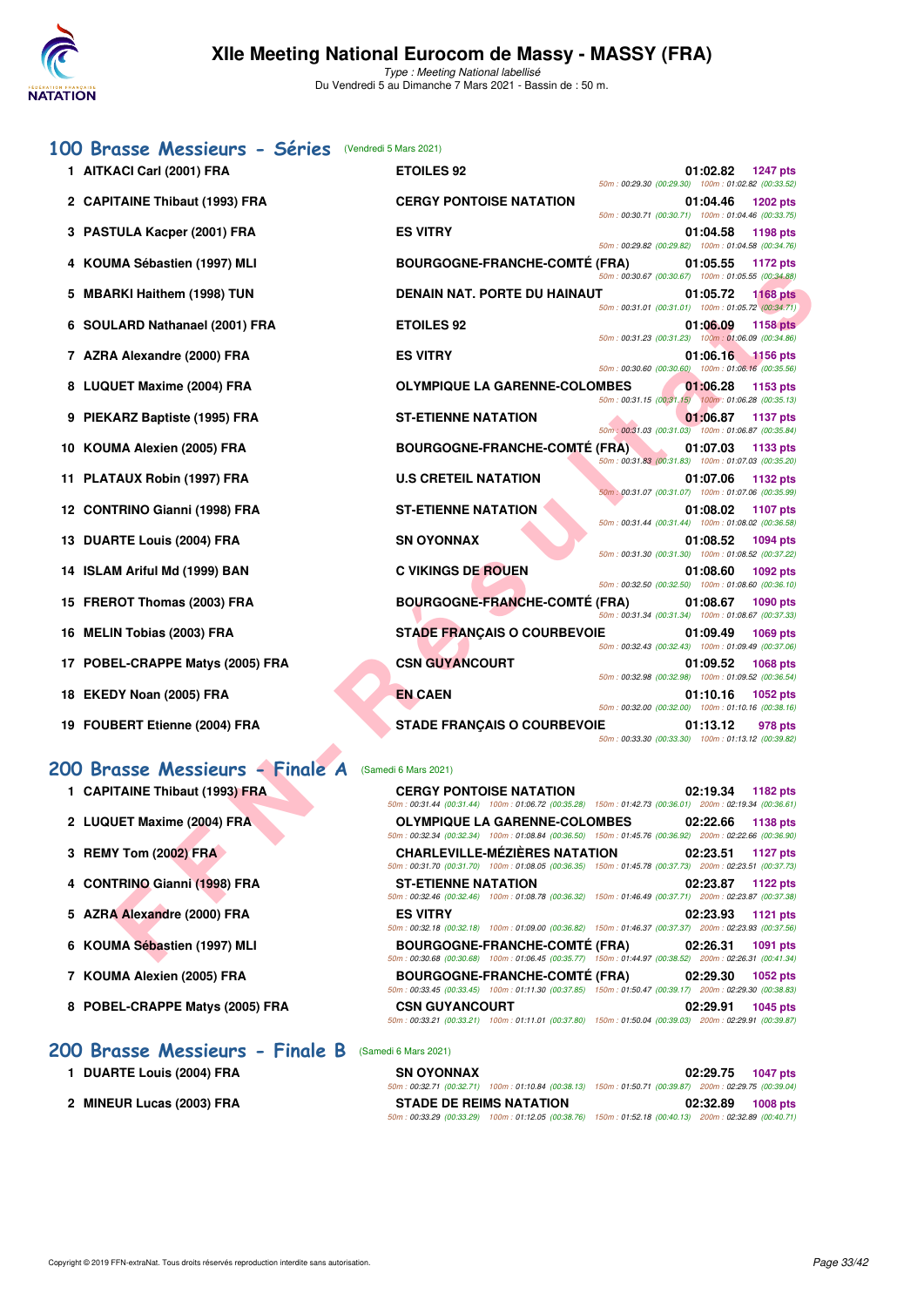

**200 Brasse Messieurs - Finale B (suite)**

# **XIIe Meeting National Eurocom de Massy - MASSY (FRA)**

Type : Meeting National labellisé Du Vendredi 5 au Dimanche 7 Mars 2021 - Bassin de : 50 m.

|   | 3 ISLAM Ariful Md (1999) BAN                          | <b>C VIKINGS DE ROUEN</b>                                                                                                                           | 02:36.27       | 966 pts         |
|---|-------------------------------------------------------|-----------------------------------------------------------------------------------------------------------------------------------------------------|----------------|-----------------|
|   |                                                       | 50m: 00:32.83 (00:32.83) 100m: 01:12.45 (00:39.62) 150m: 01:54.02 (00:41.57) 200m: 02:36.27 (00:42.25)                                              |                |                 |
|   | 4 EKEDY Noan (2005) FRA                               | <b>EN CAEN</b><br>50m : 00:34.49 (00:34.49) 100m : 01:14.82 (00:40.33) 150m : 01:57.63 (00:42.81) 200m : 02:40.73 (00:43.10)                        | 02:40.73       | 913 pts         |
|   |                                                       |                                                                                                                                                     |                |                 |
|   | 200 Brasse Messieurs - Séries                         | (Samedi 6 Mars 2021)                                                                                                                                |                |                 |
|   | 1 CAPITAINE Thibaut (1993) FRA                        | <b>CERGY PONTOISE NATATION</b><br>50m : 00:32.03 (00:32.03) 100m : 01:07.44 (00:35.41) 150m : 01:44.17 (00:36.73) 200m : 02:23.34 (00:39.17)        | 02:23.34       | 1129 pts        |
|   | 2 LUQUET Maxime (2004) FRA                            | <b>OLYMPIQUE LA GARENNE-COLOMBES</b>                                                                                                                | 02:24.27       | 1117 $pts$      |
|   |                                                       | 50m : 00:32.67 (00:32.67) 100m : 01:09.68 (00:37.01) 150m : 01:47.07 (00:37.39) 200m : 02:24.27 (00:37.20)                                          |                |                 |
|   | 3 REMY Tom (2002) FRA                                 | <b>CHARLEVILLE-MEZIERES NATATION</b>                                                                                                                | 02:24.48       | <b>1114 pts</b> |
|   |                                                       | 50m: 00:33.58 (00:33.58) 100m: 01:10.43 (00:36.85) 150m: 01:48.51 (00:38.08) 200m: 02:24.48 (00:35.97)                                              |                |                 |
|   | 4 CONTRINO Gianni (1998) FRA                          | <b>ST-ETIENNE NATATION</b><br>50m : 00:32.91 (00:32.91) 100m : 01:09.01 (00:36.10) 150m : 01:46.72 (00:37.71) 200m : 02:25.04 (00:38.32)            | 02:25.04       | 1107 pts        |
|   | 5 AZRA Alexandre (2000) FRA                           | <b>ES VITRY</b>                                                                                                                                     | 02:25.33       | 1103 pts        |
|   |                                                       | 50m : 00:32.62 (00:32.62) 100m : 01:09.92 (00:37.30) 150m : 01:47.85 (00:37.93) 200m : 02:25.33 (00:37.48)                                          |                |                 |
|   | 6 POBEL-CRAPPE Matys (2005) FRA                       | <b>CSN GUYANCOURT</b>                                                                                                                               | 02:30.72       | 1035 pts        |
|   |                                                       | 50m: 00:33.31 (00:33.31) 100m: 01:11.23 (00:37.92) 150m: 01:50.62 (00:39.39) 200m: 02:30.72 (00:40.10)                                              |                |                 |
|   | 7 KOUMA Alexien (2005) FRA                            | <b>BOURGOGNE-FRANCHE-COMTE (FRA).</b><br>50m : 00:33.69 (00:33.69) 100m : 01:12.00 (00:38.31) 150m : 01:52.00 (00:40.00) 200m : 02:31.49 (00:39.49) | 02:31.49       | <b>1025 pts</b> |
|   | 8 KOUMA Sébastien (1997) MLI                          | <b>BOURGOGNE-FRANCHE-COMTÉ (FRA)</b>                                                                                                                | 02:31.63       | 1023 pts        |
|   |                                                       | 50m : 00:33.34 (00:33.34) 100m : 01:11.79 (00:38.45) 150m : 01:50.94 (00:39.15) 200m : 02:31.63 (00:40.69)                                          |                |                 |
|   | 9 FREROT Thomas (2003) FRA                            | <b>BOURGOGNE-FRANCHE-COMTÉ (FRA)</b>                                                                                                                | 02:34.00       | 994 pts         |
|   |                                                       | 50m : 00:34.40 (00:34.40) 100m : 01:13.39 (00:38.99) 150m : 01:53.52 (00:40.13) 200m : 02:34.00 (00:40.48)                                          |                |                 |
|   | 10 EKEDY Noan (2005) FRA                              | <b>EN CAEN</b><br>50m : 00:34.23 (00:34.23) 100m : 01:13.76 (00:39.53) 150m : 01:54.63 (00:40.87) 200m : 02:35.40 (00:40.77)                        | 02:35.40       | 977 pts         |
|   | 11 DUARTE Louis (2004) FRA                            | <b>SN OYONNAX</b>                                                                                                                                   | 02:36.11       | 968 pts         |
|   |                                                       | 50m : 00:34.01 (00:34.01) 100m : 01:13.86 (00:39.85) 150m : 01:55.58 (00:41.72) 200m : 02:36.11 (00:40.53)                                          |                |                 |
|   | 12 MINEUR Lucas (2003) FRA                            | <b>STADE DE REIMS NATATION</b>                                                                                                                      | 02:37.45       | 952 pts         |
|   | 13 ISLAM Ariful Md (1999) BAN                         | 50m: 00:34.97 (00:34.97) 100m: 01:15.21 (00:40.24) 150m: 01:57.16 (00:41.95) 200m: 02:37.45 (00:40.29)<br><b>C VIKINGS DE ROUEN</b>                 | 02:38.83       |                 |
|   |                                                       | 50m: 00:34.54 (00:34.54) 100m: 01:14.91 (00:40.37) 150m: 01:57.64 (00:42.73) 200m: 02:38.83 (00:41.19)                                              |                | 936 pts         |
|   | --- PLATAUX Robin (1997) FRA                          | <b>U.S CRETEIL NATATION</b>                                                                                                                         | <b>DNS</b> dec |                 |
|   |                                                       |                                                                                                                                                     |                |                 |
|   | 50 Papillon Messieurs - Finale A (Samedi 6 Mars 2021) |                                                                                                                                                     |                |                 |
|   | 1 PHANTSULAYA George (2000) FRA                       | <b>U.S CRETEIL NATATION</b>                                                                                                                         | 00:24.63       | <b>1247 pts</b> |
|   | 2 MATOKHNIUK Danylo (1999) UKR                        | <b>BOURGOGNE-FRANCHE-COMTÉ (FRA)</b>                                                                                                                | 00:24.68       | <b>1244 pts</b> |
|   | 3 BOUTOUIL Samy (2000) MAR                            | <b>U.S CRETEIL NATATION</b>                                                                                                                         | 00:24.92       | <b>1227 pts</b> |
| 4 | RAKOTONDRAMANGA Eliot-Tahina (2002) FRA               | <b>ES MASSY NATATION</b>                                                                                                                            | 00:24.96       | <b>1224 pts</b> |
| 5 | <b>SETIM Quentin (2000) FRA</b>                       | <b>PROVINS NATATION</b>                                                                                                                             | 00:25.07       | <b>1216 pts</b> |
|   | 6 HENRY Clément (2000) FRA                            | <b>ES VITRY</b>                                                                                                                                     | 00:25.16       | <b>1210 pts</b> |
|   | 7 PASTULA Kacper (2001) FRA                           | <b>ES VITRY</b>                                                                                                                                     | 00:25.33       | 1198 pts        |
|   | 8 RIVIÈRE Clément (2003) FRA                          | <b>BOURGOGNE-FRANCHE-COMTÉ (FRA)</b>                                                                                                                | 00:25.76       | 1169 pts        |
|   |                                                       |                                                                                                                                                     |                |                 |
|   | 50 Papillon Messieurs - Finale B                      | (Samedi 6 Mars 2021)                                                                                                                                |                |                 |
|   | 1 BOURGEOIS Mathieu (2001) FRA                        | STADE BÉTHUNE PÉLICAN CLUB                                                                                                                          | 00:25.69       | <b>1174 pts</b> |
|   | 2 TEULE Enzo (2004) FRA                               | <b>CNO ST-GERMAIN-EN-LAYE</b>                                                                                                                       | 00:25.72       | <b>1172 pts</b> |
|   | 3 DELALLEAU Lucas (2002) FRA                          | <b>STADE BÉTHUNE PÉLICAN CLUB</b>                                                                                                                   | 00:25.93       | <b>1157 pts</b> |
|   | 4 DEBRIL Marin (2002) FRA                             | <b>C VIKINGS DE ROUEN</b>                                                                                                                           | 00:26.05       | 1149 pts        |
|   | 5 DELICES Jean-Guy (1997) FRA                         | <b>CLAMART NATATION 92</b>                                                                                                                          | 00:26.07       | <b>1148 pts</b> |
|   | 6 MINEUR Lucas (2003) FRA                             | <b>STADE DE REIMS NATATION</b>                                                                                                                      | 00:26.12       | 1145 pts        |
|   | 7 CHOUCHAOUI Mathys (2003) FRA                        | <b>BOURGOGNE-FRANCHE-COMTÉ (FRA)</b>                                                                                                                | 00:26.19       | 1140 pts        |

### **[50 Papillon Messieurs - Finale C](http://www.ffnatation.fr/webffn/resultats.php?idact=nat&go=epr&idcpt=69813&idepr=81) 15-16 ans** (Samedi 6 Mars 2021)

**1 AIT MESBASid Ahmed Lounis (2005) ALG CN BREST 00:26.34 1130 pts**

**8 BRILLIARD Théo (2001) FRA BOURGOGNE-FRANCHE-COMTÉ (FRA) 00:26.88 1094 pts**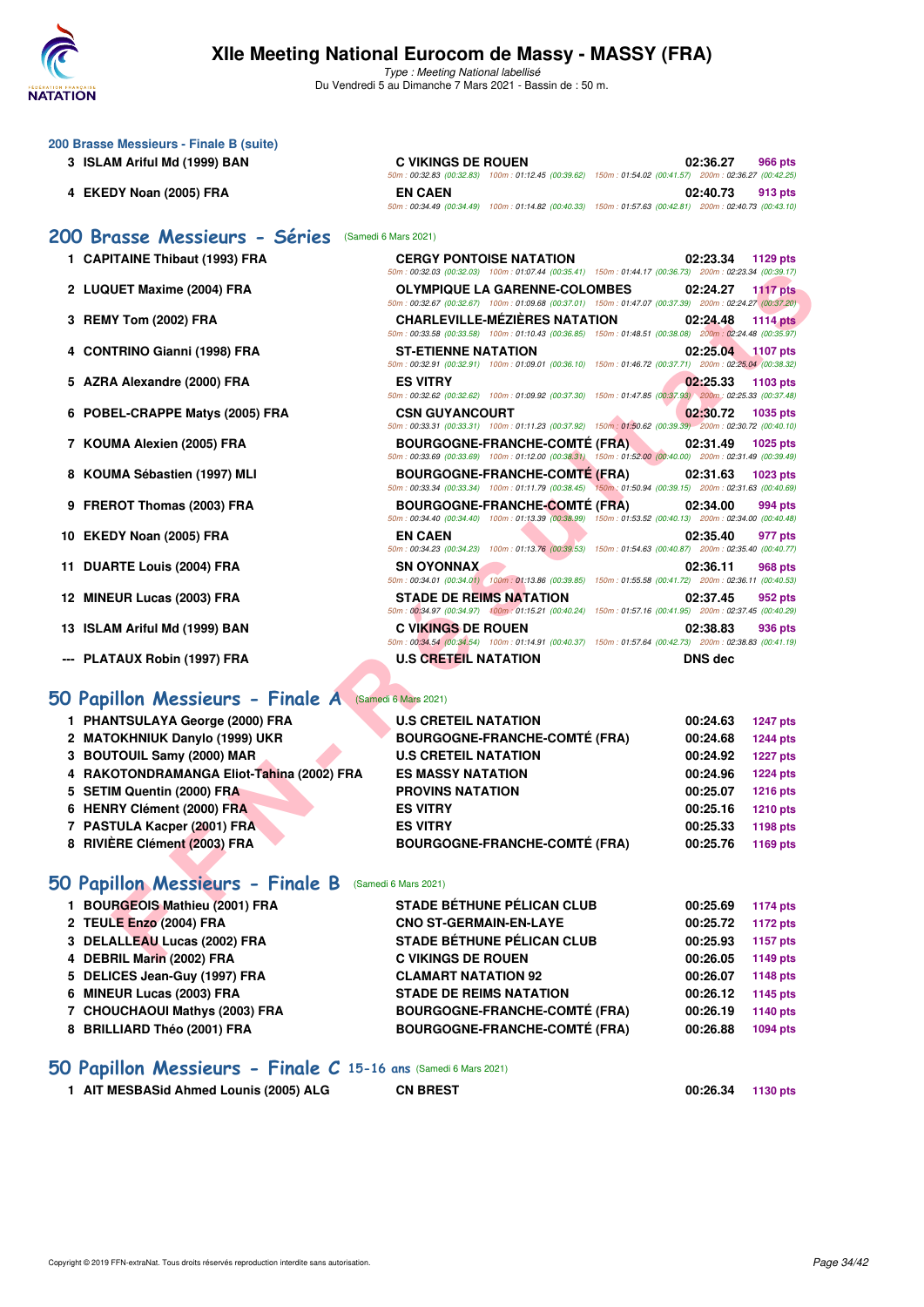

|   | 50 Papillon Messieurs - Finale C (suite)                     |                                      |          |                 |
|---|--------------------------------------------------------------|--------------------------------------|----------|-----------------|
|   | 2 LOPEZ Falemana (2006) FRA                                  | <b>BOURGOGNE-FRANCHE-COMTÉ (FRA)</b> | 00:26.84 | 1097 pts        |
|   | 3 WALTER Enzo (2005) FRA                                     | <b>DAUPHINS D'ANNECY</b>             | 00:26.91 | 1092 pts        |
|   | 4 VIARD Neil (2006) FRA                                      | <b>CLAMART NATATION 92</b>           | 00:26.93 | 1091 pts        |
| 5 | <b>MORVAN-LEMASSON Nael (2005) FRA</b>                       | <b>CN BREST</b>                      | 00:27.04 | 1084 pts        |
|   | 6 DERANGERE Néo (2005) FRA                                   | <b>BOURGOGNE-FRANCHE-COMTÉ (FRA)</b> | 00:27.47 | 1056 pts        |
|   | 7 PASEK Engueran (2005) FRA                                  | <b>C VIKINGS DE ROUEN</b>            | 00:28.02 | <b>1020 pts</b> |
|   | 8 ZEGHICHI Elias (2005) FRA                                  | <b>C VIKINGS DE ROUEN</b>            | 00:28.04 | 1019 pts        |
|   |                                                              |                                      |          |                 |
|   | 50 Papillon Messieurs - Barrage Finales (Samedi 6 Mars 2021) |                                      |          |                 |
|   | 1 BRILLIARD Théo (2001) FRA                                  | <b>BOURGOGNE-FRANCHE-COMTÉ (FRA)</b> | 00:26.06 | <b>1149 pts</b> |
|   | 2 CONTRINO Gianni (1998) FRA                                 | <b>ST-ETIENNE NATATION</b>           | 00:26.33 | 1131 pts        |
|   |                                                              |                                      |          |                 |
|   | 50 Papillon Messieurs - Séries<br>(Samedi 6 Mars 2021)       |                                      |          |                 |
|   | 1 PHANTSULAYA George (2000) FRA                              | <b>U.S CRETEIL NATATION</b>          | 00:24.50 | 1256 pts        |
|   | 2 MATOKHNIUK Danylo (1999) UKR                               | <b>BOURGOGNE-FRANCHE-COMTÉ (FRA)</b> | 00:24.63 | <b>1247 pts</b> |
|   | 3 RAKOTONDRAMANGA Eliot-Tahina (2002) FRA                    | <b>ES MASSY NATATION</b>             | 00:24.66 | <b>1245 pts</b> |
|   | 4 BOUTOUIL Samy (2000) MAR                                   | <b>U.S CRETEIL NATATION</b>          | 00:24.79 | <b>1236 pts</b> |
|   | 5 SETIM Quentin (2000) FRA                                   | <b>PROVINS NATATION</b>              | 00:24.84 | <b>1232 pts</b> |
|   | 6 PASTULA Kacper (2001) FRA                                  | <b>ES VITRY</b>                      | 00:25.09 | <b>1215 pts</b> |
|   | 7 RIVIÈRE Clément (2003) FRA                                 | <b>BOURGOGNE-FRANCHE-COMTÉ (FRA)</b> | 00:25.39 | 1194 pts        |
|   | 8 HENRY Clément (2000) FRA                                   | <b>ES VITRY</b>                      | 00:25.40 | 1194 pts        |
|   | 9 TEULE Enzo (2004) FRA                                      | <b>CNO ST-GERMAIN-EN-LAYE</b>        | 00:25.69 | <b>1174 pts</b> |
|   | 10 BOURGEOIS Mathieu (2001) FRA                              | <b>STADE BÉTHUNE PÉLICAN CLUB</b>    | 00:25.78 | 1168 pts        |
|   | 11 CHOUCHAOUI Mathys (2003) FRA                              | <b>BOURGOGNE-FRANCHE-COMTÉ (FRA)</b> | 00:25.85 | 1163 pts        |
|   | 12 DEBRIL Marin (2002) FRA                                   | <b>C VIKINGS DE ROUEN</b>            | 00:25.97 | 1155 pts        |
|   | 13 DELALLEAU Lucas (2002) FRA                                | <b>STADE BÉTHUNE PÉLICAN CLUB</b>    | 00:25.98 | 1154 pts        |
|   | 14 MINEUR Lucas (2003) FRA                                   | <b>STADE DE REIMS NATATION</b>       | 00:26.11 | 1145 pts        |
|   | 15 DELICES Jean-Guy (1997) FRA                               | <b>CLAMART NATATION 92</b>           | 00:26.55 | <b>1116 pts</b> |
|   | 16 CONTRINO Gianni (1998) FRA                                | <b>ST-ETIENNE NATATION</b>           | 00:26.58 | <b>1114 pts</b> |
|   | 16 BRILLIARD Théo (2001) FRA                                 | <b>BOURGOGNE-FRANCHE-COMTÉ (FRA)</b> | 00:26.58 | <b>1114 pts</b> |
|   | 18 REMY Tom (2002) FRA                                       | <b>CHARLEVILLE-MÉZIÈRES NATATION</b> | 00:26.60 | <b>1113 pts</b> |
|   | 19 AIT MESBASid Ahmed Lounis (2005) ALG                      | <b>CN BREST</b>                      | 00:26.61 | <b>1112 pts</b> |
|   | 20 KARPIK Dawid (2003) FRA                                   | <b>C VIKINGS DE ROUEN</b>            | 00:26.63 | <b>1111 pts</b> |
|   | 21 MBARKI Haithem (1998) TUN                                 | <b>DENAIN NAT. PORTE DU HAINAUT</b>  | 00:26.73 | 1104 pts        |
|   | 22 BOURDIER Julien (2001) FRA                                | <b>ST-ETIENNE NATATION</b>           | 00:26.75 | 1103 pts        |
|   | 23 KOUMA Sébastien (1997) MLI                                | <b>BOURGOGNE-FRANCHE-COMTÉ (FRA)</b> | 00:26.82 | <b>1098 pts</b> |
|   | 24 PAYRARD Ulysse (2005) FRA                                 | <b>ETOILES 92</b>                    | 00:26.98 | 1087 pts        |
|   | 25 WALTER Enzo (2005) FRA                                    | <b>DAUPHINS D'ANNECY</b>             | 00:27.01 | 1086 pts        |
|   | 26 MUSITELLI Enzo (2003) FRA                                 | <b>BOURGOGNE-FRANCHE-COMTÉ (FRA)</b> | 00:27.02 | 1085 pts        |
|   | 27 CRETET Dorian (2003) FRA                                  | <b>ES MASSY NATATION</b>             | 00:27.12 | 1078 pts        |
|   | 28 FERRé Ryan (2003) FRA                                     | <b>DAUPHINS D'ANNECY</b>             | 00:27.14 | <b>1077 pts</b> |
|   | 29 CATELIN Noah (2003) FRA                                   | <b>BOURGOGNE-FRANCHE-COMTÉ (FRA)</b> | 00:27.15 | 1076 pts        |
|   | 30 VIARD Neil (2006) FRA                                     | <b>CLAMART NATATION 92</b>           | 00:27.18 | 1074 pts        |
|   | 31 GILBERT Elouan (2004) FRA                                 | <b>CN BREST</b>                      | 00:27.23 | 1071 pts        |
|   | 32 MORVAN-LEMASSON Nael (2005) FRA                           | <b>CN BREST</b>                      | 00:27.29 | 1067 pts        |
|   | 33 PIEKARZ Baptiste (1995) FRA                               | <b>ST-ETIENNE NATATION</b>           | 00:27.43 | 1058 pts        |
|   | 34 DERANGERE Néo (2005) FRA                                  | <b>BOURGOGNE-FRANCHE-COMTÉ (FRA)</b> | 00:27.46 | 1056 pts        |
|   | 35 DELAIE Yanis (2004) FRA                                   | <b>CHARLEVILLE-MÉZIÈRES NATATION</b> | 00:27.47 | 1056 pts        |
|   | 36 LOPEZ Falemana (2006) FRA                                 | <b>BOURGOGNE-FRANCHE-COMTÉ (FRA)</b> | 00:27.67 | 1043 pts        |
|   | 37 ESCARAVAGE Quentin (2003) FRA                             | <b>BOURGOGNE-FRANCHE-COMTÉ (FRA)</b> | 00:27.70 | 1041 pts        |
|   | 38 LEMARCHAND Antonn (2004) FRA                              | <b>CN LE PLESSIS-ROBINSON</b>        | 00:27.71 | <b>1040 pts</b> |
|   | 39 PASEK Engueran (2005) FRA                                 | <b>C VIKINGS DE ROUEN</b>            | 00:27.81 | 1034 pts        |
|   | 40 DANDELEUX Lucas (2001) FRA                                | <b>OLYMPIQUE LA GARENNE-COLOMBES</b> | 00:27.87 | 1030 pts        |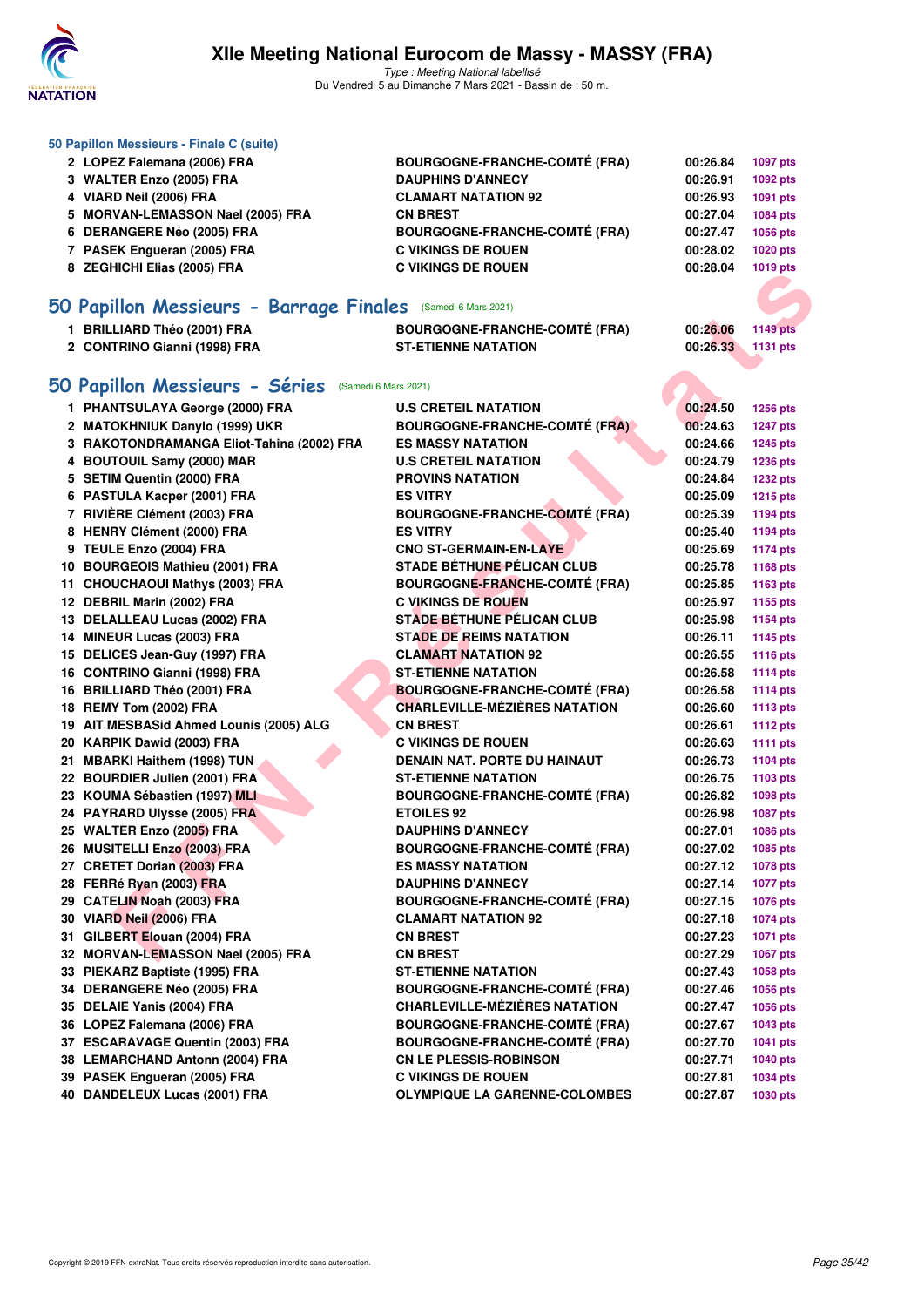

Type : Meeting National labellisé Du Vendredi 5 au Dimanche 7 Mars 2021 - Bassin de : 50 m.

| 50 Papillon Messieurs - Séries (suite) |                                      |                |                |
|----------------------------------------|--------------------------------------|----------------|----------------|
| 41 ZEGHICHI Elias (2005) FRA           | <b>C VIKINGS DE ROUEN</b>            | 00:27.88       | 1029 pts       |
| 42 BONNA Clément (2004) FRA            | <b>CHARLEVILLE-MÉZIÈRES NATATION</b> | 00:28.01       | 1021 pts       |
| 43 BRANTU Adrien (2005) FRA            | <b>C VIKINGS DE ROUEN</b>            | 00:28.67       | 979 pts        |
| 44 COTTENCEAU Matthieu (2005) FRA      | <b>C VIKINGS DE ROUEN</b>            | 00:29.04       | 957 pts        |
| 45 FREROT Thomas (2003) FRA            | <b>BOURGOGNE-FRANCHE-COMTÉ (FRA)</b> | 00:29.37       | 936 pts        |
| 46 PORTAL Kylian (2006) FRA            | <b>CNO ST-GERMAIN-EN-LAYE</b>        | 00:31.41       | <b>816 pts</b> |
| --- GROUSSET Maxime (1999) FRA         | <b>AMIENS METROPOLE NAT.</b>         | <b>DNS</b> dec |                |
|                                        |                                      |                |                |

# **[100 Papillon Messieurs - Finale A](http://www.ffnatation.fr/webffn/resultats.php?idact=nat&go=epr&idcpt=69813&idepr=82)** (Vendredi 5 Mars 2021)

| 1 HENRY Clément (2000) FRA     | <b>ES VITRY</b>                        |                                                      | 00:55.06 | <b>1242 pts</b> |
|--------------------------------|----------------------------------------|------------------------------------------------------|----------|-----------------|
|                                |                                        | 50m: 00:25.33 (00:25.33) 100m: 00:55.06 (00:29.73)   |          |                 |
| 2 MATOKHNIUK Danylo (1999) UKR | <b>BOURGOGNE-FRANCHE-COMTÉ (FRA)</b>   | 50m: 00:25.97 (00:25.97) 100m: 00:56.30 (00:30.33)   | 00:56.30 | <b>1204 pts</b> |
| 3 TEULE Enzo (2004) FRA        | <b>CNO ST-GERMAIN-EN-LAYE</b>          |                                                      | 00:56.63 | 1195 pts        |
|                                |                                        | 50m: 00:26.31 (00:26.31) 100m: 00:56.63 (00:30.32)   |          |                 |
| 4 RIVIÈRE Clément (2003) FRA   | <b>BOURGOGNE-FRANCHE-COMTÉ (FRA)</b>   | 50m : 00:26.30 (00:26.30) 100m : 00:56.64 (00:30.34) | 00:56.64 | 1194 pts        |
| 5 ANNOCQUE Paul (2003) FRA     | BOURGOGNE-FRANCHE-COMTÉ (FRA) 00:56.66 |                                                      |          | 1194 pts        |
|                                |                                        | 50m: 00:27.74 (00:27.74) 100m: 00:56.66 (00:28.92)   |          |                 |
| 6 BOURGEOIS Mathieu (2001) FRA | STADE BÉTHUNE PÉLICAN CLUB             | 50m: 00:26.27 (00:26.27) 100m: 00:56.86 (00:30.59)   | 00:56.86 | 1188 pts        |
| 7 DEBRIL Marin (2002) FRA      | <b>C VIKINGS DE ROUEN</b>              |                                                      | 00:57.12 | 1180 pts        |
|                                |                                        | 50m: 00:26.77 (00:26.77) 100m: 00:57.12 (00:30.35)   |          |                 |
| 8 CHOUCHAOUI Mathys (2003) FRA | <b>BOURGOGNE-FRANCHE-COMTÉ (FRA)</b>   | 50m: 00:26.90 (00:26.90) 100m: 00:57.25 (00:30.35)   | 00:57.25 | 1176 pts        |
|                                |                                        |                                                      |          |                 |

# [100 Papillon Messieurs - Finale B](http://www.ffnatation.fr/webffn/resultats.php?idact=nat&go=epr&idcpt=69813&idepr=82) (Vendredi 5 Mars 2021)

| GROUSSET MAXILIE (1999) FRA                                       |                                      |                                                      | טש כווע  |                 |
|-------------------------------------------------------------------|--------------------------------------|------------------------------------------------------|----------|-----------------|
| <b>00 Papillon Messieurs - Finale A</b> (Vendredi 5 Mars 2021)    |                                      |                                                      |          |                 |
| 1 HENRY Clément (2000) FRA                                        | <b>ES VITRY</b>                      | 50m: 00:25.33 (00:25.33) 100m: 00:55.06 (00:29.73)   | 00:55.06 | <b>1242 pts</b> |
| 2 MATOKHNIUK Danylo (1999) UKR                                    | <b>BOURGOGNE-FRANCHE-COMTÉ (FRA)</b> | 50m: 00:25.97 (00:25.97) 100m: 00:56.30 (00:30.33)   | 00:56.30 | $1204$ pts      |
| 3 TEULE Enzo (2004) FRA                                           | <b>CNO ST-GERMAIN-EN-LAYE</b>        | 50m: 00:26.31 (00:26.31) 100m: 00:56.63 (00:30.32)   | 00:56.63 | 1195 pts        |
| 4 RIVIÈRE Clément (2003) FRA                                      | <b>BOURGOGNE-FRANCHE-COMTE (FRA)</b> | 50m : 00:26.30 (00:26.30) 100m : 00:56.64 (00:30.34) | 00:56.64 | 1194 pts        |
| 5 ANNOCQUE Paul (2003) FRA                                        | <b>BOURGOGNE-FRANCHE-COMTE (FRA)</b> | 50m: 00:27.74 (00:27.74) 100m: 00:56.66 (00:28.92)   | 00:56.66 | 1194 pts        |
| 6 BOURGEOIS Mathieu (2001) FRA                                    | STADE BÉTHUNE PÉLICAN CLUB           | 50m: 00:26.27 (00:26.27) 100m: 00:56.86 (00:30.59)   | 00:56.86 | 1188 pts        |
| 7 DEBRIL Marin (2002) FRA                                         | <b>C VIKINGS DE ROUEN</b>            | 50m: 00:26.77 (00:26.77) 100m: 00:57.12 (00:30.35)   | 00:57.12 | 1180 pts        |
| 8 CHOUCHAOUI Mathys (2003) FRA                                    | <b>BOURGOGNE-FRANCHE-COMTE (FRA)</b> | 50m: 00:26.90 (00:26.90) 100m: 00:57.25 (00:30.35)   | 00:57.25 | 1176 pts        |
| 00 Papillon Messieurs - Finale B                                  | (Vendredi 5 Mars 2021)               |                                                      |          |                 |
| 1 LE CORRE Ivan (2004) FRA                                        | <b>CERCLE DES NAGEURS ST-BRIEUC</b>  | 50m: 00:27.40 (00:27.40) 100m: 00:57.26 (00:29.86)   | 00:57.26 | 1176 pts        |
| 2 FERRé Ryan (2003) FRA                                           | <b>DAUPHINS D'ANNECY</b>             | 50m: 00:27.18 (00:27.18) 100m: 00:58.24 (00:31.06)   | 00:58.24 | 1147 pts        |
| 2 BRILLIARD Théo (2001) FRA                                       | <b>BOURGOGNE-FRANCHE-COMTÉ (FRA)</b> | 50m: 00:27.46 (00:27.46) 100m: 00:58.24 (00:30.78)   | 00:58.24 | 1147 pts        |
| 4 KHENDRICHE Lounis (1997) ALG                                    | <b>STADE FRANÇAIS O COURBEVOIE</b>   | 50m: 00:27.24 (00:27.24) 100m: 00:58.52 (00:31.28)   | 00:58.52 | 1139 pts        |
| 5 MACHURET Tony (2000) FRA                                        | <b>BOURGOGNE-FRANCHE-COMTÉ (FRA)</b> | 50m: 00:27.38 (00:27.38) 100m: 00:58.73 (00:31.35)   | 00:58.73 | 1133 pts        |
| 6 OUIFI Evan (2005) FRA                                           | <b>RSC MONTREUIL</b>                 | 50m: 00:27.93 (00:27.93) 100m: 00:58.87 (00:30.94)   | 00:58.87 | 1129 pts        |
| 7 PORTAL Alex (2002) FRA                                          | <b>CNO ST-GERMAIN-EN-LAYE</b>        | 50m: 00:27.14 (00:27.14) 100m: 00:59.06 (00:31.92)   | 00:59.06 | 1123 pts        |
| 8 KOUMA Sébastien (1997) MLI                                      | <b>BOURGOGNE-FRANCHE-COMTÉ (FRA)</b> | 50m: 00:27.02 (00:27.02) 100m: 00:59.28 (00:32.26)   | 00:59.28 | <b>1117 pts</b> |
| 00 Papillon Messieurs - Finale C 15-16 ans (Vendredi 5 Mars 2021) |                                      |                                                      |          |                 |
| 1 PAYRARD Ulysse (2005) FRA                                       | <b>ETOILES 92</b>                    | 50m: 00:27.14 (00:27.14) 100m: 00:58.39 (00:31.25)   | 00:58.39 | 1143 pts        |
| 2 POBEL-CRAPPE Matys (2005) FRA                                   | <b>CSN GUYANCOURT</b>                | 50m: 00:28.18 (00:28.18) 100m: 01:00.22 (00:32.04)   | 01:00.22 | <b>1090 pts</b> |
| 3 AIT MESBASid Ahmed Lounis (2005) ALG                            | <b>CN BREST</b>                      |                                                      | 01:00.45 | 1084 pts        |

# **[100 Papillon Messieurs - Finale C](http://www.ffnatation.fr/webffn/resultats.php?idact=nat&go=epr&idcpt=69813&idepr=82) 15-16 ans** (Vendredi 5 Mars 2021)

| 1 PAYRARD Ulysse (2005) FRA            | <b>ETOILES 92</b>                    |                                                    | 00:58.39 | 1143 pts        |
|----------------------------------------|--------------------------------------|----------------------------------------------------|----------|-----------------|
|                                        |                                      | 50m: 00:27.14 (00:27.14) 100m: 00:58.39 (00:31.25) |          |                 |
| 2 POBEL-CRAPPE Matys (2005) FRA        | <b>CSN GUYANCOURT</b>                |                                                    | 01:00.22 | 1090 pts        |
|                                        |                                      | 50m: 00:28.18 (00:28.18) 100m: 01:00.22 (00:32.04) |          |                 |
| 3 AIT MESBASid Ahmed Lounis (2005) ALG | <b>CN BREST</b>                      |                                                    | 01:00.45 | 1084 pts        |
|                                        |                                      | 50m: 00:28.82 (00:28.82) 100m: 01:00.45 (00:31.63) |          |                 |
| 4 MORVAN-LEMASSON Nael (2005) FRA      | <b>CN BREST</b>                      | 50m: 00:28.44 (00:28.44) 100m: 01:00.80 (00:32.36) | 01:00.80 | 1074 pts        |
| 5 DERANGERE Néo (2005) FRA             | <b>BOURGOGNE-FRANCHE-COMTÉ (FRA)</b> |                                                    | 01:00.85 | 1072 pts        |
|                                        |                                      | 50m: 00:28.23 (00:28.23) 100m: 01:00.85 (00:32.62) |          |                 |
| 6 VIARD Neil (2006) FRA                | <b>CLAMART NATATION 92</b>           |                                                    | 01:02.39 | <b>1030 pts</b> |
|                                        |                                      | 50m: 00:29.17 (00:29.17) 100m: 01:02.39 (00:33.22) |          |                 |
| 7 COLLARD Raphael (2006) FRA           | <b>LAGNY-SUR-MARNE NATATION</b>      |                                                    | 01:02.66 | 1022 pts        |
|                                        |                                      | 50m: 00:28.88 (00:28.88) 100m: 01:02.66 (00:33.78) |          |                 |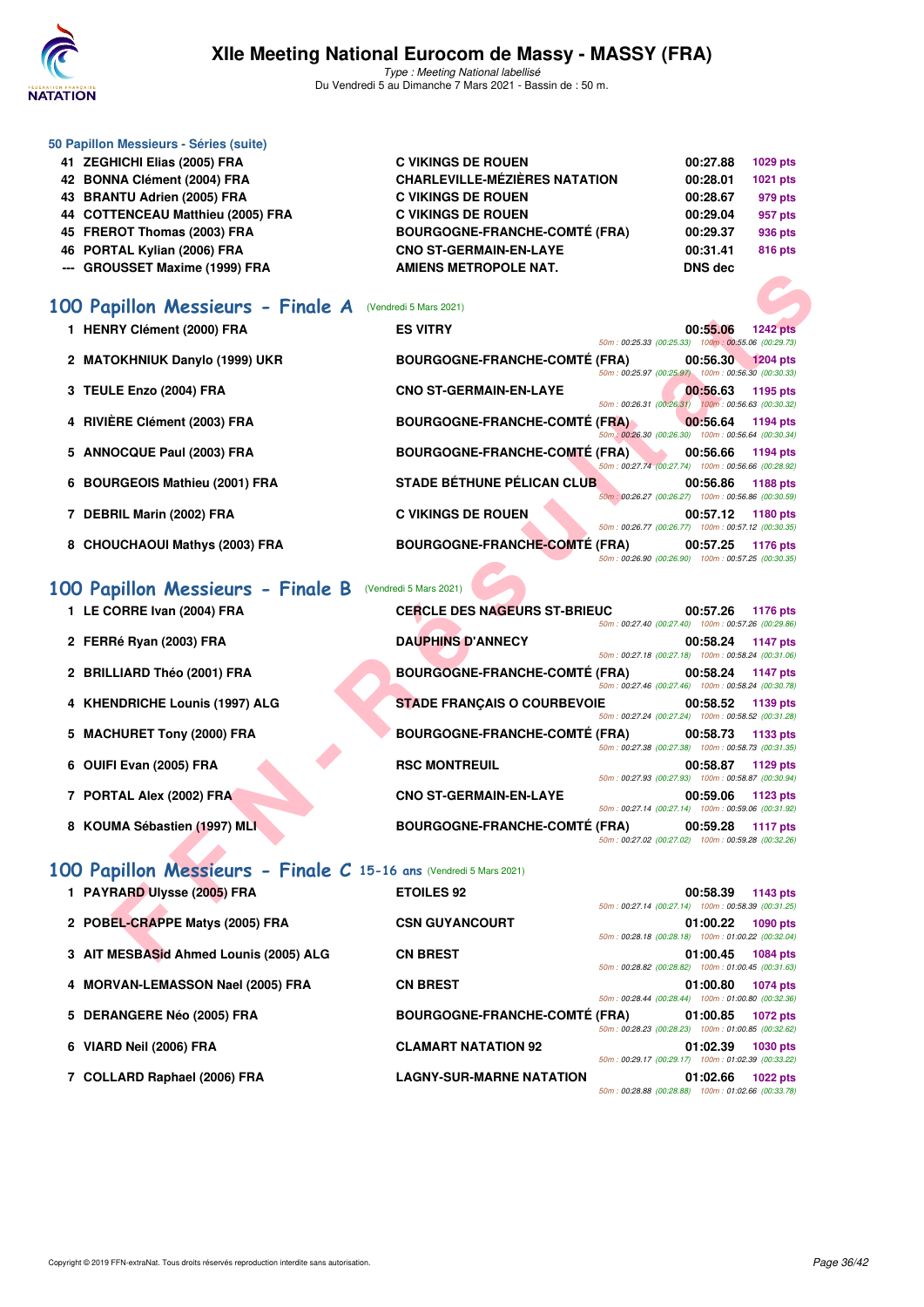

| 100 Papillon Messieurs - Finale C (suite)<br>8 LOPEZ Falemana (2006) FRA | <b>BOURGOGNE-FRANCHE-COMTÉ (FRA)</b> | 50m: 00:28.42 (00:28.42) 100m: 01:03.52 (00:35.10)                                                       | 01:03.52 | 999 pts         |
|--------------------------------------------------------------------------|--------------------------------------|----------------------------------------------------------------------------------------------------------|----------|-----------------|
| 100 Papillon Messieurs - Séries                                          | (Vendredi 5 Mars 2021)               |                                                                                                          |          |                 |
| 1 HENRY Clément (2000) FRA                                               | <b>ES VITRY</b>                      | 50m: 00:25.21 (00:25.21) 100m: 00:54.87 (00:29.66)                                                       | 00:54.87 | <b>1247 pts</b> |
| 2 MATOKHNIUK Danylo (1999) UKR                                           | <b>BOURGOGNE-FRANCHE-COMTE (FRA)</b> | 50m: 00:25.95 (00:25.95) 100m: 00:56.13 (00:30.18)                                                       | 00:56.13 | <b>1210 pts</b> |
| 3 RIVIÈRE Clément (2003) FRA                                             | <b>BOURGOGNE-FRANCHE-COMTÉ (FRA)</b> | 50m: 00:26.01 (00:26.01) 100m: 00:56.31 (00:30.30)                                                       | 00:56.31 | <b>1204 pts</b> |
| <b>TEULE Enzo (2004) FRA</b><br>4                                        | <b>CNO ST-GERMAIN-EN-LAYE</b>        |                                                                                                          | 00:56.43 | <b>1201 pts</b> |
| <b>PHANTSULAYA George (2000) FRA</b>                                     | <b>U.S CRETEIL NATATION</b>          | 50m: 00:26.23 (00:26.23) 100m: 00:56.43 (00:30.20)                                                       | 00:56.55 | <b>1197 pts</b> |
| <b>ANNOCQUE Paul (2003) FRA</b><br>6                                     | <b>BOURGOGNE-FRANCHE-COMTE (FRA)</b> | 50m: 00:25.93 (00:25.93) 100m: 00:56.55 (00:30.62)                                                       | 00:57.03 | 1183 pts        |
| <b>BOURGEOIS Mathieu (2001) FRA</b><br>7                                 | <b>STADE BÉTHUNE PÉLICAN CLUB</b>    | 50m: 00:27.06 (00:27.06) 100m: 00:57.03 (00:29.97)                                                       | 00:57.09 | 1181 pts        |
| DEBRIL Marin (2002) FRA<br>8                                             | <b>C VIKINGS DE ROUEN</b>            | 50m: 00:26.62 (00:26.62) 100m: 00:57.09 (00:30.47)                                                       | 00:57.45 | 1170 pts        |
| <b>CHOUCHAOUI Mathys (2003) FRA</b><br>9                                 | <b>BOURGOGNE-FRANCHE-COMTE (FRA)</b> | 50m: 00:26.74 (00:26.74) 100m: 00:57.45 (00:30.71)                                                       | 00:57.62 | 1165 pts        |
| <b>MACHURET Tony (2000) FRA</b><br>10                                    | <b>BOURGOGNE-FRANCHE-COMTÉ (FRA)</b> | 50m: 00:26.97 (00:26.97) 100m: 00:57.62 (00:30.65)                                                       | 00:58.38 | 1143 pts        |
| 11 FERRé Ryan (2003) FRA                                                 | <b>DAUPHINS D'ANNECY</b>             | 50m: 00:27.15 (00:27.15) 100m: 00:58.38 (00:31.23)                                                       | 00:58.46 | 1141 pts        |
| 12 LE CORRE Ivan (2004) FRA                                              | <b>CERCLE DES NAGEURS ST-BRIEUC</b>  | 50m: 00:27.36 (00:27.36) 100m: 00:58.46 (00:31.10)                                                       | 00:58.49 | 1140 pts        |
| 13 BRILLIARD Théo (2001) FRA                                             | <b>BOURGOGNE-FRANCHE-COMTÉ (FRA)</b> | 50m: 00:27.38 (00:27.38) 100m: 00:58.49 (00:31.11)                                                       | 00:58.77 | 1132 pts        |
| 14 KHENDRICHE Lounis (1997) ALG                                          | <b>STADE FRANÇAIS O COURBEVOIE</b>   | 50m: 00:27.08 (00:27.08) 100m: 00:58.77 (00:31.69)                                                       | 00:58.98 | 1126 pts        |
| 15 KOUMA Sébastien (1997) MLI                                            | <b>BOURGOGNE-FRANCHE-COMTÉ (FRA)</b> | 50m: 00:27.29 (00:27.29) 100m: 00:58.98 (00:31.69)                                                       | 00:59.12 | 1122 pts        |
| PORTAL Alex (2002) FRA<br>16                                             | <b>CNO ST-GERMAIN-EN-LAYE</b>        | 50m: 00:27.13 (00:27.13) 100m: 00:59.12 (00:31.99)<br>50m: 00:27.27 (00:27.27) 100m: 00:59.13 (00:31.86) | 00:59.13 | 1121 pts        |
| 17 OUIFI Evan (2005) FRA                                                 | <b>RSC MONTREUIL</b>                 | 50m: 00:27.71 (00:27.71) 100m: 00:59.26 (00:31.55)                                                       | 00:59.26 | <b>1118 pts</b> |
| 18 PAYRARD Ulysse (2005) FRA                                             | <b>ETOILES 92</b>                    | 50m: 00:27.40 (00:27.40) 100m: 00:59.80 (00:32.40)                                                       | 00:59.80 | 1102 pts        |
| 19 CRETET Dorian (2003) FRA                                              | <b>ES MASSY NATATION</b>             | 50m: 00:27.67 (00:27.67) 100m: 00:59.92 (00:32.25)                                                       | 00:59.92 | 1099 pts        |
| 20 DANDELEUX Lucas (2001) FRA                                            | <b>OLYMPIQUE LA GARENNE-COLOMBES</b> | 50m: 00:28.19 (00:28.19) 100m: 00:59.98 (00:31.79)                                                       | 00:59.98 | <b>1097 pts</b> |
| 21 DELALLEAU Lucas (2002) FRA                                            | <b>STADE BÉTHUNE PÉLICAN CLUB</b>    | 50m: 00:27.92 (00:27.92) 100m: 01:00.00 (00:32.08)                                                       | 01:00.00 | <b>1097 pts</b> |
| 22 POBEL-CRAPPE Matys (2005) FRA                                         | <b>CSN GUYANCOURT</b>                |                                                                                                          | 01:00.06 | 1095 pts        |
| <b>MUSITELLI Enzo (2003) FRA</b><br>23                                   | <b>BOURGOGNE-FRANCHE-COMTÉ (FRA)</b> | 50m: 00:28.35 (00:28.35) 100m: 01:00.06 (00:31.71)                                                       | 01:00.55 | 1081 pts        |
| 24 MORVAN-LEMASSON Nael (2005) FRA                                       | <b>CN BREST</b>                      | 50m: 00:28.25 (00:28.25) 100m: 01:00.55 (00:32.30)                                                       | 01:00.70 | <b>1077 pts</b> |
| 25 AIT MESBASid Ahmed Lounis (2005) ALG                                  | <b>CN BREST</b>                      | 50m: 00:28.70 (00:28.70) 100m: 01:00.70 (00:32.00)                                                       | 01:00.93 | <b>1070 pts</b> |
| 26 VIARD Neil (2006) FRA                                                 | <b>CLAMART NATATION 92</b>           | 50m: 00:28.96 (00:28.96) 100m: 01:00.93 (00:31.97)                                                       | 01:01.27 | 1061 pts        |
| <b>DERANGERE Néo (2005) FRA</b><br>27                                    | <b>BOURGOGNE-FRANCHE-COMTÉ (FRA)</b> | 50m: 00:28.60 (00:28.60) 100m: 01:01.27 (00:32.67)                                                       | 01:01.31 | <b>1060 pts</b> |
| 28 KARPIK Dawid (2003) FRA                                               | <b>C VIKINGS DE ROUEN</b>            | 50m: 00:28.84 (00:28.84) 100m: 01:01.31 (00:32.47)                                                       | 01:01.41 | 1057 pts        |
| 29 ESCARAVAGE Quentin (2003) FRA                                         | <b>BOURGOGNE-FRANCHE-COMTE (FRA)</b> | 50m: 00:29.74 (00:29.74) 100m: 01:01.41 (00:31.67)<br>50m: 00:28.04 (00:28.04) 100m: 01:01.96 (00:33.92) | 01:01.96 | 1041 pts        |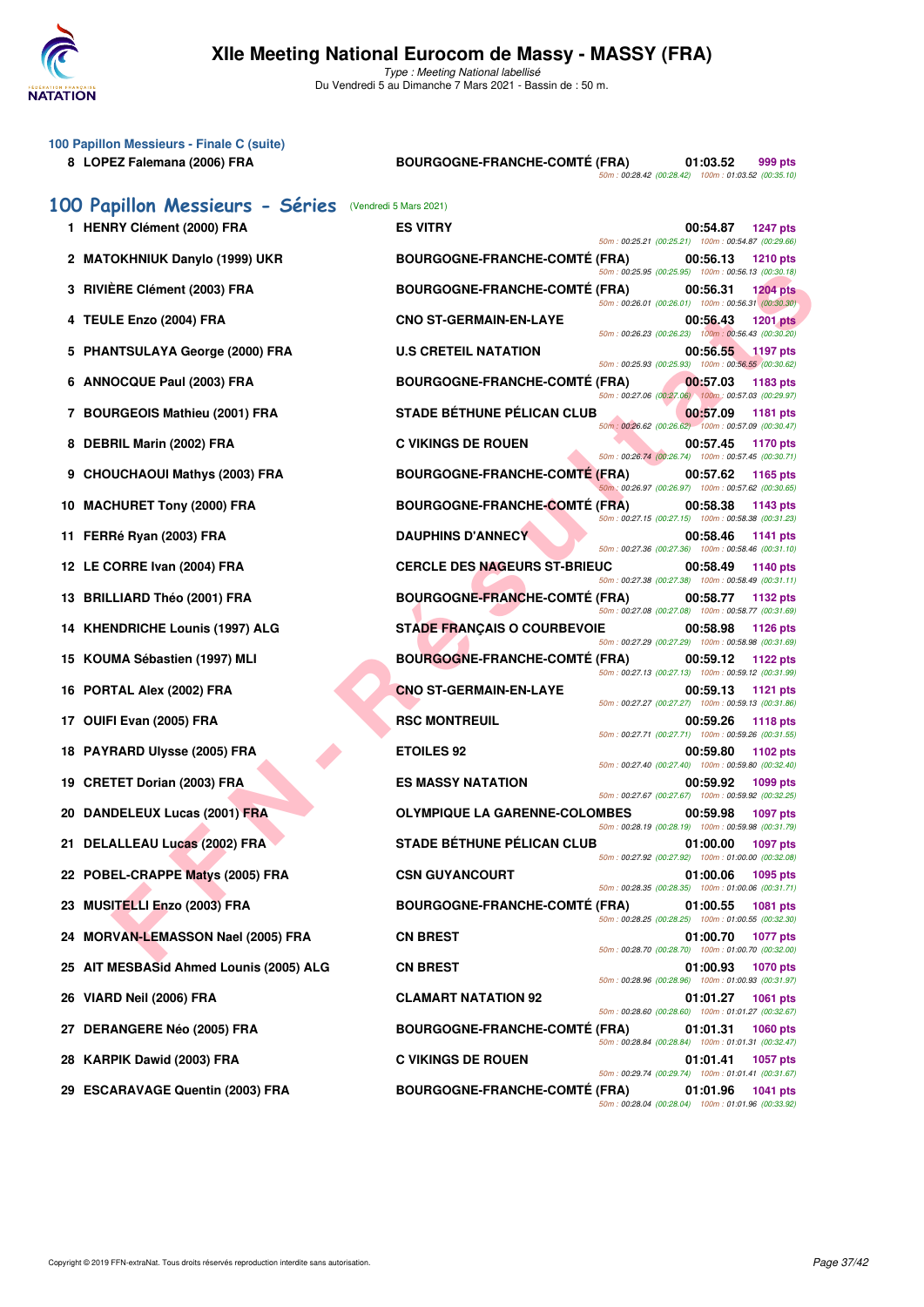

| 30 LOPEZ Falemana (2006) FRA  | <b>BOURGOGNE-FRANCHE-COMTÉ (FRA)</b> | 50m: 00:28.11 (00:28.11) 100m: 01:02.21 (00:34.10) | 01:02.21            | 1034 pts        |
|-------------------------------|--------------------------------------|----------------------------------------------------|---------------------|-----------------|
| 31 COLLARD Raphael (2006) FRA | <b>LAGNY-SUR-MARNE NATATION</b>      | 50m: 00:29.09 (00:29.09) 100m: 01:02.32 (00:33.23) | 01:02.32            | 1031 pts        |
| 32 PASEK Engueran (2005) FRA  | <b>C VIKINGS DE ROUEN</b>            | 50m: 00:29.44 (00:29.44) 100m: 01:02.53 (00:33.09) | 01:02.53 1026 pts   |                 |
| 33 BEAUGER Martin (2006) FRA  | <b>ES MASSY NATATION</b>             | 50m: 00:29.41 (00:29.41) 100m: 01:02.65 (00:33.24) | $01:02.65$ 1022 pts |                 |
| 34 ZEGHICHI Elias (2005) FRA  | <b>C VIKINGS DE ROUEN</b>            | 50m: 00:29.46 (00:29.46) 100m: 01:02.68 (00:33.22) | 01:02.68 1022 pts   |                 |
| 35 GARO Erwan (2005) FRA      | <b>CN BREST</b>                      | 50m: 00:29.21 (00:29.21) 100m: 01:02.97 (00:33.76) | 01:02.97            | <b>1014 pts</b> |
| 36 SCHAPMAN Fabien (2000) FRA | <b>C VIKINGS DE ROUEN</b>            | 50m: 00:29.49 (00:29.49) 100m: 01:03.50 (00:34.01) | 01:03.50            | 999 pts         |
| 37 CONTRINO Gianni (1998) FRA | <b>ST-ETIENNE NATATION</b>           | 50m: 00:28.15 (00:28.15) 100m: 01:03.72 (00:35.57) | 01:03.72            | 993 pts         |
| 38 GILBERT Elouan (2004) FRA  | <b>CN BREST</b>                      | 50m: 00:30.20 (00:30.20) 100m: 01:04.05 (00:33.85) | 01:04.05            | 984 pts         |
| 39 MATHIEU Clément (2005) FRA | <b>C VIKINGS DE ROUEN</b>            | 50m: 00:31.97 (00:31.97) 100m: 01:07.29 (00:35.32) | 01:07.29            | 899 pts         |

### **[200 Papillon Messieurs - Finale A](http://www.ffnatation.fr/webffn/resultats.php?idact=nat&go=epr&idcpt=69813&idepr=83)** (Dimanche 7 Mars 2021)

- **1 REMY Tom (2002) FRA CHARLEVILLE-MÉZIÈRES NATATION 02:04.27 1197 pts**
- **2 FERRé Ryan (2003) FRA DAUPHINS D'ANNECY 02:05.50 1178 pts**
- **3 HENRY Clément (2000) FRA ES VITRY 02:05.80 1174 pts**

**100 Papillon Messieurs - Séries (suite)**

- **4 DEBRIL Marin (2002) FRA C VIKINGS DE ROUEN 02:08.79 1130 pts**
- **5 BONNA Clément (2004) FRA CHARLEVILLE-MÉZIÈRES NATATION 02:09.64 1117 pts**
- **6 DELAIE Yanis (2004) FRA CHARLEVILLE-MÉZIÈRES NATATION 02:10.18 1110 pts**
- **7 DANDELEUX Lucas (2001) FRA OLYMPIQUE LA GARENNE-COLOMBES 02:10.39 1107 pts**
- **8 MACHURET Tony (2000) FRA BOURGOGNE-FRANCHE-COMTÉ (FRA) 02:11.62 1089 pts**

### **[200 Papillon Messieurs - Finale B](http://www.ffnatation.fr/webffn/resultats.php?idact=nat&go=epr&idcpt=69813&idepr=83)** (Dimanche 7 Mars 2021)

|    | 34 ZEGHICHI Elias (2005) FRA      | <b>C VIKINGS DE ROUEN</b><br>01:02.68<br><b>1022 pts</b>                                                                                                                      |
|----|-----------------------------------|-------------------------------------------------------------------------------------------------------------------------------------------------------------------------------|
|    | 35 GARO Erwan (2005) FRA          | 50m: 00:29.46 (00:29.46) 100m: 01:02.68 (00:33.22)<br><b>CN BREST</b><br>01:02.97<br><b>1014 pts</b>                                                                          |
| 36 | <b>SCHAPMAN Fabien (2000) FRA</b> | 50m: 00:29.21 (00:29.21) 100m: 01:02.97 (00:33.76)<br><b>C VIKINGS DE ROUEN</b><br>01:03.50<br>999 pts                                                                        |
|    | <b>CONTRINO Gianni (1998) FRA</b> | 50m: 00:29.49 (00:29.49) 100m: 01:03.50 (00:34.01)<br><b>ST-ETIENNE NATATION</b><br>01:03.72<br>993 pts                                                                       |
| 38 | GILBERT Elouan (2004) FRA         | 50m: 00:28.15 (00:28.15)  100m: 01:03.72  (00:35.57)<br><b>CN BREST</b><br>01:04.05<br>984 pts                                                                                |
| 39 | <b>MATHIEU Clément (2005) FRA</b> | 50m: 00:30.20 (00:30.20) 100m: 01:04.05 (00:33.85)<br><b>C VIKINGS DE ROUEN</b><br>01:07.29<br>899 pts                                                                        |
|    |                                   | 50m: 00:31.97 (00:31.97) 100m: 01:07.29 (00:35.32)                                                                                                                            |
|    | 200 Papillon Messieurs - Finale A | (Dimanche 7 Mars 2021)                                                                                                                                                        |
|    | 1 REMY Tom (2002) FRA             | <b>CHARLEVILLE-MÉZIÈRES NATATION</b><br>02:04.27<br>1197 pts<br>50m: 00:27.80 (00:27.80) 100m: 00:59.96 (00:32.16) 150m: 01:32.75 (00:32.79) 200m: 02:04.27 (00:31.52)        |
|    | 2 FERRé Ryan (2003) FRA           | <b>DAUPHINS D'ANNECY</b><br>02:05.50<br>1178 pts<br>50m : 00:27.95 (00:27.95) 100m : 01:00.07 (00:32.12) 150m : 01:32.91 (00:32.84) 200m : 02:05.50 (00:32.59)                |
|    | 3 HENRY Clément (2000) FRA        | <b>ES VITRY</b><br>02:05.80<br><b>1174 pts</b>                                                                                                                                |
|    | 4 DEBRIL Marin (2002) FRA         | 50m : 00:27.01 (00:27.01) 100m : 00:59.06 (00:32.05) 150m : 01:32.25 (00:33.19) 200m : 02:05.80 (00:33.55)<br><b>C VIKINGS DE ROUEN</b><br>02:08.79<br>1130 pts               |
|    | 5 BONNA Clément (2004) FRA        | 50m: 00:27.61 (00:27.61) 100m: 00:59.92 (00:32.31) 150m: 01:34.30 (00:34.38) 200m: 02:08.79 (00:34.49)<br><b>CHARLEVILLE-MÉZIÈRES NATATION</b><br>02:09.64<br><b>1117 pts</b> |
|    | 6 DELAIE Yanis (2004) FRA         | 50m: 00:28.79 (00:28.79) 100m: 01:01.37 (00:32.58) 150m: 01:35.28 (00:33.91) 200m: 02:09.64 (00:34.36)<br><b>CHARLEVILLE-MÉZIÈRES NATATION</b><br>02:10.18<br>1110 pts        |
|    |                                   | 50m: 00:28.09 (00:28.09) 100m: 01:00.65 (00:32.56) 150m: 01:34.91 (00:34.26) 200m: 02:10.18 (00:35.27)                                                                        |
|    | 7 DANDELEUX Lucas (2001) FRA      | <b>OLYMPIQUE LA GARENNE-COLOMBES</b><br>02:10.39<br>1107 pts<br>50m; 00:28.98 (00:28.98) 100m: 01:01.40 (00:32.42) 150m: 01:35.46 (00:34.06) 200m: 02:10.39 (00:34.93)        |
|    | 8 MACHURET Tony (2000) FRA        | <b>BOURGOGNE-FRANCHE-COMTE (FRA)</b><br>02:11.62<br>1089 pts<br>50m: 00:28.68 (00:28.68) 100m: 01:01.83 (00:33.15) 150m: 01:37.68 (00:35.85) 200m: 02:11.62 (00:33.94)        |
|    | 200 Papillon Messieurs - Finale B | (Dimanche 7 Mars 2021)                                                                                                                                                        |
|    | 1 BRILLIARD Théo (2001) FRA       | <b>BOURGOGNE-FRANCHE-COMTÉ (FRA)</b><br>02:12.08<br><b>1082 pts</b>                                                                                                           |
|    | 2 BOURGEOIS Mathieu (2001) FRA    | 50m: 00:28.71 (00:28.71) 100m: 01:01.96 (00:33.25) 150m: 01:36.78 (00:34.82) 200m: 02:12.08 (00:35.30)<br><b>STADE BÉTHUNE PÉLICAN CLUB</b><br>02:12.54<br>1076 pts           |
|    | 3 ZEGHICHI Elias (2005) FRA       | 50m: 00:28.24 (00:28.24) 100m: 01:01.86 (00:33.62) 150m: 01:36.53 (00:34.67) 200m: 02:12.54 (00:36.01)<br><b>C VIKINGS DE ROUEN</b><br>02:14.24<br>1052 pts                   |
|    | 4 CRETET Dorian (2003) FRA        | 50m: 00:29.56 (00:29.56) 100m: 01:03.93 (00:34.37) 150m: 01:39.31 (00:35.38) 200m: 02:14.24 (00:34.93)<br><b>ES MASSY NATATION</b><br>02:15.81<br><b>1030 pts</b>             |
|    |                                   | 50m: 00:28.82 (00:28.82) 100m: 01:02.93 (00:34.11) 150m: 01:39.20 (00:36.27) 200m: 02:15.81 (00:36.61)                                                                        |
|    | 5 MUSITELLI Enzo (2003) FRA       | <b>BOURGOGNE-FRANCHE-COMTÉ (FRA)</b><br>02:15.97<br><b>1028 pts</b><br>50m: 00:28.71 (00:28.71) 100m: 01:01.82 (00:33.11) 150m: 01:37.66 (00:35.84) 200m: 02:15.97 (00:38.31) |
|    | 6 DUTHU Jules (2004) FRA          | <b>BOURGOGNE-FRANCHE-COMTÉ (FRA)</b><br>02:15.98<br>1028 pts<br>50m: 00:29.64 (00:29.64) 100m: 01:05.25 (00:35.61) 150m: 01:40.66 (00:35.41) 200m: 02:15.98 (00:35.32)        |
|    | 7 PAYRARD Ulysse (2005) FRA       | <b>ETOILES 92</b><br>02:16.23<br>1024 pts<br>50m: 00:30.13 (00:30.13) 100m: 01:04.60 (00:34.47) 150m: 01:39.91 (00:35.31) 200m: 02:16.23 (00:36.32)                           |
|    | 8 BEAUGER Martin (2006) FRA       | <b>ES MASSY NATATION</b><br>02:18.12<br>998 pts                                                                                                                               |

**1 DERANGERE Néo (2005) FRA BOURGOGNE-FRANCHE-COMTÉ (FRA) 02:23.92 920 pts** 50m : 00:30.38 (00:30.38) 100m : 01:06.99 (00:36.61) 150m : 01:45.33 (00:38.34) 200m : 02:23.92 (00:38.59)

### **[200 Papillon Messieurs - Séries](http://www.ffnatation.fr/webffn/resultats.php?idact=nat&go=epr&idcpt=69813&idepr=83)** (Dimanche 7 Mars 2021)

- 
- **1 REMY Tom (2002) FRA CHARLEVILLE-MÉZIÈRES NATATION 02:04.72 1190 pts** 50m : 00:27.57 (00:27.57) 100m : 00:59.17 (00:31.60) 150m : 01:31.87 (00:32.70) 200m : 02:04.72 (00:32.85)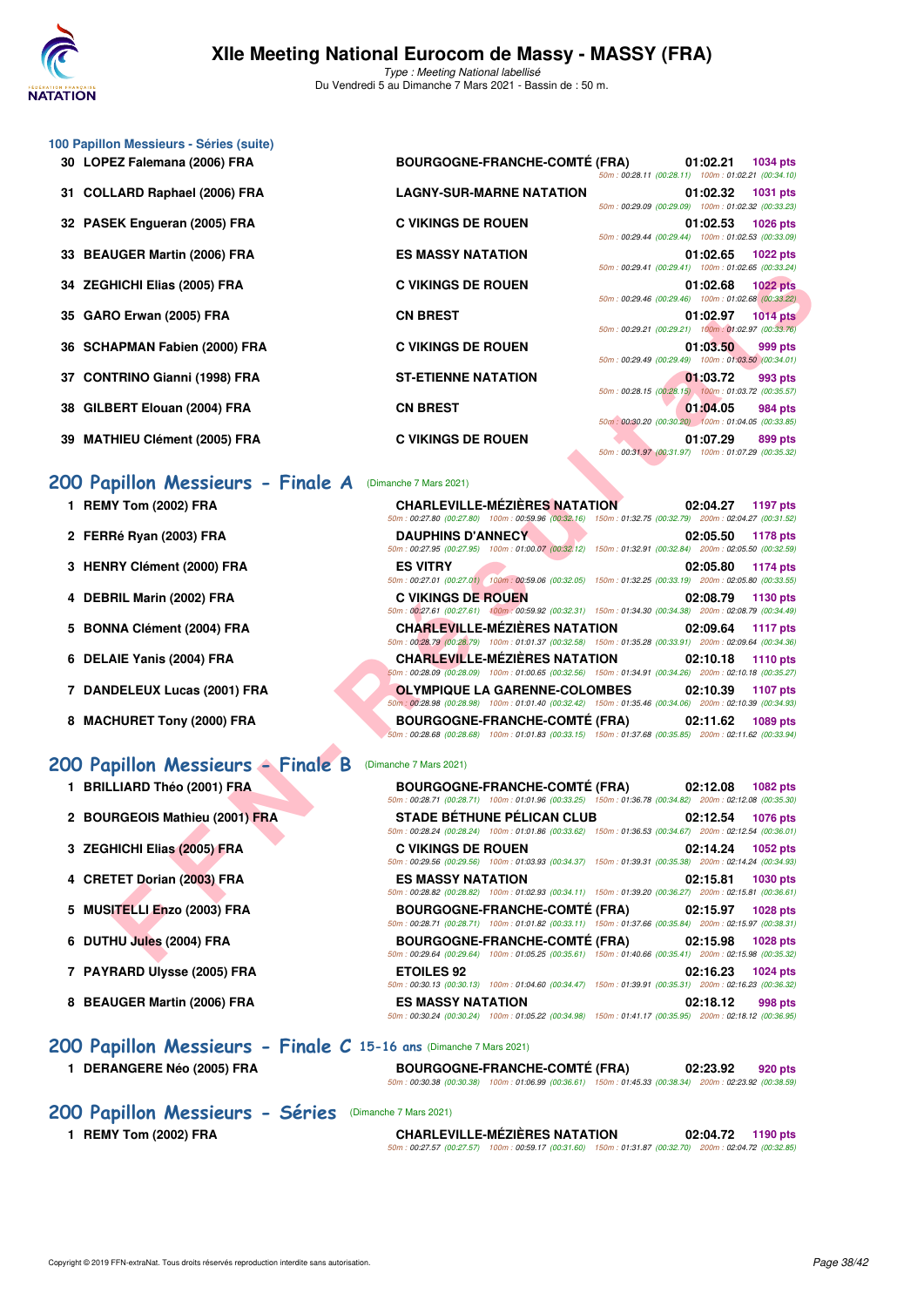

Type : Meeting National labellisé Du Vendredi 5 au Dimanche 7 Mars 2021 - Bassin de : 50 m.

50m : 00:26.88 (00:26.88) 100m : 00:57.83 (00:30.95) 150m : 01:30.83 (00:33.00) 200m : 02:06.29 (00:35.46)

50m : 00:27.92 (00:27.92) 100m : 00:59.55 (00:31.63) 150m : 01:32.30 (00:32.75) 200m : 02:06.40 (00:34.10)

50m : 00:27.65 (00:27.65) 100m : 00:59.85 (00:32.20) 150m : 01:33.66 (00:33.81) 200m : 02:07.92 (00:34.26)

50m : 00:29.10 (00:29.10) 100m : 01:01.97 (00:32.87) 150m : 01:35.65 (00:33.68) 200m : 02:08.90 (00:33.25)

| 200 Papillon Messieurs - Séries (suite) |  |  |  |
|-----------------------------------------|--|--|--|
|-----------------------------------------|--|--|--|

- **2 HENRY Clément (2000) FRA ES VITRY 02:06.29 1167 pts**
- **3 FERRé Ryan (2003) FRA DAUPHINS D'ANNECY 02:06.40 1165 pts**
- **4 DEBRIL Marin (2002) FRA C VIKINGS DE ROUEN 02:07.92 1143 pts**
- **5 BONNA Clément (2004) FRA CHARLEVILLE-MÉZIÈRES NATATION 02:08.90 1128 pts**
- **6 DELAIE Yanis (2004) FRA CHARLEVILLE-MÉZIÈRES NATATION 02:10.32 1108 pts**
- **7 DANDELEUX Lucas (2001) FRA OLYMPIQUE LA GARENNE-COLOMBES 02:11.72 1088 pts**
- **8 TRAMIER Gaspard (2003) FRA AAS SARCELLES NATATION 95 02:12.33 1079 pts**
- **9 MACHURET Tony (2000) FRA BOURGOGNE-FRANCHE-COMTÉ (FRA) 02:12.39 1078 pts**
- **10 BOURGEOIS Mathieu (2001) FRA STADE BÉTHUNE PÉLICAN CLUB 02:13.03 1069 pts**
- **11 MUSITELLI Enzo (2003) FRA BOURGOGNE-FRANCHE-COMTÉ (FRA) 02:13.99 1055 pts**
- **12 BRILLIARD Théo (2001) FRA** BOURGOGNE-FRANCHE-COMTÉ (FRA) 02:14.15 1053 pts<br> **50m**: 00:23.09 100m: 01:02.15 (00:33.06) 160m: 01:02.15 (00:33.06) 160m: 01:02.17 200m: 02:14.15 (00:37.23)
- **13 ZEGHICHI Elias (2005) FRA C VIKINGS DE ROUEN 02:14.35 1050 pts**
- **14 MINEUR Lucas (2003) FRA STADE DE REIMS NATATION 02:14.52 1048 pts**
- **15 KHENDRICHE Lounis (1997) ALG STADE FRANÇAIS O COURBEVOIE 02:14.55 1048 pts**
- **16 DUTHU Jules (2004) FRA BOURGOGNE-FRANCHE-COMTÉ (FRA) 02:14.62 1047 pts**
- **17 CRETET Dorian (2003) FRA ES MASSY NATATION 02:14.86 1043 pts**
- **18 PAYRARD Ulysse (2005) FRA ETOILES 92 02:16.97 1014 pts**
- **19 BEAUGER Martin (2006) FRA ES MASSY NATATION 02:20.70 963 pts**
- **20 BARBAUD Julien (2004) FRA CN MELUN VAL DE SEINE 02:21.64 951 pts**
- **21 DERANGERE Néo (2005) FRA BOURGOGNE-FRANCHE-COMTÉ (FRA) 02:22.25 942 pts**
- **22 ESCARAVAGE Quentin (2003) FRA BOURGOGNE-FRANCHE-COMTÉ (FRA) 02:26.42 888 pts**
- **--- OUIFI Evan (2005) FRA RSC MONTREUIL DNS dec**
- **--- COLLARD Raphael (2006) FRA LAGNY-SUR-MARNE NATATION DSQ**

2 **MBARKI Haithem (1998) TUN** 

**3 PASTULA Kacper (2001) FRA** 

**4 AZRA Alexandre (2000) FRA** 

**5 LESERT Vincent (2003) FRA** 

**6 ANNOCQUE Paul (2003) FRA** 

**8 PORTAL Alex (2002) FRA** 

**7 POBEL-CRAPPE Matys (2005) FRA** 

### **[200 4 Nages Messieurs - Finale A](http://www.ffnatation.fr/webffn/resultats.php?idact=nat&go=epr&idcpt=69813&idepr=91)** (Dimanche 7 Mars 2021) **1 MATTENET Emilien (2000) FRA**

|                                              | JUM DULLA TU (UULLA TU) TUUM DULUTAT (UULULUT) TUUM DULUT (UTIJULUU QUUDUDU) ZUUM DELUULUU (UULUULU)                                               |                              |
|----------------------------------------------|----------------------------------------------------------------------------------------------------------------------------------------------------|------------------------------|
| AIE Yanis (2004) FRA                         | <b>CHARLEVILLE-MÉZIÈRES NATATION</b><br>50m: 00:29.12 (00:29.12) 100m: 01:02.14 (00:33.02) 150m: 01:36.10 (00:33.96) 200m: 02:10.32 (00:34.22)     | 02:10.32<br><b>1108 pts</b>  |
| DELEUX Lucas (2001) FRA                      | <b>OLYMPIQUE LA GARENNE-COLOMBES</b><br>50m: 00:28.78 (00:28.78) 100m: 01:01.39 (00:32.61) 150m: 01:35.87 (00:34.48) 200m: 02:11.72 (00:35.85)     | <b>1088 pts</b><br>02:11.72  |
| MIER Gaspard (2003) FRA                      | AAS SARCELLES NATATION 95<br>50m: 00:29.74 (00:29.74) 100m: 01:03.57 (00:33.83) 150m: 01:37.71 (00:34.14) 200m: 02:12.33 (00:34.62)                | 02:12.33<br>1079 pts         |
| <b>HURET Tony (2000) FRA</b>                 | <b>BOURGOGNE-FRANCHE-COMTÉ (FRA)</b><br>50m: 00:29.13 (00:29.13) 100m: 01:02.50 (00:33.37) 150m: 01:37.57 (00:35.07) 200m: 02:12.39 (00:34.82)     | 02:12.39<br><b>1078 pts</b>  |
| RGEOIS Mathieu (2001) FRA                    | <b>STADE BETHUNE PELICAN CLUB</b><br>50m: 00:29.75 (00:29.75) 100m: 01:02.35 (00:32.60) 150m: 01:37.22 (00:34.87) 200m: 02:13.03 (00:35.81)        | 02:13.03<br>1069 pts         |
| <b>ITELLI Enzo (2003) FRA</b>                | <b>BOURGOGNE-FRANCHE-COMTE (FRA)</b><br>50m : 00:29.30 (00:29.30) 100m : 01:03.29 (00:33.99) 150m : 01:38.37 (00:35.08) 200m : 02:13.99 (00:35.62) | 02:13.99<br><b>1055 pts</b>  |
| LIARD Théo (2001) FRA                        | <b>BOURGOGNE-FRANCHE-COMTÉ (FRA)</b><br>50m : 00:29.09 (00:29.09) 100m : 01:02.15 (00:33.06) 150m : 01:36.92 (00:34.77) 200m : 02:14.15 (00:37.23) | 02:14.15<br>1053 pts         |
| HICHI Elias (2005) FRA                       | <b>C VIKINGS DE ROUEN</b><br>50m: 00:29.68 (00:29.68) 100m: 01:03.70 (00:34.02) 150m: 01:39.06 (00:35.36) 200m: 02:14.35 (00:35.29)                | 02:14.35<br><b>1050 pts</b>  |
| EUR Lucas (2003) FRA                         | <b>STADE DE REIMS NATATION</b><br>50m : 00:28.55 (00:28.55) 100m : 01:02.10 (00:33.55) 150m : 01:37.60 (00:35.50) 200m : 02:14.52 (00:36.92)       | 02:14.52<br><b>1048 pts</b>  |
| <b>NDRICHE Lounis (1997) ALG</b>             | <b>STADE FRANÇAIS O COURBEVOIE</b><br>$50m: 00:28.85 (00:28.85) -100m: 01:03.24 (00:34.39) -150m: 01:38.30 (00:35.06) -200m: 02:14.55 (00:36.25)$  | 02:14.55<br><b>1048 pts</b>  |
| HU Jules (2004) FRA                          | <b>BOURGOGNE-FRANCHE-COMTE (FRA)</b><br>50m: 00:29.49 (00:29.49) 100m: 01:04.14 (00:34.65) 150m: 01:39.77 (00:35.63) 200m: 02:14.62 (00:34.85)     | 02:14.62<br><b>1047 pts</b>  |
| TET Dorian (2003) FRA                        | <b>ES MASSY NATATION</b><br>50m: 00:29.05 (00:29.05) 100m: 01:03.19 (00:34.14) 150m: 01:38.72 (00:35.53) 200m: 02:14.86 (00:36.14)                 | 02:14.86<br><b>1043 pts</b>  |
| <b>RARD Ulysse (2005) FRA</b>                | <b>ETOILES 92</b><br>50m: 00:30.03 (00:30.03) 100m: 01:04.67 (00:34.64) 150m: 01:40.77 (00:36.10) 200m: 02:16.97 (00:36.20)                        | 02:16.97<br><b>1014 pts</b>  |
| UGER Martin (2006) FRA                       | <b>ES MASSY NATATION</b><br>50m: 00:31.27 (00:31.27) 100m: 01:07.08 (00:35.81) 150m: 01:43.80 (00:36.72) 200m: 02:20.70 (00:36.90)                 | 02:20.70<br>963 pts          |
| <b>BAUD Julien (2004) FRA</b>                | <b>CN MELUN VAL DE SEINE</b><br>50m : 00:30.54 (00:30.54) 100m : 01:06.22 (00:35.68) 150m : 01:43.92 (00:37.70) 200m : 02:21.64 (00:37.72)         | 02:21.64<br>951 pts          |
| ANGERE Néo (2005) FRA                        | <b>BOURGOGNE-FRANCHE-COMTÉ (FRA)</b><br>50m: 00:30.00 (00:30.00) 100m: 01:05.35 (00:35.35) 150m: 01:43.18 (00:37.83) 200m: 02:22.25 (00:39.07)     | 02:22.25<br>942 pts          |
| ARAVAGE Quentin (2003) FRA                   | <b>BOURGOGNE-FRANCHE-COMTÉ (FRA)</b><br>50m: 00:31.20 (00:31.20) 100m: 01:07.72 (00:36.52) 150m: 01:46.55 (00:38.83) 200m: 02:26.42 (00:39.87)     | 02:26.42<br>888 pts          |
| I Evan (2005) FRA<br>LARD Raphael (2006) FRA | <b>RSC MONTREUIL</b><br><b>LAGNY-SUR-MARNE NATATION</b>                                                                                            | <b>DNS dec</b><br><b>DSQ</b> |
| Nages Messieurs - Finale A                   | (Dimanche 7 Mars 2021)                                                                                                                             |                              |
| TENET Emilien (2000) FRA                     | <b>CHARLEVILLE-MEZIERES NATATION</b><br>50m: 00:26.83 (00:26.83) 100m: 00:59.38 (00:32.55) 150m: 01:35.85 (00:36.47) 200m: 02:05.16 (00:29.31)     | 02:05.16<br><b>1208 pts</b>  |
| <b>RKI Haithem (1998) TUN</b>                | DENAIN NAT. PORTE DU HAINAUT<br>50m : 00:27.42 (00:27.42) 100m : 01:00.92 (00:33.50) 150m : 01:36.86 (00:35.94) 200m : 02:07.11 (00:30.25)         | 02:07.11<br>1178 pts         |
| TULA Kacper (2001) FRA                       | <b>ES VITRY</b><br>$50m:00:26.57 (00:26.57) 100m:00:59.60 (00:33.03) 150m:01:37.14 (00:37.54) 200m:02:09.96 (00:32.82)$                            | 02:09.96 1135 pts            |
| A Alexandre (2000) FRA                       | <b>ES VITRY</b><br>50m: 00:27.59 (00:27.59) 100m: 01:03.73 (00:36.14) 150m: 01:40.54 (00:36.81) 200m: 02:11.56 (00:31.02)                          | 02:11.56<br>1112 pts         |
| ERT Vincent (2003) FRA                       | <b>STADE BÉTHUNE PÉLICAN CLUB</b><br>50m: 00:28.84 (00:28.84) 100m: 01:04.29 (00:35.45) 150m: 01:42.79 (00:38.50) 200m: 02:13.78 (00:30.99)        | 02:13.78<br><b>1079 pts</b>  |
| OCQUE Paul (2003) FRA                        | <b>BOURGOGNE-FRANCHE-COMTÉ (FRA)</b><br>50m: 00:27.11 (00:27.11) 100m: 01:01.85 (00:34.74) 150m: 01:42.57 (00:40.72) 200m: 02:13.93 (00:31.36)     | 02:13.93<br>1077 pts         |
| EL-CRAPPE Matys (2005) FRA                   | <b>CSN GUYANCOURT</b><br>50m: 00:28.58 (00:28.58) 100m: 01:04.23 (00:35.65) 150m: 01:42.93 (00:38.70) 200m: 02:14.09 (00:31.16)                    | 02:14.09<br>1075 pts         |
| TAL Alex (2002) FRA                          | <b>CNO ST-GERMAIN-EN-LAYE</b><br>50m : 00:28 10 (00:28 10) 100m : 01:03 10 (00:35 00) 150m : 01:43 52 (00:40 42) 200m : 02:15 78 (00:32 26)        | 02:15.78<br><b>1050 pts</b>  |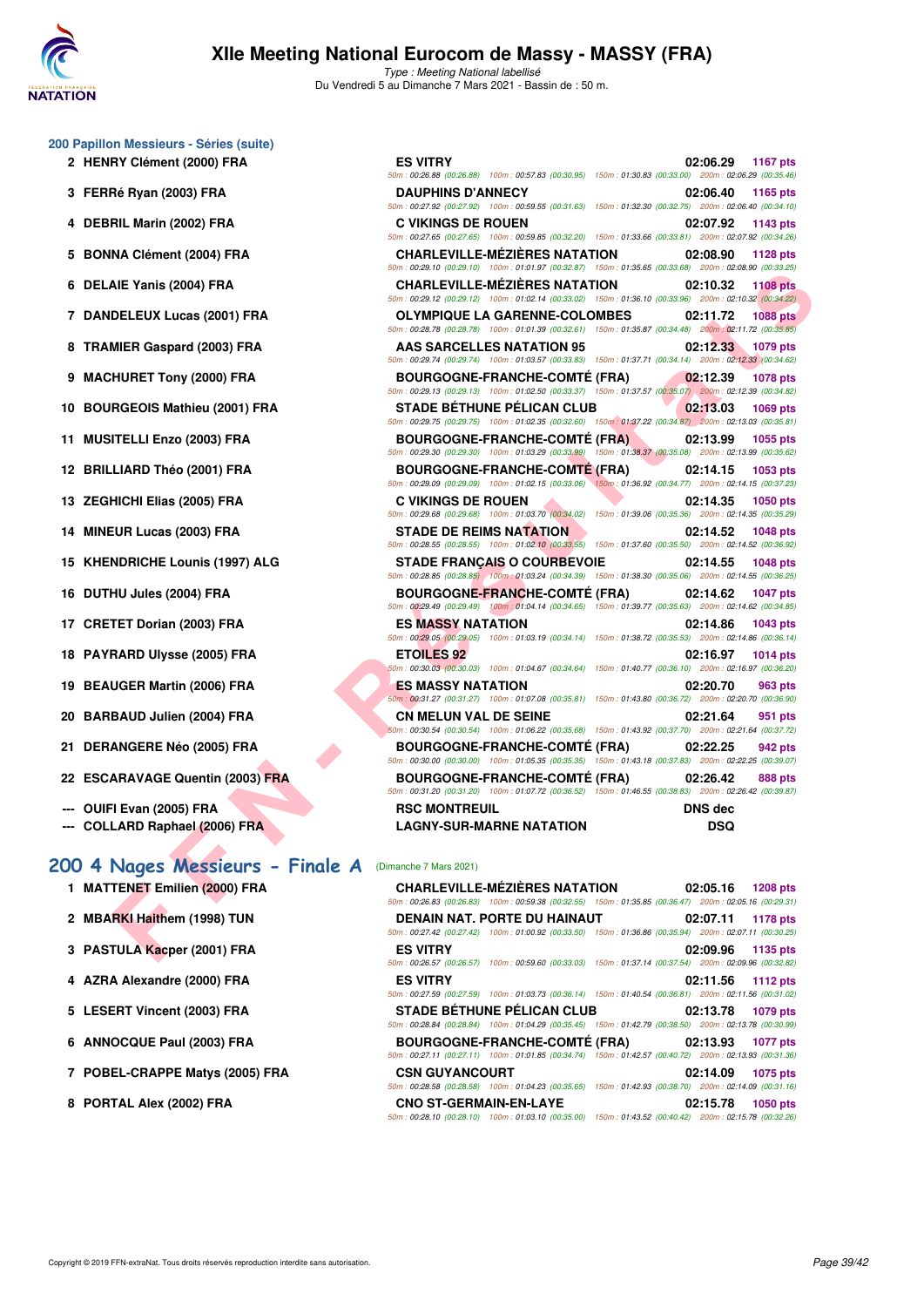

# **[200 4 Nages Messieurs - Finale B](http://www.ffnatation.fr/webffn/resultats.php?idact=nat&go=epr&idcpt=69813&idepr=91)** (Dimanche 7 Mars 2021) **1 MINEUR Lucas (2003) FRA**

- **2 FICHER Merlin (2005) FRA**
- 3 DUTHU Jules (2004) FRA
- 4 PLATAUX Robin (1997) FRA
- **5 KARPIK Dawid (2003) FRA**
- **6 VIARD Neil (2006) FRA CLAMART NATATION 92 02:21.51 969 pts**
- **7 COTTENCEAU Matthieu (2005) FRA**
- **8 BEAUGER Martin (2006) FRA**

### **200 4 Nages Messieurs - Finale**

- 1 PASEK Engueran (2005) FRA
- 2 MATHIEU Clément (2005) FRA
- 3 COLLARD Raphael (2006) FRA

### **200 4 Nages Messie**

- **1 MBARKI Haithem (1998) TUN**
- 2 **MATTENET Emilien (2000) FRA**
- **3 PASTULA Kacper (2001) FRA**
- **4 AZRA Alexandre (2000) FRA**
- **5 PORTAL Alex (2002) FRA**
- **6 ANNOCQUE Paul (2003) FRA**
- 7 LESERT Vincent (2003) FRA
- **8 POBEL-CRAPPE Matys (2005) FRA**
- **9 MINEUR Lucas (2003) FRA**
- **10 PLATAUX Robin (1997) FRA**
- **11 FICHER Merlin (2005) FRA**
- **12 DUTHU Jules (2004) FRA**
- **13 VIARD Neil (2006) FRA**
- **14 KARPIK Dawid (2003) FRA**
- **15 COTTENCEAU Matthieu (2005) FRA**
- 16 BEAUGER Martin (2006) FRA
- 17 PASEK Engueran (2005) FRA
- 18 MATHIEU Clément (2005) FRA

| <b>STADE DE REIMS NATATION</b> | 02:10.69 1124 pts                                                                                      |
|--------------------------------|--------------------------------------------------------------------------------------------------------|
|                                | 50m: 00:26.96 (00:26.96) 100m: 01:01.25 (00:34.29) 150m: 01:39.97 (00:38.72) 200m: 02:10.69 (00:30.72) |
| <b>CN VOUZIERS</b>             | 02:14.95 1062 pts                                                                                      |
|                                | 50m: 00:29.63 (00:29.63) 100m: 01:02.79 (00:33.16) 150m: 01:43.85 (00:41.06) 200m: 02:14.95 (00:31.10) |
|                                | BOURGOGNE-FRANCHE-COMTÉ (FRA) 02:16.62 1038 pts                                                        |
|                                | 50m: 00:28.73 (00:28.73) 100m: 01:03.11 (00:34.38) 150m: 01:45.74 (00:42.63) 200m: 02:16.62 (00:30.88) |
| <b>U.S CRETEIL NATATION</b>    | 02:18.03 1018 pts                                                                                      |
|                                | 50m: 00:28.20 (00:28.20) 100m: 01:04.56 (00:36.36) 150m: 01:43.61 (00:39.05) 200m: 02:18.03 (00:34.42) |
| C VIKINGS DE ROUEN             | 02:19.97 991 pts                                                                                       |
|                                | 50m: 00:28.96 (00:28.96) 100m: 01:06.56 (00:37.60) 150m: 01:48.66 (00:42.10) 200m: 02:19.97 (00:31.31) |
| <b>CLAMART NATATION 92</b>     | 02:21.51 969 pts                                                                                       |
|                                | 50m: 00:30.11 (00:30.11) 100m: 01:06.66 (00:36.55) 150m: 01:47.99 (00:41.33) 200m: 02:21.51 (00:33.52) |
| <b>C VIKINGS DE ROUEN</b>      | 02:21.67 967 pts                                                                                       |
|                                | 50m: 00:29.92 (00:29.92) 100m: 01:04.87 (00:34.95) 150m: 01:49.78 (00:44.91) 200m: 02:21.67 (00:31.89) |
| <b>ES MASSY NATATION</b>       | 02:23.61 941 pts                                                                                       |
|                                | 50m: 00:31.52 (00:31.52) 100m: 01:07.01 (00:35.49) 150m: 01:51.56 (00:44.55) 200m: 02:23.61 (00:32.05) |

| <b>es Messieurs - Finale C 15-16 ans (Dimanche 7 Mars 2021</b> |  |  |  |  |
|----------------------------------------------------------------|--|--|--|--|
|                                                                |  |  |  |  |

| <b>C VIKINGS DE ROUEN</b>                          | 02:19.82<br>993 pts                                 |
|----------------------------------------------------|-----------------------------------------------------|
| 50m: 00:29.09 (00:29.09) 100m: 01:06.69 (00:37.60) | 150m: 01:49.66 (00:42.97) 200m: 02:19.82 (00:30.16) |
| <b>C VIKINGS DE ROUEN</b>                          | 02:22.08<br>962 pts                                 |
| 50m: 00:31.19 (00:31.19) 100m: 01:07.65 (00:36.46) | 150m: 01:50.92 (00:43.27) 200m: 02:22.08 (00:31.16) |
| <b>LAGNY-SUR-MARNE NATATION</b>                    | 02:25.00<br>922 pts                                 |
| 50m: 00:29.80 (00:29.80) 100m: 01:07.06 (00:37.26) | 150m: 01:51.74 (00:44.68) 200m: 02:25.00 (00:33.26) |

| <b>2UMS</b> | <b>Séries</b> | (Dimanche 7 Mars 2021) |
|-------------|---------------|------------------------|
|-------------|---------------|------------------------|

|                                                               | 50m : 00:28.20 (00:28.20) 100m : 01:04.56 (00:36.36) 150m : 01:43.61 (00:39.05) 200m : 02:18.03 (00:34.42)                                                                                                                                          |                             |
|---------------------------------------------------------------|-----------------------------------------------------------------------------------------------------------------------------------------------------------------------------------------------------------------------------------------------------|-----------------------------|
| PIK Dawid (2003) FRA                                          | <b>C VIKINGS DE ROUEN</b><br>50m : 00:28.96 (00:28.96) 100m : 01:06.56 (00:37.60) 150m : 01:48.66 (00:42.10) 200m : 02:19.97 (00:31.31)                                                                                                             | 02:19.97<br>991 pts         |
| <b>≀D Neil (2006) FRA</b>                                     | <b>CLAMART NATATION 92</b><br>50m: 00:30.11 (00:30.11) 100m: 01:06.66 (00:36.55) 150m: 01:47.99 (00:41.33) 200m: 02:21.51 (00:33.52)                                                                                                                | 02:21.51<br>969 pts         |
| TENCEAU Matthieu (2005) FRA                                   | <b>C VIKINGS DE ROUEN</b><br>50m: 00:29.92 (00:29.92) 100m: 01:04.87 (00:34.95) 150m: 01:49.78 (00:44.91) 200m: 02:21.67 (00:31.89)                                                                                                                 | 02:21.67<br>967 pts         |
| UGER Martin (2006) FRA                                        | <b>ES MASSY NATATION</b><br>50m : 00:31.52 (00:31.52) 100m : 01:07.01 (00:35.49) 150m : 01:51.56 (00:44.55) 200m : 02:23.61 (00:32.05)                                                                                                              | 02:23.61<br>941 pts         |
| Nages Messieurs - Finale $C$ 15-16 ans (Dimanche 7 Mars 2021) |                                                                                                                                                                                                                                                     |                             |
| EK Engueran (2005) FRA                                        | <b>C VIKINGS DE ROUEN</b><br>50m : 00:29.09 (00:29.09) 100m : 01:06.69 (00:37.60) 150m : 01:49.66 (00:42.97) 200m : 02:19.82 (00:30.16)                                                                                                             | 02:19.82<br>993 pts         |
| HIEU Clément (2005) FRA                                       | <b>C VIKINGS DE ROUEN</b>                                                                                                                                                                                                                           | 02:22.08<br>962 pts         |
| LARD Raphael (2006) FRA                                       | 50m: 00:31.19 (00:31.19) 100m: 01:07.65 (00:36.46) 150m: 01:50.92 (00:43.27) 200m: 02:22.08 (00:31.16)<br><b>LAGNY-SUR-MARNE NATATION</b><br>50m: 00:29.80 (00:29.80) 100m: 01:07.06 (00:37.26) 150m: 01:51.74 (00:44.68) 200m: 02:25.00 (00:33.26) | 02:25.00<br>922 pts         |
| Nages Messieurs - Séries                                      | (Dimanche 7 Mars 2021)                                                                                                                                                                                                                              |                             |
| RKI Haithem (1998) TUN                                        | DENAIN NAT. PORTE DU HAINAUT<br>50m: 00:27.37 (00:27.37) 100m: 01:00.66 (00:33.29) 150m: 01:36.45 (00:35.79) 200m: 02:06.46 (00:30.01)                                                                                                              | 02:06.46<br>1188 pts        |
| TENET Emilien (2000) FRA                                      | <b>CHARLEVILLE-MEZIERES NATATION</b>                                                                                                                                                                                                                | 02:06.70<br>1185 pts        |
| TULA Kacper (2001) FRA                                        | 50m: 00:27.57 (00:27.57) 100m: 01:00.41 (00:32.84) 150m: 01:36.76 (00:36.35) 200m: 02:06.70 (00:29.94)<br><b>ES VITRY</b>                                                                                                                           | 02:11.07<br>1119 pts        |
| A Alexandre (2000) FRA                                        | 50m: 00:26.68 (00:26.68) 100m: 01:00.77 (00:34.09) 150m: 01:38.42 (00:37.65) 200m: 02:11.07 (00:32.65)<br><b>ES VITRY</b>                                                                                                                           | 02:11.64<br><b>1110 pts</b> |
| TAL Alex (2002) FRA                                           | 50m; 00:28.08 (00:28.08) 100m: 01:04.19 (00:36.11) 150m: 01:40.72 (00:36.53) 200m: 02:11.64 (00:30.92)<br><b>CNO ST-GERMAIN-EN-LAYE</b>                                                                                                             | 02:12.04<br>1105 pts        |
| OCQUE Paul (2003) FRA                                         | 50m: 00:27.89 (00:27.89) 100m: 01:02.58 (00:34.69) 150m: 01:41.55 (00:38.97) 200m: 02:12.04 (00:30.49)<br><b>BOURGOGNE-FRANCHE-COMTÉ (FRA)</b>                                                                                                      | 02:12.81<br>1093 pts        |
| ERT Vincent (2003) FRA                                        | 50m: 00:26.70 (00:26.70) 100m: 01:00.59 (00:33.89) 150m: 01:41.59 (00:41.00) 200m: 02:12.81 (00:31.22)<br><b>STADE BETHUNE PELICAN CLUB</b>                                                                                                         | 02:14.09<br><b>1075 pts</b> |
| EL-CRAPPE Matys (2005) FRA                                    | 50m : 00:29.00 (00:29.00) 100m : 01:04.41 (00:35.41) 150m : 01:43.07 (00:38.66) 200m : 02:14.09 (00:31.02)<br><b>CSN GUYANCOURT</b>                                                                                                                 | 02:14.41<br><b>1070 pts</b> |
| EUR Lucas (2003) FRA                                          | 50m: 00:28.59 (00:28.59) 100m: 01:04.29 (00:35.70) 150m: 01:42.52 (00:38.23) 200m: 02:14.41 (00:31.89)<br><b>STADE DE REIMS NATATION</b>                                                                                                            | 02:15.07<br><b>1060 pts</b> |
| TAUX Robin (1997) FRA                                         | 50m : 00:27.48 (00:27.48) 100m : 01:02.96 (00:35.48) 150m : 01:43.06 (00:40.10) 200m : 02:15.07 (00:32.01)<br><b>U.S CRETEIL NATATION</b>                                                                                                           | 02:15.32<br><b>1057 pts</b> |
| IER Merlin (2005) FRA                                         | 50m: 00:27.77 (00:27.77) 100m: 01:03.04 (00:35.27) 150m: 01:42.09 (00:39.05) 200m: 02:15.32 (00:33.23)<br><b>CN VOUZIERS</b>                                                                                                                        | 02:15.33<br><b>1057 pts</b> |
| HU Jules (2004) FRA                                           | 50m: 00:29.43 (00:29.43) 100m: 01:03.27 (00:33.84) 150m: 01:43.82 (00:40.55) 200m: 02:15.33 (00:31.51)<br><b>BOURGOGNE-FRANCHE-COMTE (FRA)</b>                                                                                                      | 02:16.43<br><b>1041 pts</b> |
| ID Neil (2006) FRA                                            | 50m : 00:28.40 (00:28.40) 100m : 01:02.46 (00:34.06) 150m : 01:44.50 (00:42.04) 200m : 02:16.43 (00:31.93)<br><b>CLAMART NATATION 92</b>                                                                                                            | 02:21.18<br>974 pts         |
| PIK Dawid (2003) FRA                                          | 50m: 00:29.81 (00:29.81) 100m: 01:05.75 (00:35.94) 150m: 01:47.33 (00:41.58) 200m: 02:21.18 (00:33.85)<br><b>C VIKINGS DE ROUEN</b>                                                                                                                 | 02:21.78<br>966 pts         |
| TENCEAU Matthieu (2005) FRA                                   | 50m: 00:28.46 (00:28.46) 100m: 01:07.43 (00:38.97) 150m: 01:48.76 (00:41.33) 200m: 02:21.78 (00:33.02)<br><b>C VIKINGS DE ROUEN</b>                                                                                                                 | 02:21.97<br>963 pts         |
| UGER Martin (2006) FRA                                        | 50m: 00:30.70 (00:30.70) 100m: 01:05.87 (00:35.17) 150m: 01:49.45 (00:43.58) 200m: 02:21.97 (00:32.52)<br><b>ES MASSY NATATION</b>                                                                                                                  | 02:22.38<br>957 pts         |
| EK Engueran (2005) FRA                                        | 50m : 00:29.92 (00:29.92) 100m : 01:06.54 (00:36.62) 150m : 01:50.82 (00:44.28) 200m : 02:22.38 (00:31.56)<br><b>C VIKINGS DE ROUEN</b>                                                                                                             | 02:22.92<br>950 pts         |
| HIEU Clément (2005) FRA                                       | $50m:00:29.26$ (00:29.26) $100m:01:07.21$ (00:37.95) $150m:01:52.31$ (00:45.10) $200m:02:22.92$ (00:30.61)<br><b>C VIKINGS DE ROUEN</b><br>50m: 00:30.59 (00:30.59) 100m: 01:07.61 (00:37.02) 150m: 01:51.55 (00:43.94) 200m: 02:23.33 (00:31.78)   | 02:23.33<br>944 pts         |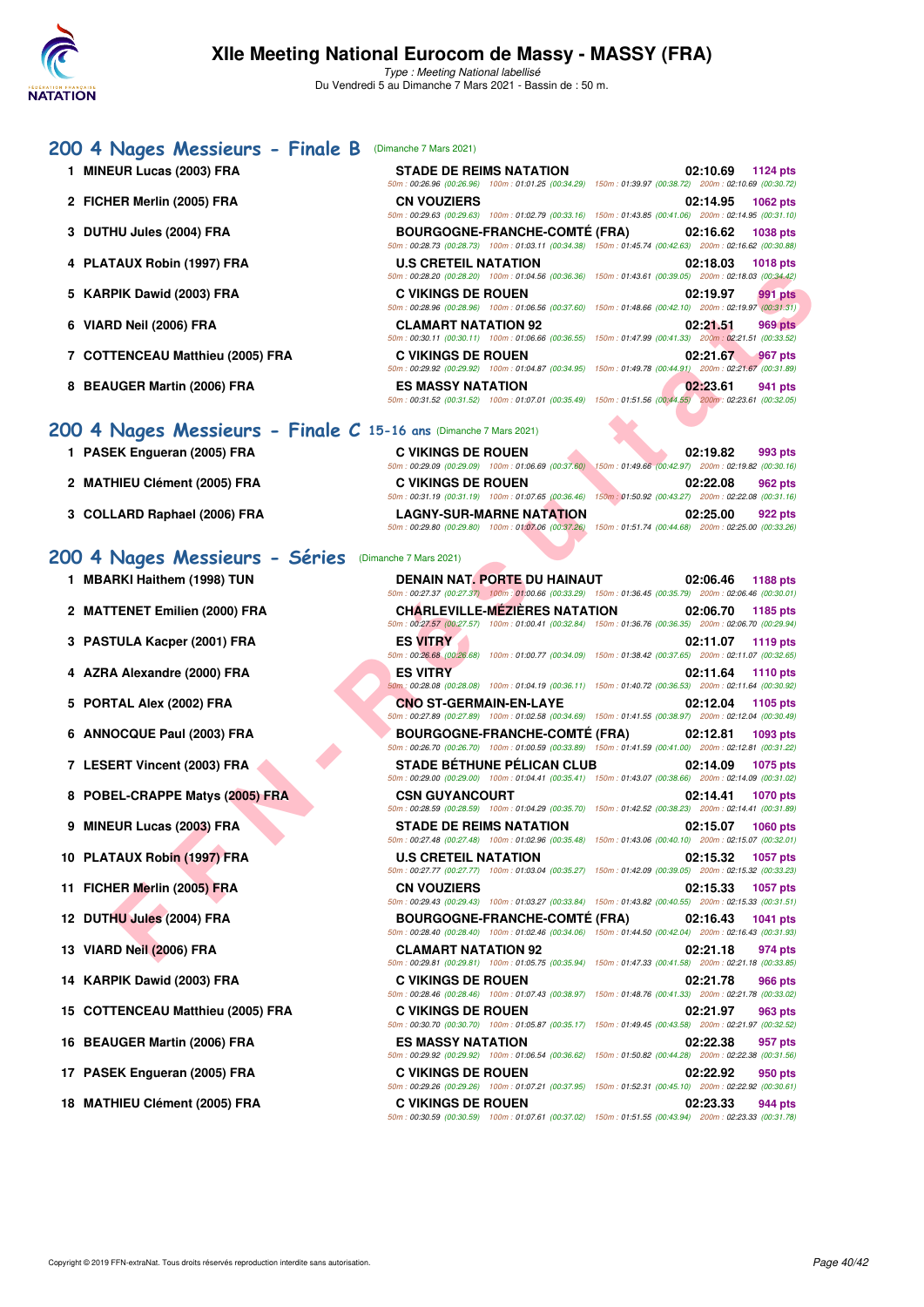

| 200 4 Nages Messieurs - Séries (suite)<br>19 BEGUE Romain (2003) FRA | <b>EN CAEN</b>                                                                                                                                                                                                                                            | 02:25.16<br>920 pts                                                                                        |
|----------------------------------------------------------------------|-----------------------------------------------------------------------------------------------------------------------------------------------------------------------------------------------------------------------------------------------------------|------------------------------------------------------------------------------------------------------------|
|                                                                      | 50m: 00:31.25 (00:31.25) 100m: 01:08.69 (00:37.44) 150m: 01:53.18 (00:44.49) 200m: 02:25.16 (00:31.98)                                                                                                                                                    |                                                                                                            |
| COLLARD Raphael (2006) FRA<br>20                                     | <b>LAGNY-SUR-MARNE NATATION</b><br>50m: 00:30.61 (00:30.61) 100m: 01:08.36 (00:37.75) 150m: 01:54.50 (00:46.14) 200m: 02:28.89 (00:34.39)                                                                                                                 | 02:28.89<br>870 pts                                                                                        |
| LOPEZ Falemana (2006) FRA<br>21.                                     | <b>BOURGOGNE-FRANCHE-COMTE (FRA)</b><br>50m: 00:30.10 (00:30.10) 100m: 01:09.47 (00:39.37) 150m: 01:57.66 (00:48.19) 200m: 02:32.45 (00:34.79)                                                                                                            | 02:32.45<br>824 pts                                                                                        |
| OUIFI Evan (2005) FRA<br>---                                         | <b>RSC MONTREUIL</b>                                                                                                                                                                                                                                      | <b>DNS</b> dec                                                                                             |
| 400 4 Nages Messieurs - Finale A                                     | (Samedi 6 Mars 2021)                                                                                                                                                                                                                                      |                                                                                                            |
| 1 MATTENET Emilien (2000) FRA                                        | <b>CHARLEVILLE-MEZIERES NATATION</b><br>100m: 00:59.30 (00:32.10) 150m: 02:44.96 (01:45.66)<br>50m: 00:27.20 (00:27.20)<br>300m: 03:22.38 (01:15.41) 350m: 03:52.82 (00:30.44) 400m: 04:21.96 (00:29.14)<br>$250m: -$                                     | 04:21.96<br>1235 pts R TC<br>200m: 02:06.9700:0-37.99)                                                     |
| 2 ANNOCQUE Paul (2003) FRA                                           | <b>BOURGOGNE-FRANCHE-COMTE (FRA)</b><br>50m: 00:27.92 (00:27.92) 100m: 01:00.30 (00:32.38) 150m: 01:36.42 (00:36.12) 200m: 02:12.06 (00:35.64)<br>250m: 02:52.83 (00:40.77) 300m: 03:34.51 (00:41.68) 350m: 04:08.09 (00:33.58) 400m: 04:40.66 (00:32.57) | 04:40.66<br>$\sqrt{1094}$ pts                                                                              |
| 3<br><b>LESERT Vincent (2003) FRA</b>                                | <b>STADE BETHUNE PELICAN CLUB</b><br>50m: 00:29.77 (00:29.77) 100m: 01:04.40 (00:34.63)<br>150m: 01:42.04 (00:37.64)                                                                                                                                      | 04:43.37<br><b>1074 pts</b><br>200m: 02:18.59 (00:36.55)                                                   |
| DUTHU Jules (2004) FRA<br>4                                          | 250m: 02:58.79 (00:40.20) 300m: 03:39.11 (00:40.32)<br><b>BOURGOGNE-FRANCHE-COMTE (FRA)</b>                                                                                                                                                               | 350m : 04:11.86 (00:32.75) 400m : 04:43.37 (00:31.51)<br>04:48.29<br>1039 pts                              |
|                                                                      | 50m: 00:29.20 (00:29.20) 100m: 01:04.74 (00:35.54)<br>250m: 02:59.87 (00:43.16) 300m: 03:42.88 (00:43.01)                                                                                                                                                 | 150m: 01:40.12 (00:35.38) 200m: 02:16.71 (00:36.59)<br>350m: 04:16.57 (00:33.69) 400m: 04:48.29 (00:31.72) |
| 5<br><b>BARBAUD Julien (2004) FRA</b>                                | <b>CN MELUN VAL DE SEINE</b>                                                                                                                                                                                                                              | 04:49.15<br>1033 pts                                                                                       |
|                                                                      | 50m: 00:29.99 (00:29.99) 100m: 01:06.17 (00:36.18)<br>250m: 02:58.89 (00:40.81) 300m: 03:40.84 (00:41.95)                                                                                                                                                 | 150m: 01:42.55 (00:36.38) 200m: 02:18.08 (00:35.53)<br>350m: 04:15.43 (00:34.59) 400m: 04:49.15 (00:33.72) |
| <b>BEAUGER Martin (2006) FRA</b><br>6                                | <b>ES MASSY NATATION</b><br>50m: 00:30.15 (00:30.15) 100m: 01:05.82 (00:35.67)                                                                                                                                                                            | 04:54.19<br>997 pts<br>150m: 01:43.65 (00:37.83) 200m: 02:20.75 (00:37.10)                                 |
|                                                                      | 250m: 03:06.29 (00:45.54) 300m: 03:49.71 (00:43.42)                                                                                                                                                                                                       | 350m: 04:22.49 (00:32.78) 400m: 04:54.19 (00:31.70)                                                        |
| <b>MATHIEU Clément (2005) FRA</b><br>7                               | <b>C VIKINGS DE ROUEN</b><br>150m: 01:46.70 (00:38.67)<br>50m: 00:31.17 (00:31.17) 100m: 01:08.03 (00:36.86)                                                                                                                                              | 04:55.48<br>988 pts<br>200m: 02:23.41 (00:36.71)                                                           |
|                                                                      | 250m: 03:07.65 (00:44.24) 300m: 03:51.43 (00:43.78)<br>350m: 04:23.86 (00:32.43)                                                                                                                                                                          | 400m: 04:55.48 (00:31.62)                                                                                  |
| 8<br>FICHER Merlin (2005) FRA                                        | <b>CN VOUZIERS</b><br>50m: 00:31.55 (00:31.55)<br>150m: 01:46.32 (00:36.82)<br>100m: 01:09.50 (00:37.95)<br>250m: 03:05.83 (00:43.97)<br>300m: 03:49.12 (00:43.29)                                                                                        | 04:57.55<br>974 pts<br>200m: 02:21.86 (00:35.54)<br>350m: 04:23.96 (00:34.84) 400m: 04:57.55 (00:33.59)    |
| 400 4 Nages Messieurs - Finale B                                     | (Samedi 6 Mars 2021)                                                                                                                                                                                                                                      |                                                                                                            |
| 1 GARO Erwan (2005) FRA                                              | CN BREST                                                                                                                                                                                                                                                  | 04:57.86<br>972 pts                                                                                        |
|                                                                      | 50m: 00:31.02 (00:31.02)<br>100m: 01:08.10 (00:37.08)<br>250m: 03:07.14 (00:38.82)<br>300m: 03:47.51 (00:40.37) 350m: 04:22.74 (00:35.23) 400m: 04:57.86 (00:35.12)                                                                                       | 150m: 01:48.21 (00:40.11) 200m: 02:28.32 (00:40.11)                                                        |
| 400 4 Nages Messieurs - Séries                                       | (Samedi 6 Mars 2021)                                                                                                                                                                                                                                      |                                                                                                            |
| 1 MATTENET Emilien (2000) FRA                                        | <b>CHARLEVILLE-MEZIERES NATATION</b>                                                                                                                                                                                                                      | 04:25.63<br><b>1207 pts</b>                                                                                |
|                                                                      | 50m: 00:28.05 (00:28.05) 100m: 01:00.92 (00:32.87) 150m: 01:35.88 (00:34.96)<br>250m: 02:47.72 (00:38.15) 300m: 03:25.36 (00:37.64) 350m: 03:56.39 (00:31.03)                                                                                             | 200m: 02:09.57 (00:33.69)<br>400m: 04:25.63 (00:29.24)                                                     |
| 2<br><b>ANNOCQUE Paul (2003) FRA</b>                                 | <b>BOURGOGNE-FRANCHE-COMTE (FRA)</b>                                                                                                                                                                                                                      | 04:45.84<br>1056 pts                                                                                       |
|                                                                      | 50m: 00:27.85 (00:27.85)<br>100m: 01:00.94 (00:33.09) 150m: 01:37.26 (00:36.32)<br>250m: 02:56.68 (00:43.90) 300m: 03:39.71 (00:43.03) 350m: 04:13.20 (00:33.49)                                                                                          | 200m: 02:12.78 (00:35.52)<br>400m: 04:45.84 (00:32.64)                                                     |
| <b>MACHURET Tony (2000) FRA</b><br>3.                                | <b>BOURGOGNE-FRANCHE-COMTÉ (FRA)</b><br>50m: 00:28.97 (00:28.97) 100m: 01:02.37 (00:33.40)                                                                                                                                                                | 04:47.86<br>1042 pts                                                                                       |
|                                                                      | 250m : 03:00.75 (00:43.19) 300m : 03:42.91 (00:42.16)                                                                                                                                                                                                     | 150m: 01:41.02 (00:38.65) 200m: 02:17.56 (00:36.54)<br>350m: 04:16.95 (00:34.04) 400m: 04:47.86 (00:30.91) |
| 4 BARBAUD Julien (2004) FRA                                          | <b>CN MELUN VAL DE SEINE</b><br>50m: 00:30.20 (00:30.20) 100m: 01:06.08 (00:35.88)                                                                                                                                                                        | 04:49.10<br>1033 pts<br>150m: 01:42.47 (00:36.39) 200m: 02:18.36 (00:35.89)                                |
|                                                                      | 250m: 02:59.71 (00:41.35) 300m: 03:41.67 (00:41.96)                                                                                                                                                                                                       | 350m: 04:15.97 (00:34.30) 400m: 04:49.10 (00:33.13)                                                        |
| 5<br>DUTHU Jules (2004) FRA                                          | <b>BOURGOGNE-FRANCHE-COMTE (FRA)</b><br>50m: 00:29.01 (00:29.01) 100m: 01:03.72 (00:34.71)                                                                                                                                                                | 04:52.03<br>1012 pts                                                                                       |
|                                                                      | 250m: 02:59.97 (00:44.29) 300m: 03:44.95 (00:44.98)                                                                                                                                                                                                       | 350m: 04:18.37 (00:33.42)  400m: 04:52.03 (00:33.66)                                                       |
| <b>LESERT Vincent (2003) FRA</b><br>6                                | <b>STADE BETHUNE PELICAN CLUB</b><br>50m: 00:30.22 (00:30.22) 100m: 01:05.90 (00:35.68)                                                                                                                                                                   | 04:55.58<br><b>988 pts</b><br>150m: 01:46.00 (00:40.10) 200m: 02:24.97 (00:38.97)                          |
|                                                                      | 250m: 03:06.27 (00:41.30) 300m: 03:47.37 (00:41.10) 350m: 04:22.38 (00:35.01) 400m: 04:55.58 (00:33.20)                                                                                                                                                   |                                                                                                            |
| <b>MATHIEU Clément (2005) FRA</b><br>7                               | <b>C VIKINGS DE ROUEN</b><br>50m: 00:31.56 (00:31.56) 100m: 01:08.92 (00:37.36)                                                                                                                                                                           | 04:56.94<br>978 pts<br>150m: 01:47.91 (00:38.99) 200m: 02:25.24 (00:37.33)                                 |
|                                                                      | 250m: 03:09.87 (00:44.63) 300m: 03:53.40 (00:43.53) 350m: 04:25.84 (00:32.44) 400m: 04:56.94 (00:31.10)<br><b>CN VOUZIERS</b>                                                                                                                             |                                                                                                            |
| FICHER Merlin (2005) FRA<br>8                                        | 50m: 00:31.98 (00:31.98)<br>100m: 01:09.54 (00:37.56)                                                                                                                                                                                                     | 04:57.63<br>973 pts<br>150m: 01:46.35 (00:36.81) 200m: 02:21.26 (00:34.91)                                 |
| 9<br><b>BEAUGER Martin (2006) FRA</b>                                | 250m: 03:04.48 (00:43.22)<br>300m: 03:47.95 (00:43.47)<br><b>ES MASSY NATATION</b>                                                                                                                                                                        | 350m: 04:23.47 (00:35.52) 400m: 04:57.63 (00:34.16)<br>04:58.35<br><b>968 pts</b>                          |
|                                                                      | 50m: 00:30.05 (00:30.05) 100m: 01:04.43 (00:34.38)<br>250m: 03:05.54 (00:45.76)<br>300m : 03:50.23 (00:44.69)                                                                                                                                             | 150m: 01:42.66 (00:38.23) 200m: 02:19.78 (00:37.12)<br>350m: 04:24.68 (00:34.45) 400m: 04:58.35 (00:33.67) |
| GARO Erwan (2005) FRA<br>10                                          | <b>CN BREST</b>                                                                                                                                                                                                                                           | 04:59.68<br>959 pts                                                                                        |
|                                                                      | 50m: 00:29.94 (00:29.94)<br>100m: 01:05.28 (00:35.34) 150m: 01:45.92 (00:40.64) 200m: 02:26.27 (00:40.35)<br>250m: 03:05.90 (00:39.63)<br>300m: 03:47.02 (00:41.12) 350m: 04:23.32 (00:36.30) 400m: 04:59.68 (00:36.36)                                   |                                                                                                            |